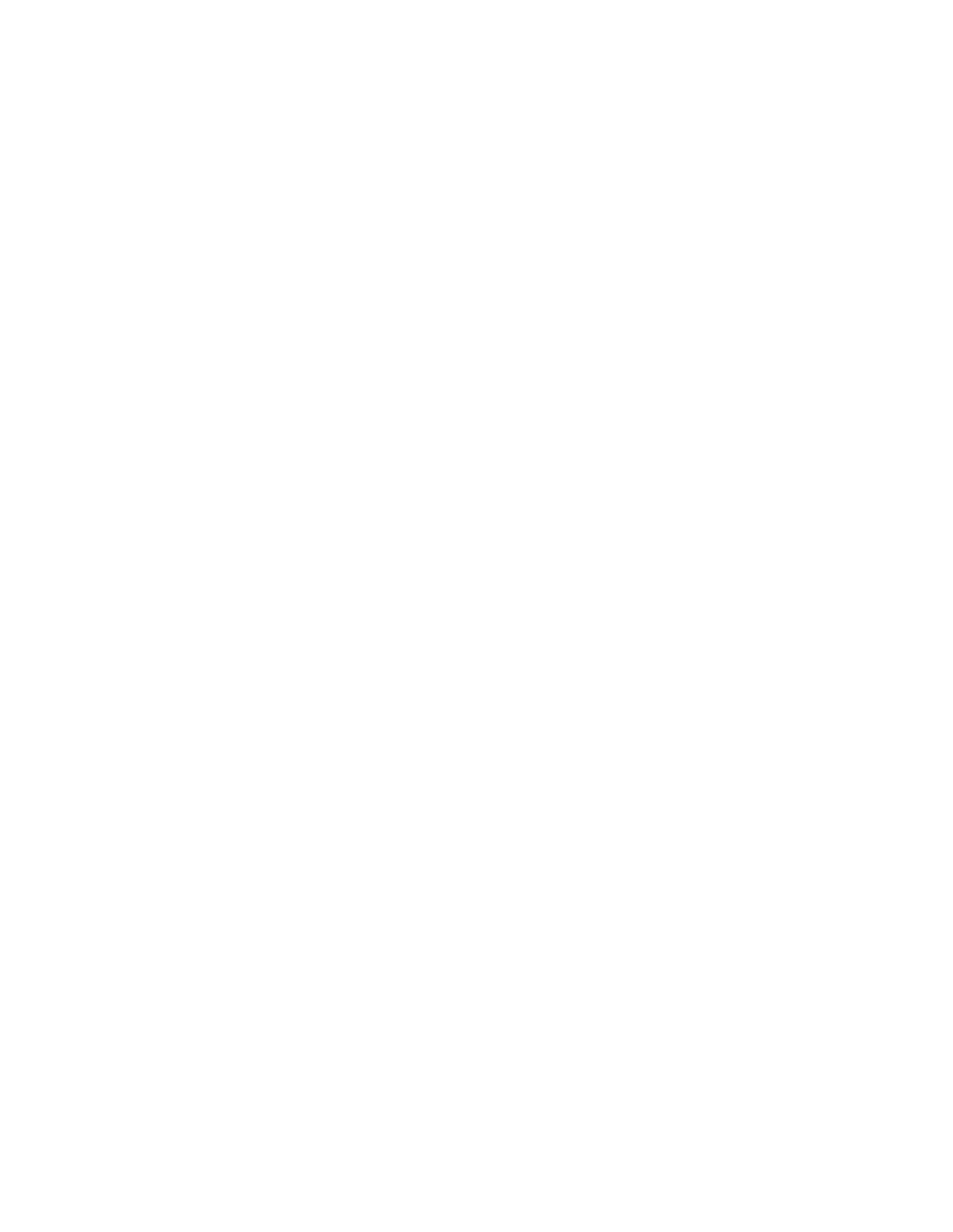# **CONTENTS:**

| $\mathbf{1}$                 |                 | $\overline{3}$<br><b>Introduction</b>                                                                        |  |  |  |  |  |  |  |  |  |
|------------------------------|-----------------|--------------------------------------------------------------------------------------------------------------|--|--|--|--|--|--|--|--|--|
|                              | 1.1             | 3                                                                                                            |  |  |  |  |  |  |  |  |  |
|                              | 1.2             | $\overline{4}$                                                                                               |  |  |  |  |  |  |  |  |  |
|                              | 1.3             | $\overline{4}$                                                                                               |  |  |  |  |  |  |  |  |  |
|                              | 1.4             | 5                                                                                                            |  |  |  |  |  |  |  |  |  |
|                              |                 | 5<br>1.4.1                                                                                                   |  |  |  |  |  |  |  |  |  |
|                              |                 | 1.4.2<br>6                                                                                                   |  |  |  |  |  |  |  |  |  |
|                              | 1.5             | 6                                                                                                            |  |  |  |  |  |  |  |  |  |
|                              | 1.6             | $\overline{7}$                                                                                               |  |  |  |  |  |  |  |  |  |
|                              | 1.7             | $\overline{7}$                                                                                               |  |  |  |  |  |  |  |  |  |
|                              |                 | 1.7.1<br>7                                                                                                   |  |  |  |  |  |  |  |  |  |
|                              |                 | 8<br>1.7.2                                                                                                   |  |  |  |  |  |  |  |  |  |
|                              |                 | 8<br>1.7.3                                                                                                   |  |  |  |  |  |  |  |  |  |
|                              |                 | 8<br>1.7.4                                                                                                   |  |  |  |  |  |  |  |  |  |
|                              |                 | 8<br>1.7.5                                                                                                   |  |  |  |  |  |  |  |  |  |
|                              |                 | 8<br>1.7.6                                                                                                   |  |  |  |  |  |  |  |  |  |
|                              |                 | 8<br>1.7.7<br>Compliancy, bug fixing, code clean-up, and documentation $\dots \dots \dots \dots \dots \dots$ |  |  |  |  |  |  |  |  |  |
|                              | 1.8             | 8                                                                                                            |  |  |  |  |  |  |  |  |  |
|                              | 1.9             | 9                                                                                                            |  |  |  |  |  |  |  |  |  |
|                              |                 |                                                                                                              |  |  |  |  |  |  |  |  |  |
| $\overline{2}$               |                 | 11<br><b>Getting Started with CV32E40P</b>                                                                   |  |  |  |  |  |  |  |  |  |
|                              | 2.1             | 11                                                                                                           |  |  |  |  |  |  |  |  |  |
|                              | 2.2             | 11                                                                                                           |  |  |  |  |  |  |  |  |  |
| $\mathbf{3}$                 |                 | 13<br><b>Core Integration</b>                                                                                |  |  |  |  |  |  |  |  |  |
|                              | 3.1             | 13                                                                                                           |  |  |  |  |  |  |  |  |  |
|                              | 3.2             | 14                                                                                                           |  |  |  |  |  |  |  |  |  |
|                              | 3.3             | 15                                                                                                           |  |  |  |  |  |  |  |  |  |
|                              |                 |                                                                                                              |  |  |  |  |  |  |  |  |  |
| <b>Pipeline Details</b><br>4 |                 |                                                                                                              |  |  |  |  |  |  |  |  |  |
|                              | 4.1             | 17                                                                                                           |  |  |  |  |  |  |  |  |  |
|                              | 4.2             | 19                                                                                                           |  |  |  |  |  |  |  |  |  |
|                              |                 |                                                                                                              |  |  |  |  |  |  |  |  |  |
| 5                            |                 | 21<br><b>Instruction Fetch</b>                                                                               |  |  |  |  |  |  |  |  |  |
|                              | 5.1             | 21                                                                                                           |  |  |  |  |  |  |  |  |  |
|                              | 5.2             | 22                                                                                                           |  |  |  |  |  |  |  |  |  |
| Load-Store-Unit (LSU)<br>6   |                 |                                                                                                              |  |  |  |  |  |  |  |  |  |
|                              | 23<br>23<br>6.1 |                                                                                                              |  |  |  |  |  |  |  |  |  |
|                              | 6.2             | 24                                                                                                           |  |  |  |  |  |  |  |  |  |
|                              | 6.3             | 24                                                                                                           |  |  |  |  |  |  |  |  |  |
|                              |                 |                                                                                                              |  |  |  |  |  |  |  |  |  |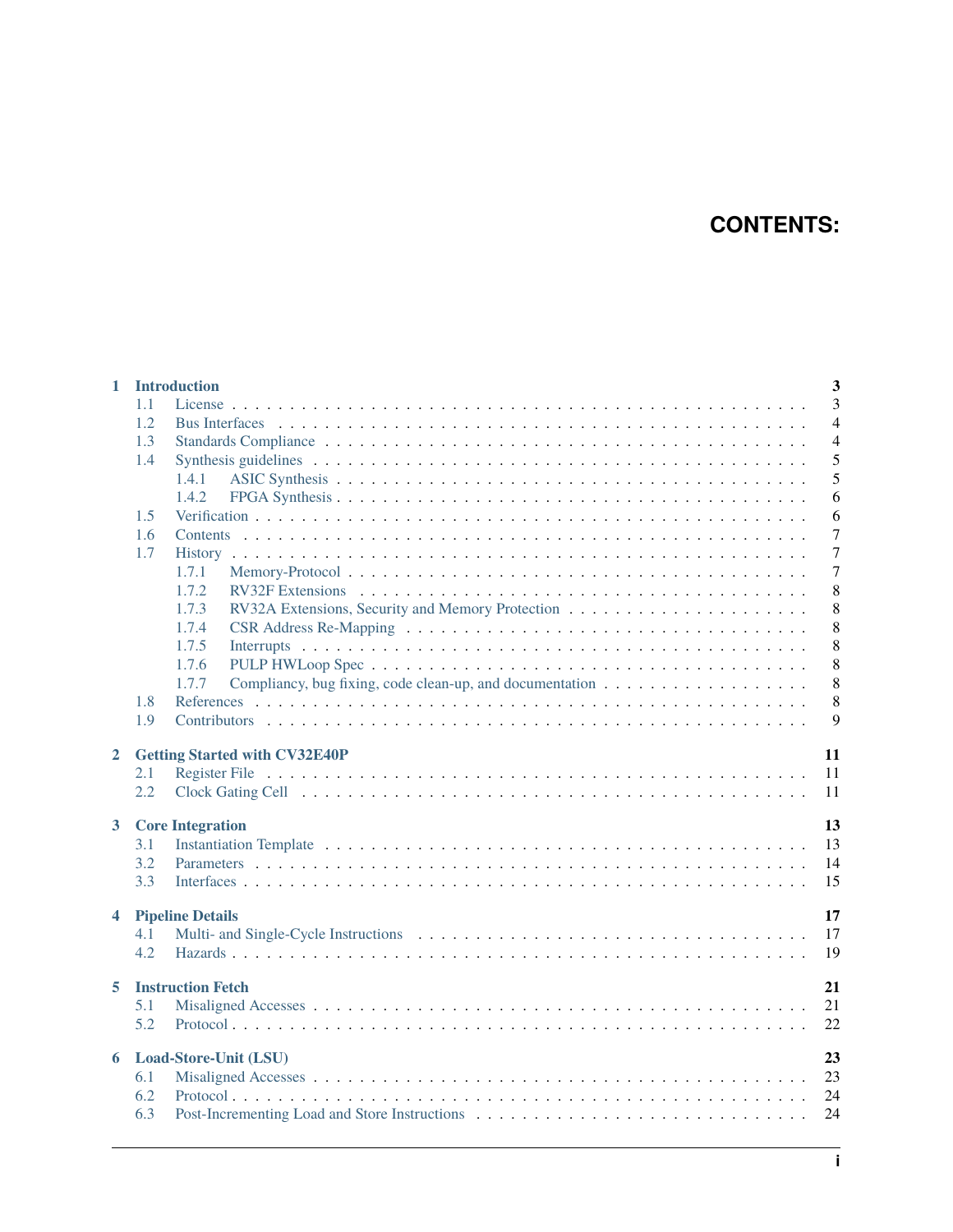| $\overline{7}$ |               | 27<br><b>Register File</b>                                                                                                                                                                                                           |
|----------------|---------------|--------------------------------------------------------------------------------------------------------------------------------------------------------------------------------------------------------------------------------------|
|                | 7.1           | 27                                                                                                                                                                                                                                   |
|                | 7.2           | 27                                                                                                                                                                                                                                   |
|                | 7.3           | 28                                                                                                                                                                                                                                   |
|                |               |                                                                                                                                                                                                                                      |
| 8              |               | 29<br><b>Auxiliary Processing Unit (APU)</b>                                                                                                                                                                                         |
|                | 8.1           | 29                                                                                                                                                                                                                                   |
|                | 8.2           | 29                                                                                                                                                                                                                                   |
|                | 8.3           | 29                                                                                                                                                                                                                                   |
|                | 8.4           | 30                                                                                                                                                                                                                                   |
|                | 8.5           | 30                                                                                                                                                                                                                                   |
|                | 8.6           | 30<br>Trace output format enterprise in the content of the content of the content of the content of the content of the content of the content of the content of the content of the content of the content of the content of the cont |
|                |               |                                                                                                                                                                                                                                      |
| 9              |               | 31<br><b>Floating Point Unit (FPU)</b>                                                                                                                                                                                               |
|                | 9.1           | 31                                                                                                                                                                                                                                   |
|                | 10 Sleep Unit | 33                                                                                                                                                                                                                                   |
|                |               | 34                                                                                                                                                                                                                                   |
|                |               | 34                                                                                                                                                                                                                                   |
|                |               |                                                                                                                                                                                                                                      |
|                |               | 34                                                                                                                                                                                                                                   |
|                |               | 37<br><b>11 CORE-V Hardware Loop Extensions</b>                                                                                                                                                                                      |
|                |               | 37                                                                                                                                                                                                                                   |
|                |               |                                                                                                                                                                                                                                      |
|                |               | 39<br><b>12 Control and Status Registers</b>                                                                                                                                                                                         |
|                |               | 39                                                                                                                                                                                                                                   |
|                |               | 41                                                                                                                                                                                                                                   |
|                |               | 41<br>12.2.1                                                                                                                                                                                                                         |
|                |               | 41<br>12.2.2                                                                                                                                                                                                                         |
|                |               | 42<br>12.2.3                                                                                                                                                                                                                         |
|                |               | 42<br>12.2.4                                                                                                                                                                                                                         |
|                |               | 42<br>12.2.5                                                                                                                                                                                                                         |
|                |               | 42<br>12.2.6                                                                                                                                                                                                                         |
|                |               | 43<br>12.2.7                                                                                                                                                                                                                         |
|                |               | 43<br>12.2.8                                                                                                                                                                                                                         |
|                |               | 43<br>12.2.9                                                                                                                                                                                                                         |
|                |               | 44                                                                                                                                                                                                                                   |
|                |               | 12.2.11 Machine Interrupt Enable Register (mie)<br>45                                                                                                                                                                                |
|                |               | 45                                                                                                                                                                                                                                   |
|                |               | 45                                                                                                                                                                                                                                   |
|                |               | 12.2.14 Machine Performance Monitoring Event Selector (mhpmevent3  mhpmevent31)<br>46                                                                                                                                                |
|                |               | 46                                                                                                                                                                                                                                   |
|                |               | 46                                                                                                                                                                                                                                   |
|                |               | 46                                                                                                                                                                                                                                   |
|                |               | 47                                                                                                                                                                                                                                   |
|                |               | 47                                                                                                                                                                                                                                   |
|                |               |                                                                                                                                                                                                                                      |
|                |               | 47<br>47                                                                                                                                                                                                                             |
|                |               | 48                                                                                                                                                                                                                                   |
|                |               |                                                                                                                                                                                                                                      |
|                |               | 48                                                                                                                                                                                                                                   |
|                |               | 49                                                                                                                                                                                                                                   |
|                |               | 49                                                                                                                                                                                                                                   |
|                |               | 49<br>12.2.26 Supervisor Context Register (scontext)                                                                                                                                                                                 |
|                |               | 50                                                                                                                                                                                                                                   |
|                |               | 50                                                                                                                                                                                                                                   |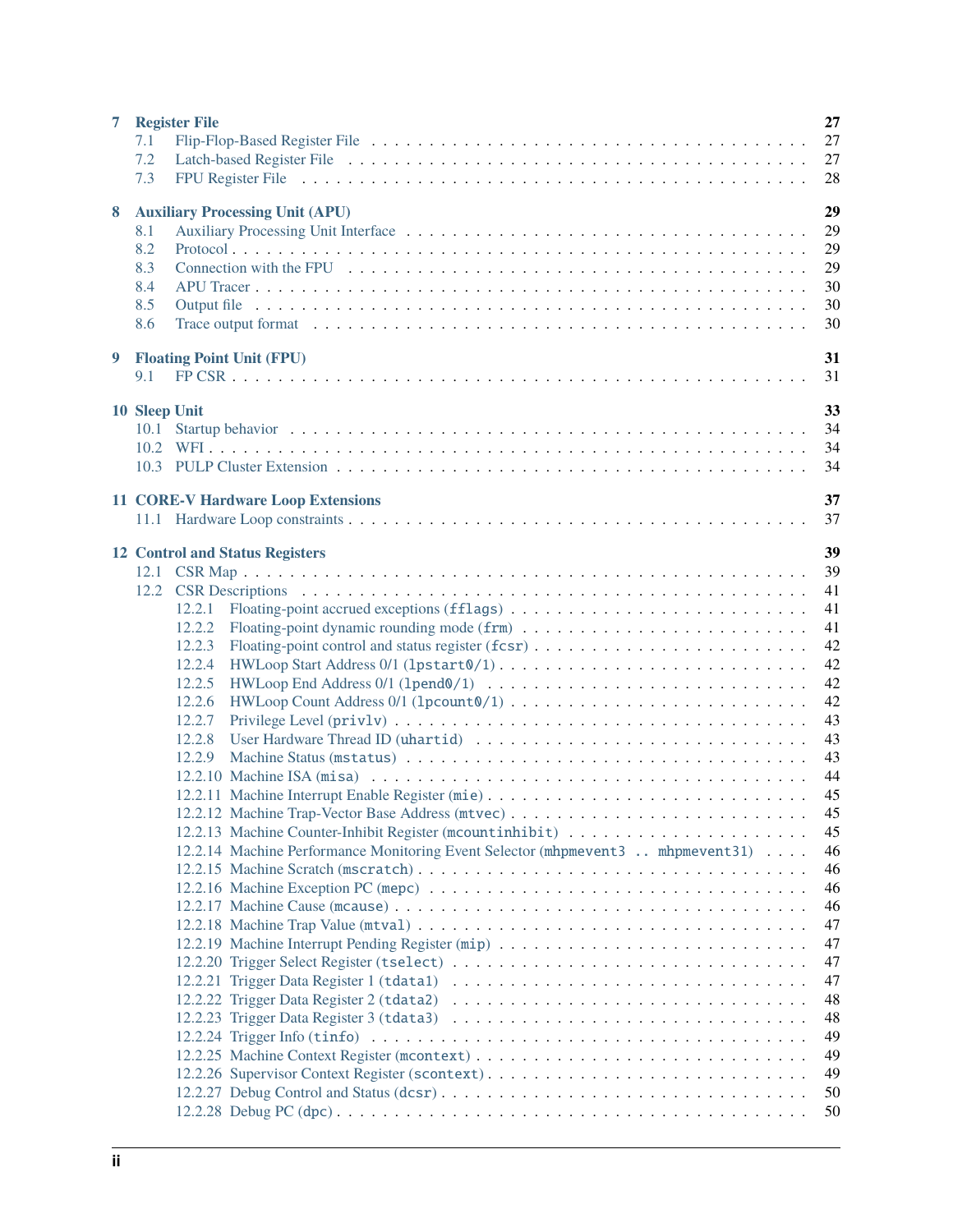|           |                                                                                                                                           | 51       |
|-----------|-------------------------------------------------------------------------------------------------------------------------------------------|----------|
|           |                                                                                                                                           | 51       |
|           | 12.2.31 Machine Instructions-Retired Counter (minstret)<br>12.2.32 Machine Performance Monitoring Counter (mhpmcounter 3  mhpmcounter 31) | 51<br>51 |
|           |                                                                                                                                           | 52       |
|           | 12.2.34 Upper 32 Machine Instructions-Retired Counter (minstreth)                                                                         | 52       |
|           | 12.2.35 Upper 32 Machine Performance Monitoring Counter (mhpmcounter 3h . mhpmcounter 31h) 52                                             |          |
|           |                                                                                                                                           | 52       |
|           |                                                                                                                                           | 53       |
|           |                                                                                                                                           | 53       |
|           |                                                                                                                                           | 53       |
|           |                                                                                                                                           | 53       |
|           |                                                                                                                                           | 54       |
|           | 12.5 Performance Monitoring Counter (hpmcounter3  hpmcounter31)                                                                           | 54       |
| 12.6      |                                                                                                                                           | 54       |
| 12.7      |                                                                                                                                           | 55       |
|           | 12.8 Upper 32 Performance Monitoring Counter (hpmcounter 3h . hpmcounter 31h)                                                             | 55       |
|           |                                                                                                                                           |          |
|           | <b>13 Performance Counters</b>                                                                                                            | 57       |
| 13.1      |                                                                                                                                           | 57       |
|           |                                                                                                                                           | 58       |
|           |                                                                                                                                           | 58       |
|           |                                                                                                                                           | 59       |
|           |                                                                                                                                           |          |
|           | <b>14 Exceptions and Interrupts</b>                                                                                                       | 61       |
|           |                                                                                                                                           | 61       |
|           |                                                                                                                                           | 62       |
|           |                                                                                                                                           | 62       |
|           |                                                                                                                                           | 62       |
|           | 15 Debug & Trigger                                                                                                                        | 65       |
|           |                                                                                                                                           | 66       |
|           |                                                                                                                                           | 66       |
|           |                                                                                                                                           | 67       |
|           |                                                                                                                                           | 67       |
|           |                                                                                                                                           | 67       |
|           |                                                                                                                                           | 68       |
|           | 15.4.3                                                                                                                                    | 68       |
|           |                                                                                                                                           | 68       |
|           |                                                                                                                                           |          |
| 16 Tracer |                                                                                                                                           | 69       |
| 16.1      |                                                                                                                                           | 69       |
| 16.2      |                                                                                                                                           | 69       |
|           | <b>17 CORE-V Instruction Set Extensions</b>                                                                                               | 71       |
|           | 17.1 Post-Incrementing Load & Store Instructions and Register-Register Load & Store Instructions                                          | 71       |
|           | 17.1.1                                                                                                                                    | 72       |
|           | 17.1.2                                                                                                                                    | 73       |
| 17.2      |                                                                                                                                           | 74       |
|           | 17.2.1                                                                                                                                    | 74       |
| 17.3      |                                                                                                                                           | 75       |
|           | 17.3.1                                                                                                                                    | 75       |
| 17.4      | <b>ALU</b>                                                                                                                                | 76       |
|           | 17.4.1                                                                                                                                    | 76       |
|           | 17.4.2                                                                                                                                    | 78       |
|           |                                                                                                                                           |          |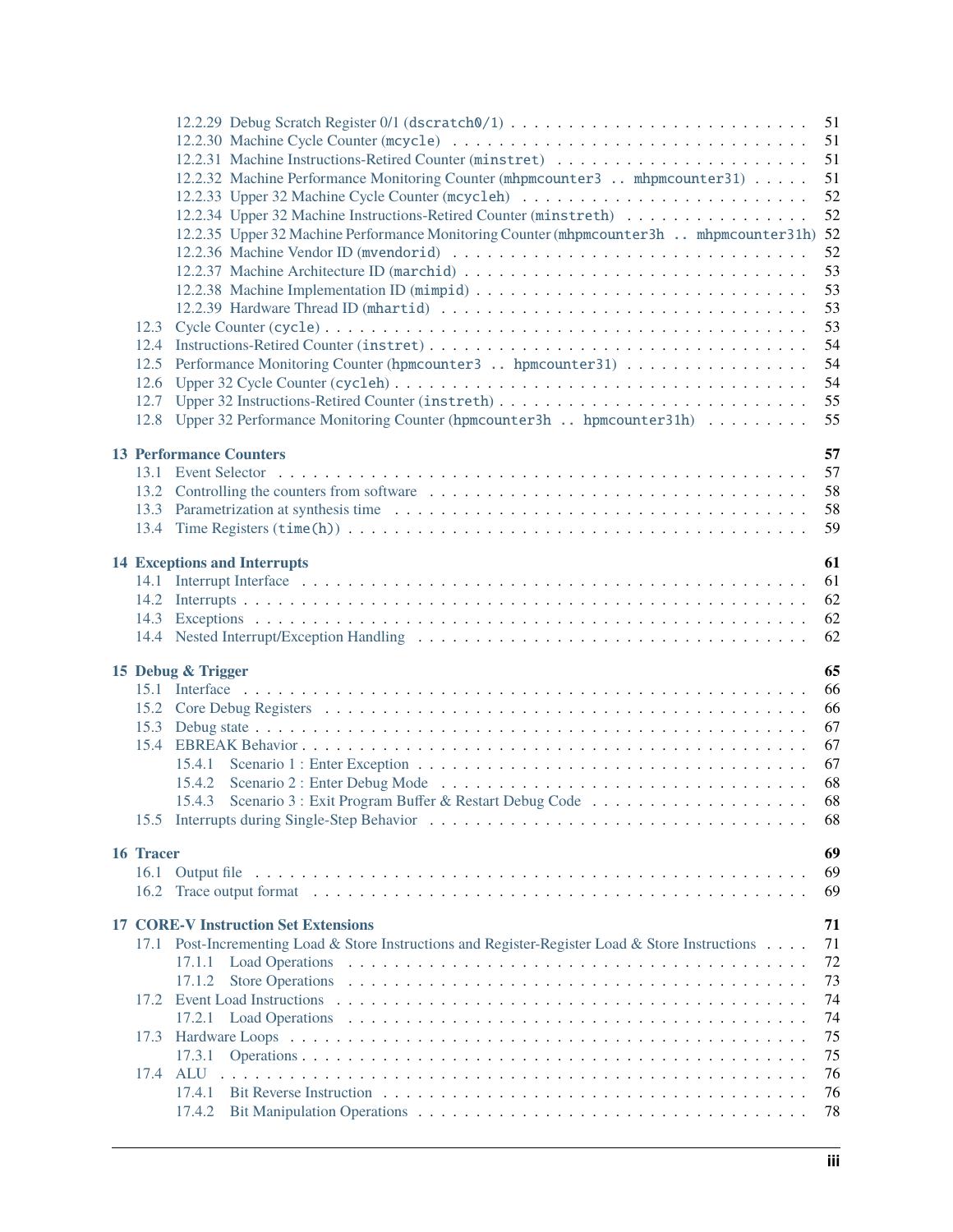| <b>19 Glossary</b> |        |                                              | 97  |
|--------------------|--------|----------------------------------------------|-----|
| 18.3               |        |                                              | 96  |
| 18.2               |        |                                              | 96  |
|                    | 18.1.3 |                                              | 95  |
|                    | 18.1.2 |                                              | 95  |
|                    | 18.1.1 |                                              | 95  |
|                    |        |                                              | 95  |
|                    |        | <b>18 Core Versions and RTL Freeze Rules</b> | 95  |
|                    | 17.6.6 |                                              | 93  |
|                    | 17.6.5 |                                              | 93  |
|                    | 17.6.4 |                                              | 91  |
|                    | 17.6.3 |                                              | 91  |
|                    | 17.6.2 |                                              | 88  |
|                    | 17.6.1 |                                              | 86  |
| 17.6               |        |                                              | 84  |
|                    | 17.5.2 |                                              | 84  |
|                    | 17.5.1 |                                              | 83  |
| 17.5               |        |                                              | 82  |
|                    | 17.4.7 |                                              | 82  |
|                    | 17.4.6 |                                              | 82  |
|                    | 17.4.5 |                                              | 81  |
|                    | 17.4.4 |                                              | 79  |
|                    | 17.4.3 |                                              | -79 |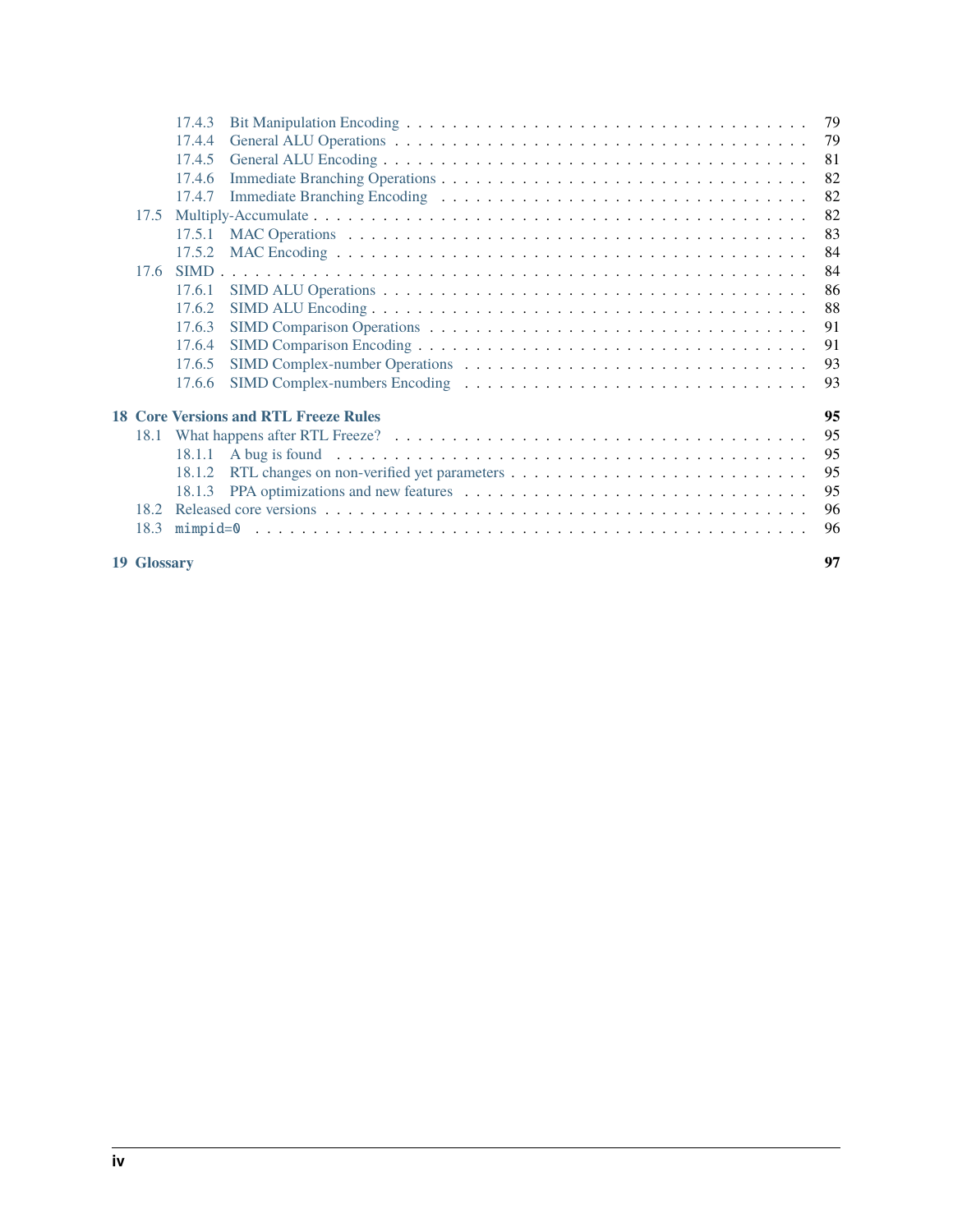Editor: **Davide Schiavone** [davide@openhwgroup.org](mailto:davide@openhwgroup.org?subject=CV32E40P%20User%20Manual)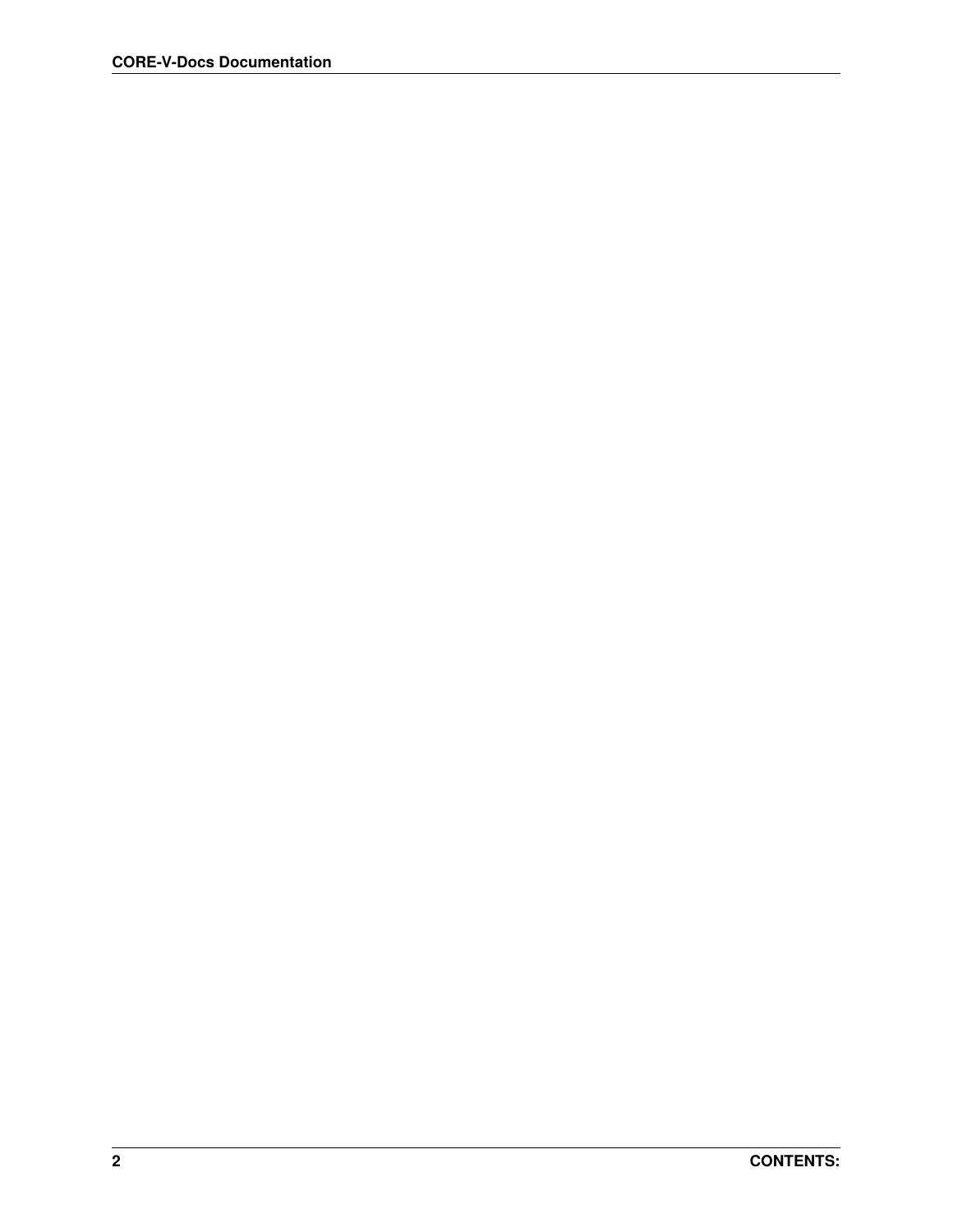#### **CHAPTER**

# **INTRODUCTION**

<span id="page-8-0"></span>CV32E40P is a 4-stage in-order 32-bit RISC-V processor core. The ISA of CV32E40P has been extended to support multiple additional instructions including hardware loops, post-increment load and store instructions and additional ALU instructions that are not part of the standard RISC-V ISA. [Figure](#page-8-2) [1.1](#page-8-2) shows a block diagram of the core.

<span id="page-8-2"></span>

Figure 1.1: Block Diagram of CV32E40P RISC-V Core

# <span id="page-8-1"></span>**1.1 License**

Copyright 2020 OpenHW Group.

Copyright 2018 ETH Zurich and University of Bologna.

Copyright and related rights are licensed under the Solderpad Hardware License, Version 0.51 (the "License"); you may not use this file except in compliance with the License. You may obtain a copy of the License at [http://solderpad.](http://solderpad.org/licenses/SHL-0.51) [org/licenses/SHL-0.51.](http://solderpad.org/licenses/SHL-0.51) Unless required by applicable law or agreed to in writing, software, hardware and materials distributed under this License is distributed on an "AS IS" BASIS, WITHOUT WARRANTIES OR CONDITIONS OF ANY KIND, either express or implied. See the License for the specific language governing permissions and limitations under the License.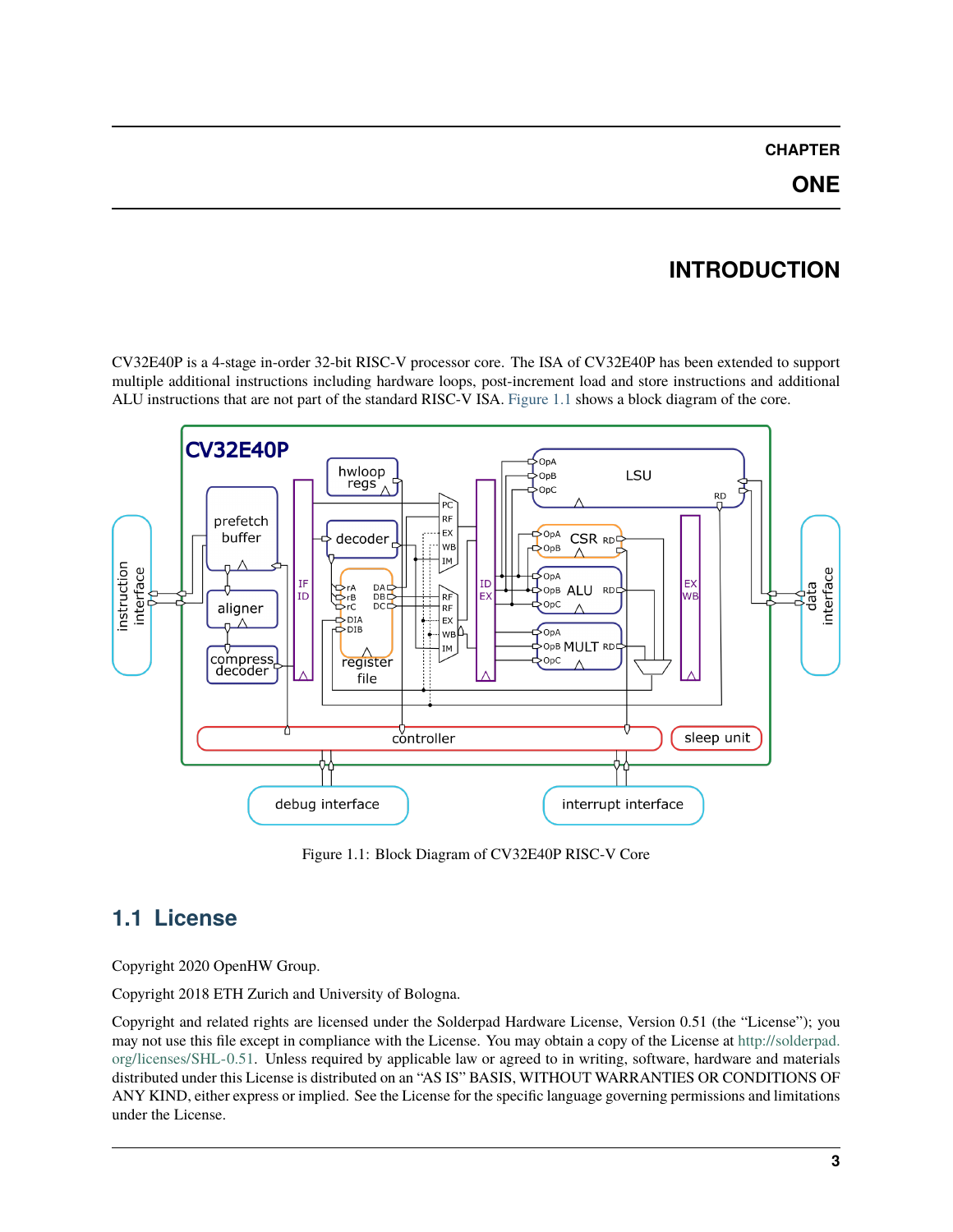#### <span id="page-9-0"></span>**1.2 Bus Interfaces**

The Instruction Fetch and Load/Store data bus interfaces are compliant to the **OBI** (Open Bus Interface) protocol. See <https://github.com/openhwgroup/core-v-docs/blob/master/cores/obi/OBI-v1.2.pdf> for details about the protocol. Additional information can be found in the *[Instruction Fetch](#page-26-0)* and *[Load-Store-Unit \(LSU\)](#page-28-0)* chapters of this document.

The Auxiliary Processing Unit bus interface is derived from to the OBI (Open Bus Interface) protocol, see the *[Auxiliary](#page-34-0) [Processing Unit \(APU\)](#page-34-0)* chapter of this document.

### <span id="page-9-1"></span>**1.3 Standards Compliance**

CV32E40P is a standards-compliant 32-bit RISC-V processor. It follows these specifications:

- [RISC-V Instruction Set Manual, Volume I: User-Level ISA, Document Version 20191213 \(December 13, 2019\)](https://github.com/riscv/riscv-isa-manual/releases/download/Ratified-IMAFDQC/riscv-spec-20191213.pdf)
- [RISC-V Instruction Set Manual, Volume II: Privileged Architecture, document version 20190608-Base-Ratified](https://github.com/riscv/riscv-isa-manual/releases/download/Ratified-IMFDQC-and-Priv-v1.11/riscv-privileged-20190608.pdf) [\(June 8, 2019\).](https://github.com/riscv/riscv-isa-manual/releases/download/Ratified-IMFDQC-and-Priv-v1.11/riscv-privileged-20190608.pdf) CV32E40P implements the Machine ISA version 1.11.
- [RISC-V External Debug Support, draft version 0.13.2](https://github.com/riscv/riscv-debug-spec/raw/release/riscv-debug-release.pdf) (commit 4e0bb0fc2d843473db2356623792c6b7603b94d4 of [https://github.com/riscv/riscv-debug-spec/\)](https://github.com/riscv/riscv-debug-spec/)

Many features in the RISC-V specification are optional, and CV32E40P can be parameterized to enable or disable some of them.

CV32E40P supports the following base instruction set.

• The RV32I Base Integer Instruction Set, version 2.1

In addition, the following standard instruction set extensions are available.

| <b>Standard Extension</b>                          | Ver- | Configurability                                        |
|----------------------------------------------------|------|--------------------------------------------------------|
|                                                    | sion |                                                        |
| C: Standard Extension for Compressed In-           | 2.0  | always enabled                                         |
| structions                                         |      |                                                        |
| M: Standard Extension for Integer Multipli-        | 2.0  | always enabled                                         |
| cation and Division                                |      |                                                        |
| <b>Zicount:</b> Performance Counters               | 2.0  | always enabled                                         |
| <b>Zicsr:</b> Control and Status Register Instruc- | 2.0  | always enabled                                         |
| tions                                              |      |                                                        |
| <b>Zifencei:</b> Instruction-Fetch Fence           | 2.0  | always enabled                                         |
| F: Single-Precision Floating-Point using F         | 2.2  | optionally enabled with the FPU parameter              |
| registers                                          |      |                                                        |
| Single-Precision Floating-<br><b>PULP Zfinx:</b>   | 1.0  | optionally enabled with the PULP_ZFINX parameter (also |
| Point using X registers                            |      | requires the FPU parameter)                            |

|--|

The following custom instruction set extensions are available.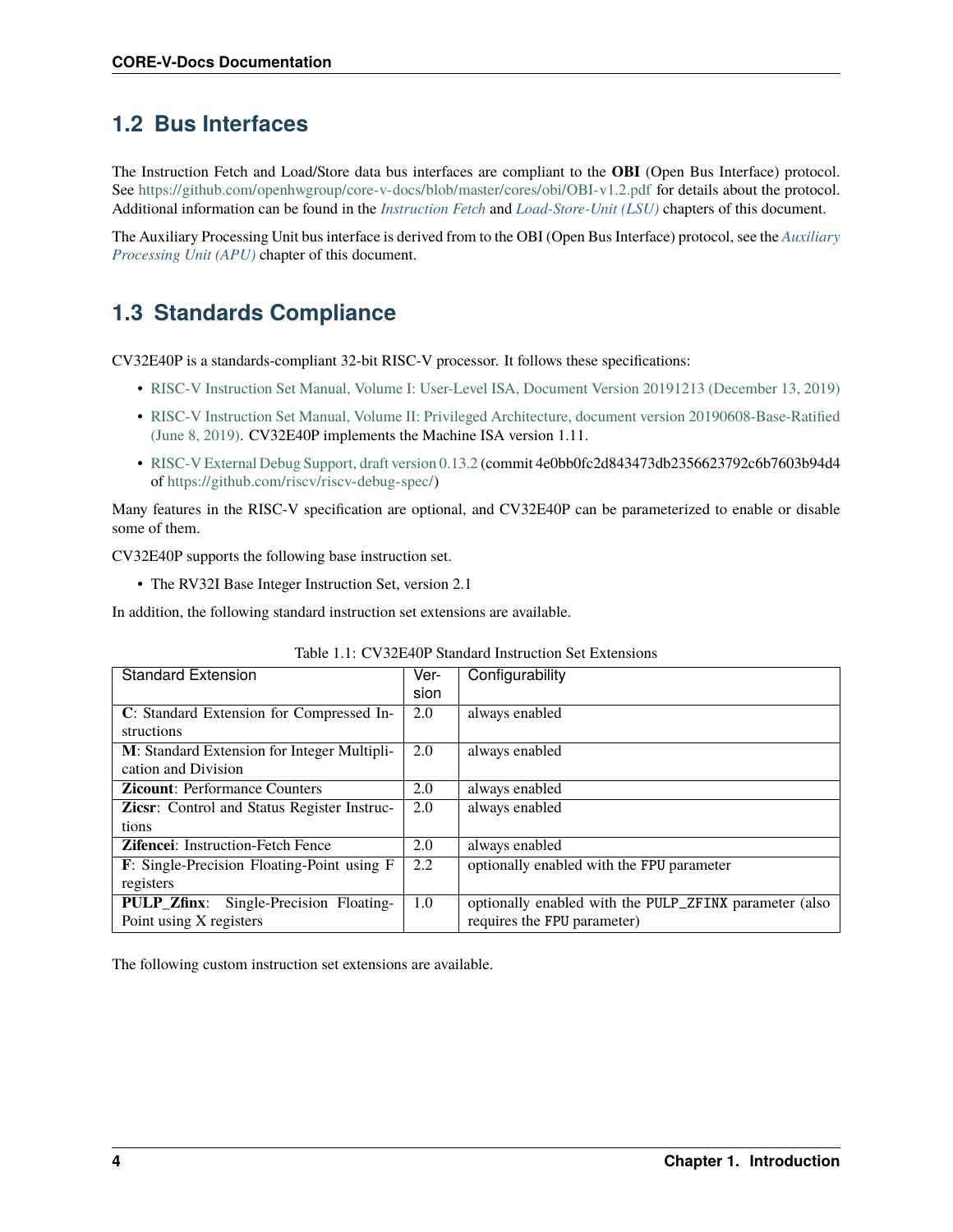| <b>Custom Extension</b>                                         | Ver- | Configurability                      |
|-----------------------------------------------------------------|------|--------------------------------------|
|                                                                 | sion |                                      |
| <b>Xcorey:</b> CORE-V ISA Extensions (excluding <b>cv.elw</b> ) | 1.0  | the<br>optionally<br>enabled<br>with |
|                                                                 |      | PULP_XPULP parameter                 |
| <b>Xpulpcluster: PULP Cluster Extension</b>                     | 1.0  | the<br>optionally<br>enabled<br>with |
|                                                                 |      | PULP_CLUSTER parameter               |
| Xpulpzfinx: PULP Share Integer (X) Registers with Floating      | -1.0 | the<br>optionally<br>with<br>enabled |
| Point (F) Register Extension                                    |      | PULP_ZFINX parameter                 |

Most content of the RISC-V privileged specification is optional. CV32E40P currently supports the following features according to the RISC-V Privileged Specification, version 1.11.

- M-Mode
- All CSRs listed in *[Control and Status Registers](#page-44-0)*
- Hardware Performance Counters as described in *[Performance Counters](#page-62-0)* controlled by the NUM\_MHPMCOUNTERS parameter
- Trap handling supporting direct mode or vectored mode as described at *[Exceptions and Interrupts](#page-66-0)*

### <span id="page-10-0"></span>**1.4 Synthesis guidelines**

The CV32E40P core is fully synthesizable. It has been designed mainly for ASIC designs, but FPGA synthesis is supported as well.

All the files in the rtl and rtl/include folders are synthesizable. The user should first decide whether to use the flip-flop or latch-based register-file ( see *[Register File](#page-32-0)*). However, the use of the flip-flop-based register-file is the one suggested and used by default as it has been verified. Secondly, the user must provide a clock-gating module that instantiates the clock-gating cells of the target technology. This file must have the same interface and module name of the one provided for simulation-only purposes at bhv/cv32e40p\_sim\_clock\_gate.sv (see *[Clock Gating Cell](#page-16-2)*).

The constraints/cv32e40p\_core.sdc file provides an example of synthesis constraints.

#### <span id="page-10-1"></span>**1.4.1 ASIC Synthesis**

ASIC synthesis is supported for CV32E40P. The whole design is completely synchronous and uses positive-edge triggered flip-flops, except for the register file, which can be implemented either with latches or with flip-flops. See *[Register](#page-32-0) [File](#page-32-0)* for more details. The core occupies an area of about 50 kGE when the latch based register file is used. With the FPU, the area increases to about 90 kGE (30 kGE FPU, 10 kGE additional register file). A technology specific implementation of a clock gating cell as described in *[Clock Gating Cell](#page-16-2)* needs to be provided.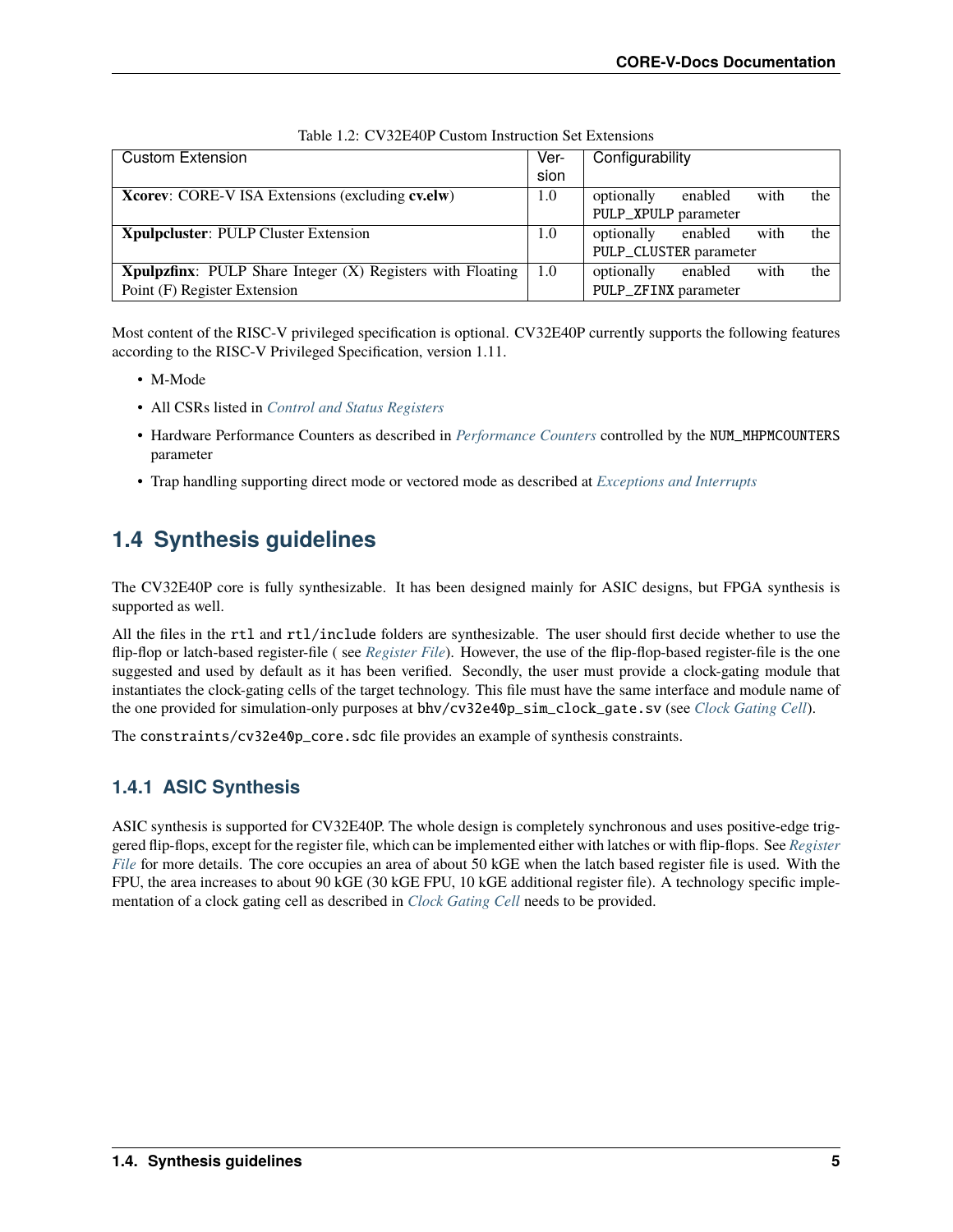#### <span id="page-11-0"></span>**1.4.2 FPGA Synthesis**

FPGA synthesis is only supported for CV32E40P when the flip-flop based register file is used as latches are not well supported on FPGAs. The user needs to provide a technology specific implementation of a clock gating cell as described in *[Clock Gating Cell](#page-16-2)*.

## <span id="page-11-1"></span>**1.5 Verification**

The verification environment (testbenches, testcases, etc.) for the CV32E40P core can be found at [core-v-verif.](https://github.com/openhwgroup/core-v-verif) It is recommended that you start by reviewing the [CORE-V Verification Strategy.](https://core-v-docs-verif-strat.readthedocs.io/en/latest/)

In early 2021 the CV32E40P achieved Functional RTL Freeze, meaning that is has been fully verified as per its [Verifi](https://github.com/openhwgroup/core-v-docs/blob/master/verif/CV32E40P/README.md)[cation Plan.](https://github.com/openhwgroup/core-v-docs/blob/master/verif/CV32E40P/README.md) The top-level [README in core-v-verif](https://github.com/openhwgroup/core-v-verif#cv32e40p-coverage-data) has a link to the final functional, code and test coverage reports.

The unofficial start date for the CV32E40P verification effort is 2020-02-27, which is the date the core-v-verif environment "went live". Between then and RTL Freeze, a total of 47 RTL issues and 38 User Manual issues were identified and resolved<sup>[1](#page-11-2)</sup>. A breakdown of the RTL issues is as follows:

| "Found By"                 | Count | <b>Note</b>                                        |
|----------------------------|-------|----------------------------------------------------|
| Simulation                 | 18    | See classification below                           |
| Inspection                 | 13    | Human review of the RTL                            |
| <b>Formal Verification</b> | 13    | This includes both Designer and Verifier use of FV |
| Lint                       |       |                                                    |
| Unknown                    |       |                                                    |

Table 1.3: How RTL Issues Were Found

A classification of the simulation issues by method used to identify them is informative:

| <b>Simulation Method</b> | Count   Note |                                                                          |  |  |  |
|--------------------------|--------------|--------------------------------------------------------------------------|--|--|--|
| Directed, self-checking  | -10          | Many test supplied by Design team and a couple from the Open Source Com- |  |  |  |
| test                     |              | munity at large                                                          |  |  |  |
| Step & Compare           | $\sigma$     | Issues directly attributed to S&C against ISS                            |  |  |  |
| Constrained-Random       | 2            | Test generated by corev-dv (extension of riscv-dv)                       |  |  |  |

Table 1.4: Breakdown of Issues found by Simulation

A classification of the issues themselves:

Table 1.5: Issue Classification

| <b>Issue Type</b>     | Count | <b>Note</b>                                               |
|-----------------------|-------|-----------------------------------------------------------|
| <b>RTL Functional</b> | 40    | A bug!                                                    |
| RTL coding style      | 4     | Linter issues, removing TODOs, removing `ifdefs, etc.     |
| Non-RTL functional    |       | Issue related to behavioral tracer (not part of the core) |
| Unreproducible        |       |                                                           |
| Invalid               |       |                                                           |

Additional details are available as part of the [CV32E40P v1.0.0 Report.](https://github.com/openhwgroup/core-v-docs/tree/master/program/milestones/CV32E40P/RTL_Freeze_v1.0.0)

<span id="page-11-2"></span><sup>&</sup>lt;sup>1</sup> It is a testament on the quality of the work done by the PULP platform team that it took a team of professonal verification engineers more than 9 months to find all these issues.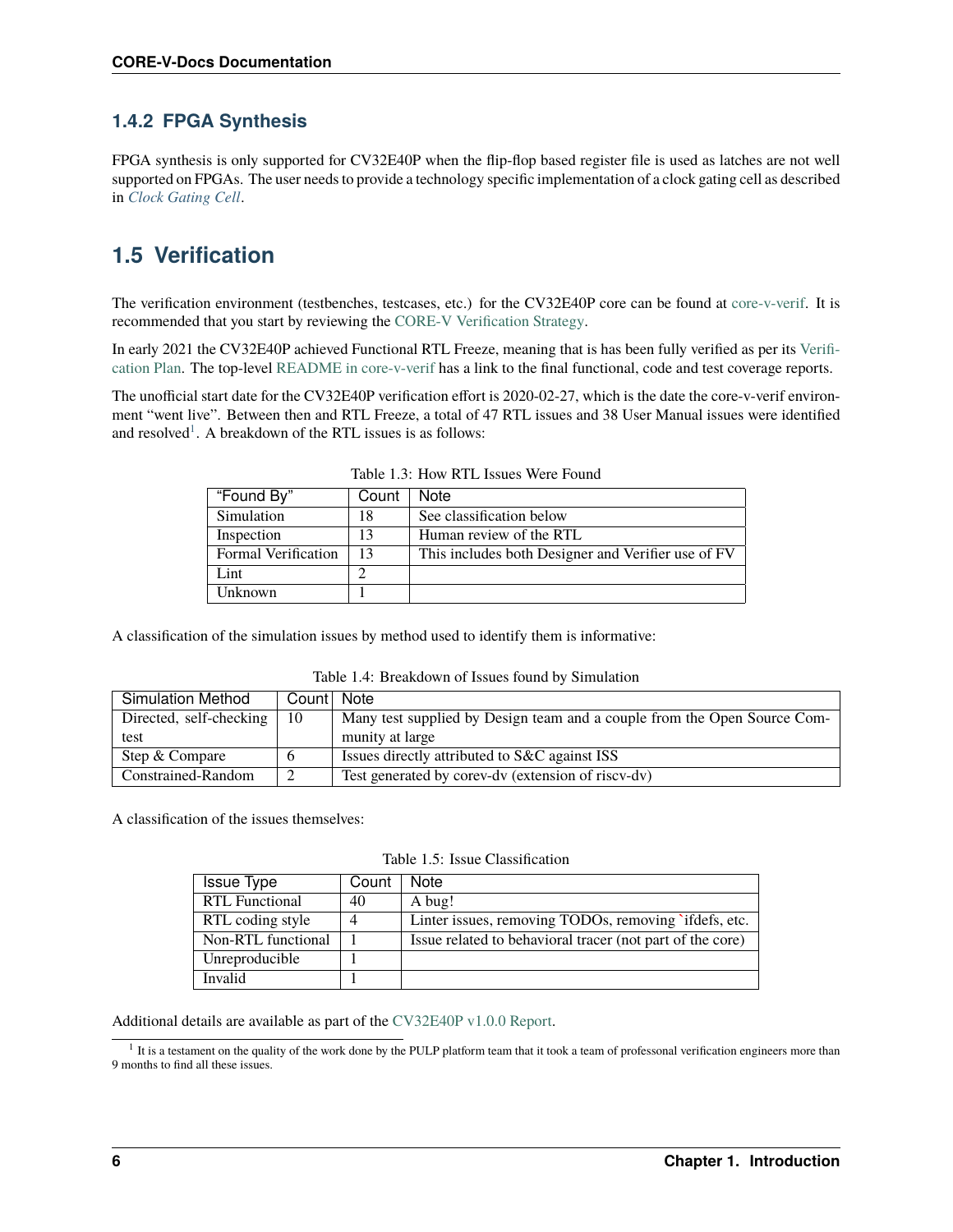#### <span id="page-12-0"></span>**1.6 Contents**

- *[Getting Started with CV32E40P](#page-16-0)* discusses the requirements and initial steps to start using CV32E40P.
- *[Core Integration](#page-18-0)* provides the instantiation template and gives descriptions of the design parameters as well as the input and output ports.
- *[CV32E40P Pipeline](#page-21-0)* described the overal pipeline structure.
- The instruction and data interfaces of CV32E40P are explained in *[Instruction Fetch](#page-26-0)* and *[Load-Store-Unit \(LSU\)](#page-28-0)*, respectively.
- The two register-file flavors are described in *[Register File](#page-32-0)*.
- *[Auxiliary Processing Unit \(APU\)](#page-34-0)* describes the Auxiliary Processing Unit (APU).
- *[Floating Point Unit \(FPU\)](#page-36-0)* describes the Floating Point Unit (FPU).
- *[Sleep Unit](#page-38-0)* describes the Sleep unit including the PULP Cluster extension.
- *[CORE-V Hardware Loop Extensions](#page-42-0)* describes the PULP Hardware Loop extension.
- The control and status registers are explained in *[Control and Status Registers](#page-44-0)*.
- *[Performance Counters](#page-62-0)* gives an overview of the performance monitors and event counters available in CV32E40P.
- *[Exceptions and Interrupts](#page-66-0)* deals with the infrastructure for handling exceptions and interrupts.
- *[Debug & Trigger](#page-70-0)* gives a brief overview on the debug infrastructure.
- *[Tracer](#page-74-0)* gives a brief overview of the tracer module.
- *[CORE-V Instruction Set Extensions](#page-76-0)* describes the custom instruction set extensions.
- *[Glossary](#page-102-0)* provides definitions of used terminology.

### <span id="page-12-1"></span>**1.7 History**

CV32E40P started its life as a fork of the OR10N CPU core based on the OpenRISC ISA. Then, under the name of RI5CY, it became a RISC-V core (2016), and it has been maintained by the PULP platform [<https://pulp-platform.org>](https://pulp-platform.org) team until February 2020, when it has been contributed to OpenHW Group [https://www.openhwgroup.org>](https://www.openhwgroup.org).

As RI5CY has been used in several projects, a list of all the changes made by OpenHW Group since February 2020 follows:

#### <span id="page-12-2"></span>**1.7.1 Memory-Protocol**

The Instruction and Data memory interfaces are now compliant with the OBI protocol (see [https://github.com/](https://github.com/openhwgroup/core-v-docs/blob/master/cores/obi/OBI-v1.2.pdf) [openhwgroup/core-v-docs/blob/master/cores/obi/OBI-v1.2.pdf\)](https://github.com/openhwgroup/core-v-docs/blob/master/cores/obi/OBI-v1.2.pdf). Such memory interface is slightly different from the one used by RI5CY as: the grant signal can now be kept high by the bus even without the core raising a request; and the request signal does not depend anymore on the rvalid signal (no combinatorial dependency). The OBI is easier to be interfaced to the AMBA AXI and AHB protocols and improves timing as it removes rvalid->req dependency. Also, the protocol forces the address stability. Thus, the core can not retract memory requests once issued, nor can it change the issued address (as was the case for the RI5CY instruction memory interface).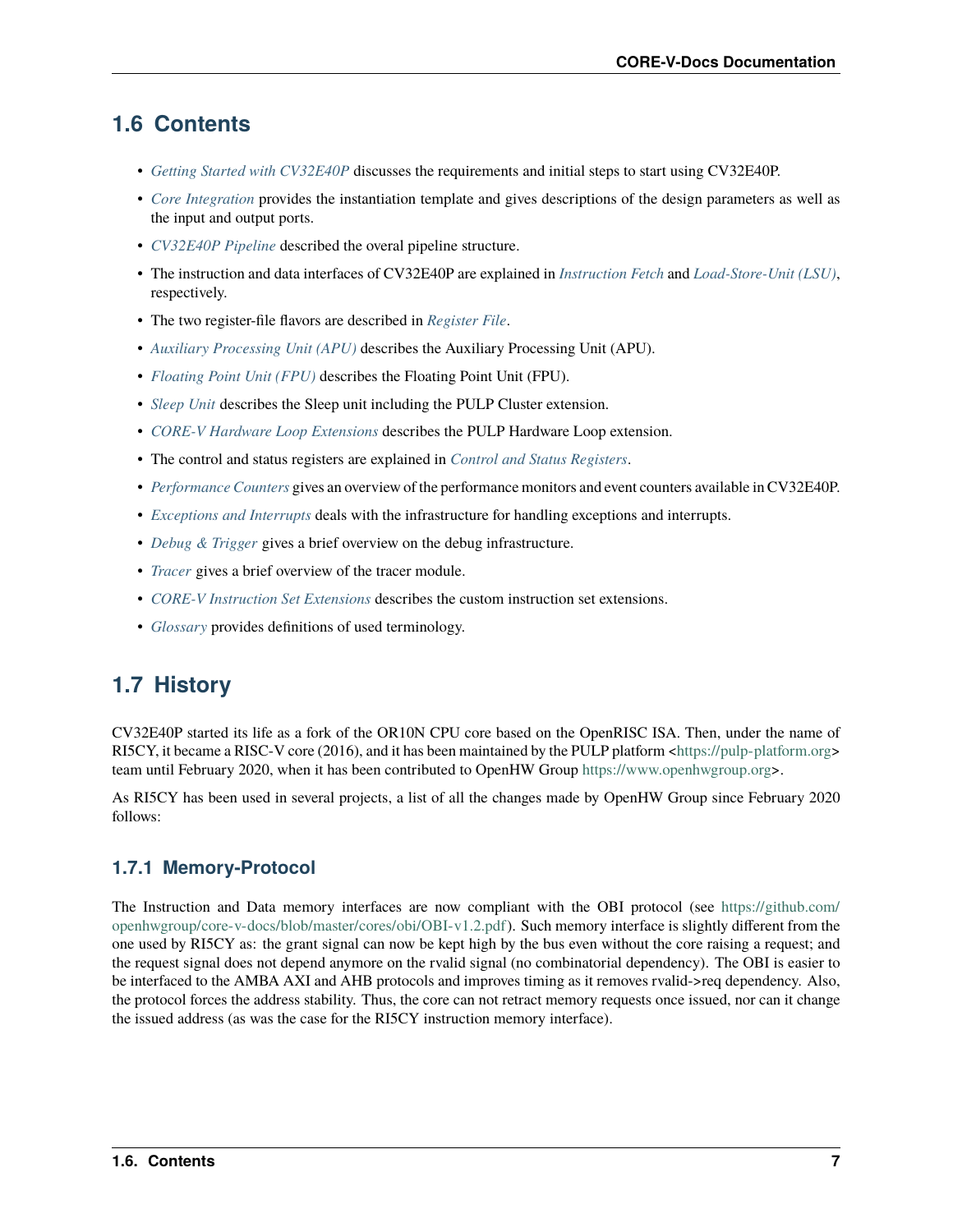#### <span id="page-13-0"></span>**1.7.2 RV32F Extensions**

The FPU is not instantiated in the core EX stage anymore, and it must be attached to the APU interface. Previously, RI5CY could select with a parameter whether the FPU was instantiated inside the EX stage or via the APU interface.

#### <span id="page-13-1"></span>**1.7.3 RV32A Extensions, Security and Memory Protection**

CV32E40P core does not support the RV32A (atomic) extensions, the U-mode, and the PMP anymore. Most of the previous RTL descriptions of these features have been kept but not maintained. The RTL code has been partially kept to allow previous users of these features to develop their own by reusing previously developed RI5CY modules.

#### <span id="page-13-2"></span>**1.7.4 CSR Address Re-Mapping**

CV32E40P is fully compliant with RISC-V. RI5CY used to have custom performance counters 32b wide (not compliant with RISC-V) in the CSR address space  $\{0x7A0, 0x7A1, 0x780-0x79F\}$ . CV32E40P is fully compliant with the RISC-V spec. The custom PULP HWLoop CSRs moved from the 0x7C\* to RISC-V user custom space 0x80\* address space.

#### <span id="page-13-3"></span>**1.7.5 Interrupts**

RI5CY used to have a req plus a 5bits ID interrupt interface, supporting up to 32 interrupt requests (only one active at a time), with the priority defined outside in an interrupt controller. CV32E40P is now compliant with the CLINT RISC-V spec, extended with 16 custom interrupts lines called fast, for a total of 19 interrupt lines. They can be all active simultaneously, and priority and per-request interrupt enable bit is controlled by the core CLINT definition.

#### <span id="page-13-4"></span>**1.7.6 PULP HWLoop Spec**

RI5CY supported two nested HWLoops. Every loop had a minimum of two instructions. The start and end of the loop addresses could be misaligned, and the instructions in the loop body could be of any kind. CV32E40P has a more restricted spec for the HWLoop (see *[CORE-V Hardware Loop Extensions](#page-42-0)*).

#### <span id="page-13-5"></span>**1.7.7 Compliancy, bug fixing, code clean-up, and documentation**

The CV32E40P has been verified. It is fully compliant with RISC-V (RI5CY was partially compliant). Many bugs have been fixed, and the RTL code cleaned-up. The documentation has been formatted with reStructuredText and has been developed following at industrial quality level.

#### <span id="page-13-6"></span>**1.8 References**

- 1. [Gautschi, Michael, et al. "Near-Threshold RISC-V Core With DSP Extensions for Scalable IoT Endpoint De](https://ieeexplore.ieee.org/document/7864441)[vices." in IEEE Transactions on Very Large Scale Integration \(VLSI\) Systems, vol. 25, no. 10, pp. 2700-2713,](https://ieeexplore.ieee.org/document/7864441) [Oct. 2017](https://ieeexplore.ieee.org/document/7864441)
- 2. [Schiavone, Pasquale Davide, et al. "Slow and steady wins the race? A comparison of ultra-low-power RISC-](https://doi.org/10.1109/PATMOS.2017.8106976)[V cores for Internet-of-Things applications." 27th International Symposium on Power and Timing Modeling,](https://doi.org/10.1109/PATMOS.2017.8106976) [Optimization and Simulation \(PATMOS 2017\)](https://doi.org/10.1109/PATMOS.2017.8106976)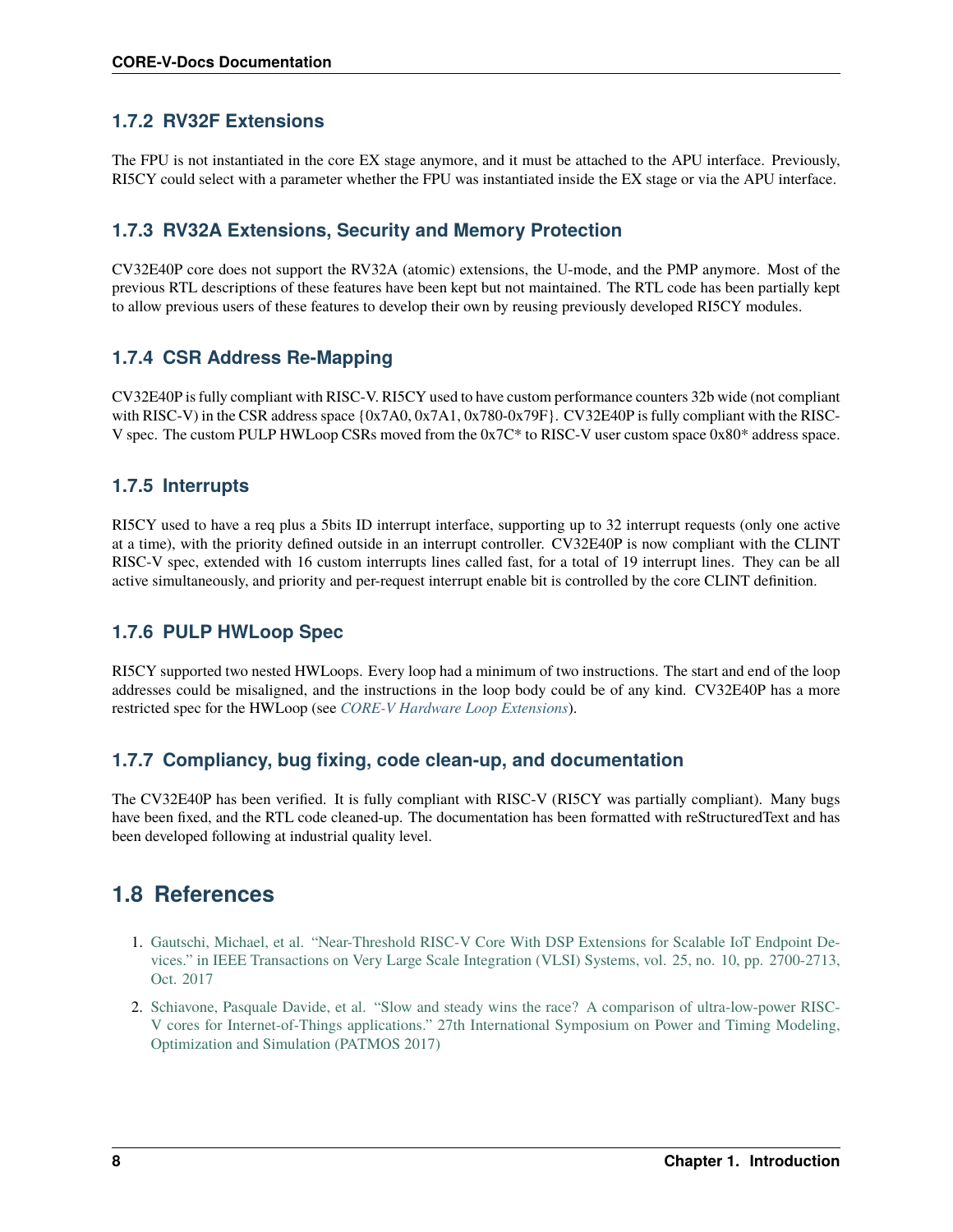# <span id="page-14-0"></span>**1.9 Contributors**

Andreas Traber [\(\\*atraber@iis.ee.ethz.ch\\*\)](mailto:atraber@iis.ee.ethz.ch)

Michael Gautschi [\(\\*gautschi@iis.ee.ethz.ch\\*\)](mailto:gautschi@iis.ee.ethz.ch) Pasquale Davide Schiavone [\(\\*pschiavo@iis.ee.ethz.ch\\*\)](mailto:pschiavo@iis.ee.ethz.ch) Arjan Bink [\(\\*arjan.bink@silabs.com\\*\)](mailto:arjan.bink@silabs.com) Paul Zavalney [\(\\*paul.zavalney@silabs.com\\*\)](mailto:paul.zavalney@silabs.com)

Micrel Lab and Multitherman Lab University of Bologna, Italy

Integrated Systems Lab ETH Zürich, Switzerland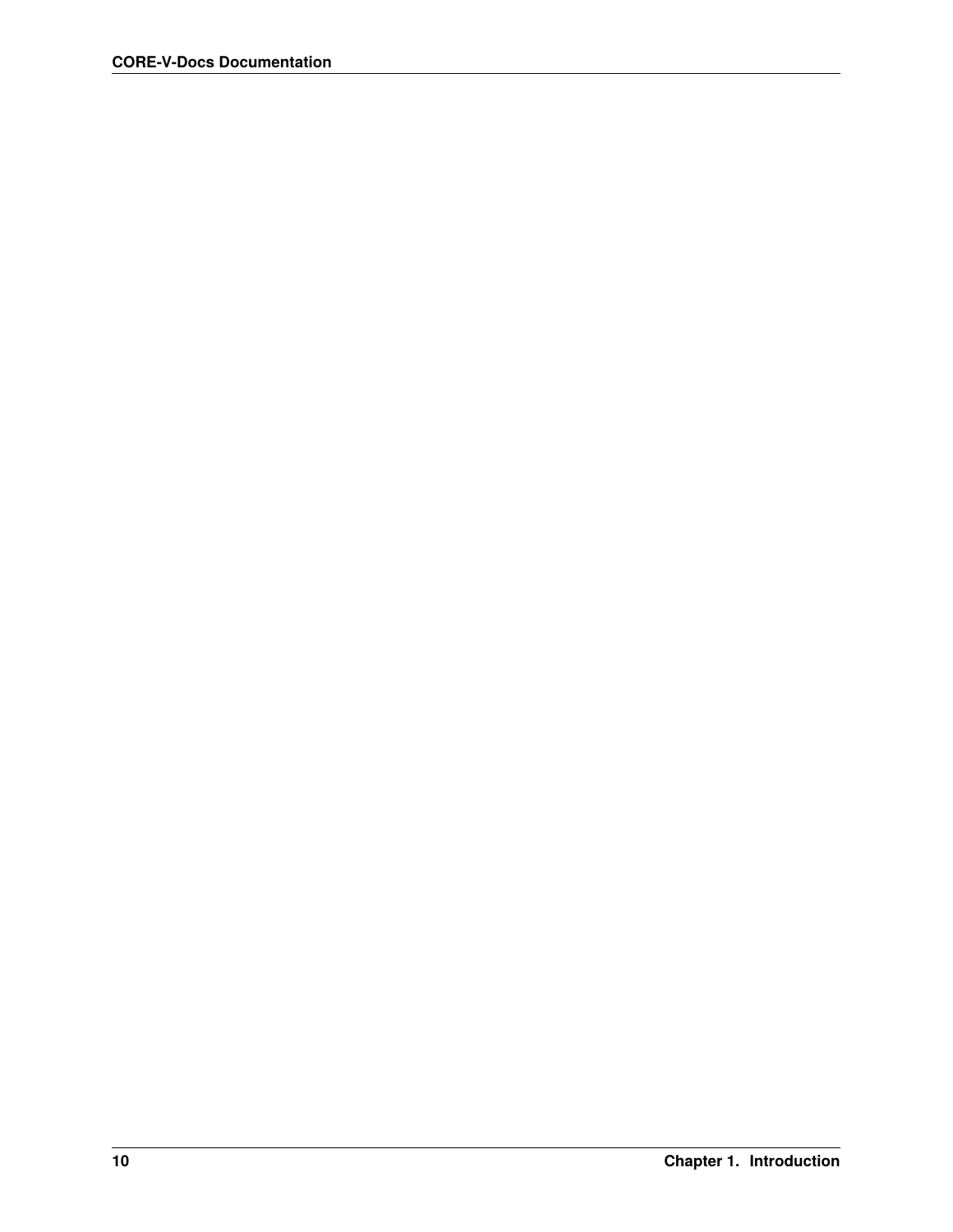**CHAPTER**

#### **GETTING STARTED WITH CV32E40P**

<span id="page-16-0"></span>This page discusses initial steps and requirements to start using CV32E40P in your design.

#### <span id="page-16-1"></span>**2.1 Register File**

CV32E40P comes with two different register file implementations. Depending on the target technology, either the implementation in cv32e40p\_register\_file\_ff.sv or the one in cv32e40p\_register\_file\_latch.sv should be selected in the manifest file. For more information about the two register file implementations and their trade-offs, check out *[Register File](#page-32-0)*.

#### <span id="page-16-2"></span>**2.2 Clock Gating Cell**

CV32E40P requires clock gating cells. These cells are usually specific to the selected target technology and thus not provided as part of the RTL design. A simulation-only version of the clock gating cell is provided in cv32e40p\_sim\_clock\_gate.sv. This file contains a module called cv32e40p\_clock\_gate that has the following ports:

- clk\_i: Clock Input
- en\_i: Clock Enable Input
- scan\_cg\_en\_i: Scan Clock Gate Enable Input (activates the clock even though en\_i is not set)
- clk\_o: Gated Clock Output

Inside CV32E40P, clock gating cells are used both in cv32e40p\_sleep\_unit.sv and cv32e40p\_register\_file\_latch.sv. For more information on the expected behavior of the clock gating cell when using the latch-based register file check out *[Register File](#page-32-0)*.

The cv32e40p\_sim\_clock\_gate.sv file is not intended for synthesis. For ASIC synthesis and FPGA synthesis the manifest should be adapted to use a customer specific file that implements the cv32e40p\_clock\_gate module using design primitives that are appropriate for the intended synthesis target technology.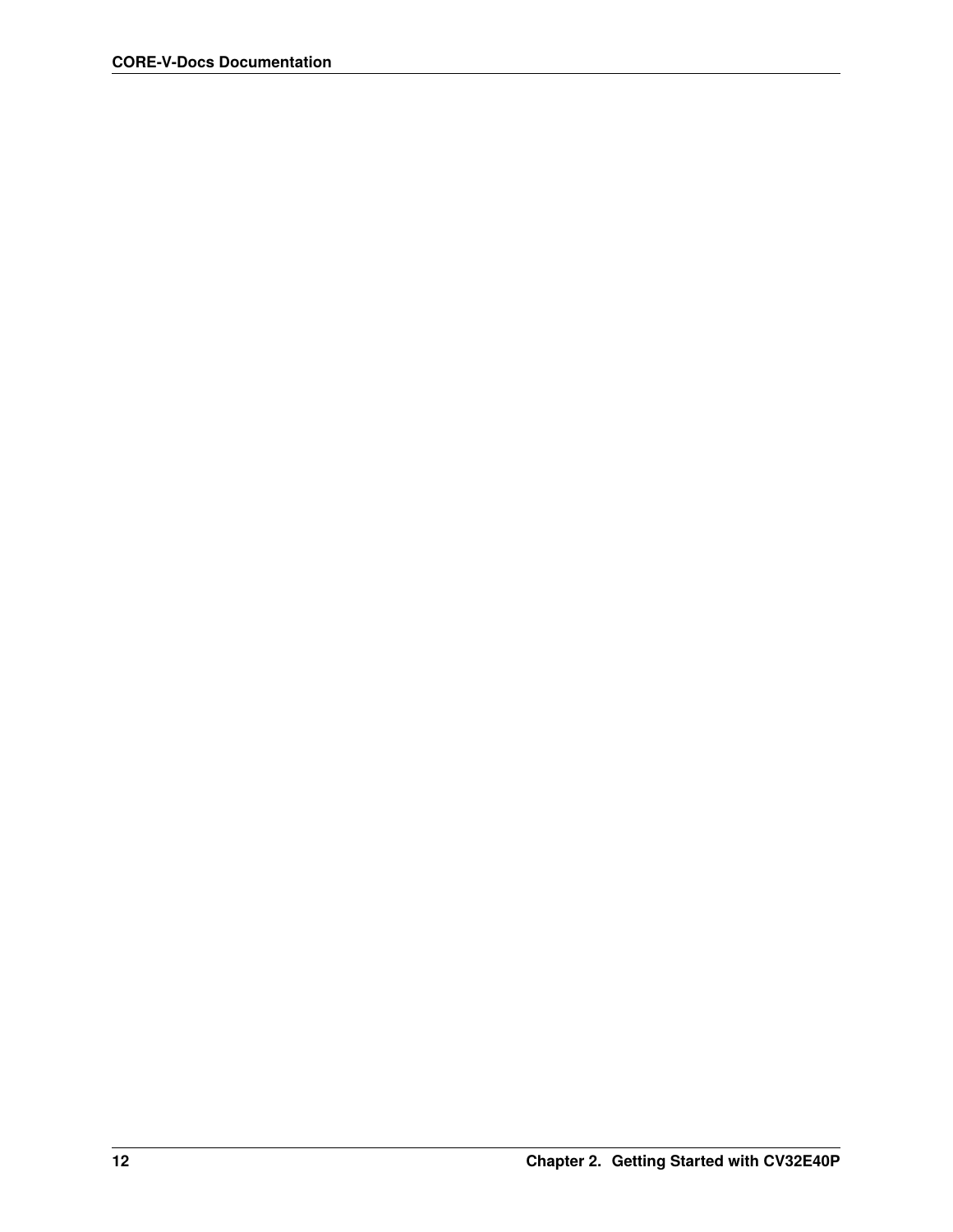#### **CHAPTER**

#### **THREE**

### **CORE INTEGRATION**

<span id="page-18-0"></span>The main module is named cv32e40p\_core and can be found in cv32e40p\_core.sv. Below, the instantiation template is given and the parameters and interfaces are described.

### <span id="page-18-1"></span>**3.1 Instantiation Template**

```
cv32e40p_core #(
  FPU ( 0 ),
  .NUM_MHPMCOUNTERS (1),
  .PULP_CLUSTER (0),
  .PULP_XPULP ( 0 ),
  .PULP_ZFINX ( 0 )
) u_core (
  // Clock and reset
  . c l k_i (),
  .rst_ni (),
  .scan_cg_en_i (),
  // Configuration
  .boot_addr_i (),
  .mtvec_addr_i (),
  .dm_halt_addr_i (),
  .dm_exception_addr_i (),
  .\text{hart_id}_i (),
  // Instruction memory interface
  .instr_req_o (),
  .instr_gnt_i (),
  .instr_rvalid_i (),
  .instr_addr_o (),
  .instr_rdata_i (),
  // Data memory interface
  .data_req_o (),
  .data_gnt_i (),
  .data_rvalid_i (),
  .data_addr_o (),
  .data_be_o (),
  .data_wdata_o (),
```
(continues on next page)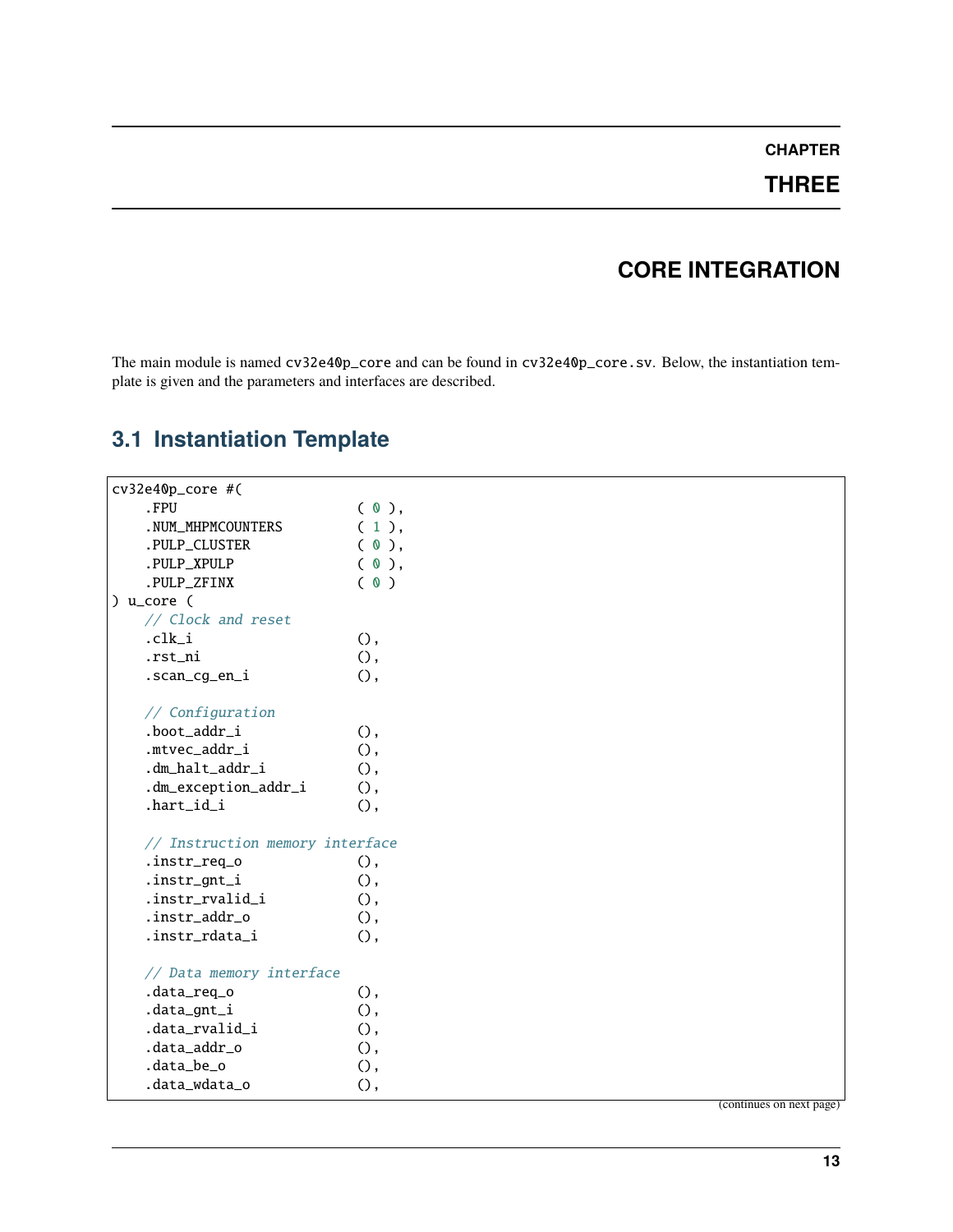(continued from previous page)

```
.data_we_o (),
  .data_rdata_i (),
  // Auxiliary Processing Unit (APU) interface
  .apu_req_o (),
  .apu_gnt_i (),
  .apu_operands_o (),
  apu_op_o (),
  .apu_flags_o (),
  .apu_rvalid_i (),
  .apu_result_i (),
  .apu_flags_i (),
   // Interrupt interface
  \text{irq}_i (),
  \text{irq}_\text{ack\_o} (),
  \text{irq_id_o} (),
  // Debug interface
  .debug_req_i (),
  .debug_havereset_o (),
  .debug_running_o (),
  .debug_halted_o (),
  // Special control signals
  .fetch_enable_i (),
  .core_sleep_o (),
  .pulp_clock_en_i ()
);
```
#### <span id="page-19-0"></span>**3.2 Parameters**

**Note:** The non-default (i.e. non-zero) settings of FPU, PULP\_CLUSTER, PULP\_XPULP and PULP\_ZFINX have not been verified yet. The default parameter value for PULP\_XPULP will be changed to 1 once it has been verified. The default configuration reflected below is currently under verification and this verification effort will be completed first.

**Note:** The instruction encodings for the PULP instructions is expected to change in a non-backward-compatible manner, see [https://github.com/openhwgroup/cv32e40p/issues/452.](https://github.com/openhwgroup/cv32e40p/issues/452)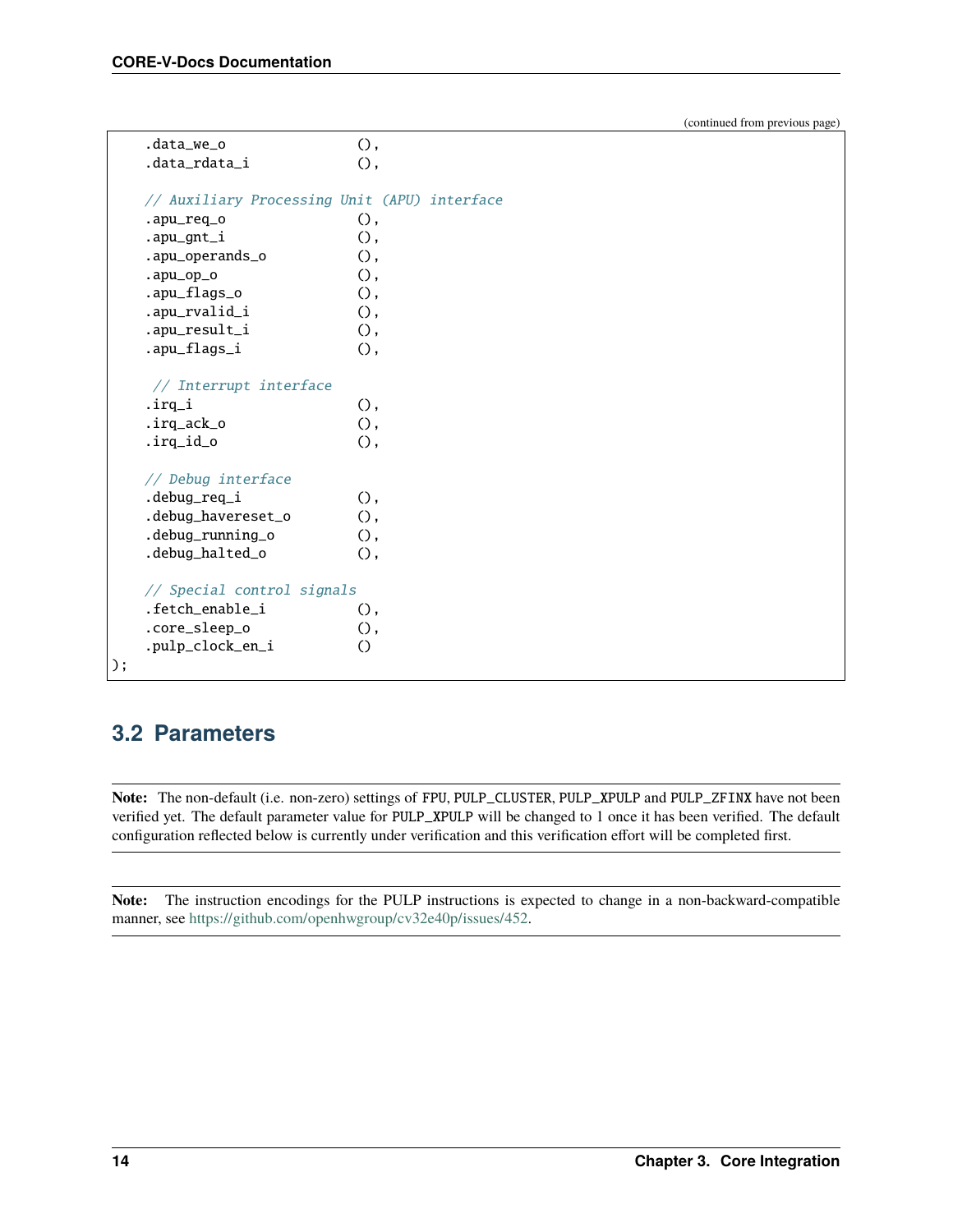|               |            |          | Name Type/Reangle Description                                                                    |
|---------------|------------|----------|--------------------------------------------------------------------------------------------------|
|               |            | fault    |                                                                                                  |
| <b>FPU</b>    | bit        | $\theta$ | Enable Floating Point Unit (FPU) support, see Floating Point Unit (FPU)                          |
|               |            |          | NUM_MHEMICOUNTER\$ Number of MHPMCOUNTER performance counters, see Performance Counters          |
|               | (029)      |          |                                                                                                  |
| PULP_CLUSTERO |            |          | Enable PULP Cluster support, see PULP Cluster Extension                                          |
|               | PULP XPULP | $\Omega$ | Enable all of the custom PULP ISA extensions (except cv.elw) (see <i>CORE-V Instruction Set</i>  |
|               |            |          | Extensions) and all custom CSRs (see Control and Status Registers).                              |
|               |            |          | Examples of PULP ISA extensions are post-incrementing load and stores (see Post-                 |
|               |            |          | Incrementing Load & Store Instructions and Register-Register Load & Store Instructions)          |
|               |            |          | and hardware loops (see <i>Hardware Loops</i> ).                                                 |
|               | PULP_ZEINX | $\theta$ | Enable Floating Point instructions to use the General Purpose register file instead of requiring |
|               |            |          | a dedicated Floating Point register file, see Floating Point Unit (FPU). Only allowed to be set  |
|               |            |          | to 1 if $FPU = 1$                                                                                |

### <span id="page-20-0"></span>**3.3 Interfaces**

| $\overline{Sig}$<br>nal(s)                                                              | Width                | Dir | Description                                                                              |
|-----------------------------------------------------------------------------------------|----------------------|-----|------------------------------------------------------------------------------------------|
| $clk_i$                                                                                 | $\overline{1}$       |     |                                                                                          |
|                                                                                         |                      | in  | Clock signal                                                                             |
| rst_ni                                                                                  | $\overline{1}$       | in  | Active-low asynchronous reset                                                            |
|                                                                                         | scan_cg_en_i         | in  | Scan clock gate enable. Design for test (DfT) related signal. Can be used during         |
|                                                                                         |                      |     | scan testing operation to force instantiated clock gate(s) to be enabled. This signal    |
|                                                                                         |                      |     | should be 0 during normal / functional operation.                                        |
| boot_addf2_i                                                                            |                      | in  | Boot address. First program counter after reset = boot_addr_i. Must be half-word         |
|                                                                                         |                      |     | aligned. Do not change after enabling core via fetch_enable_i                            |
| mtvec_addr_i                                                                            |                      | in  | mtvec address. Initial value for the address part of Machine Trap-Vector Base Ad-        |
|                                                                                         |                      |     | dress (mtvec). Do not change after enabling core via fetch_enable_i                      |
|                                                                                         | dm_halt_?addr_i      | in  | Address to jump to when entering Debug Mode, see Debug & Trigger. Must be                |
|                                                                                         |                      |     | word-aligned. Do not change after enabling core via fetch_enable_i                       |
|                                                                                         | dm_except2ion_addn_i |     | Address to jump to when an exception occurs when executing code during Debug             |
|                                                                                         |                      |     | Mode, see Debug & Trigger. Must be word-aligned. Do not change after enabling            |
|                                                                                         |                      |     | core via fetch_enable_i                                                                  |
| hart_id_32                                                                              |                      | in  | Hart ID, usually static, can be read from Hardware Thread ID (mhartid) and User          |
|                                                                                         |                      |     | Hardware Thread ID (uhartid) CSRs                                                        |
| Instruction fetch interface, see Instruction Fetch<br>instr_*                           |                      |     |                                                                                          |
| $data$ <sup>*</sup>                                                                     |                      |     | Load-store unit interface, see Load-Store-Unit (LSU)                                     |
| Auxiliary Processing Unit (APU) interface, see Auxiliary Processing Unit (APU)<br>apu_* |                      |     |                                                                                          |
| irq_*<br>Interrupt inputs, see Exceptions and Interrupts                                |                      |     |                                                                                          |
| Debug interface, see Debug & Trigger<br>$debug_$                                        |                      |     |                                                                                          |
|                                                                                         | fetch_enable_i in    |     | Enable the instruction fetch of CV32E40P. The first instruction fetch after reset de-    |
|                                                                                         |                      |     | assertion will not happen as long as this signal is 0. fetch_enable_i needs to be        |
|                                                                                         |                      |     | set to 1 for at least one cycle while not in reset to enable fetching. Once fetching has |
|                                                                                         |                      |     | been enabled the value fetch_enable_i is ignored.                                        |
|                                                                                         | core_sleep_o         | out | Core is sleeping, see Sleep Unit.                                                        |
|                                                                                         | pulp_clock_en_i in   |     | PULP clock enable (only used when PULP_CLUSTER = $1$ , tie to 0 otherwise), see          |
|                                                                                         |                      |     | <b>Sleep Unit</b>                                                                        |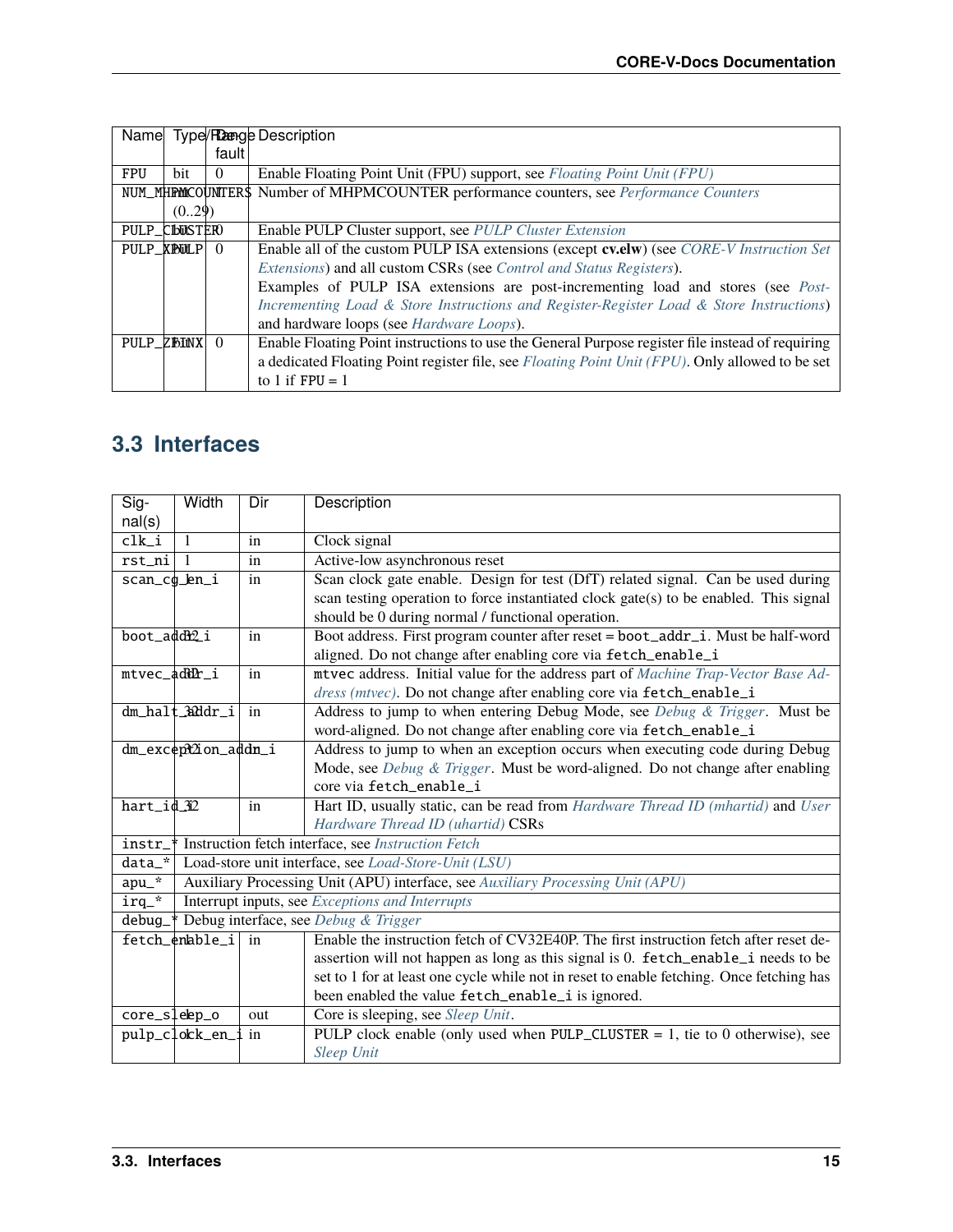<span id="page-21-0"></span>

Figure 3.1: CV32E40P Pipeline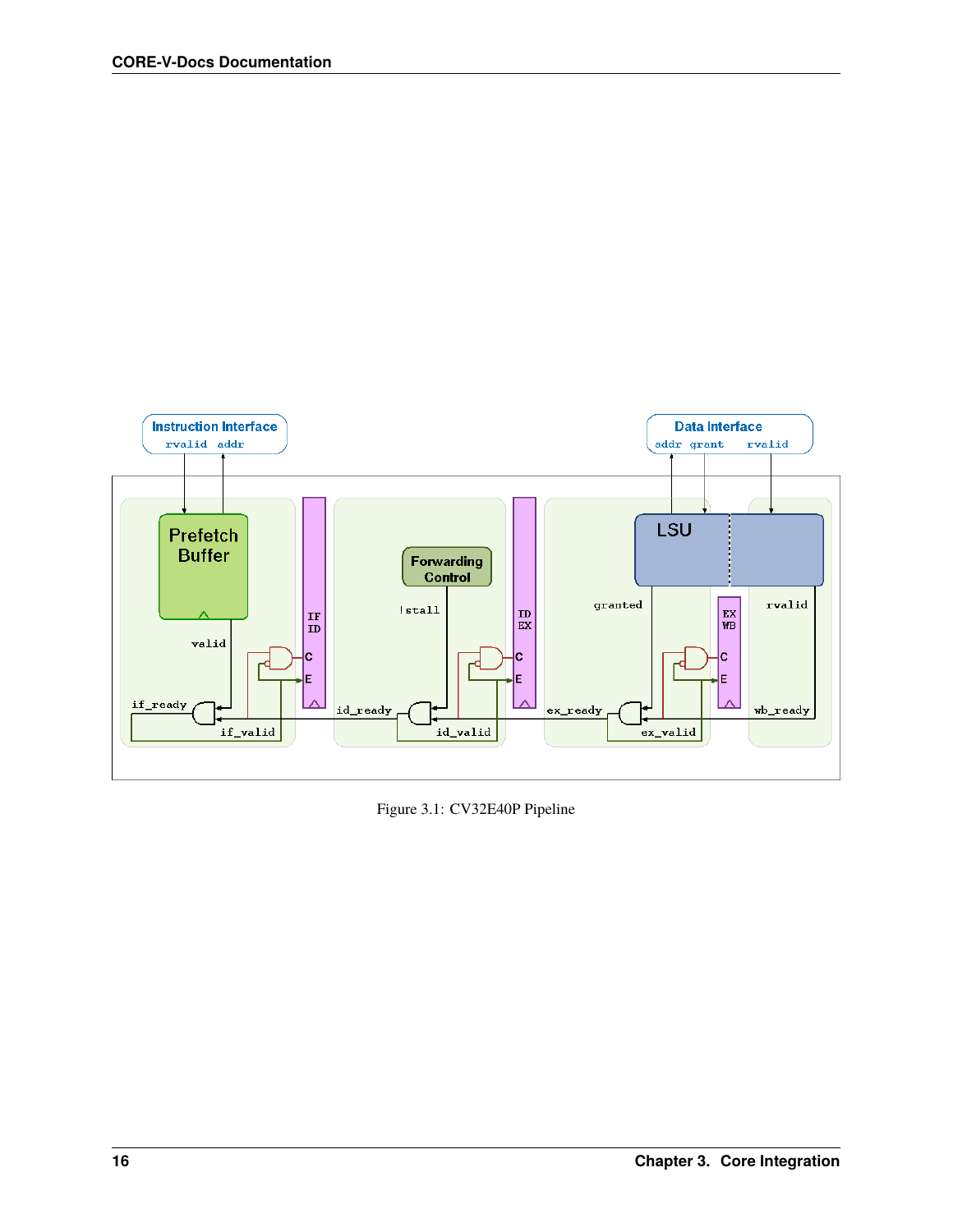#### **PIPELINE DETAILS**

<span id="page-22-0"></span>CV32E40P has a 4-stage in-order completion pipeline, the 4 stages are:

- **Instruction Fetch (IF)** Fetches instructions from memory via an aligning prefetch buffer, capable of fetching 1 instruction per cycle if the instruction side memory system allows. The IF stage also pre-decodes RVC instructions into RV32I base instructions. See *[Instruction Fetch](#page-26-0)* for details.
- **Instruction Decode (ID)** Decodes fetched instruction and performs required register file reads. Jumps are taken from the ID stage.
- **Execute (EX)** Executes the instructions. The EX stage contains the ALU, Multiplier and Divider. Branches (with their condition met) are taken from the EX stage. Multi-cycle instructions will stall this stage until they are complete. The ALU, Multiplier and Divider instructions write back their result to the register file from the EX stage. The address generation part of the load-store-unit (LSU) is contained in EX as well.
- **Writeback (WB)** Writes the result of Load instructions back to the register file.

#### <span id="page-22-1"></span>**4.1 Multi- and Single-Cycle Instructions**

[Table](#page-23-0) [4.1](#page-23-0) shows the cycle count per instruction type. Some instructions have a variable time, this is indicated as a range e.g. 1..32 means that the instruction takes a minimum of 1 cycle and a maximum of 32 cycles. The cycle counts assume zero stall on the instruction-side interface and zero stall on the data-side memory interface.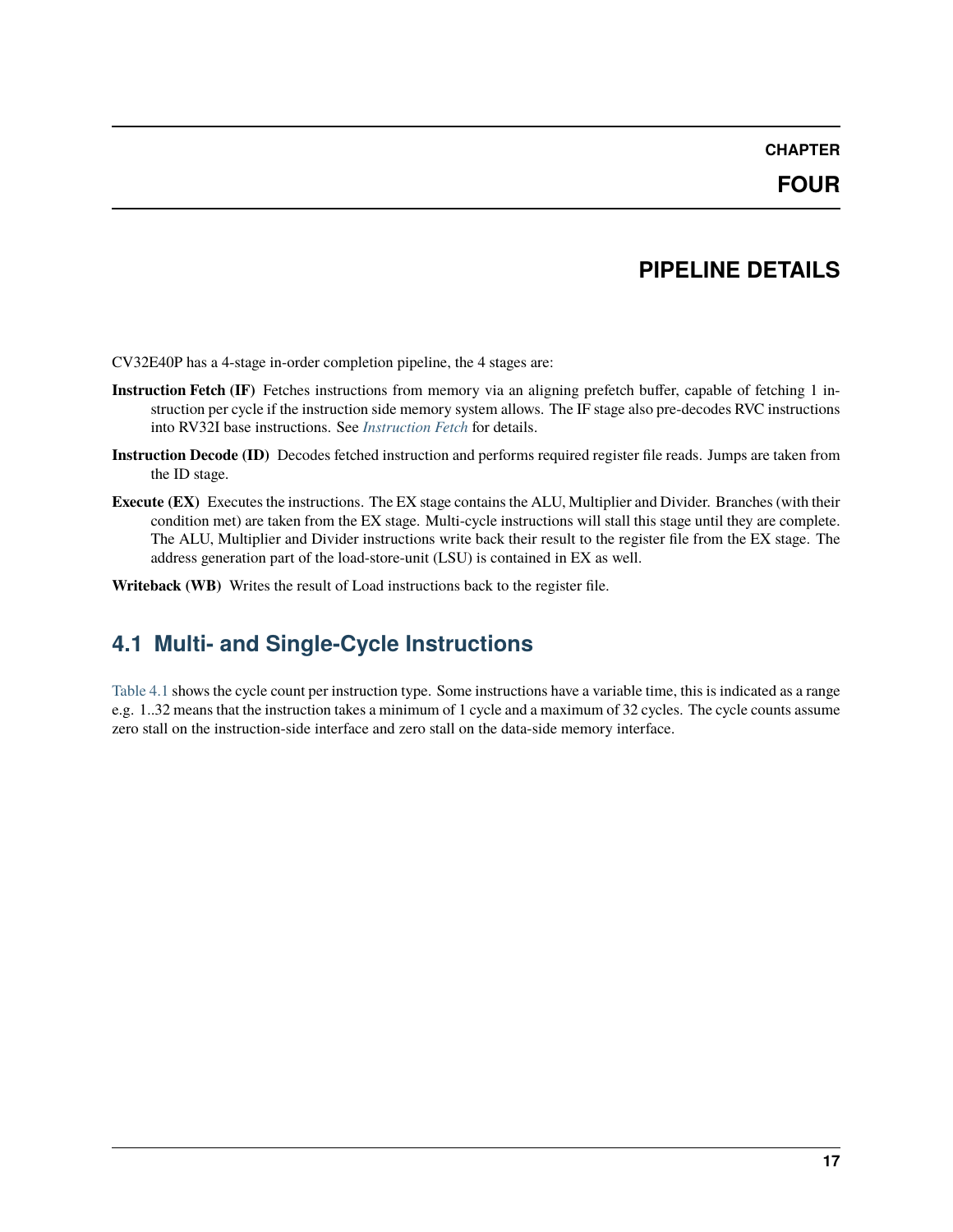<span id="page-23-0"></span>

| ln-                     | Cycles                                          | Description                                                      |
|-------------------------|-------------------------------------------------|------------------------------------------------------------------|
| struc-                  |                                                 |                                                                  |
| tion                    |                                                 |                                                                  |
| Type                    |                                                 |                                                                  |
| Inte-                   | $\mathbf{1}$                                    | Integer Computational Instructions are defined in the RISCV-     |
|                         |                                                 | V RV32I Base Integer Instruction Set.                            |
| ger<br>Com-             |                                                 |                                                                  |
|                         |                                                 |                                                                  |
| pu-                     |                                                 |                                                                  |
| ta-                     |                                                 |                                                                  |
| tional                  |                                                 |                                                                  |
| $\overline{\text{CSR}}$ | 4 (mstatus, mepc, mtvec, mcause, mcy-           | CSR Access Instruction are defined in 'Zicsr' of the RISC-V      |
| $Ac-$                   | cle, minstret, mhpmcounter*, mcycleh,           | specification.                                                   |
| cess                    | minstreth, mhpmcounter*h,<br>mcountin-          |                                                                  |
|                         | hibit, mhpmevent*, dscr, dpc, dscratch0,        |                                                                  |
|                         | dscratch1, privlv)                              |                                                                  |
|                         | 1 (all the other CSRs)                          |                                                                  |
| Load/\$tdre             |                                                 | Load/Store is handled in 1 bus transaction using both EX and     |
|                         | 2 (non-word aligned word transfer)              | WB stages for 1 cycle each. For misaligned word transfers        |
|                         |                                                 |                                                                  |
|                         | 2 (halfword transfer crossing word bound-       | and for halfword transfers that cross a word boundary 2 bus      |
|                         | ary)                                            | transactions are performed using EX and WB stages for 2          |
|                         | $4$ (cv.elw)                                    | cycles each. A cv.elw takes 4 cycles.                            |
| Mul-                    | $1$ (mul)                                       | CV32E40P uses a single-cycle 32-bit x 32-bit multiplier with     |
| tipli-                  | 5 (mulh, mulhsu, mulhu)                         | a 32-bit result. The multiplications with upper-word result      |
| ca-                     |                                                 | take 5 cycles to compute.                                        |
| tion                    |                                                 |                                                                  |
| Di-                     | $3 - 35$                                        | The number of cycles depends on the divider operand value        |
| vi-                     | $3 - 35$                                        | (operand b), i.e. in the number of leading bits at 0. The mini-  |
| sion                    |                                                 | mum number of cycles is 3 when the divider has zero leading      |
| Re-                     |                                                 | bits at 0 (e.g., 0x8000000). The maximum number of cycles        |
|                         |                                                 | is 35 when the divider is 0                                      |
| main-                   |                                                 |                                                                  |
| der                     |                                                 |                                                                  |
| Jump                    | $\overline{2}$                                  | Jumps are performed in the ID stage. Upon a jump the IF          |
|                         | 3 (target is a non-word-aligned non-RVC         | stage (including prefetch buffer) is flushed. The new PC re-     |
|                         | instruction)                                    | quest will appear on the instruction-side memory interface       |
|                         |                                                 | the same cycle the jump instruction is in the ID stage.          |
| Branch 1                |                                                 | Any branch where the condition is not met will not stall.        |
| (Not-                   |                                                 |                                                                  |
| Taken)                  |                                                 |                                                                  |
| Branch $3$              |                                                 | The EX stage is used to compute the branch decision. Any         |
|                         | (Taken) 4 (target is a non-word-aligned non-RVC | branch where the condition is met will be taken from the EX      |
|                         |                                                 |                                                                  |
|                         | instruction)                                    | stage and will cause a flush of the IF stage (including prefetch |
|                         |                                                 | buffer) and ID stage.                                            |
| $In-$                   | $\mathfrak{2}$                                  | The FENCE.I instruction as defined in 'Zifencei' of the          |
| struc-                  | 3 (target is a non-word-aligned non-RVC         | RISC-V specification. Internally it is implemented as a jump     |
| tion                    | instruction)                                    | to the instruction following the fence. The jump performs the    |
| Fence                   |                                                 | required flushing as described above.                            |

|  |  | Table 4.1: Cycle counts per instruction type |  |
|--|--|----------------------------------------------|--|
|  |  |                                              |  |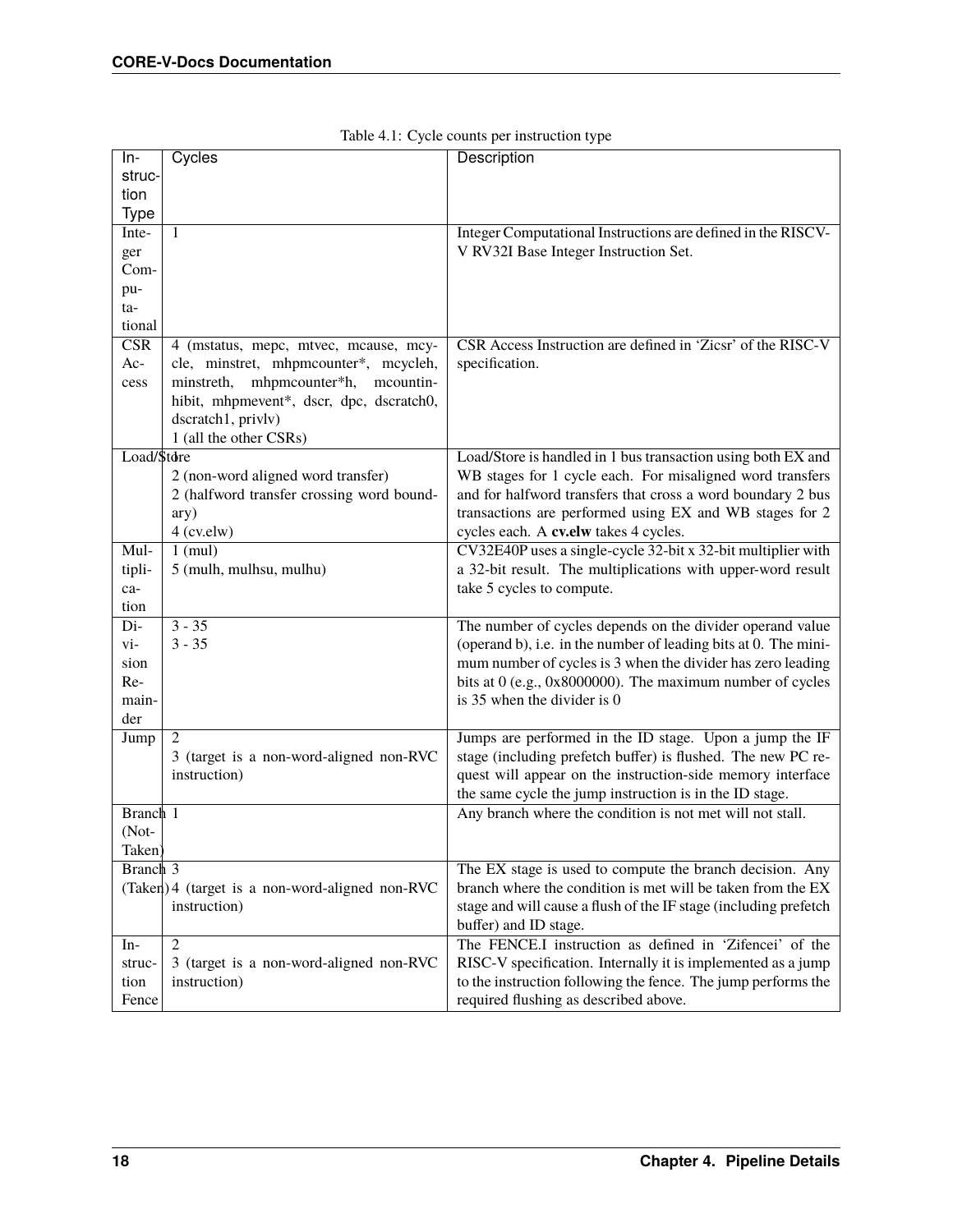#### <span id="page-24-0"></span>**4.2 Hazards**

The CV32E40P experiences a 1 cycle penalty on the following hazards.

- Load data hazard (in case the instruction immediately following a load uses the result of that load)
- Jump register (jalr) data hazard (in case that a jalr depends on the result of an immediately preceding instruction)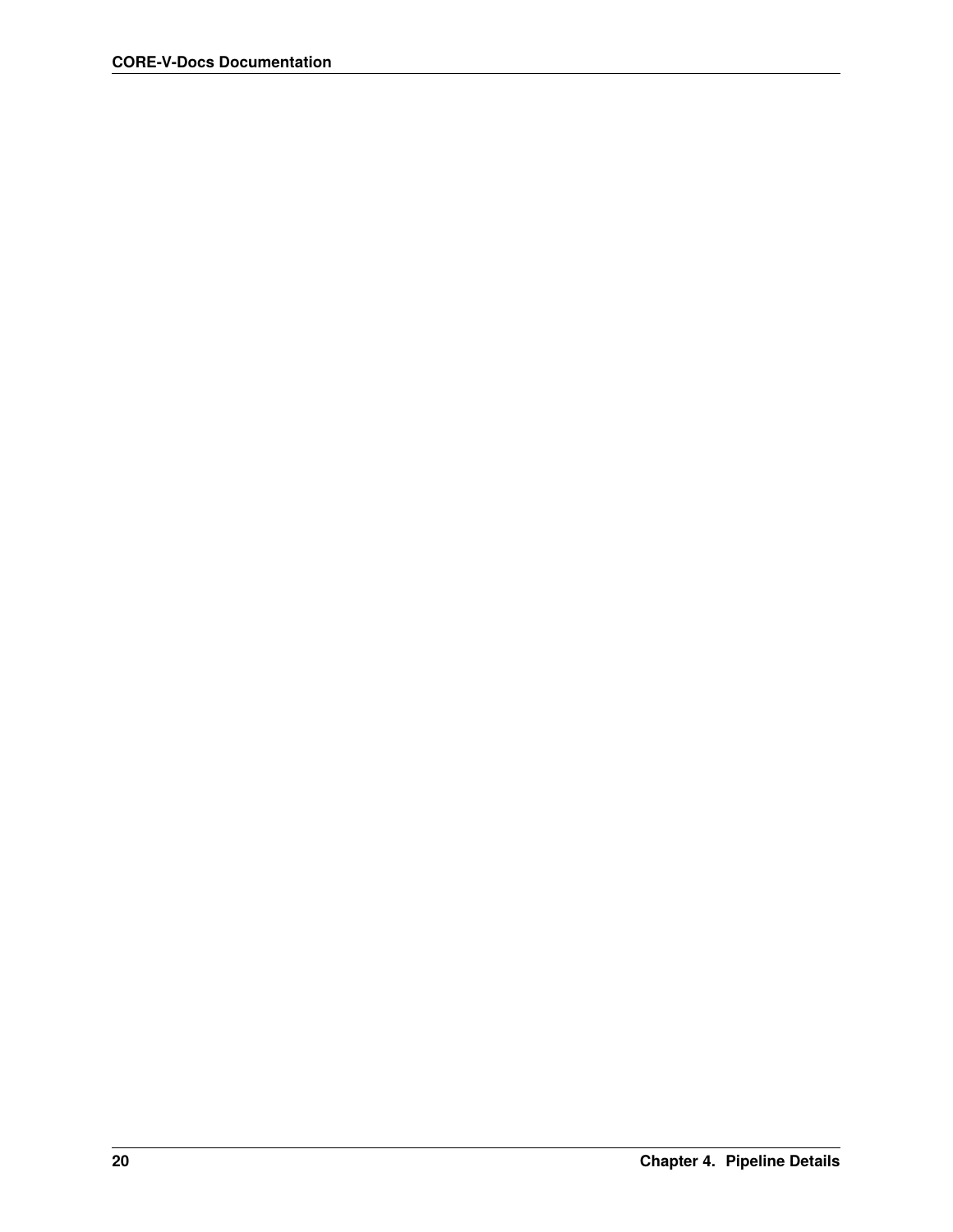### **INSTRUCTION FETCH**

<span id="page-26-0"></span>The Instruction Fetch (IF) stage of the CV32E40P is able to supply one instruction to the Instruction Decode (ID ) stage per cycle if the external bus interface is able to serve one instruction per cycle. In case of executing compressed instructions, on average less than one 32-bit instruction fetch will we needed per instruction in the ID stage.

For optimal performance and timing closure reasons, a prefetcher is used which fetches instructions via the external bus interface from for example an externally connected instruction memory or instruction cache.

The prefetch unit performs word-aligned 32-bit prefetches and stores the fetched words in a FIFO with four entries. As a result of this (speculative) prefetch, CV32E40P can fetch up to four words outside of the code region and care should therefore be taken that no unwanted read side effects occur for such prefetches outside of the actual code region.

[Table](#page-26-2) [5.1](#page-26-2) describes the signals that are used to fetch instructions. This interface is a simplified version of the interface that is used by the LSU, which is described in *[Load-Store-Unit \(LSU\)](#page-28-0)*. The difference is that no writes are possible and thus it needs fewer signals.

<span id="page-26-2"></span>

| <b>Signal</b>        | Direc- | <b>Description</b>                                                                       |  |
|----------------------|--------|------------------------------------------------------------------------------------------|--|
|                      | tion   |                                                                                          |  |
| instr_req_o          | output | Request valid, will stay high until instr_gnt_i is high for one cycle                    |  |
| in-                  | output | Address, word aligned                                                                    |  |
| $str\_addr\_o[31:0]$ |        |                                                                                          |  |
| $in-$                | input  | Data read from memory                                                                    |  |
| $str\_rdata_i[31:0]$ |        |                                                                                          |  |
| instr rvalid i       | input  | instr rdata i holds valid data when instr rvalid i is high. This signal will be high for |  |
|                      |        | exactly one cycle per request.                                                           |  |
| $instr\_gnt_i$       | input  | The other side accepted the request. instr_addr_o may change in the next cycle.          |  |

Table 5.1: Instruction Fetch interface signals

#### <span id="page-26-1"></span>**5.1 Misaligned Accesses**

Externally, the IF interface performs word-aligned instruction fetches only. Misaligned instruction fetches are handled by performing two separate word-aligned instruction fetches. Internally, the core can deal with both word- and halfword-aligned instruction addresses to support compressed instructions. The LSB of the instruction address is ignored internally.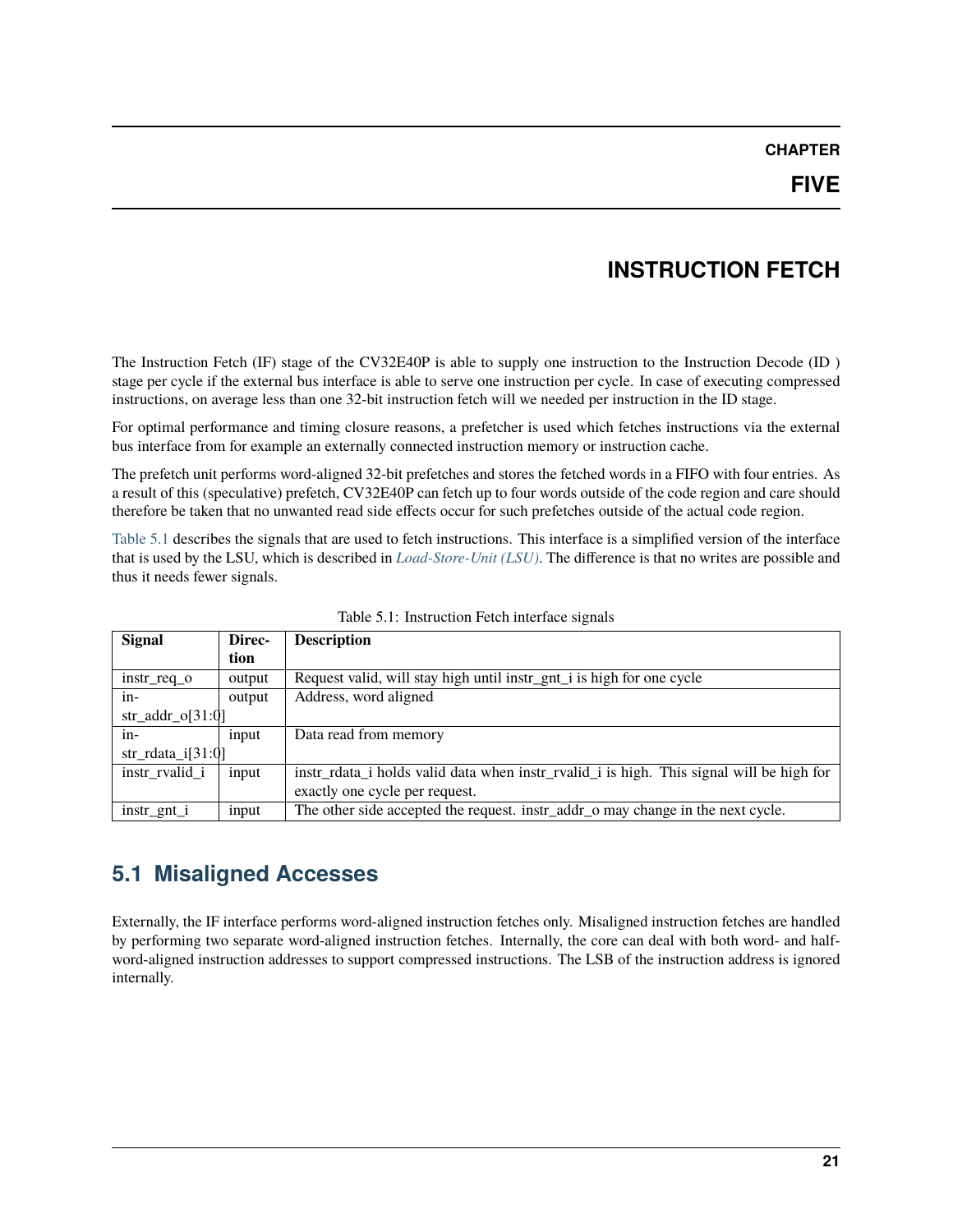#### <span id="page-27-0"></span>**5.2 Protocol**

The CV32E40P instruction fetch interface does not implement the following optional OBI signals: we, be, wdata, auser, wuser, aid, rready, err, ruser, rid. These signals can be thought of as being tied off as specified in the OBI specification. The CV32E40P instruction fetch interface can cause up to two outstanding transactions.

<span id="page-27-2"></span><span id="page-27-1"></span>[Figure](#page-27-1) [5.1](#page-27-1) and [Figure](#page-27-2) [5.2](#page-27-2) show example timing diagrams of the protocol.

Figure 5.1: Back-to-back Memory Transactions

Figure 5.2: Multiple Outstanding Memory Transactions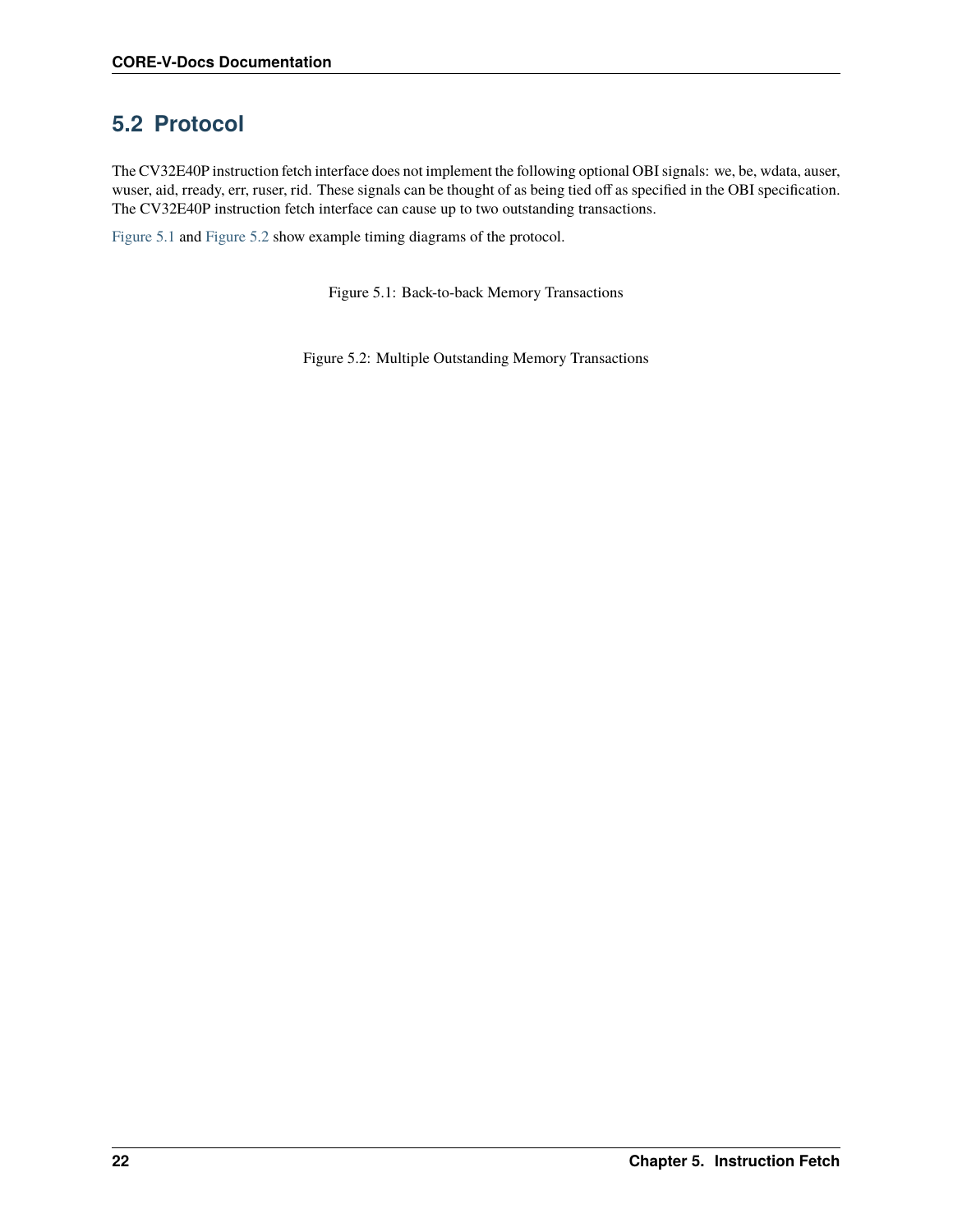#### **CHAPTER**

### **LOAD-STORE-UNIT (LSU)**

<span id="page-28-0"></span>The Load-Store Unit (LSU) of the core takes care of accessing the data memory. Load and stores on words (32 bit), half words (16 bit) and bytes (8 bit) are supported.

[Table](#page-28-2) [6.1](#page-28-2) describes the signals that are used by the LSU.

<span id="page-28-2"></span>

| <b>Signal</b>                             | Di-  | <b>Description</b>                                                                              |
|-------------------------------------------|------|-------------------------------------------------------------------------------------------------|
|                                           | rec- |                                                                                                 |
|                                           | tion |                                                                                                 |
| data_req_oout-                            |      | Request valid, will stay high until data_gnt_i is high for one cycle                            |
|                                           | put  |                                                                                                 |
| $data\_addr$ $o$ $$1$ : $0$ $^{4}$ ddress |      |                                                                                                 |
|                                           | put  |                                                                                                 |
| data_we_o                                 | out- | Write Enable, high for writes, low for reads. Sent together with data_req_o                     |
|                                           | put  |                                                                                                 |
| data_be_o[8u0]                            |      | Byte Enable. Is set for the bytes to write/read, sent together with data_req_o                  |
|                                           | put  |                                                                                                 |
|                                           |      | $data_wdata_0$ = 31: $\mathbb{D}_{3}$ ta to be written to memory, sent together with data_req_o |
|                                           | put  |                                                                                                 |
|                                           |      | $data_rdata$ $j$ $j$ $j$ $j$ $k$ $k$ aread from memory                                          |
|                                           | put  |                                                                                                 |
| data_rvalidni                             |      | data_rvalid_i will be high for exactly one cycle to signal the end of the response phase of     |
|                                           | put  | for both read and write transactions. For a read transaction data_rdata_i holds valid data      |
|                                           |      | when data_rvalid_i is high.                                                                     |
| data_gnt_iin-                             |      | The other side accepted the request. data_addr_o may change in the next cycle.                  |
|                                           | put  |                                                                                                 |

| Table 6.1: LSU interface signals |  |  |  |
|----------------------------------|--|--|--|
|----------------------------------|--|--|--|

#### <span id="page-28-1"></span>**6.1 Misaligned Accesses**

The LSU never raises address-misaligned exceptions. For loads and stores where the effective address is not naturally aligned to the referenced datatype (i.e., on a four-byte boundary for word accesses, and a two-byte boundary for halfword accesses) the load/store is performed as two bus transactions in case that the data item crosses a word boundary. A single load/store instruction is therefore performed as two bus transactions for the following scenarios:

- Load/store of a word for a non-word-aligned address
- Load/store of a halfword crossing a word address boundary

In both cases the transfer corresponding to the lowest address is performed first. All other scenarios can be handled with a single bus transaction.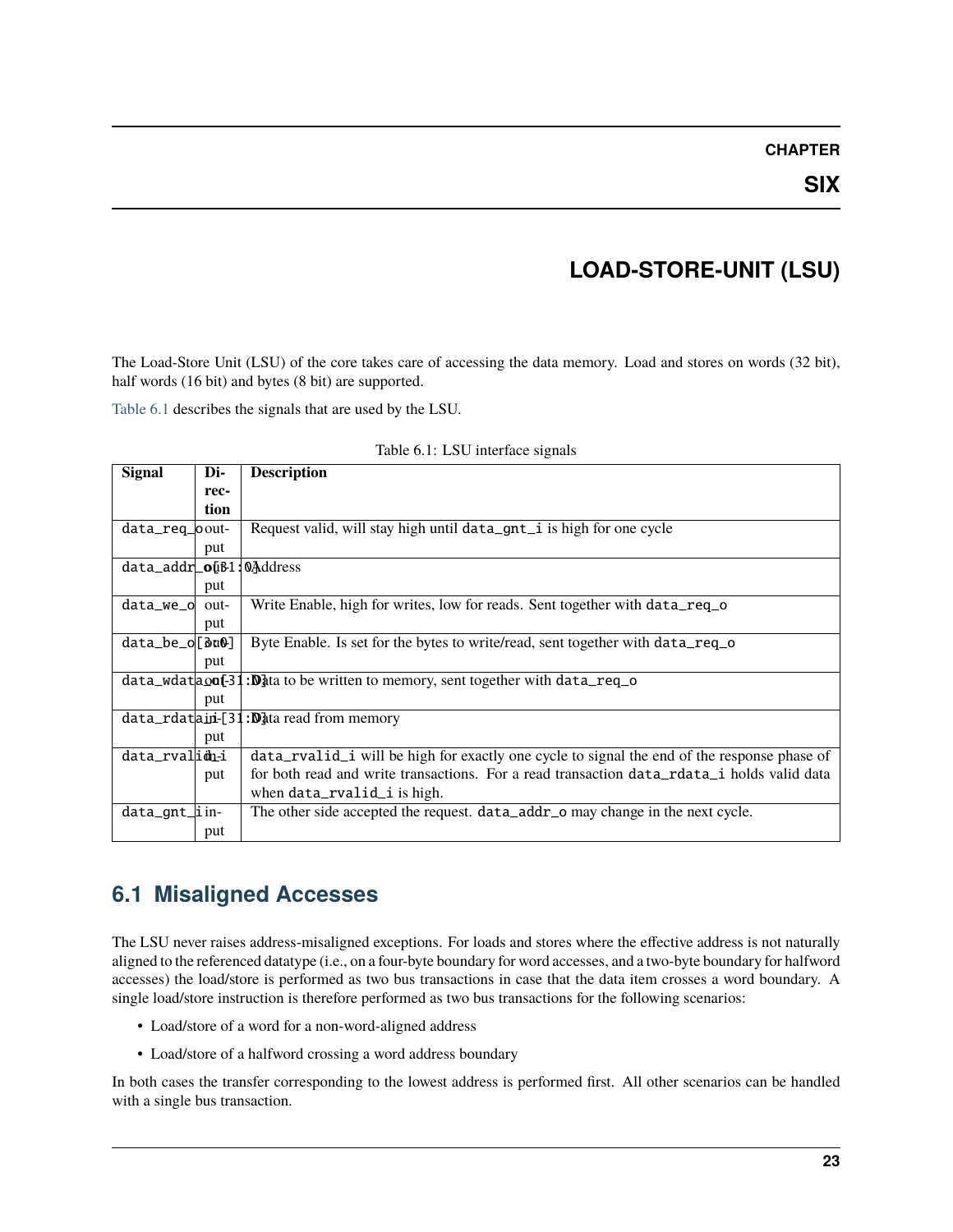#### <span id="page-29-0"></span>**6.2 Protocol**

The CV32E40P data interface does not implement the following optional OBI signals: auser, wuser, aid, rready, err, ruser, rid. These signals can be thought of as being tied off as specified in the OBI specification. The CV32E40P data interface can cause up to two outstanding transactions.

The OBI protocol that is used by the LSU to communicate with a memory works as follows.

The LSU provides a valid address on data\_addr\_o, control information on data\_we\_o, data\_be\_o (as well as write data on data\_wdata\_o in case of a store) and sets data\_req\_o high. The memory sets data\_gnt\_i high as soon as it is ready to serve the request. This may happen at any time, even before the request was sent. After a request has been granted the address phase signals (data\_addr\_o, data\_we\_o, data\_be\_o and data\_wdata\_o) may be changed in the next cycle by the LSU as the memory is assumed to already have processed and stored that information. After granting a request, the memory answers with a data\_rvalid\_i set high if data\_rdata\_i is valid. This may happen one or more cycles after the request has been granted. Note that data\_rvalid\_i must also be set high to signal the end of the response phase for a write transaction (although the data\_rdata\_i has no meaning in that case). When multiple granted requests are outstanding, it is assumed that the memory requests will be kept in-order and one data\_rvalid\_i will be signalled for each of them, in the order they were issued.

<span id="page-29-3"></span><span id="page-29-2"></span>[Figure](#page-29-2) [6.1,](#page-29-2) [Figure](#page-29-3) [6.2,](#page-29-3) [Figure](#page-29-4) [6.3](#page-29-4) and [Figure](#page-30-0) [6.4](#page-30-0) show example timing diagrams of the protocol.

Figure 6.1: Basic Memory Transaction

Figure 6.2: Back-to-back Memory Transactions

Figure 6.3: Slow Response Memory Transaction

### <span id="page-29-4"></span><span id="page-29-1"></span>**6.3 Post-Incrementing Load and Store Instructions**

This section is only valid if PULP\_XPULP=1

Post-incrementing load and store instructions perform a load/store operation from/to the data memory while at the same time increasing the base address by the specified offset. For the memory access, the base address without offset is used.

Post-incrementing load and stores reduce the number of required instructions to execute code with regular data access patterns, which can typically be found in loops. These post-incrementing load/store instructions allow the address increment to be embedded in the memory access instructions and get rid of separate instructions to handle pointers. Coupled with hardware loop extension, these instructions allow to reduce the loop overhead significantly.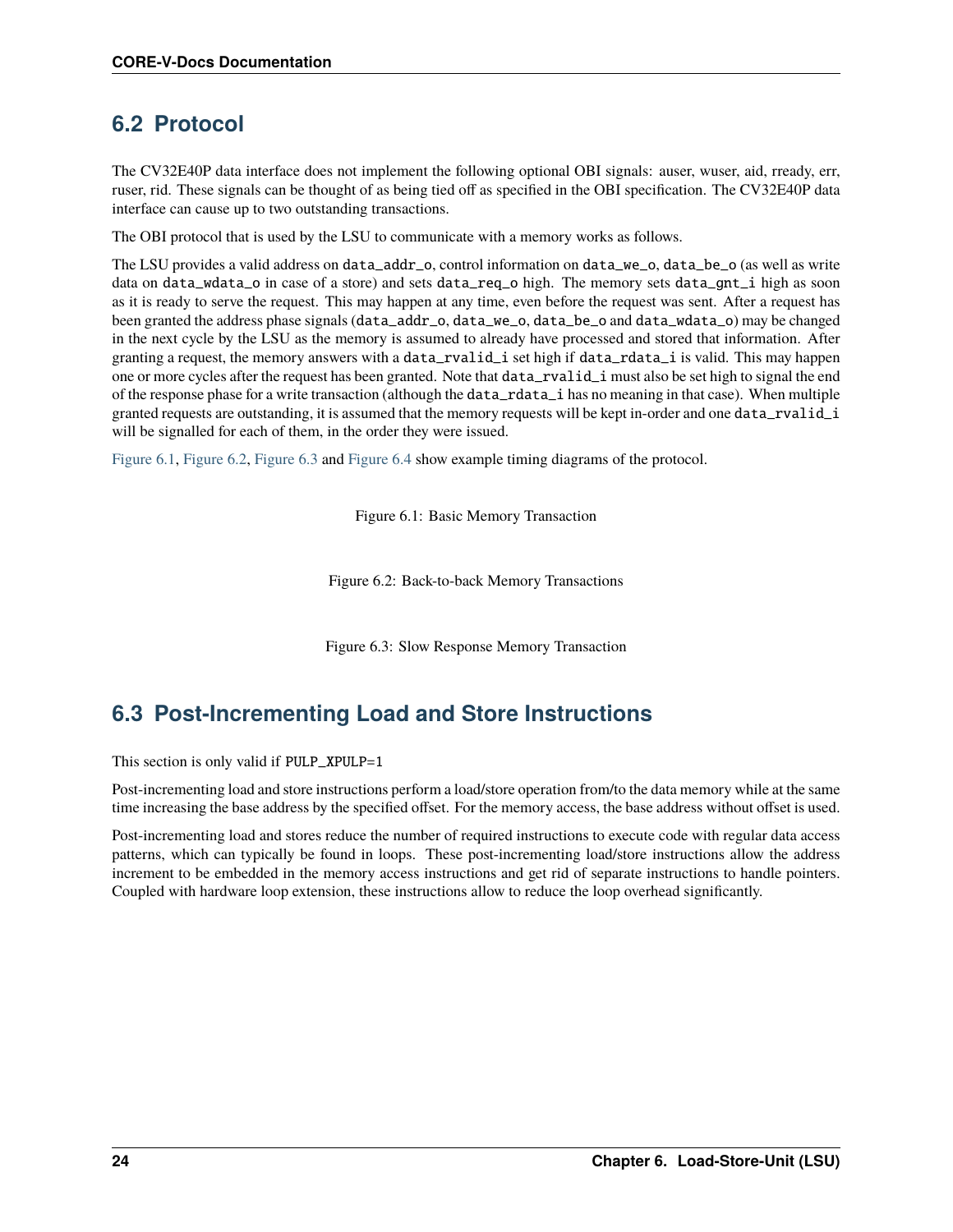<span id="page-30-0"></span>Figure 6.4: Multiple Outstanding Memory Transactions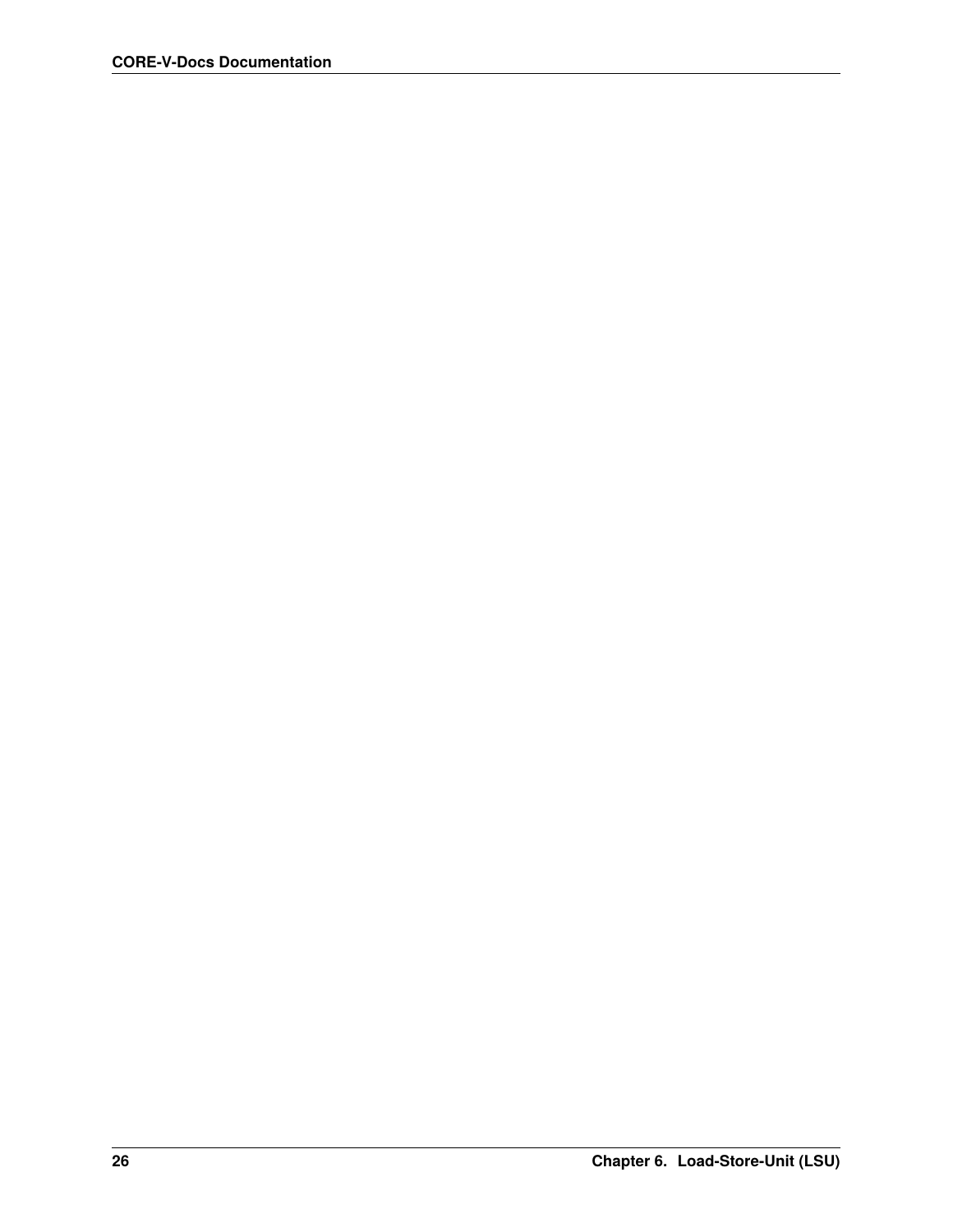#### **REGISTER FILE**

<span id="page-32-0"></span>Source files: rtl/cv32e40p\_register\_file\_ff.sv rtl/cv32e40p\_register\_file\_latch.sv

CV32E40P has 31 32-bit wide registers which form registers x1 to x31. Register x0 is statically bound to 0 and can only be read, it does not contain any sequential logic.

The register file has three read ports and two write ports. Register file reads are performed in the ID stage. Register file writes are performed in the WB stage.

There are two flavors of register file available.

- Flip-flop based (rtl/cv32e40p\_register\_file\_ff.sv)
- Latch-based (rtl/cv32e40p\_register\_file\_latch.sv)

Both flavors have their own benefits and trade-offs. While the latch-based register file is recommended for ASICs, the flip-flop based register file is recommended for FPGA synthesis, although both are compatible with either synthesis target. Note the flip-flop based register file is significantly larger than the latch-based register-file for an ASIC implementation.

#### <span id="page-32-1"></span>**7.1 Flip-Flop-Based Register File**

The flip-flop-based register file uses regular, positive-edge-triggered flip-flops to implement the registers. This makes it the **first choice when simulating the design using Verilator**. To select the flip-flop-based register file, make sure to use the source file cv32e40p\_register\_file\_ff.sv in your project.

#### <span id="page-32-2"></span>**7.2 Latch-based Register File**

The latch-based register file uses level-sensitive latches to implement the registers.

This allows for significant area savings compared to an implementation using regular flip-flops and thus makes the latch-based register file the **first choice for ASIC implementations**. Simulation of the latch-based register file is possible using commercial tools.

**Note:** The latch-based register file cannot be simulated using Verilator.

The latch-based register file can also be used for FPGA synthesis, but this is not recommended as FPGAs may not support latches.

To select the latch-based register file, make sure to use the source file cv32e40p\_register\_file\_latch.sv in your project. In addition, a technology-specific clock gating cell must be provided to keep the clock inactive when the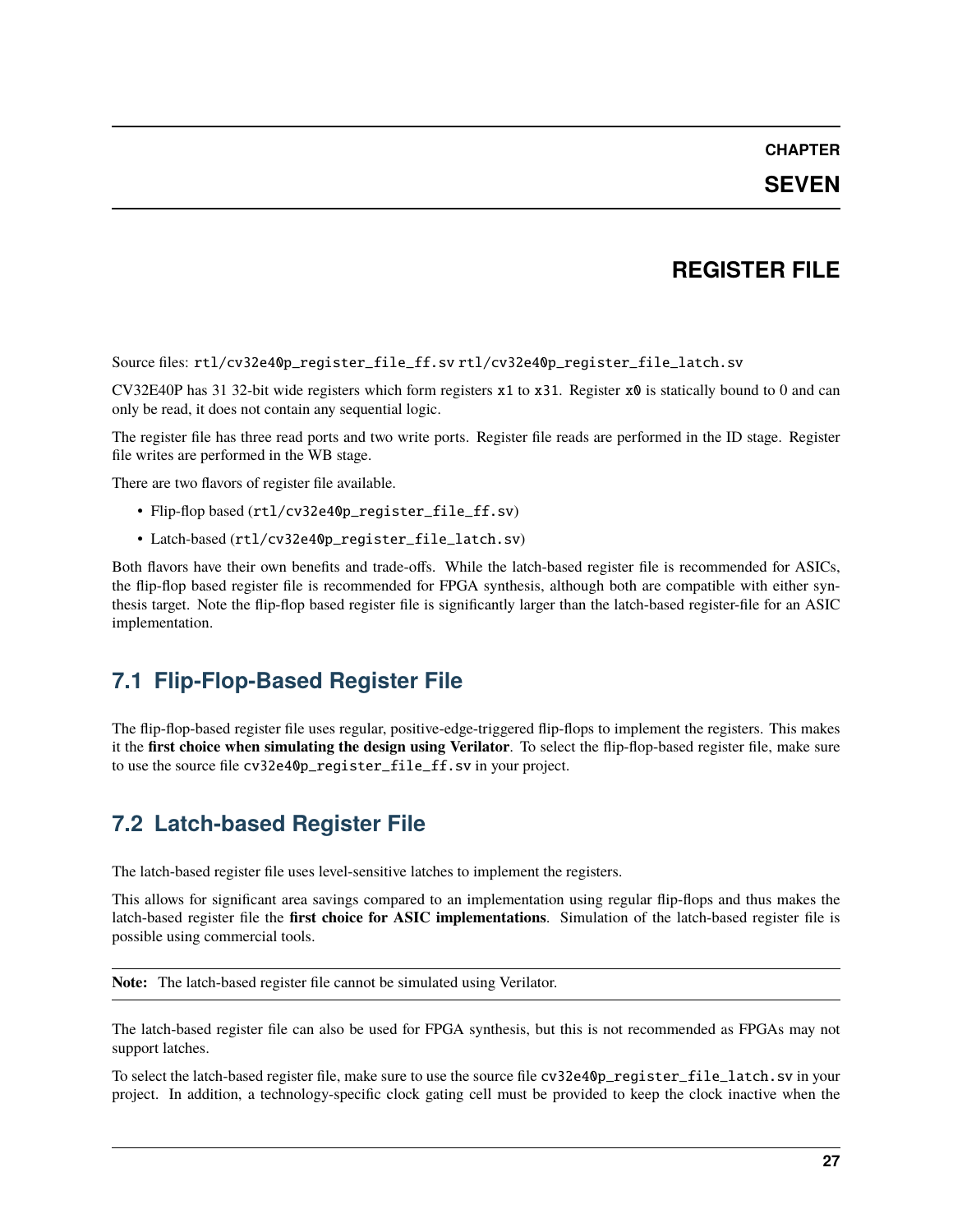latches are not written. This cell must be wrapped in a module called cv32e40p\_clock\_gate. For more information regarding the clock gating cell, checkout *[Getting Started with CV32E40P](#page-16-0)*.

# <span id="page-33-0"></span>**7.3 FPU Register File**

If the optional FPU is instantiated, unless PULP\_ZFINX is configured, the register file is extended with an additional register bank of 32 registers f0-f31. These registers are stacked on top of the existing register file and can be accessed concurrently with the limitation that a maximum of three operands per cycle can be read. Each of the three operands addresses is extended with an register file select signal which is generated in the instruction decoder when a FP instruction is decoded. This additional signals determines if the operand is located in the integer or the floating point register file.

Forwarding paths, and write-back logic are shared for the integer and floating point operations and are not replicated.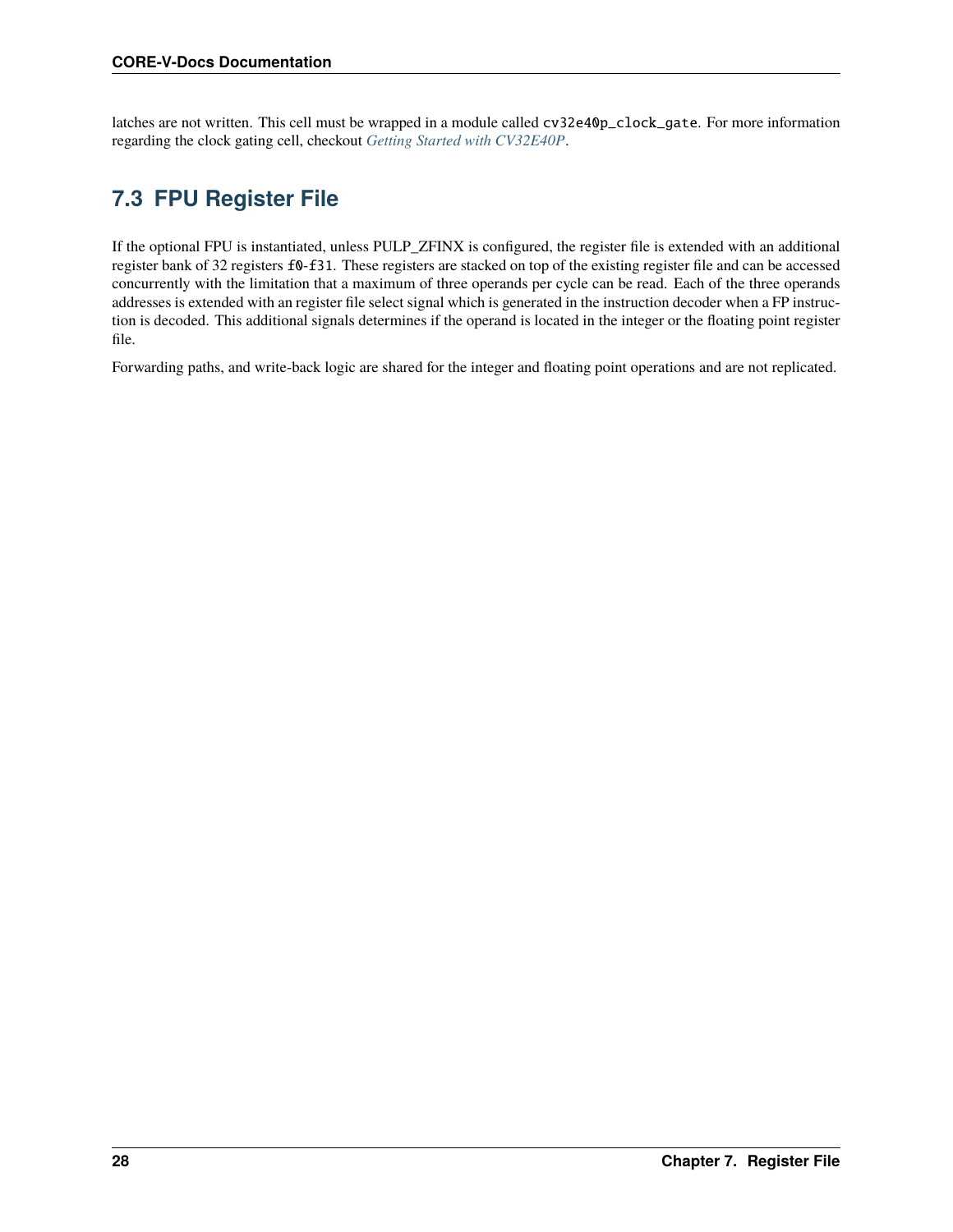### **AUXILIARY PROCESSING UNIT (APU)**

#### <span id="page-34-1"></span><span id="page-34-0"></span>**8.1 Auxiliary Processing Unit Interface**

<span id="page-34-4"></span>[Table](#page-34-4) [8.1](#page-34-4) describes the signals of the Auxiliary Processing Unit interface.

| Signal                      | Direc- | <b>Description</b>                                                       |
|-----------------------------|--------|--------------------------------------------------------------------------|
|                             | tion   |                                                                          |
| apu_req_o                   | output | Request valid, will stay high until apu_gnt_i is high for one cycle      |
| apu_gnt_i                   | input  | The other side accepted the request.<br>apu_operands_o,<br>apu_op_o.     |
|                             |        | apu_flags_o may change in the next cycle.                                |
| apu_operands_o[2:0] [d0010] |        | APU's operands                                                           |
| $apu_op_o[5:0]$             | output | APU's operation                                                          |
| $apu_flags_o[14:0]$         | output | APU's flags                                                              |
| apu_rvalid_i                | input  | apu_result_i holds valid data when apu_valid_i is high. This signal will |
|                             |        | be high for exactly one cycle per request                                |
| $apu_result_i[31:0]$        | input  | APU's result                                                             |
| $apu_flags_i[4:0]$          | input  | APU's flag result                                                        |

Table 8.1: Auxiliary Processing Unit interface signals

#### <span id="page-34-2"></span>**8.2 Protocol**

The CV32E40P apu interface uses the apu\_operands\_o, apu\_op\_o, and apu\_flags\_o as the address signal during the Address phase, indicating its validity with the apu\_req\_o signal. It uses the apu\_result\_i and apu\_flags\_i as the rdata of the response phase. It does not implement the OBI signals: we, be, wdata, auser, wuser, aid, rready, err, ruser, rid. These signals can be thought of as being tied off as specified in the OBI specification. The CV32E40P apu interface can cause up to two outstanding transactions.

### <span id="page-34-3"></span>**8.3 Connection with the FPU**

The CV32E40P sends FP operands over the apu\_operands\_o bus; the decoded RV32F operation as ADD, SUB, MUL, etc through the apu\_op\_o bus; the cast, destination and source formats as well as rounding mode through the apu\_flags\_o bus. The respose is the FPU result and relative output flags as Overflow, Underflow, etc.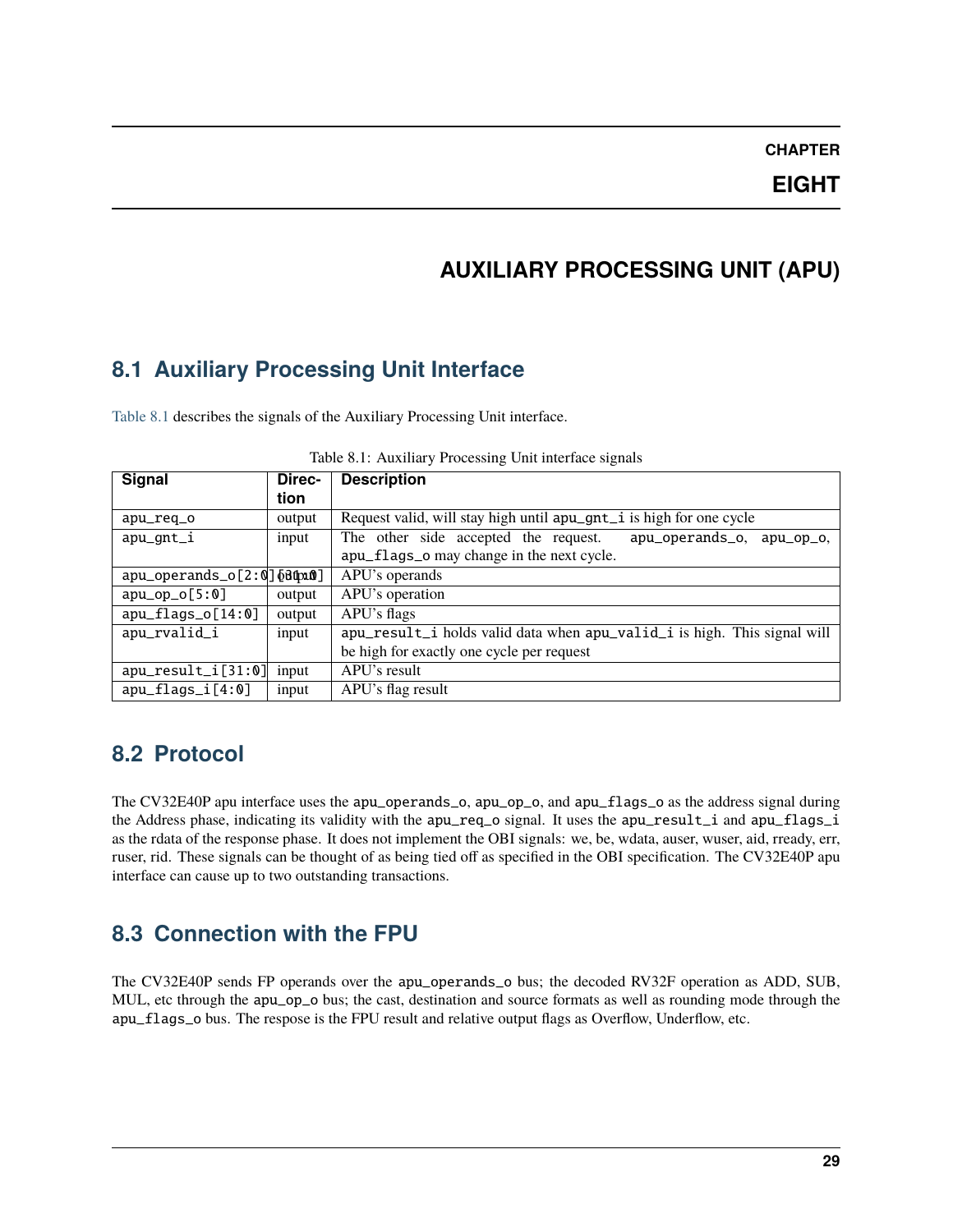#### <span id="page-35-0"></span>**8.4 APU Tracer**

The module cv32e40p\_apu\_tracer can be used to create a log of the APU interface. It is a behavioral, nonsynthesizable, module instantiated in the example testbench that is provided for the cv32e40p\_core. It can be enabled during simulation by defining **CV32E40P\_APU\_TRACE**.

### <span id="page-35-1"></span>**8.5 Output file**

The APU trace is written to a log file which is named apu\_trace\_core\_<HARTID>.log, with <HARTID> being the 32 digit hart ID of the core being traced.

### <span id="page-35-2"></span>**8.6 Trace output format**

The trace output is in tab-separated columns.

- 1. **Time**: The current simulation time.
- 2. **Register**: The register file write address.
- 3. **Result**: The register file write data.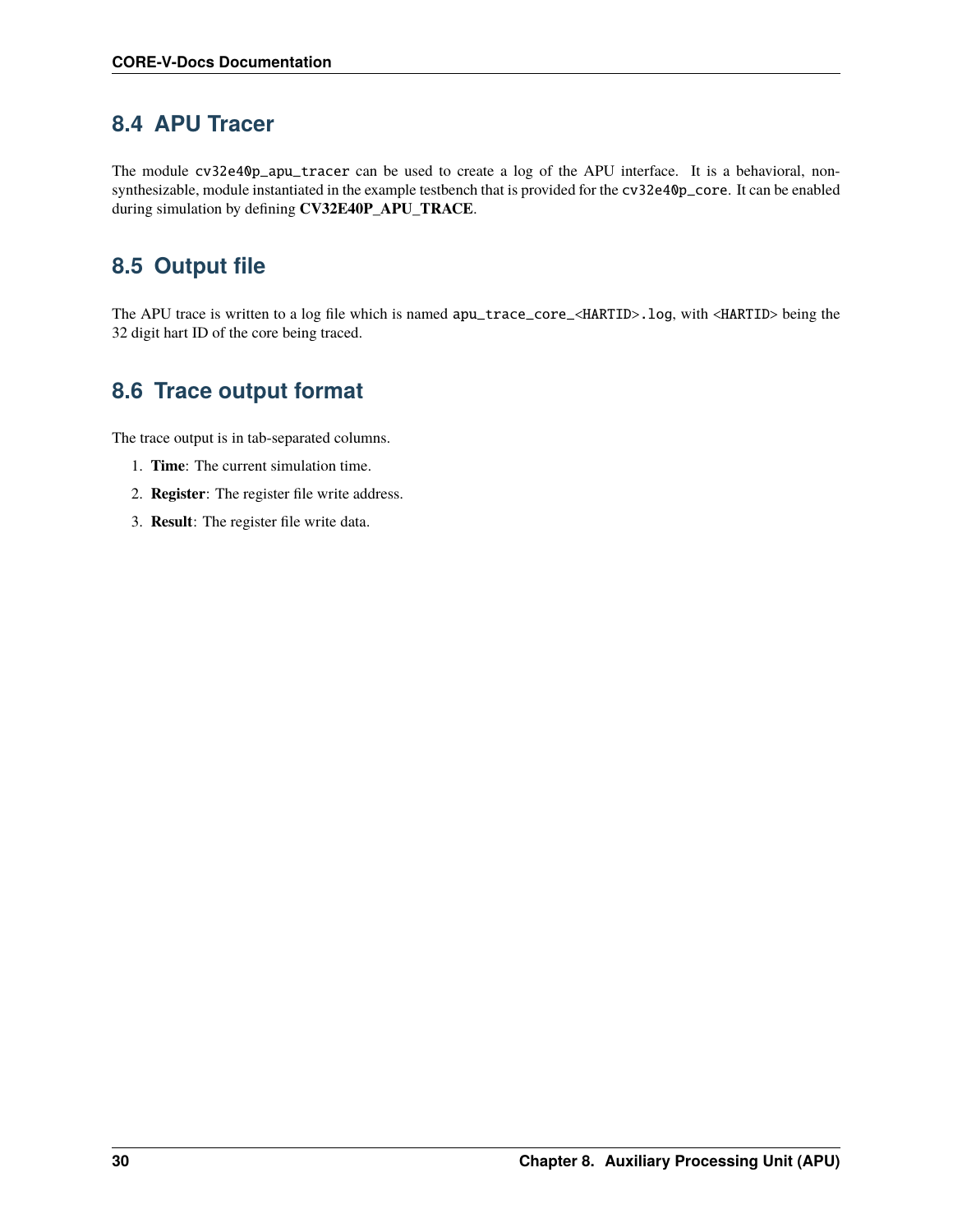## **FLOATING POINT UNIT (FPU)**

The RV32F ISA extension for floating-point support in the form of IEEE-754 single precision can be enabled by setting the parameter **FPU** of the toplevel file cv32e40p\_core.sv to 1. This will extend the CV32E40P decoder accordingly. The actual Floating Point Unit (FPU) is instantiated outside the CV32E40P and is accessed via the APU interface (see *[Auxiliary Processing Unit \(APU\)](#page-34-0)*). The FPU repository used by the CV32E40P core is available at [https://github.com/](https://github.com/pulp-platform/fpnew) [pulp-platform/fpnew.](https://github.com/pulp-platform/fpnew) In the core repository, a wrapper showing how the FPU is connected to the core is available at example\_tb/core/cv32e40p\_fp\_wrapper.sv. By default a dedicated register file consisting of 32 floating-point registers, f0-f31, is instantiated. This default behavior can be overruled by setting the parameter **PULP\_ZFINX** of the toplevel file cv32e40p\_core.sv to 1, in which case the dedicated register file is not included and the general purpose register file is used instead to host the floating-point operands.

The latency of the individual instructions are set by means of parameters in the FPU repository (see [https://github.com/](https://github.com/pulp-platform/fpnew/tree/develop/docs) [pulp-platform/fpnew/tree/develop/docs\)](https://github.com/pulp-platform/fpnew/tree/develop/docs).

## **9.1 FP CSR**

When using floating-point extensions the standard specifies a floating-point status and control register (*[Floating-point](#page-47-0) [control and status register \(fcsr\)](#page-47-0)*) which contains the exceptions that occurred since it was last reset and the rounding mode. *[Floating-point accrued exceptions \(fflags\)](#page-46-0)* and *[Floating-point dynamic rounding mode \(frm\)](#page-46-1)* can be accessed directly or via *[Floating-point control and status register \(fcsr\)](#page-47-0)* which is mapped to those two registers.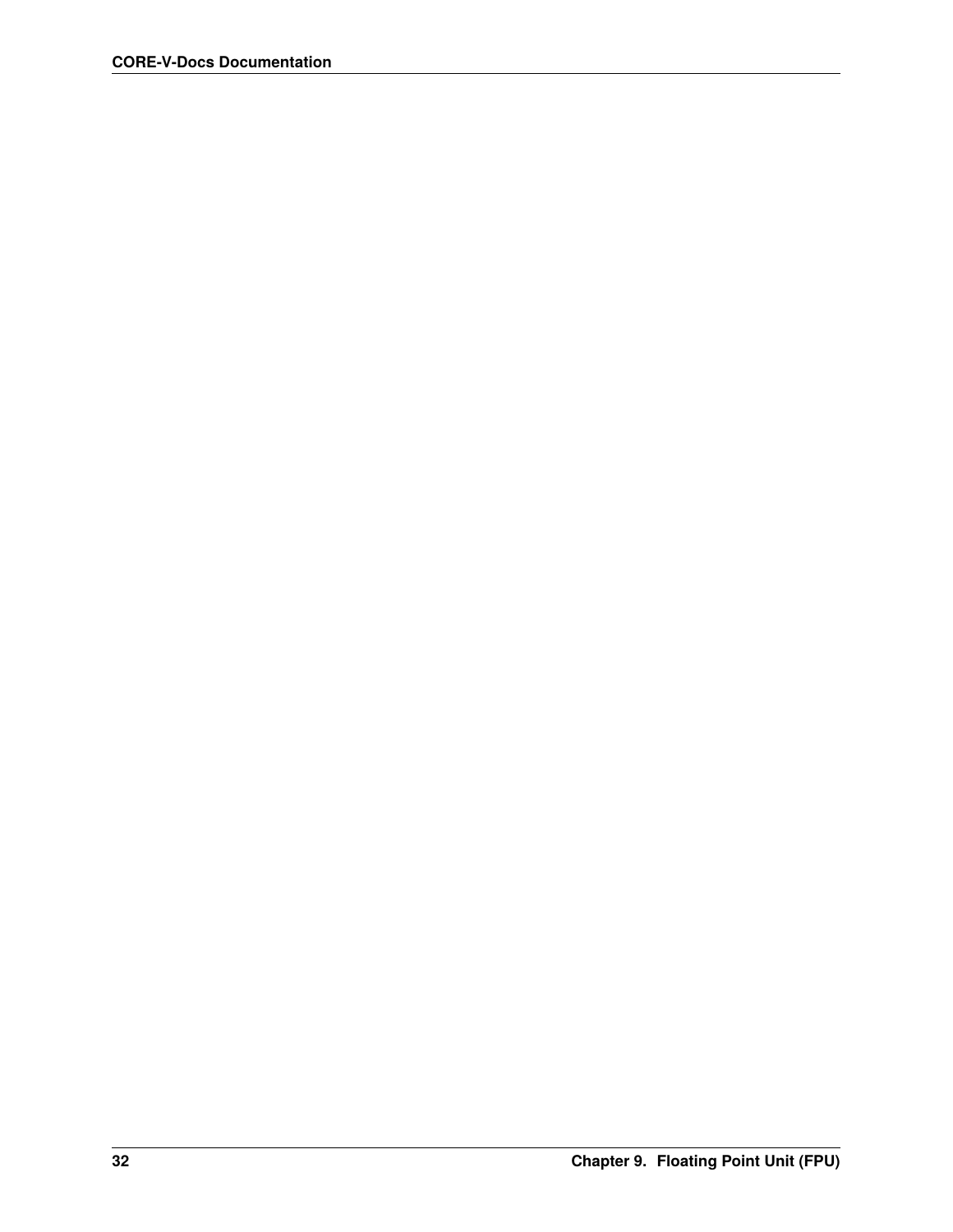### **TEN**

## **SLEEP UNIT**

<span id="page-38-1"></span>Source File: rtl/cv32e40p\_sleep\_unit.sv

The Sleep Unit contains and controls the instantiated clock gate, see *[Clock Gating Cell](#page-16-0)*, that gates clk\_i and produces a gated clock for use by the other modules inside CV32E40P. The Sleep Unit is the only place in which clk\_i itself is used; all other modules use the gated version of clk\_i.

The clock gating in the Sleep Unit is impacted by the following:

- rst\_ni
- fetch\_enable\_i
- **wfi** instruction (only when PULP\_CLUSTER = 0)
- **cv.elw** instruction (only when PULP\_CLUSTER = 1)
- pulp\_clock\_en\_i (only when PULP\_CLUSTER = 1)

[Table](#page-38-0) [10.1](#page-38-0) describes the Sleep Unit interface.

|  |  | Table 10.1: Sleep Unit interface signals |  |
|--|--|------------------------------------------|--|
|--|--|------------------------------------------|--|

<span id="page-38-0"></span>

| $\overline{Sig}$ | Di-  | Description                                                                                                                          |
|------------------|------|--------------------------------------------------------------------------------------------------------------------------------------|
| nal              | rec- |                                                                                                                                      |
|                  | tion |                                                                                                                                      |
|                  |      | $pulp_k$ <b>Inck</b> $\downarrow$ <b>eRUIP</b> _CLUSTER = 0: $pulp_clock_en_i$ is not used. Tie to 0.                                |
|                  | put  | PULP_CLUSTER = 1: pulp_clock_en_i can be used to gate $clk_i$ internal to the core when                                              |
|                  |      | $core\_sleep\_o = 1$ . See <i>PULP Cluster Extension</i> for details.                                                                |
|                  |      | $core\_s$ betep $\perp$ $\alpha$ ULP_CLUSTER = 0: Core is sleeping because of a wfi instruction. If core_sleep_o = 1, then           |
|                  | put  | clk_i is gated off internally and it is allowed to gate off clk_i externally as well. See $WFI$ for                                  |
|                  |      | details.                                                                                                                             |
|                  |      | PULP_CLUSTER = 1: Core is sleeping because of a <b>cv.elw</b> instruction. If $\text{core\_sleep\_o} = 1$ ,                          |
|                  |      | then the pulp_clock_en_i directly controls the internally instantiated clock gate and therefore                                      |
|                  |      | $\text{pulp\_clock\_en\_i}$ can be set to 0 to internally gate off $\text{clk\_i}$ . If $\text{core\_sleep\_o} = 0$ , then it is not |
|                  |      | allowed to set pulp_clock_en_i to 0. See PULP Cluster Extension for details.                                                         |

**Note:** The semantics of pulp\_clock\_en\_i and core\_sleep\_o depend on the PULP\_CLUSTER parameter.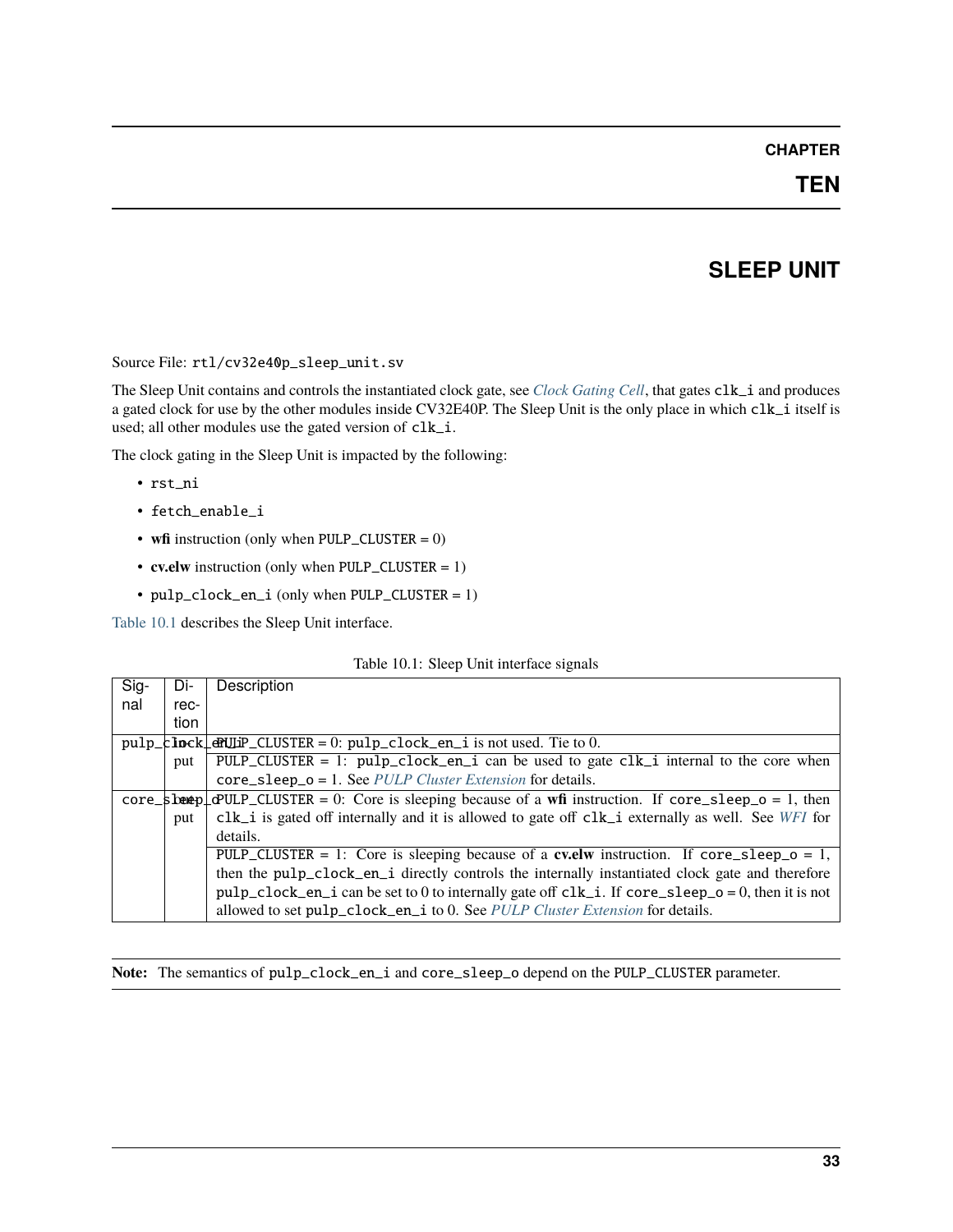## **10.1 Startup behavior**

 $clk_i$  is internally gated off (while signaling core\_sleep\_o = 0) during CV32E40P startup:

- clk\_i is internally gated off during rst\_ni assertion
- clk\_i is internally gated off from rst\_ni deassertion until fetch\_enable\_i = 1

After initial assertion of fetch\_enable\_i, the fetch\_enable\_i signal is ignored until after a next reset assertion.

## <span id="page-39-1"></span>**10.2 WFI**

The **wfi** instruction can under certain conditions be used to enter sleep mode awaiting a locally enabled interrupt to become pending. The operation of **wfi** is unaffected by the global interrupt bits in **mstatus**.

A **wfi** will not enter sleep mode, but will be executed as a regular **nop**, if any of the following conditions apply:

- debug\_req\_ $i = 1$  or a debug request is pending
- The core is in debug mode
- The core is performing single stepping (debug)
- The core has a trigger match (debug)
- PULP CLUSTER  $= 1$

If a **wfi** causes sleep mode entry, then core\_sleep\_o is set to 1 and clk\_i is gated off internally. clk\_i is allowed to be gated off externally as well in this scenario. A wake-up can be triggered by any of the following:

- A locally enabled interrupt is pending
- A debug request is pending
- Core is in debug mode

Upon wake-up core\_sleep\_o is set to 0, clk\_i will no longer be gated internally, must not be gated off externally, and instruction execution resumes.

If one of the above wake-up conditions coincides with the **wfi** instruction, then sleep mode is not entered and core\_sleep\_o will not become 1.

<span id="page-39-2"></span>[Figure](#page-39-2) [10.1](#page-39-2) shows an example waveform for sleep mode entry because of a **wfi** instruction.

Figure 10.1: **wfi** example

## <span id="page-39-0"></span>**10.3 PULP Cluster Extension**

CV32E40P has an optional extension to enable its usage in a PULP Cluster in the PULP (Parallel Ultra Low Power) platform. This extension is enabled by setting the PULP\_CLUSTER parameter to 1. The PULP platform is organized as clusters of multiple (typically 4 or 8) CV32E40P cores that share a tightly-coupled data memory, aimed at running digital signal processing applications efficiently.

The mechanism via which CV32E40P cores in a PULP Cluster synchronize with each other is implemented via the custom **cv.elw** instruction that performs a read transaction on an external Event Unit (which for example implements barriers and semaphores). This read transaction to the Event Unit together with the core\_sleep\_o signal inform the Event Unit that the CV32E40P is not busy and ready to go to sleep. Only in that case the Event Unit is allowed to set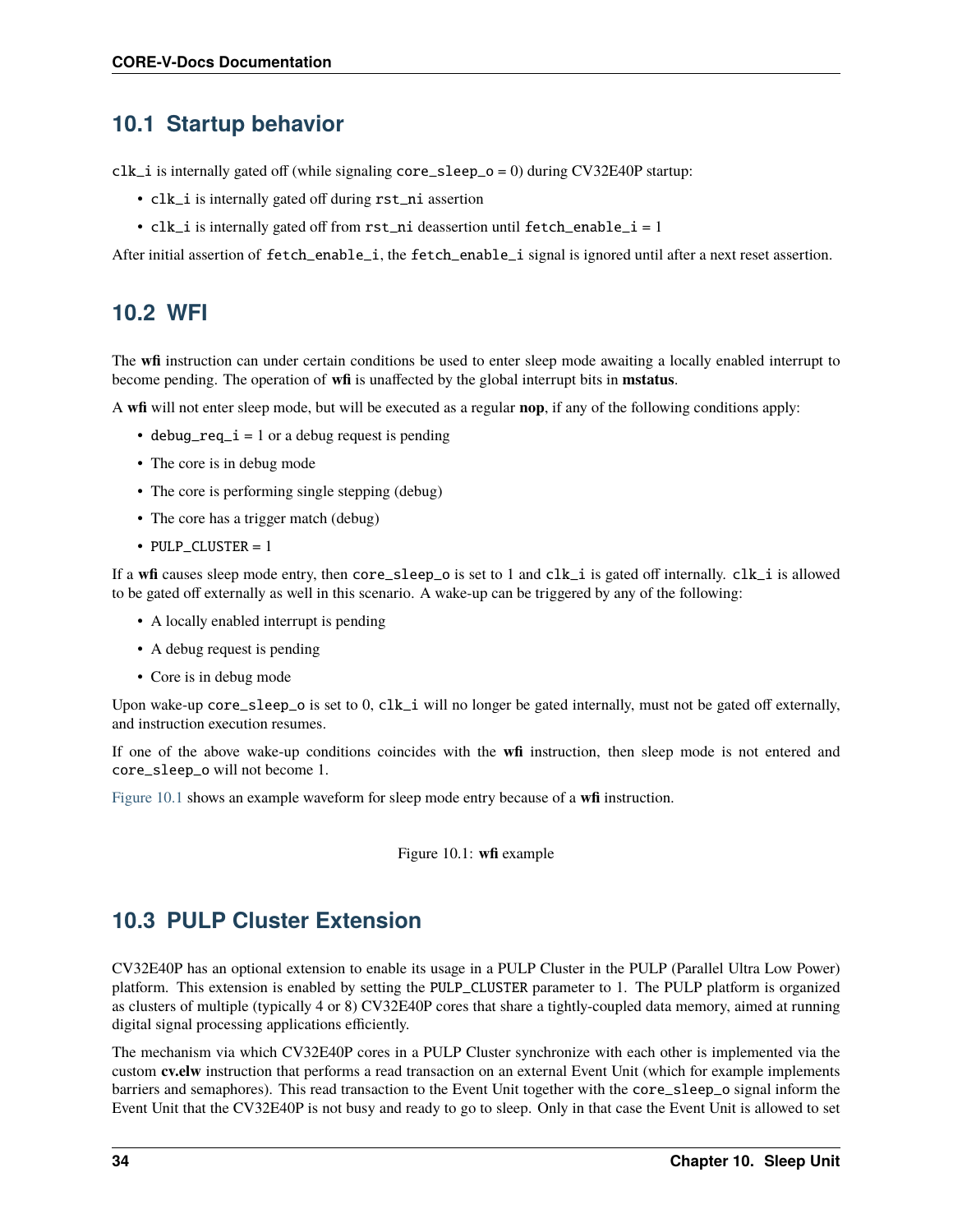pulp\_clock\_en\_i to 0, thereby gating off clk\_i internal to the core. Once the CV32E40P core is ready to start again (e.g. when the last core meets the barrier), pulp\_clock\_en\_i is set to 1 thereby enabling the CV32E40P to run again.

If the PULP Cluster extension is not used (PULP\_CLUSTER = 0), the pulp\_clock\_en\_i signal is not used and should be tied to 0.

Execution of a **cv.elw** instructions causes  $\text{core\_sleep\_o} = 1$  only if all of the following conditions are met:

- The **cv.elw** did not yet complete (which can be achieved by witholding data\_gnt\_i and/or data\_rvalid\_i)
- No debug request is pending
- The core is not in debug mode
- The core is not single stepping (debug)
- The core does not have a trigger match (debug)

As pulp\_clock\_en\_i can directly impact the internal clock gate, certain requirements are imposed on the environment of CV32E40P in case PULP\_CLUSTER = 1:

- If core\_sleep\_o = 0, then  $\text{pulp\_clock\_en\_i}$  must be 1
- If  $pulp\_clock_en_i = 0$ , then  $irq_i[]$  must be 0
- If  $pulp\_clock_en_i = 0$ , then debug\_req\_i must be 0
- If pulp\_clock\_en\_i = 0, then instr\_rvalid\_i must be 0
- If  $pulp\_clock_en_i = 0$ , then  $instr_gnt_i$  must be 0
- If  $pulp\_clock_en_i = 0$ , then data\_rvalid\_i must be 0
- If  $pulp\_clock\_en_i = 0$ , then data\_gnt\_i must be 0

<span id="page-40-0"></span>[Figure](#page-40-0) [10.2](#page-40-0) shows an example waveform for sleep mode entry because of a **cv.elw** instruction.

Figure 10.2: **cv.elw** example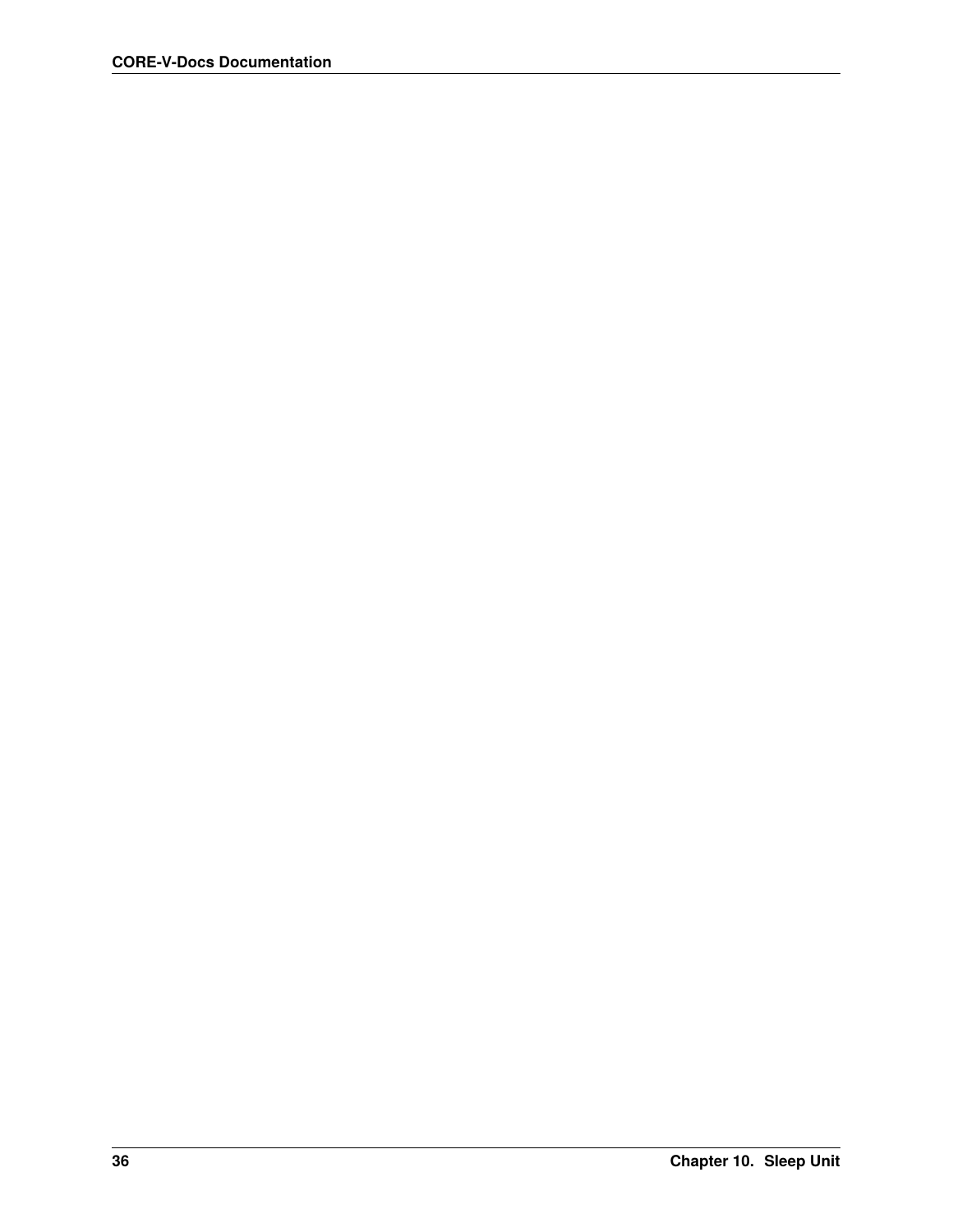### **ELEVEN**

## **CORE-V HARDWARE LOOP EXTENSIONS**

To increase the efficiency of small loops, CV32E40P supports hardware loops (HWLoop) optionally. They can be enabled by setting the PULP\_XPULP parameter. Hardware loops make executing a piece of code multiple times possible, without the overhead of branches or updating a counter. Hardware loops involve zero stall cycles for jumping to the first instruction of a loop.

A hardware loop is defined by its start address (pointing to the first instruction in the loop), its end address (pointing to the instruction that will be executed last in the loop) and a counter that is decremented every time the loop body is executed. CV32E40P contains two hardware loop register sets to support nested hardware loops, each of them can store these three values in separate flip flops which are mapped in the CSR address space. Loop number 0 has higher priority than loop number 1 in a nested loop configuration, meaning that loop 0 represents the inner loop.

## **11.1 Hardware Loop constraints**

The HWLoop constraints are:

- Start and End address of an HWLoop must be word aligned
- HWLoop body must contain at least 3 instructions. An illegal exception is raised otherwise.
- No Compressed instructions (RVC) allowed in the HWLoop body. An illegal exception is raised otherwise.
- No uncoditional jump instructions allowed in the HWLoop body. An illegal exception is raised otherwise.
- No coditional branch instructions allowed in the HWLoop body. An illegal exception is raised otherwise.
- No privileged instructions (mret, dret, ecall, wfi) allowed in the HWLoop body, except for ebreak. An illegal exception is raised otherwise.
- No memory ordering instructions (fence, fence.i) allowed in the HWLoop body. An illegal exception is raised otherwise.
- The End address of the outermost HWLoop (#1) must be at least 2 instructions further than the End address innermost HWLoop  $(\#0)$ , i.e. HWLoop[1].endaddress >= HWLoop[0].endaddress + 8 An illegal exception is raised otherwise.

In order to use hardware loops, the compiler needs to setup the loop beforehand with the following instructions. Note that the minimum loop size is 3 instructions and the last instruction cannot be any jump or branch instruction.

For debugging and context switches, the hardware loop registers are mapped into the CSR address space and thus it is possible to read and write them via csrr and csrw instructions. Since hardware loop registers could be overwritten in when processing interrupts, the registers have to be saved in the interrupt routine together with the general purpose registers. The CS HWLoop registers are described in the *[Control and Status Registers](#page-44-0)* section.

The CORE-V GCC compiler uses HWLoop automatically without the need of assembly. The mainline GCC does not generate any CORE-V instructions as for the other custom extensions.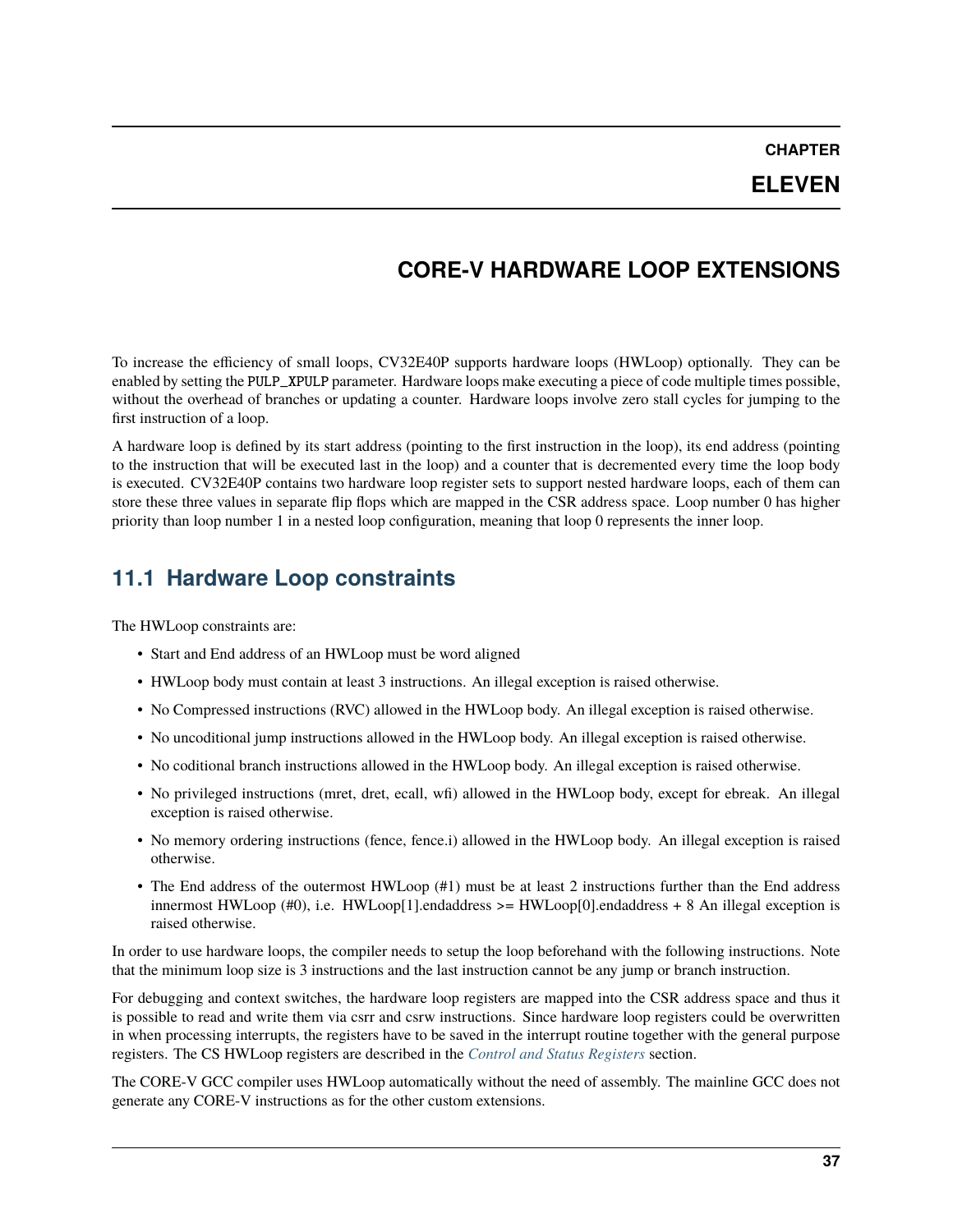Below an assembly code example of an nested HWLoop that computes a matrix addition.

```
1 asm volatile (
2 ".option norvc;"
3 "add %[j], x0, x0;"
4 "add %[j],x0, x0;"
5 "cv.count x1, \mathcal{E}[N];"
6 "cv.endi x1, endO;"
7 "cv.starti x1, startO;"
8 "startO: cv.count x0, %[N];"
9 "cv.endi x0, endZ;"
10 "cv.starti x0, startZ;"
11 "startZ: addi %[i], x0, 1;"
\frac{1}{12} " addi %[i], x0, 1;"
\frac{13}{13} "endZ: addi %[i], x0, 1;"
14 "addi %[j], x0, 2;"
15 "endO: addi %[j], x0, 2;"
_{16} : [i] "+r" (i), [j] "+r" (j)
17 : [N] "r" (10)
_{18} );
```
At the beginning of the HWLoop, the registers  $\%$ [i] and  $\%$ [j] are 0. The innermost loop, from start0 to end0, adds to  $\%$ [i] three times 1 and it is executed 10x10 times. Whereas the outermost loop, from startO to endO, executes 10 times the innermost loop and adds two times 2 to the register %[j]. At the end of the loop, the register %[i] contains 300 and the register  $\%$ [j] contains 40.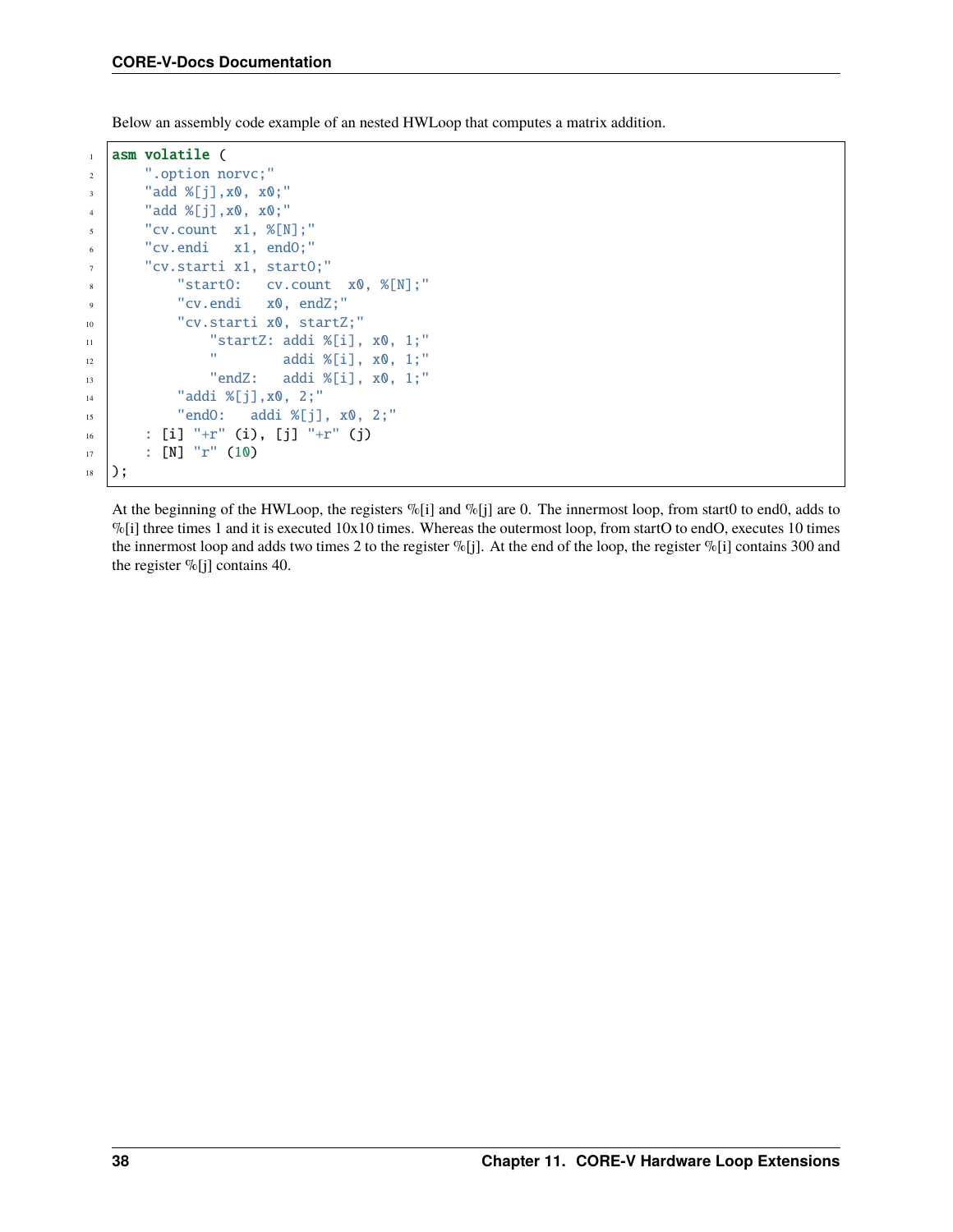#### **TWELVE**

## **CONTROL AND STATUS REGISTERS**

<span id="page-44-0"></span>CV32E40P does not implement all control and status registers specified in the RISC-V privileged specifications, but is limited to the registers that were needed for the PULP system. The reason for this is that we wanted to keep the footprint of the core as low as possible and avoid any overhead that we do not explicitly need.

## **12.1 CSR Map**

[Table](#page-44-1) [12.1](#page-44-1) lists all implemented CSRs. To columns in [Table](#page-44-1) [12.1](#page-44-1) may require additional explanation:

The **Parameter** column identifies those CSRs that are dependent on the value of specific compile/synthesis parameters. If these parameters are not set as indicated in [Table](#page-44-1) [12.1](#page-44-1) then the associated CSR is not implemented. If the parameter column is empty then the associated CSR is always implemented.

The **Privilege** column indicates the access mode of a CSR. The first letter indicates the lowest privilege level required to access the CSR. Attempts to access a CSR with a higher privilege level than the core is currently running in will throw an illegal instruction exception. This is largely a moot point for the CV32E40P as it only supports machine and debug modes. The remaining letters indicate the read and/or write behavior of the CSR when accessed by the indicated or higher privilge level:

- **RW**: CSR is **read-write**. That is, CSR instructions (e.g. csrrw) may write any value and that value will be returned on a subsequent read (unless a side-effect causes the core to change the CSR value).
- **RO**: CSR is **read-only**. Writes by CSR instructions raise an illegal instruction exception.

Writes of a non-supported value to **WLRL** bitfields of a **RW** CSR do not result in an illegal instruction exception. The exact bitfield access types, e.g. **WLRL** or **WARL**, can be found in the RISC-V privileged specification.

Reads or writes to a CSR that is not implemented will result in an illegal instruction exception.

<span id="page-44-1"></span>

|                    |                             |            | Table 12.1. Control and Status Register Map |                                            |
|--------------------|-----------------------------|------------|---------------------------------------------|--------------------------------------------|
| <b>CSR Address</b> | Name                        | Privilege  | Parameter                                   | Description                                |
| User CSRs          |                             |            |                                             |                                            |
| 0x001              | fflags                      | URW        | $FPU = 1$                                   | Floating-point accrued exceptions.         |
| 0x002              | $\mathop{\rm frm}\nolimits$ | <b>URW</b> | $FPU = 1$                                   | Floating-point dynamic rounding mode.      |
| 0x003              | fcsr                        | URW        | $FPU = 1$                                   | Floating-point control and status register |
| 0xC00              | cycle                       | <b>URO</b> |                                             | (HPM) Cycle Counter                        |
| 0xC02              | instret                     | <b>URO</b> |                                             | (HPM) Instructions-Retired Counter         |
| 0xC03              | hpmcounter3                 | <b>URO</b> |                                             | (HPM) Performance-Monitoring Counter       |
| $\cdots$           |                             |            |                                             |                                            |
| 0xC1F              | hpmcounter31                | <b>URO</b> |                                             | (HPM) Performance-Monitoring Counte        |
| 0xC80              | cycleh                      | <b>URO</b> |                                             | (HPM) Upper 32 Cycle Counter               |
|                    |                             |            |                                             |                                            |

Table 12.1: Control and Status Register Map

co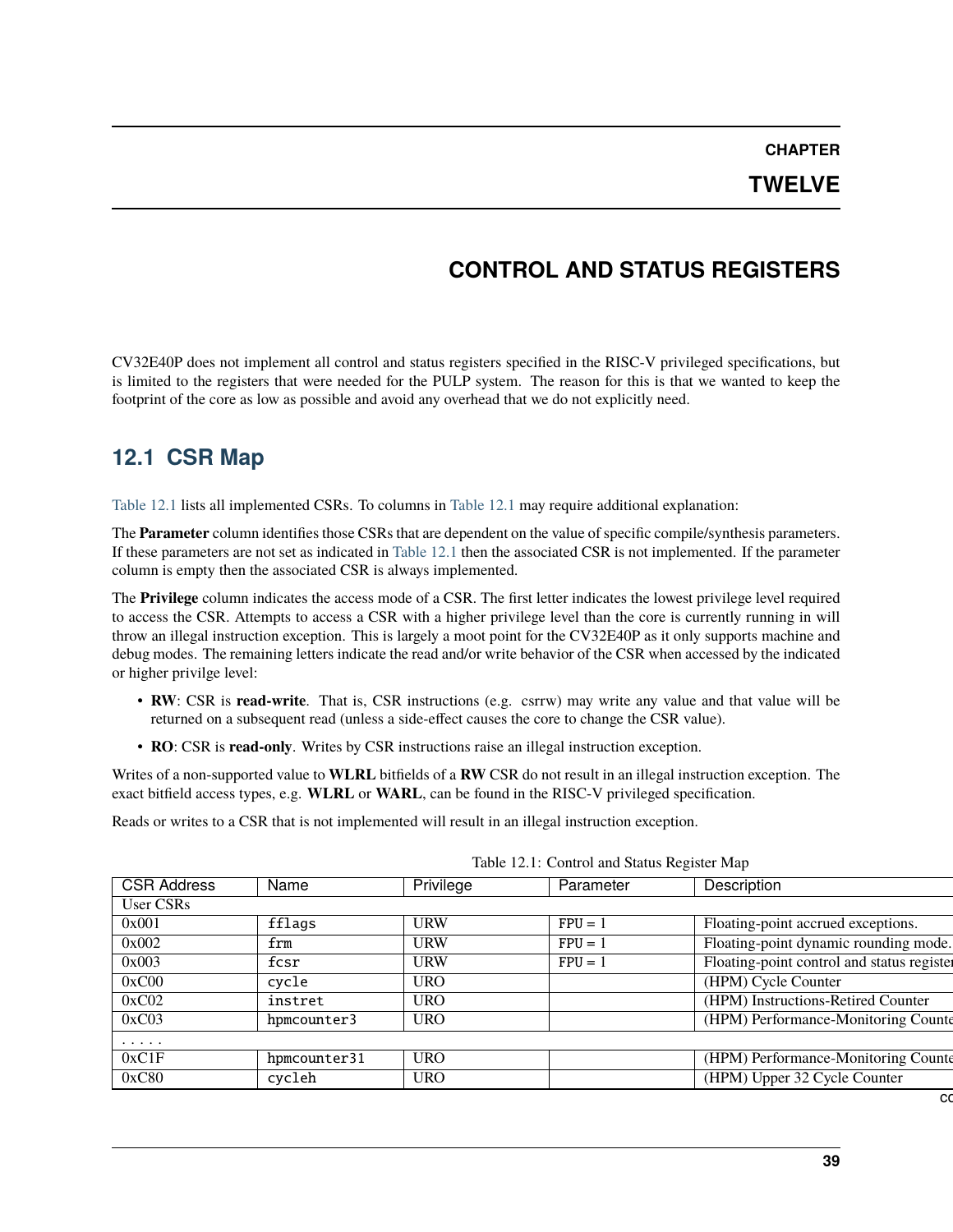| <b>CSR Address</b>                                 | Name             | Privilege  | Parameter         | Description                           |
|----------------------------------------------------|------------------|------------|-------------------|---------------------------------------|
| 0xC82                                              | instreth         | <b>URO</b> |                   | (HPM) Upper 32 Instructions-Retired C |
| 0xC83                                              | hpmcounterh3     | <b>URO</b> |                   | (HPM) Upper 32 Performance-Monitori   |
| $\mathbf{1}$ , and $\mathbf{1}$ , and $\mathbf{1}$ |                  |            |                   |                                       |
| 0xC9F                                              | hpmcounterh31    | <b>URO</b> |                   | (HPM) Upper 32 Performance-Monitori   |
| <b>User Custom CSRs</b>                            |                  |            |                   |                                       |
| 0x800                                              | lpstart0         | <b>URW</b> | $PULP$ _XPULP = 1 | Hardware Loop 0 Start.                |
| 0x801                                              | $1$ pend $0$     | <b>URW</b> | $PULP$ _XPULP = 1 | Hardware Loop 0 End.                  |
| 0x802                                              | lpcount0         | <b>URW</b> | $PULP$ _XPULP = 1 | Hardware Loop 0 Counter.              |
| 0x804                                              | lpstart1         | <b>URW</b> | $PULP$ _XPULP = 1 | Hardware Loop 1 Start.                |
| 0x805                                              | 1pend1           | <b>URW</b> | $PULP$ _XPULP = 1 | Hardware Loop 1 End.                  |
| 0x806                                              | lpcount1         | <b>URW</b> | $PULP$ _XPULP = 1 | Hardware Loop 1 Counter.              |
| 0xCC0                                              | uhartid          | <b>URO</b> | $PULP$ _XPULP = 1 | Hardware Thread ID                    |
| 0xCC1                                              | privly           | <b>URO</b> | $PULP$ _XPULP = 1 | Privilege Level                       |
| <b>Machine CSRs</b>                                |                  |            |                   |                                       |
| 0x300                                              | mstatus          | <b>MRW</b> |                   | <b>Machine Status</b>                 |
| 0x301                                              | misa             | <b>MRW</b> |                   | <b>Machine ISA</b>                    |
| 0x304                                              | mie              | <b>MRW</b> |                   | Machine Interrupt Enable Register     |
| 0x305                                              | mtvec            | <b>MRW</b> |                   | Machine Trap-Handler Base Address     |
| 0x320                                              | $m$ countinhibit | <b>MRW</b> |                   | (HPM) Machine Counter-Inhibit Registe |
| 0x323                                              | mhpmevent3       | <b>MRW</b> |                   | (HPM) Machine Performance-Monitorin   |
| $\cdots$                                           |                  |            |                   |                                       |
| 0x33F                                              | mhpmevent31      | <b>MRW</b> |                   | (HPM) Machine Performance-Monitorin   |
| 0x340                                              | mscratch         | <b>MRW</b> |                   | <b>Machine Scratch</b>                |
| 0x341                                              | mepc             | <b>MRW</b> |                   | Machine Exception Program Counter     |
| 0x342                                              | mcause           | <b>MRW</b> |                   | <b>Machine Trap Cause</b>             |
| 0x343                                              | mtval            | <b>MRW</b> |                   | <b>Machine Trap Value</b>             |
| 0x344                                              | mip              | <b>MRW</b> |                   | Machine Interrupt Pending Register    |
| 0x7A0                                              | tselect          | <b>MRW</b> |                   | <b>Trigger Select Register</b>        |
| 0x7A1                                              | tdata1           | <b>MRW</b> |                   | Trigger Data Register 1               |
| 0x7A2                                              | tdata2           | <b>MRW</b> |                   | Trigger Data Register 2               |
| 0x7A3                                              | tdata3           | <b>MRW</b> |                   | Trigger Data Register 3               |
| 0x7A4                                              | tinfo            | <b>MRO</b> |                   | <b>Trigger Info</b>                   |
| 0x7A8                                              | mcontext         | <b>MRW</b> |                   | Machine Context Register              |
| 0x7AA                                              | scontext         | <b>MRW</b> |                   | Machine Context Register              |
| 0x7B0                                              | dcsr             | <b>DRW</b> |                   | Debug Control and Status              |
| 0x7B1                                              | dpc              | <b>DRW</b> |                   | Debug PC                              |
| 0x7B2                                              | dscratch0        | <b>DRW</b> |                   | Debug Scratch Register 0              |
| 0x7B3                                              | dscratch1        | <b>DRW</b> |                   | Debug Scratch Register 1              |
| 0xB00                                              | mcycle           | <b>MRW</b> |                   | (HPM) Machine Cycle Counter           |
| 0xB02                                              | minstret         | <b>MRW</b> |                   | (HPM) Machine Instructions-Retired Co |
| 0xB03                                              | mhpmcounter3     | <b>MRW</b> |                   | (HPM) Machine Performance-Monitorin   |
| $\ldots$                                           |                  |            |                   |                                       |
| 0xB1F                                              | mhpmcounter31    | <b>MRW</b> |                   | (HPM) Machine Performance-Monitorin   |
| 0xB80                                              | mcycleh          | <b>MRW</b> |                   | (HPM) Upper 32 Machine Cycle Counte   |
| 0xB82                                              | minstreth        | <b>MRW</b> |                   | (HPM) Upper 32 Machine Instructions-  |
| 0xB83                                              | mhpmcounterh3    | <b>MRW</b> |                   | (HPM) Upper 32 Machine Performance-   |
|                                                    |                  |            |                   |                                       |
| $\cdots$<br>0xB9F                                  | mhpmcounterh31   | <b>MRW</b> |                   | (HPM) Upper 32 Machine Performance-   |
| 0xF11                                              | mvendorid        | <b>MRO</b> |                   | Machine Vendor ID                     |
|                                                    |                  |            |                   |                                       |

|  |  | Table 12.1 – continued from previous page |  |  |  |
|--|--|-------------------------------------------|--|--|--|
|--|--|-------------------------------------------|--|--|--|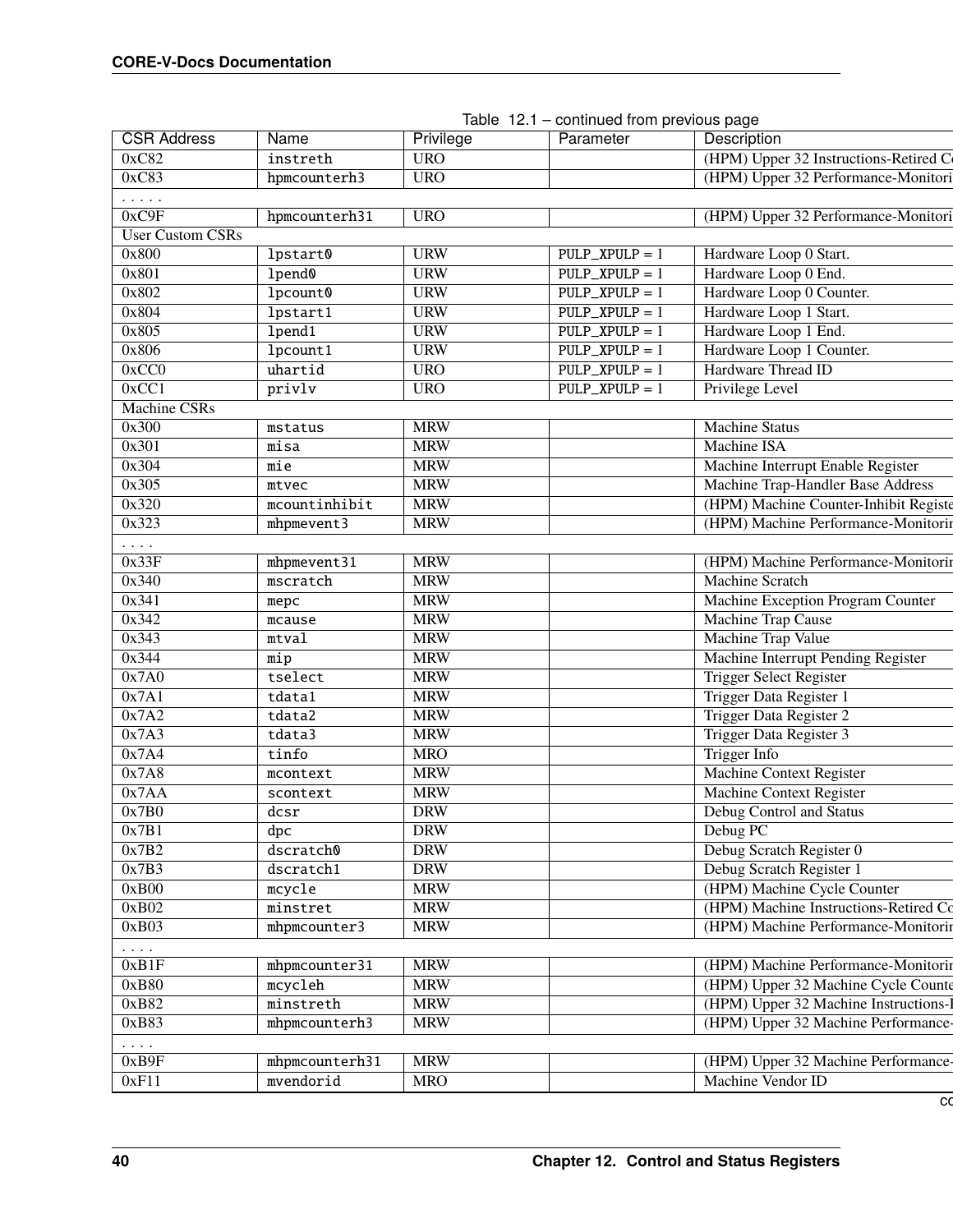| <b>CSR Address</b> | Name    | Privilege  | Parameter | Description               |
|--------------------|---------|------------|-----------|---------------------------|
| 0xF12              | marchid | <b>MRO</b> |           | Machine Architecture ID   |
| 0xF13              | mimpid  | <b>MRO</b> |           | Machine Implementation ID |
| 0xF14              | mhartid | <b>MRO</b> |           | Hardware Thread ID        |

Table 12.1 – continued from previous page

## **12.2 CSR Descriptions**

What follows is a detailed definition of each of the CSRs listed above. The **Mode** column defines the access mode behavior of each bit field when accessed by the privilege level specified in [Table](#page-44-1) [12.1](#page-44-1) (or a higher privilege level):

- **RO**: **read-only** fields are not affect by CSR write instructions. Such fields either return a fixed value, or a value determined by the operation of the core.
- **RW**: **read/write** fields store the value written by CSR writes. Subsequent reads return either the previously written value or a value determined by the operation of the core.

#### <span id="page-46-0"></span>**12.2.1 Floating-point accrued exceptions (**fflags**)**

CSR Address:  $0x001$  (only present if  $FPU = 1$ )

Reset Value: 0x0000\_0000

| Bit #         | Mode      | Description                         |
|---------------|-----------|-------------------------------------|
| 31:5          | RO.       | Writes are ignored; reads return 0. |
|               | <b>RW</b> | NV- Invalid Operation               |
| 3             | <b>RW</b> | DZ - Divide by Zero                 |
| $\mathcal{D}$ | <b>RW</b> | OF - Overflow                       |
|               | <b>RW</b> | UF - Underflow                      |
|               | <b>RW</b> | $NX - Inexact$                      |

#### <span id="page-46-1"></span>**12.2.2 Floating-point dynamic rounding mode (**frm**)**

CSR Address: 0x002 (only present if FPU = 1)

Reset Value: 0x0000\_0000

| Bit  |           | Model Description                                                                                          |
|------|-----------|------------------------------------------------------------------------------------------------------------|
| #    |           |                                                                                                            |
| 31:3 | <b>RO</b> | Writes are ignored; reads return 0.                                                                        |
| 2:0  | <b>RW</b> | Rounding mode. $000 = RNE$ , $001 = RTZ$ , $010 = RDN$ , $011 = RUP$ , $100 = RMM$ $101 = Invalid$ , $110$ |
|      |           | $=$ Invalid, $111 = DYN$ .                                                                                 |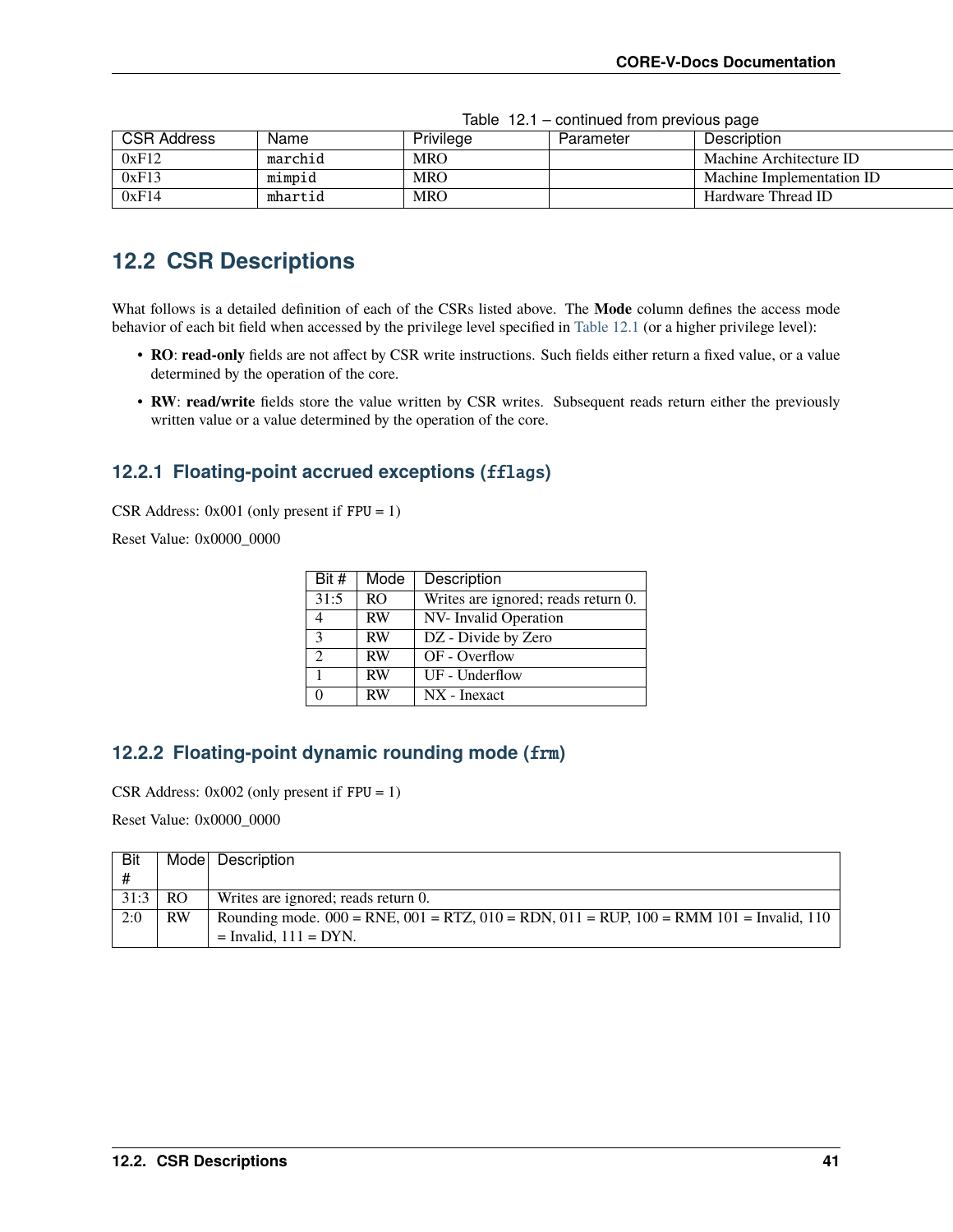### <span id="page-47-0"></span>**12.2.3 Floating-point control and status register (**fcsr**)**

CSR Address: 0x003 (only present if FPU = 1)

Reset Value: 0x0000\_0000

| Bit # |           | Mode   Description                            |
|-------|-----------|-----------------------------------------------|
| 31:8  | RO.       | Reserved. Writes are ignored; reads return 0. |
| 7:5   | <b>RW</b> | Rounding Mode (frm)                           |
| 4:0   | <b>RW</b> | Accrued Exceptions (fflags)                   |

### **12.2.4 HWLoop Start Address 0/1 (**lpstart0/1**)**

CSR Address: 0x800/0x804 (only present if PULP\_XPULP = 1)

Reset Value: 0x0000\_0000

Detailed:

|           | Bit #   Mode   Description       |
|-----------|----------------------------------|
| $31:0$ RW | Start Address of the HWLoop 0/1. |

#### **12.2.5 HWLoop End Address 0/1 (**lpend0/1**)**

CSR Address:  $0x801/0x805$  (only present if PULP\_XPULP = 1)

Reset Value: 0x0000\_0000

Detailed:

|           | Bit #   Mode   Description     |
|-----------|--------------------------------|
| $31:0$ RW | End Address of the HWLoop 0/1. |

### **12.2.6 HWLoop Count Address 0/1 (**lpcount0/1**)**

CSR Address: 0x802/0x806 (only present if PULP\_XPULP = 1)

Reset Value: 0x0000\_0000

Detailed:

|           | Bit #   Mode   Description         |
|-----------|------------------------------------|
| $31:0$ RW | Number of iteration of HWLoop 0/1. |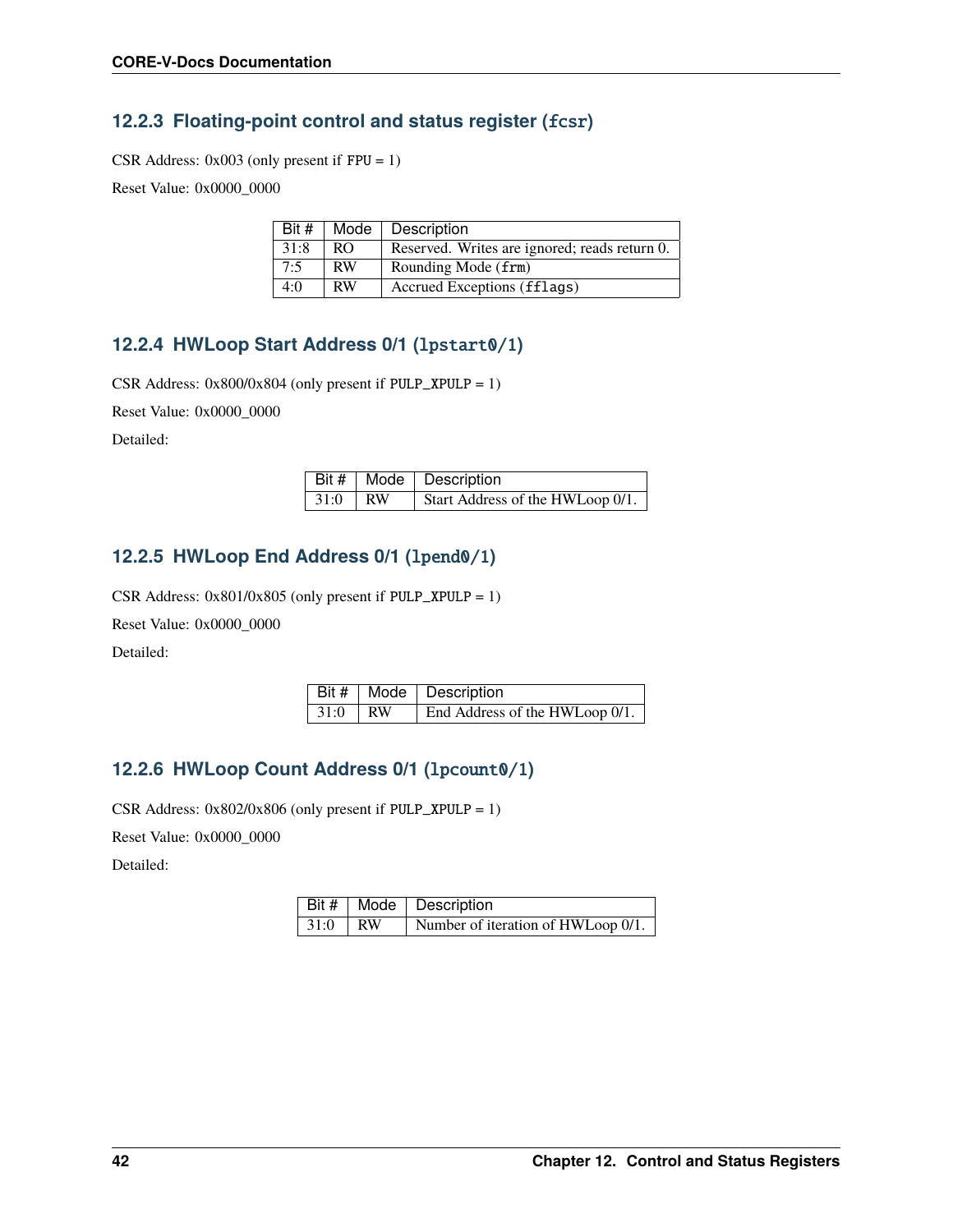## **12.2.7 Privilege Level (**privlv**)**

CSR Address: 0xCC1 (only present if PULP\_XPULP = 1)

Reset Value: 0x0000\_0003

| Bit  |                | Mode Description                                                                                                                     |
|------|----------------|--------------------------------------------------------------------------------------------------------------------------------------|
| #    |                |                                                                                                                                      |
| 31:2 | R <sub>O</sub> | Reads as 0.                                                                                                                          |
| 1:0  | RO             | Current Privilege Level. $11 = \text{Machine}$ , $10 = \text{Hypervisor}$ , $01 = \text{Supervisor}$ , $00 = \text{User}$ . CV32E40P |
|      |                | only supports Machine mode.                                                                                                          |

#### Table 12.2: PRIVLV

### **12.2.8 User Hardware Thread ID (**uhartid**)**

CSR Address: 0xCC0 (only present if PULP\_XPULP = 1)

Reset Value: Defined

| Table 12.3: UHARTID |     |                                                    |  |  |  |
|---------------------|-----|----------------------------------------------------|--|--|--|
|                     |     | Bit $#$   Mode   Description                       |  |  |  |
| 31:0                | RO. | Hardware Thread ID hart_id_i, see Core Integration |  |  |  |

Similar to mhartid the uhartid provides the Hardware Thread ID. It differs from mhartid only in the required privilege level. On CV32E40P, as it is a machine mode only implementation, this difference is not noticeable.

#### **12.2.9 Machine Status (**mstatus**)**

CSR Address: 0x300

Reset Value: 0x0000\_1800

| Bit            |                | Mode Description                                                                                             |  |
|----------------|----------------|--------------------------------------------------------------------------------------------------------------|--|
| #              |                |                                                                                                              |  |
| 31:18          | RO.            | Reserved, hardwired to 0                                                                                     |  |
| 17             | R <sub>O</sub> | <b>MPRV:</b> hardwired to 0                                                                                  |  |
| 16:13          | RO.            | Unimplemented, hardwired to 0                                                                                |  |
| 12:11          | RO             | MPP: Machine Previous Priviledge mode, hardwired to 11 when the user mode is not enabled.                    |  |
| 10:8           | RO.            | Unimplemented, hardwired to 0                                                                                |  |
| 7              | RO.            | <b>Previous Machine Interrupt Enable:</b> When an exception is encountered, MPIE will be set to MIE.         |  |
|                |                | When the mret instruction is executed, the value of MPIE will be stored to MIE.                              |  |
| 6:5            | RO.            | Unimplemented, hardwired to 0                                                                                |  |
| $\overline{4}$ | RO.            | Previous User Interrupt Enable: If user mode is enabled, when an exception is encountered, UPIE              |  |
|                |                | will be set to UIE. When the uret instruction is executed, the value of UPIE will be stored to UIE.          |  |
| $\mathcal{E}$  | <b>RW</b>      | <b>Machine Interrupt Enable:</b> If you want to enable interrupt handling in your exception handler, set     |  |
|                |                | the Interrupt Enable MIE to 1 inside your handler code.                                                      |  |
| 2:1            | R <sub>O</sub> | Unimplemented, hardwired to 0                                                                                |  |
| $\Omega$       | R <sub>O</sub> | <b>User Interrupt Enable:</b> If you want to enable user level interrupt handling in your exception handler, |  |
|                |                | set the Interrupt Enable UIE to 1 inside your handler code.                                                  |  |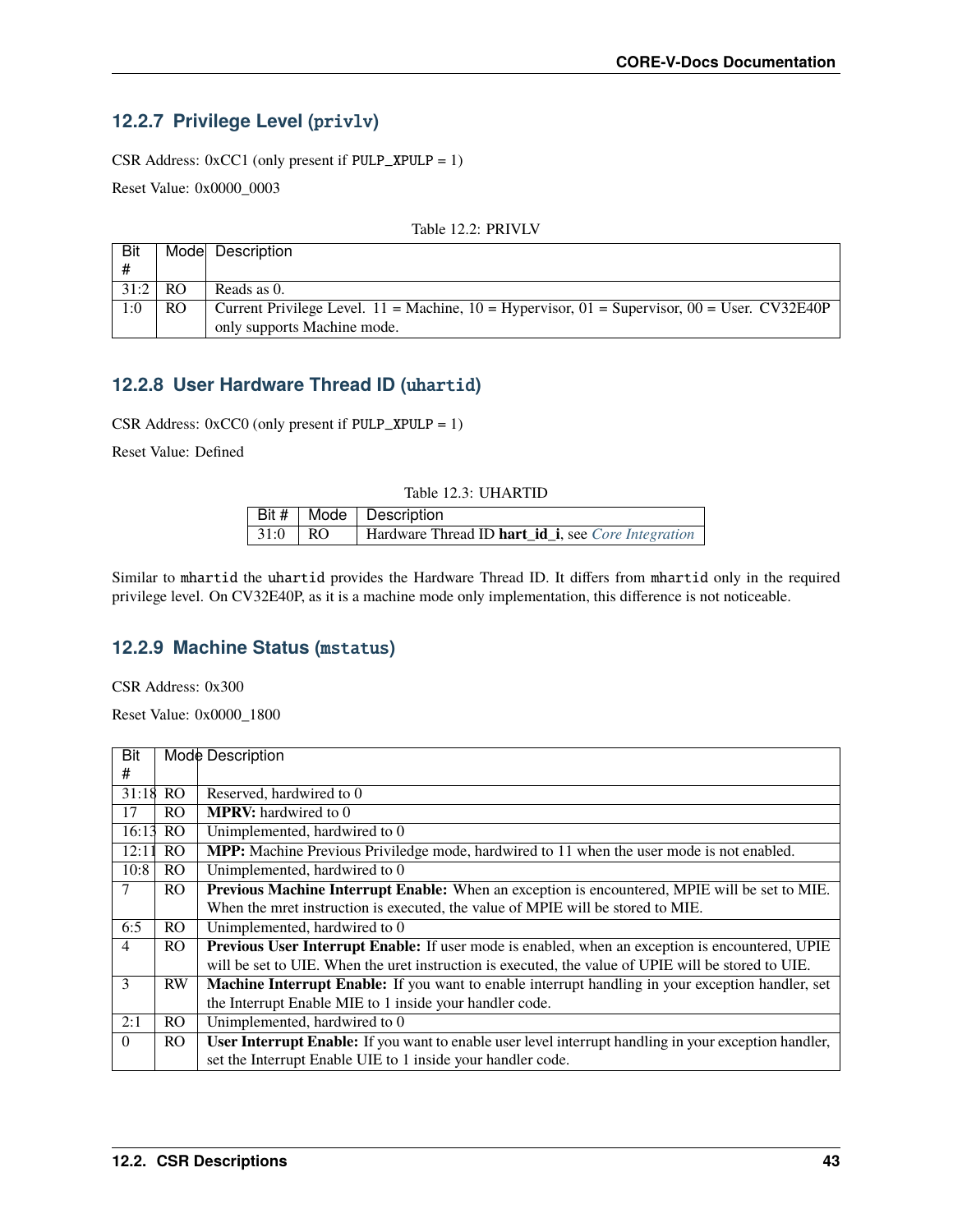### **12.2.10 Machine ISA (**misa**)**

CSR Address: 0x301

Reset Value: defined

Detailed:

| Bit $#$         | Mode                 | Description                                                              |
|-----------------|----------------------|--------------------------------------------------------------------------|
| 31:30           | RO(0x1)              | <b>MXL</b> (Machine XLEN).                                               |
| 29:26           | RO(0x0)              | (Reserved).                                                              |
| 25              | RO(0x0)              | Z (Reserved). Read-only; writes are ignored.                             |
| 24              | RO(0x0)              | Y (Reserved).                                                            |
| 23              | RO                   | $\overline{X}$ (Non-standard extensions present).                        |
| 22              | RO(0x0)              | W (Reserved).                                                            |
| 21              | RO(0x0)              | V (Tentatively reserved for Vector extension).                           |
| 20              | RO(0x0)              | U (User mode implemented).                                               |
| $\overline{19}$ | RO(0x0)              | T (Tentatively reserved for Transactional Memory extension).             |
| 18              | RO(0x0)              | S (Supervisor mode implemented).                                         |
| $\overline{17}$ | RO(0x0)              | R (Reserved).                                                            |
| 16              | RO(0x0)              | Q (Quad-precision floating-point extension).                             |
| 15              | RO(0x0)              | P (Tentatively reserved for Packed-SIMD extension).                      |
| 14              | RO(0x0)              | O (Reserved).                                                            |
| 13              | RO(0x0)              | N (User-level interrupts supported).                                     |
| $\overline{12}$ | RO(0x1)              | M (Integer Multiply/Divide extension).                                   |
| $\overline{11}$ | RO(0x0)              | L (Tentatively reserved for Decimal Floating-Point extension).           |
| $\overline{10}$ | RO(0x0)              | K (Reserved).                                                            |
| 9               | RO(0x0)              | J (Tentatively reserved for Dynamically Translated Languages extension). |
| $\overline{8}$  | RO(0x1)              | I (RV32I/64I/128I base ISA).                                             |
| 7               | RO(0x0)              | H (Hypervisor extension).                                                |
| 6               | RO(0x0)              | G (Additional standard extensions present).                              |
| $\overline{5}$  | RO                   | F (Single-precision floating-point extension).                           |
| $\overline{4}$  | RO(0x0)              | E (RV32E base ISA).                                                      |
| $\overline{3}$  | $\overline{RO(0x0)}$ | D (Double-precision floating-point extension).                           |
| $\overline{2}$  | RO(0x1)              | C (Compressed extension).                                                |
| $\mathbf{1}$    | RO(0x0)              | <b>B</b> (Tentatively reserved for Bit-Manipulation extension).          |
| $\overline{0}$  | RO(0x0)              | A (Atomic extension).                                                    |

All bitfields in the misa CSR read as 0 except for the following:

$$
\bullet \ \mathbf{C} = 1
$$

- $\mathbf{F} = 1$  if  $\mathbf{FPU} = 1$  and  $\mathbf{PULP\_ZFINK} = 0$
- $\bullet$  **I** = 1
- $M = 1$
- $X = 1$  if PULP\_XPULP = 1 or PULP\_CLUSTER = 1
- $MXL = 1$  (i.e.  $XLEN = 32$ )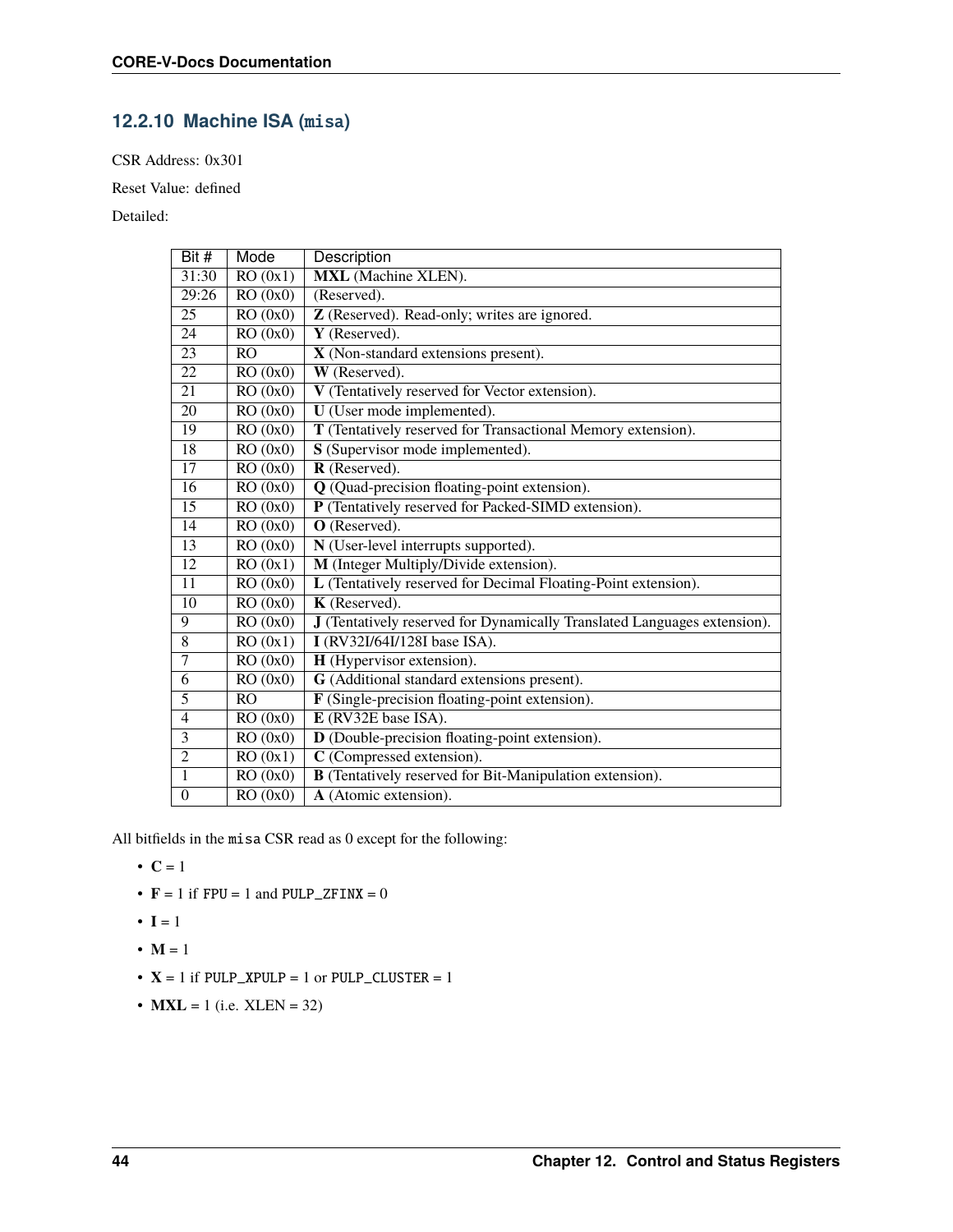### **12.2.11 Machine Interrupt Enable Register (**mie**)**

CSR Address: 0x304

Reset Value: 0x0000\_0000

Detailed:

| Bit # | Mode      | Description                                                                   |
|-------|-----------|-------------------------------------------------------------------------------|
| 31:16 | <b>RW</b> | Machine Fast Interrupt Enables: Set bit x to enable interrupt irq_i[x].       |
| 11    | RW        | Machine External Interrupt Enable (MEIE): If set, irq_i[11] is enabled.       |
|       | <b>RW</b> | <b>Machine Timer Interrupt Enable (MTIE):</b> If set, irq_i[7] is enabled.    |
|       | RW        | <b>Machine Software Interrupt Enable (MSIE):</b> if set, irq i[3] is enabled. |

### **12.2.12 Machine Trap-Vector Base Address (**mtvec**)**

CSR Address: 0x305

Reset Value: Defined

Detailed:

| Bit #          | Mode      | Description                                                                                       |
|----------------|-----------|---------------------------------------------------------------------------------------------------|
| 31             | <b>RW</b> | BASE[31:8]: The trap-handler base address, always aligned to 256 bytes.                           |
| -8             |           |                                                                                                   |
| 7:2            | RO.       | BASE[7:2]: The trap-handler base address, always aligned to 256 bytes, i.e., mtvec[7:2] is always |
|                |           | set to $0$ .                                                                                      |
|                | RO.       | MODE[1]: always $0$                                                                               |
| $\overline{0}$ | <b>RW</b> | $MODE[0]$ : 0 = direct mode, 1 = vectored mode.                                                   |

The initial value of mtvec is equal to {**mtvec\_addr\_i[31:8]**, 6'b0, 2'b01}.

When an exception or an interrupt is encountered, the core jumps to the corresponding handler using the content of the MTVEC[31:8] as base address. Only 8-byte aligned addresses are allowed. Both direct mode and vectored mode are supported.

### **12.2.13 Machine Counter-Inhibit Register (**mcountinhibit**)**

CSR Address: 0x320

Reset Value: 0x0000\_000D

The performance counter inhibit control register. The default value is to inihibit counters out of reset. The bit returns a read value of 0 for non implemented counters. This reset value shows the result using the default number of performance counters to be 1.

Detailed:

| Bit#      | Mode      | Description                                                     |  |
|-----------|-----------|-----------------------------------------------------------------|--|
| 31:4      | <b>RW</b> | Dependent on number of counters implemented in design parameter |  |
| $\bigcap$ | <b>RW</b> | selectors: mhpmcounter3 inhibit                                 |  |
| $\bigcap$ | <b>RW</b> | minstret inhibit                                                |  |
|           | RO.       | 0                                                               |  |
| $\theta$  | RW        | mcycle inhibit                                                  |  |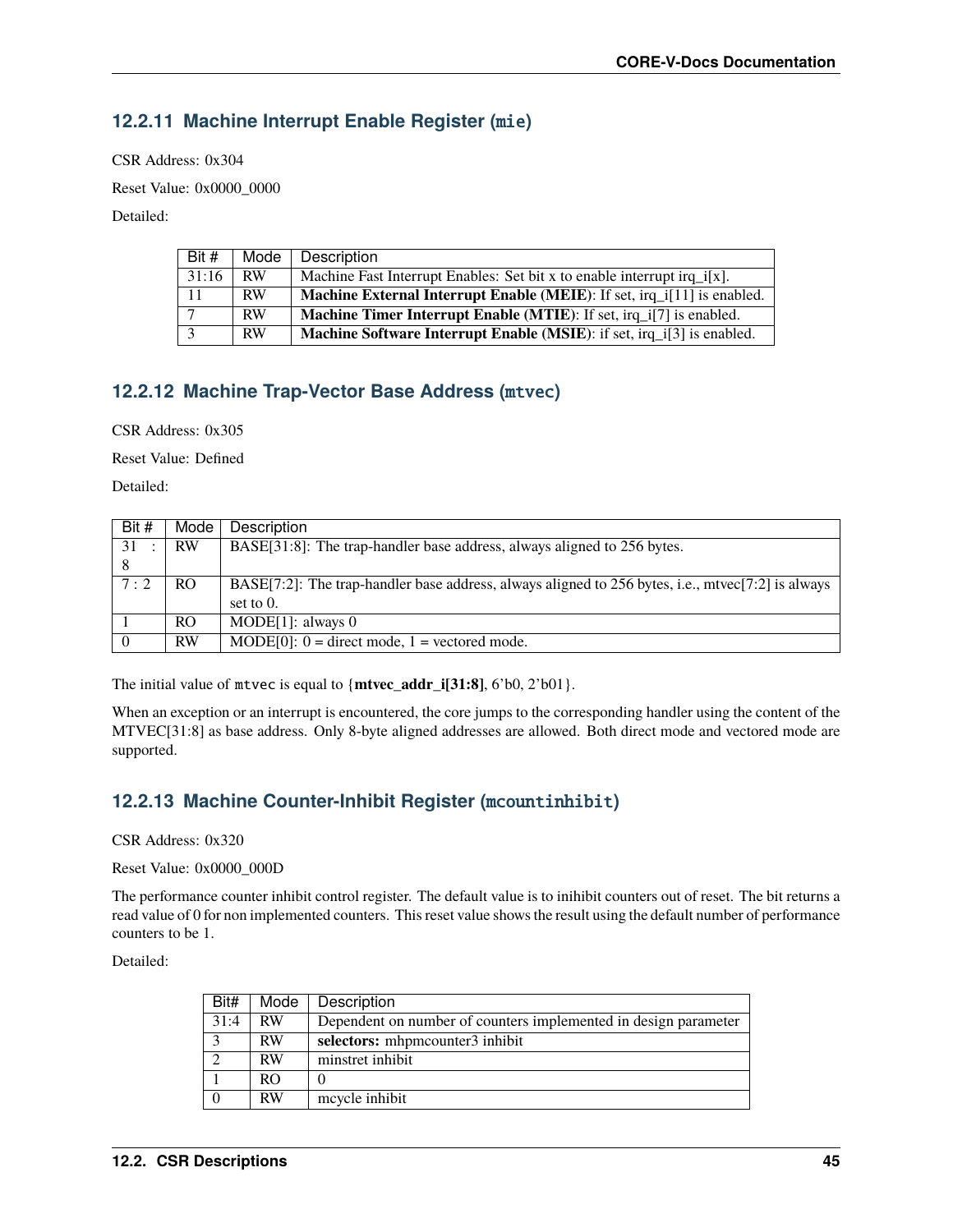#### **12.2.14 Machine Performance Monitoring Event Selector (**mhpmevent3 .. mhpmevent31**)**

CSR Address: 0x323 - 0x33F

Reset Value: 0x0000\_0000

Detailed:

| $ $ Bit#   |           | Mode   Description                                    |
|------------|-----------|-------------------------------------------------------|
| $31:16$ RO |           |                                                       |
| 15:0       | <b>RW</b> | selectors: Each bit represent a unique event to count |

The event selector fields are further described in Performance Counters section. Non implemented counters always return a read value of 0.

#### **12.2.15 Machine Scratch (**mscratch**)**

CSR Address: 0x340

Reset Value: 0x0000\_0000

Detailed:

| Bit # | Mode | Description   |
|-------|------|---------------|
| 31:0  | RW   | Scratch value |

### **12.2.16 Machine Exception PC (**mepc**)**

CSR Address: 0x341

Reset Value: 0x0000\_0000

|      |           | Bit #   Mode   Description             |
|------|-----------|----------------------------------------|
| 31:1 | <b>RW</b> | Machine Expection Program Counter 31:1 |
|      | R0        | Always 0                               |

When an exception is encountered, the current program counter is saved in MEPC, and the core jumps to the exception address. When a mret instruction is executed, the value from MEPC replaces the current program counter.

#### **12.2.17 Machine Cause (**mcause**)**

CSR Address: 0x342

Reset Value: 0x0000\_0000

| Bit # | Mode      | Description                                                                         |
|-------|-----------|-------------------------------------------------------------------------------------|
| 31    | <b>RW</b> | <b>Interrupt:</b> This bit is set when the exception was triggered by an interrupt. |
| 30:5  | RO(0)     | Always 0                                                                            |
| 4:0   | <b>RW</b> | <b>Exception Code</b> (See note below)                                              |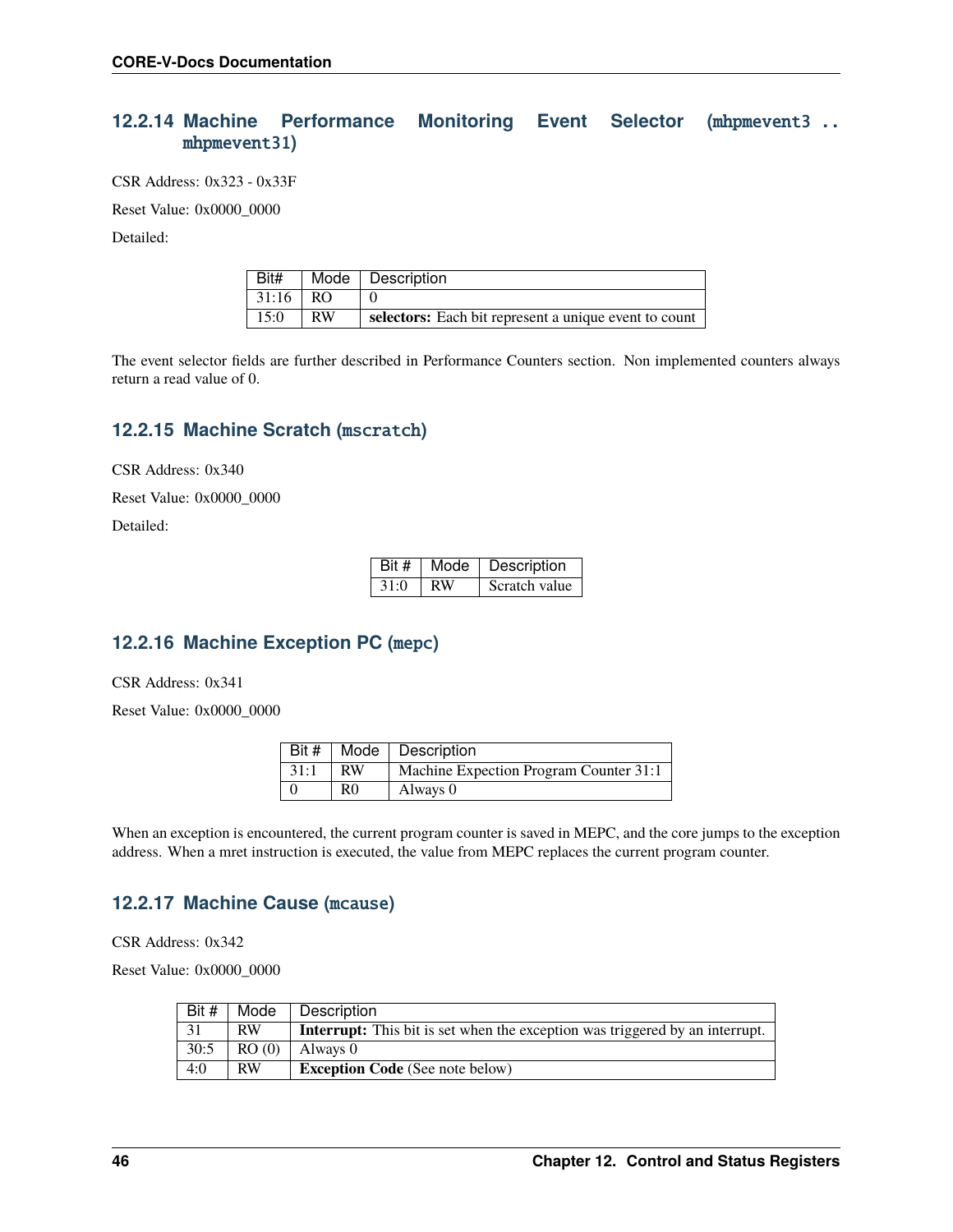**NOTE**: software accesses to *mcause[4:0]* must be sensitive to the WLRL field specification of this CSR. For example, when  $meause[31]$  is set, writing 0x1 to  $meause[1]$  (Supervisor software interrupt) will result in UNDEFINED behavior.

### **12.2.18 Machine Trap Value (**mtval**)**

CSR Address: 0x343

Reset Value: 0x0000\_0000

Detailed:

|  | Bit #   Mode   Description                                              |
|--|-------------------------------------------------------------------------|
|  | $\vert$ 31:0 $\vert$ RO (0) $\vert$ Writes are ignored; reads return 0. |

#### **12.2.19 Machine Interrupt Pending Register (**mip**)**

CSR Address: 0x344

Reset Value: 0x0000\_0000

Detailed:

| Bit # | Mode | Description                                                                      |
|-------|------|----------------------------------------------------------------------------------|
| 31:16 | RO.  | Machine Fast Interrupts Pending: If bit x is set, interrupt irq_i[x] is pending. |
| 11    | RO.  | Machine External Interrupt Pending (MEIP): If set, irq_i[11] is pending.         |
|       | RO.  | <b>Machine Timer Interrupt Pending (MTIP):</b> If set, irq_i[7] is pending.      |
|       | RO.  | Machine Software Interrupt Pending (MSIP): if set, irq_i[3] is pending.          |

### <span id="page-52-0"></span>**12.2.20 Trigger Select Register (**tselect**)**

CSR Address: 0x7A0

Reset Value: 0x0000\_0000

Accessible in Debug Mode or M-Mode.

|           | Bit #   Mode   Description                                                             |
|-----------|----------------------------------------------------------------------------------------|
| $31:0$ RO | CV32E40P implements a single trigger, therefore this register will always read as zero |

### <span id="page-52-1"></span>**12.2.21 Trigger Data Register 1 (**tdata1**)**

CSR Address: 0x7A1

Reset Value: 0x2800\_1040

Accessible in Debug Mode or M-Mode. Since native triggers are not supported, writes to this register from M-Mode will be ignored.

**Note:** CV32E40P only implements one type of trigger, Match Control. Most fields of this register will read as a fixed value to reflect the single mode that is supported, in particular, instruction address match as described in the Debug Specification 0.13.2 section 5.2.2 & 5.2.9. The **type**, **dmode**, **hit**, **select**, **timing**, **sizelo**, **action**, **chain**, **match**, **m**, **s**, **u**, **store** and **load** bitfields of this CSR, which are marked as R/W in Debug Specification 0.13.2, are therefore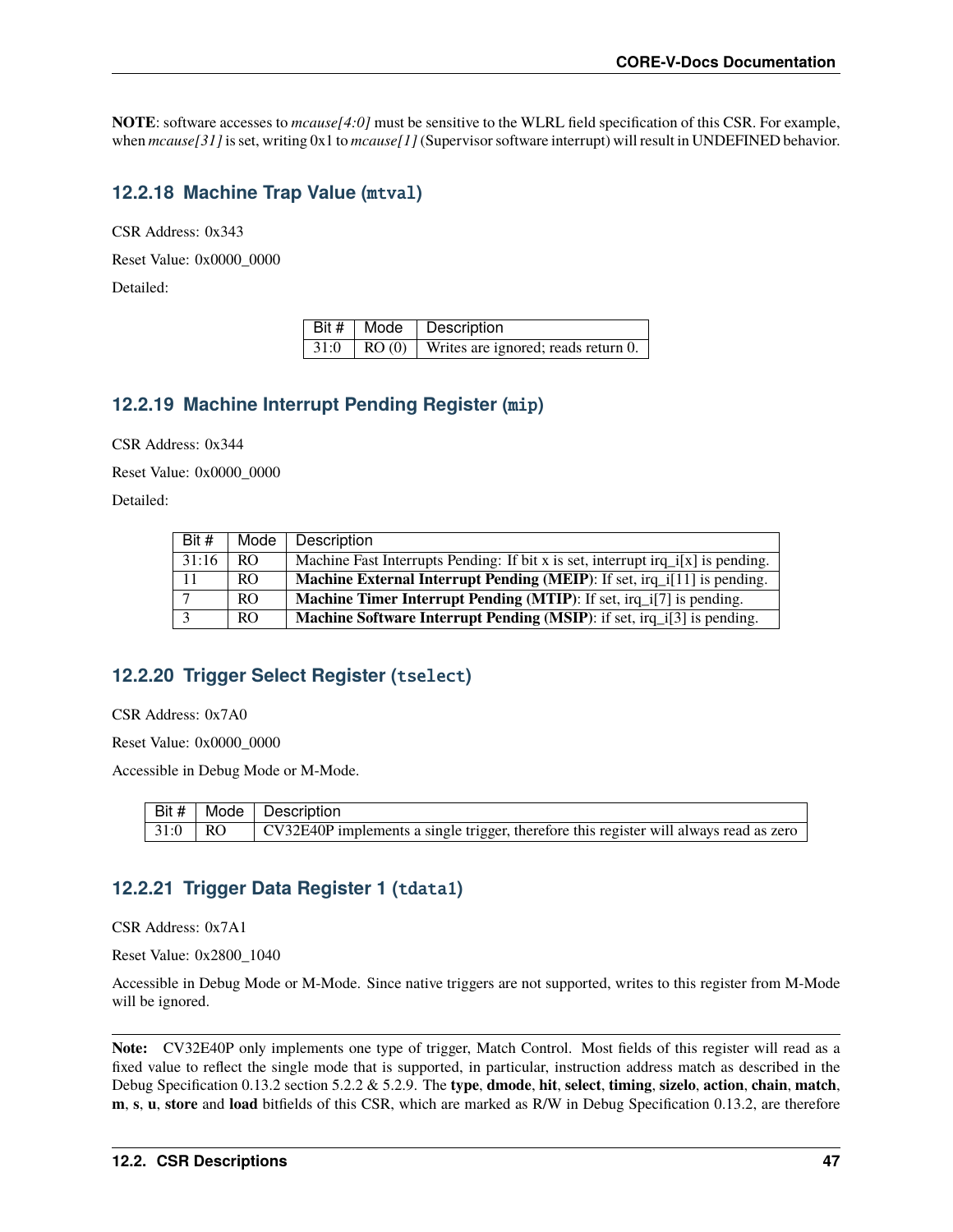implemented as WARL bitfields (corresponding to how these bitfields will be specified in the forthcoming Debug Specification 0.14.0).

| Bit#           | Mode      | Description                                                                            |
|----------------|-----------|----------------------------------------------------------------------------------------|
| 31:28          | RO(0x2)   | type: $2 =$ Address/Data match trigger type.                                           |
| 27             | RO(0x1)   | <b>dmode:</b> $1 =$ Only debug mode can write tdata registers                          |
| 26:21          | RO(0x0)   | $maskmax: 0 = Only exact matching supported.$                                          |
| 20             | RO(0x0)   | hit: $0 = Hit$ indication not supported.                                               |
| 19             | RO(0x0)   | select: $0 =$ Only address matching is supported.                                      |
| 18             | RO(0x0)   | <b>timing:</b> $\overline{0}$ = Break before the instruction at the specified address. |
| 17:16          | RO(0x0)   | sizelo: $0 =$ Match accesses of any size.                                              |
| 15:12          | RO(0x1)   | $action: 1 = Enter debug mode on match.$                                               |
| 11             | RO(0x0)   | chain: $0 =$ Chaining not supported.                                                   |
| 10:7           | RO(0x0)   | <b>match:</b> $0 =$ Match the whole address.                                           |
| 6              | RO(0x1)   | $m: 1 = Match in M-Mode.$                                                              |
| 5              | RO(0x0)   | zero.                                                                                  |
| 4              | RO(0x0)   | $s: 0 = S$ -Mode not supported.                                                        |
| 3              | RO(0x0)   | $\overline{\mathbf{u}}$ : $\overline{0}$ = U-Mode not supported.                       |
| $\overline{2}$ | <b>RW</b> | execute: Enable matching on instruction address.                                       |
| 1              | RO(0x0)   | store: $0 =$ Store address / data matching not supported.                              |
| $\Omega$       | RO(0x0)   | load: $0 =$ Load address / data matching not supported.                                |

### <span id="page-53-0"></span>**12.2.22 Trigger Data Register 2 (**tdata2**)**

CSR Address: 0x7A2

Reset Value: 0x0000\_0000

Detailed:

| Rit# | Mode | Description |
|------|------|-------------|
| 31.0 | RW   | data        |

Accessible in Debug Mode or M-Mode. Since native triggers are not supported, writes to this register from M-Mode will be ignored. This register stores the instruction address to match against for a breakpoint trigger.

### **12.2.23 Trigger Data Register 3 (**tdata3**)**

CSR Address: 0x7A3

Reset Value: 0x0000\_0000

Detailed:

|      | Bit#   Mode | Description |
|------|-------------|-------------|
| 31:0 | RO.         |             |

Accessible in Debug Mode or M-Mode. CV32E40P does not support the features requiring this register. Writes are ignored and reads will always return zero.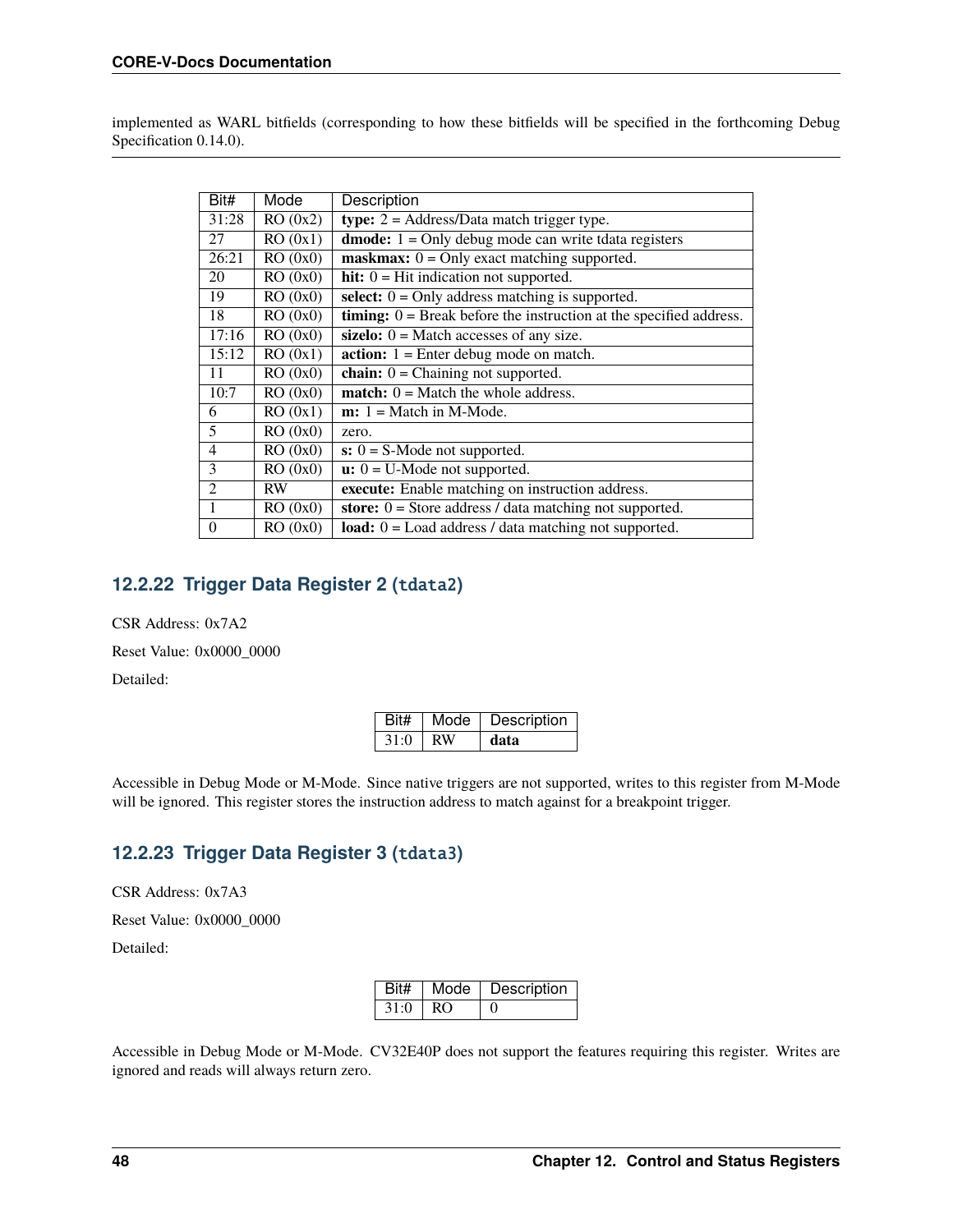## <span id="page-54-0"></span>**12.2.24 Trigger Info (**tinfo**)**

CSR Address: 0x7A4

Reset Value: 0x0000\_0004

Detailed:

| Bit# | Mode             | Description                                  |
|------|------------------|----------------------------------------------|
|      | $31:16$ RO (0x0) |                                              |
| 15:0 |                  | RO $(0x4)$   info. Only type 2 is supported. |

The **info** field contains one bit for each possible *type* enumerated in *tdata1*. Bit N corresponds to type N. If the bit is set, then that type is supported by the currently selected trigger. If the currently selected trigger does not exist, this field contains 1.

Accessible in Debug Mode or M-Mode.

### **12.2.25 Machine Context Register (**mcontext**)**

CSR Address: 0x7A8

Reset Value: 0x0000\_0000

Detailed:

| Rit# | Mode | Description |
|------|------|-------------|
| 31.0 | RΩ   |             |

Accessible in Debug Mode or M-Mode. CV32E40P does not support the features requiring this register. Writes are ignored and reads will always return zero.

#### **12.2.26 Supervisor Context Register (**scontext**)**

CSR Address: 0x7AA

Reset Value: 0x0000\_0000

Detailed:

| Bit# | Mode | Description |
|------|------|-------------|
| 31:0 | RO   |             |

Accessible in Debug Mode or M-Mode. CV32E40P does not support the features requiring this register. Writes are ignored and reads will always return zero.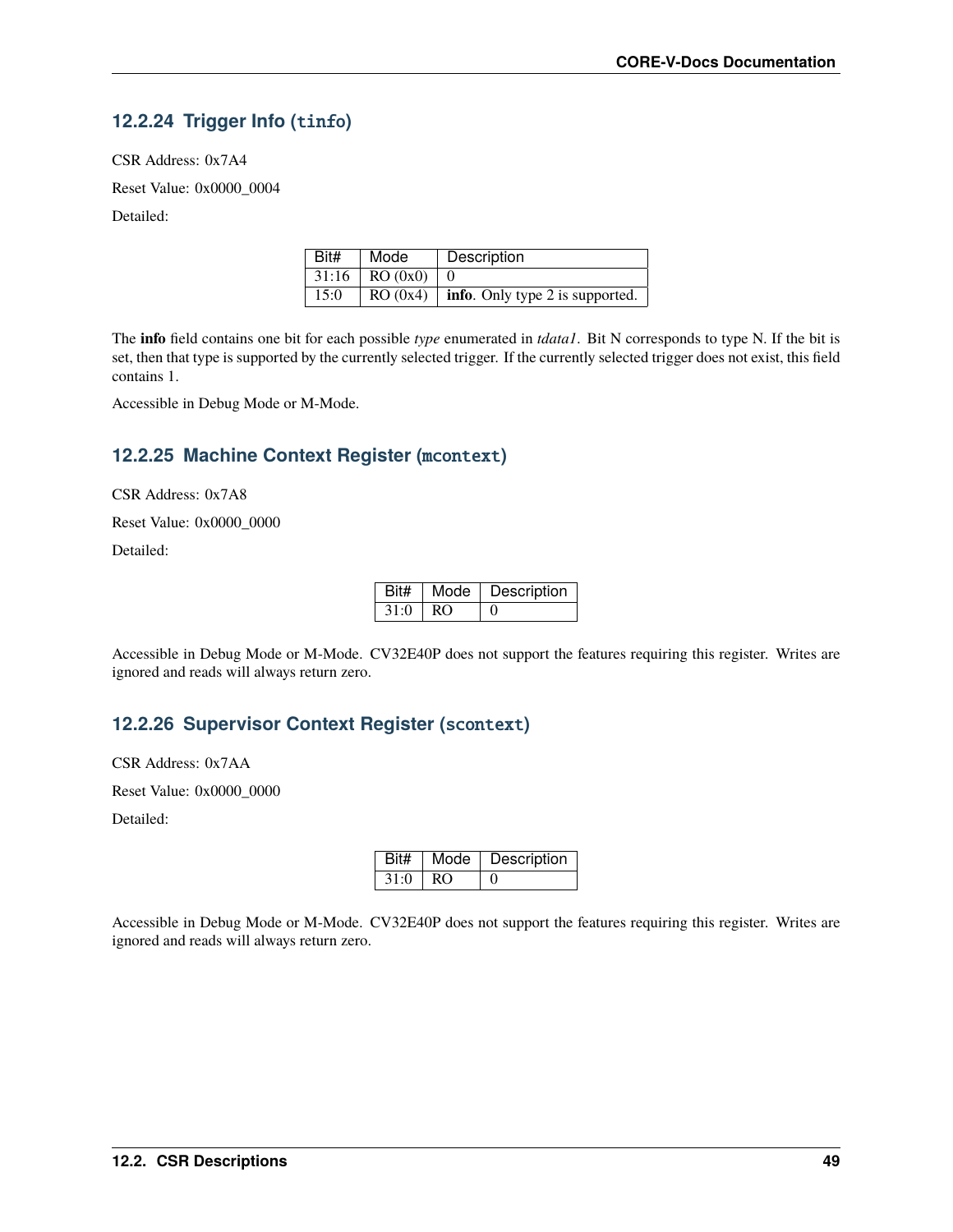## <span id="page-55-0"></span>**12.2.27 Debug Control and Status (**dcsr**)**

CSR Address: 0x7B0

Reset Value: 0x4000\_0003

**Note:** The **ebreaks**, **ebreaku** and **prv** bitfields of this CSR are marked as R/W in Debug Specification 0.13.2. However, as CV32E40P only supports machine mode, these bitfields are implemented as WARL bitfields (corresponding to how these bitfields will be specified in the forthcoming Debug Specification 0.14.0).

Detailed:

| Bit #          | Mode           | Description                                                                                      |
|----------------|----------------|--------------------------------------------------------------------------------------------------|
| 31:28          | RO(0x4)        | <b>xdebugver:</b> returns 4 - External debug support exists as it is described in this document. |
| 27:16          | RO(0x0)        | Reserved                                                                                         |
| 15             | <b>RW</b>      | ebreakm                                                                                          |
| 14             | RO(0x0)        | Reserved                                                                                         |
| 13             | RO(0x0)        | ebreaks. Always 0.                                                                               |
| 12             | RO(0x0)        | ebreaku. Always 0.                                                                               |
| 11             | <b>RW</b>      | stepie                                                                                           |
| 10             | RO(0x0)        | stopcount. Always 0.                                                                             |
| 9              | RO(0x0)        | stoptime. Always 0.                                                                              |
| 8:6            | R <sub>O</sub> | cause                                                                                            |
| 5              | RO(0x0)        | Reserved                                                                                         |
| $\overline{4}$ | RO(0x0)        | mprven. Always 0.                                                                                |
| 3              | RO(0x0)        | nmip. Always 0.                                                                                  |
| $\overline{2}$ | <b>RW</b>      | step                                                                                             |
| 1:0            | RO(0x3)        | <b>prv:</b> returns the current priviledge mode                                                  |

#### <span id="page-55-1"></span>**12.2.28 Debug PC (**dpc**)**

CSR Address: 0x7B1

Reset Value: 0x0000\_0000

Detailed:

| Bit #             | Mode | Description     |
|-------------------|------|-----------------|
| 31:1              | RO.  | zero            |
| $\mathbf{\Omega}$ | RO   | D <sub>PC</sub> |

When the core enters in Debug Mode, DPC contains the virtual address of the next instruction to be executed.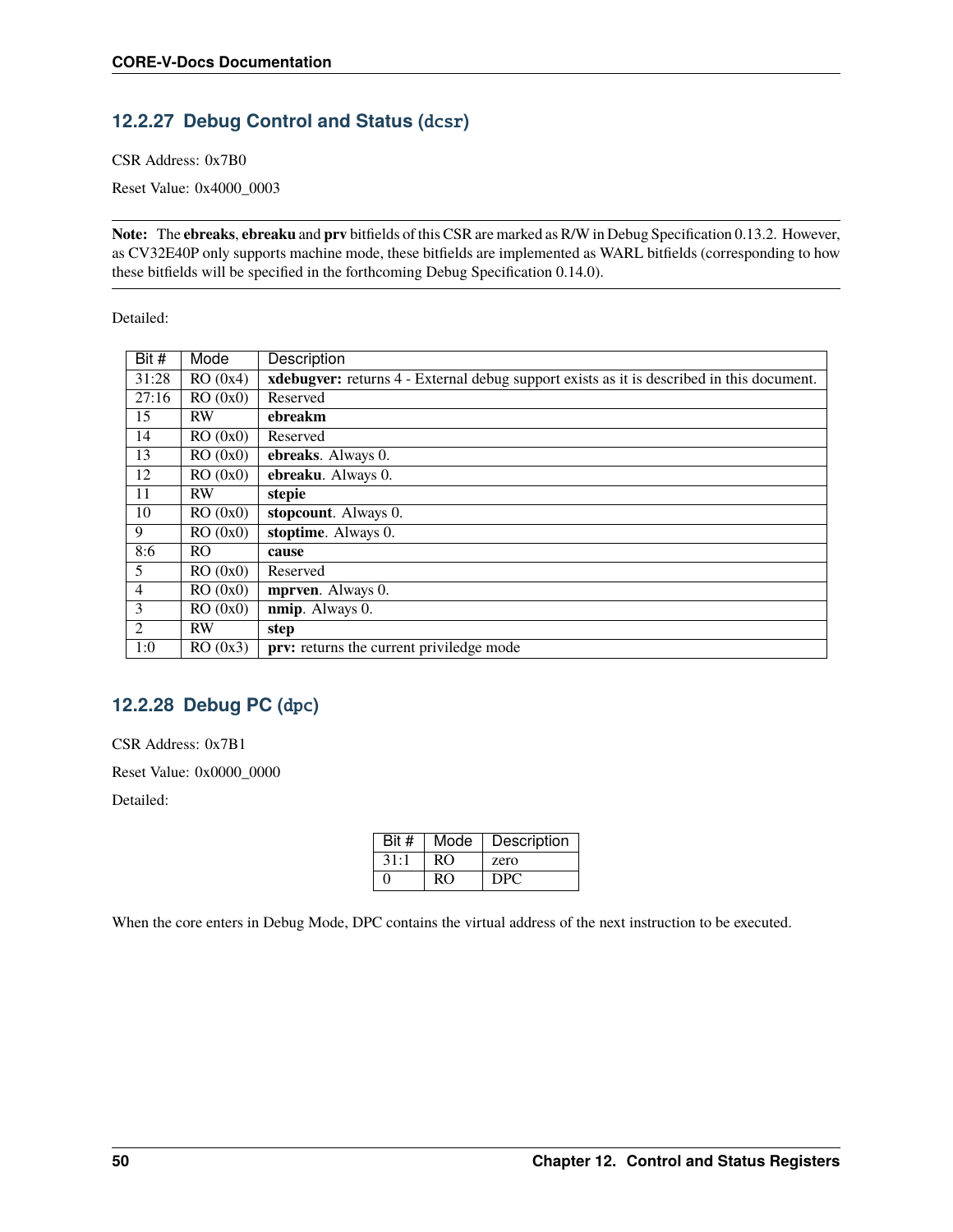### **12.2.29 Debug Scratch Register 0/1 (**dscratch0/1**)**

CSR Address: 0x7B2/0x7B3 Reset Value: 0x0000\_0000 Detailed:

| Bit # | Mode | Description              |
|-------|------|--------------------------|
| 31:0  | RW   | DSCRATCH <sub>0</sub> /1 |

### **12.2.30 Machine Cycle Counter (**mcycle**)**

CSR Address: 0xB00

Reset Value: 0x0000\_0000

Detailed:

|           | Bit#   Mode   Description                                   |
|-----------|-------------------------------------------------------------|
| $31:0$ RW | The lower 32 bits of the 64 bit machine mode cycle counter. |

#### **12.2.31 Machine Instructions-Retired Counter (**minstret**)**

CSR Address: 0xB02

Reset Value: 0x0000\_0000

Detailed:

|                       | Bit#   Mode   Description                                                 |  |
|-----------------------|---------------------------------------------------------------------------|--|
| $\vert 31:0 \vert RW$ | The lower 32 bits of the 64 bit machine mode instruction retired counter. |  |

#### **12.2.32 Machine Performance Monitoring Counter (**mhpmcounter3 .. mhpmcounter31**)**

CSR Address: 0xB03 - 0xB1F

Reset Value: 0x0000\_0000

Detailed:

|           | Bit#   Mode   Description              |  |
|-----------|----------------------------------------|--|
| $31:0$ RW | Machine performance-monitoring counter |  |

The lower 32 bits of the 64 bit machine performance-monitoring counter(s). The number of machine performancemonitoring counters is determined by the parameter NUM\_MHPMCOUNTERS with a range from 0 to 29 (default value of 1). Non implemented counters always return a read value of 0.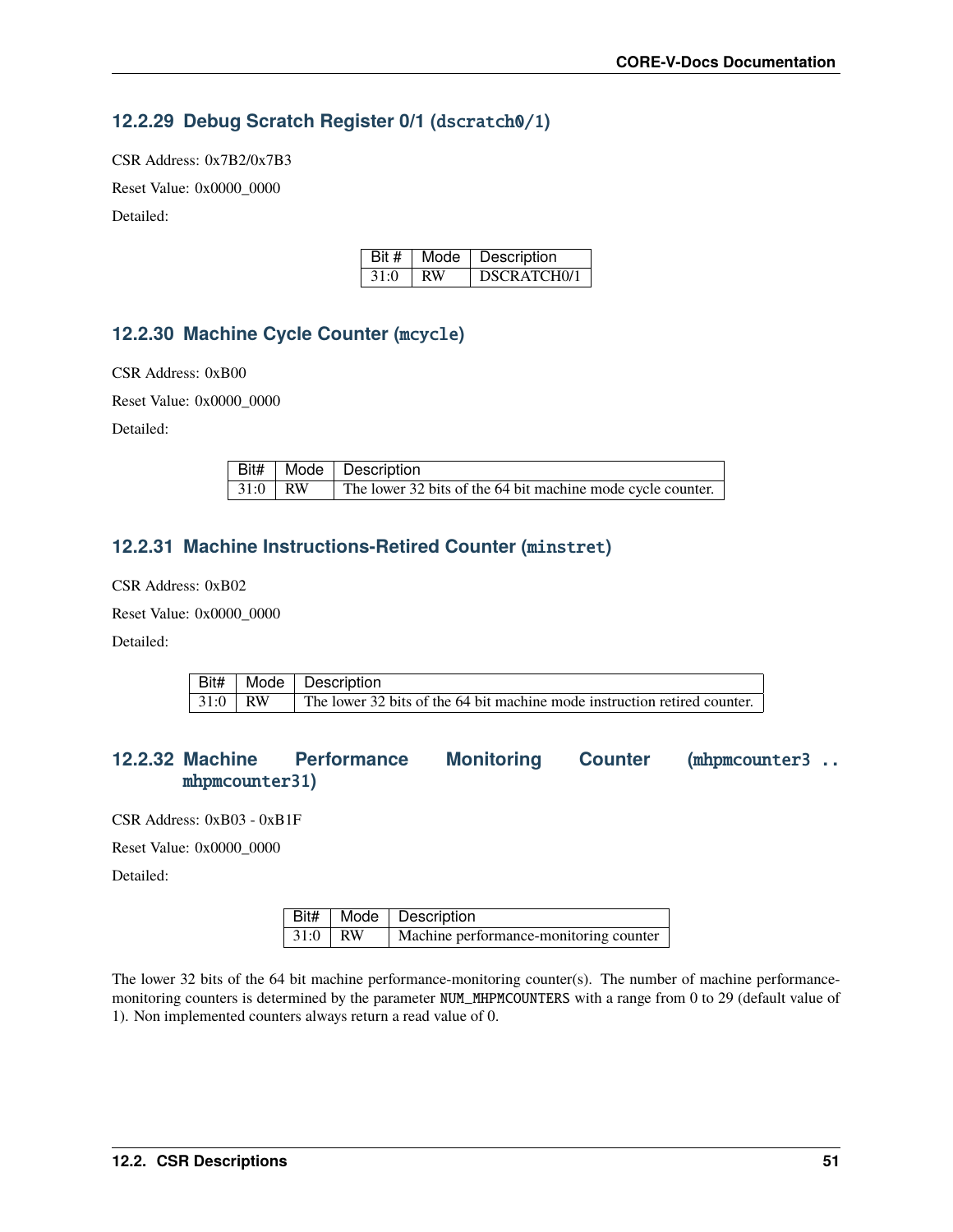### **12.2.33 Upper 32 Machine Cycle Counter (**mcycleh**)**

CSR Address: 0xB80

Reset Value: 0x0000\_0000

Detailed:

|           | Bit#   Mode   Description                                   |
|-----------|-------------------------------------------------------------|
| $31:0$ RW | The upper 32 bits of the 64 bit machine mode cycle counter. |

### **12.2.34 Upper 32 Machine Instructions-Retired Counter (**minstreth**)**

CSR Address: 0xB82

Reset Value: 0x0000\_0000

Detailed:

|           | <b>Bit#</b> Mode Description                                              |
|-----------|---------------------------------------------------------------------------|
| $31:0$ RW | The upper 32 bits of the 64 bit machine mode instruction retired counter. |

#### **12.2.35 Upper 32 Machine Performance Monitoring Counter (**mhpmcounter3h .. mhpmcounter31h**)**

CSR Address: 0xB83 - 0xB9F

Reset Value: 0x0000\_0000

Detailed:

|           | Bit#   Mode   Description              |  |
|-----------|----------------------------------------|--|
| $31:0$ RW | Machine performance-monitoring counter |  |

The upper 32 bits of the 64 bit machine performance-monitoring counter(s). The number of machine performancemonitoring counters is determined by the parameter NUM\_MHPMCOUNTERS with a range from 0 to 29 (default value of 1). Non implemented counters always return a read value of 0.

#### **12.2.36 Machine Vendor ID (**mvendorid**)**

CSR Address: 0xF11

Reset Value: 0x0000\_0602

Detailed:

|      |     | Bit #   Mode   Description                                              |  |
|------|-----|-------------------------------------------------------------------------|--|
| 31:7 | RO. | 0xC. Number of continuation codes in JEDEC manufacturer ID.             |  |
| 6:0  | RO. | $0x2$ . Final byte of JEDEC manufacturer ID, discarding the parity bit. |  |

The mvendorid encodes the OpenHW JEDEC Manufacturer ID, which is 2 decimal (bank 13).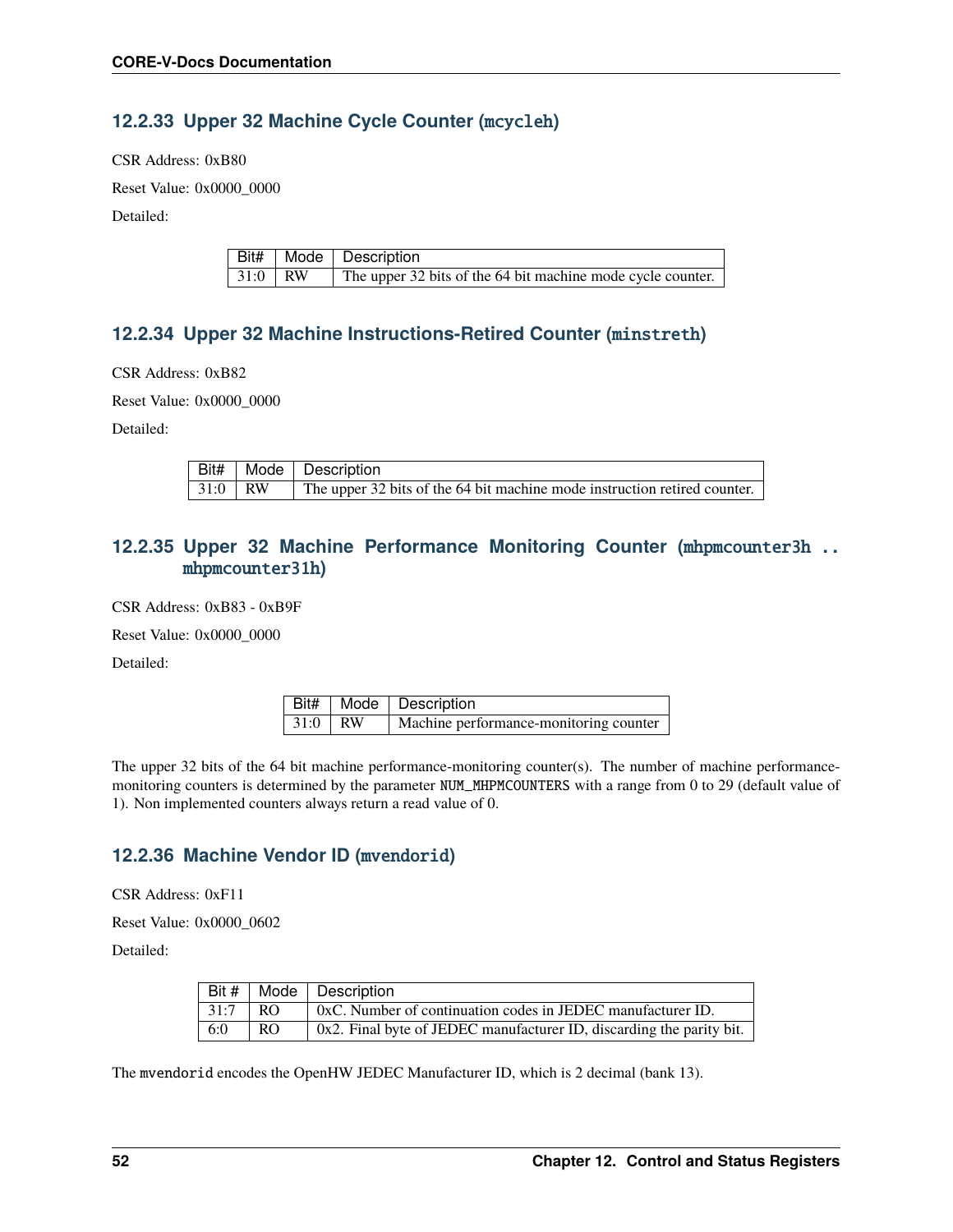### **12.2.37 Machine Architecture ID (**marchid**)**

CSR Address: 0xF12

Reset Value: 0x0000\_0004

Detailed:

|                 | <b>Bit #   Mode   Description</b>        |  |
|-----------------|------------------------------------------|--|
| $\vert$ 31:0 RO | Machine Architecture ID of CV32E40P is 4 |  |

### **12.2.38 Machine Implementation ID (**mimpid**)**

CSR Address: 0xF13

Reset Value: 0x0000\_0000

Detailed:

| Bit # |     | Mode   Description |
|-------|-----|--------------------|
| 31:0  | RO. | Reads return 0.    |

#### **12.2.39 Hardware Thread ID (**mhartid**)**

CSR Address: 0xF14

Reset Value: Defined

|           | <b>Bit #</b>   Mode   Description                                 |  |
|-----------|-------------------------------------------------------------------|--|
| $31:0$ RO | Hardware Thread ID <b>hart_id_i</b> , see <i>Core Integration</i> |  |

**NOTE**: software accesses to *ucause[4:0]* must be sensitive to the WLRL field specification of this CSR. For example, when *ucause*[31] is set, writing 0x1 to *ucause*[1] (Supervisor software interrupt) will result in UNDEFINED behavior.

## **12.3 Cycle Counter (**cycle**)**

CSR Address: 0xC00

Reset Value: 0x0000\_0000

Detailed:

| Bit# | R/W | Description |
|------|-----|-------------|
| 31:0 |     |             |

Read-only unprivileged shadow of the lower 32 bits of the 64 bit machine mode cycle counter.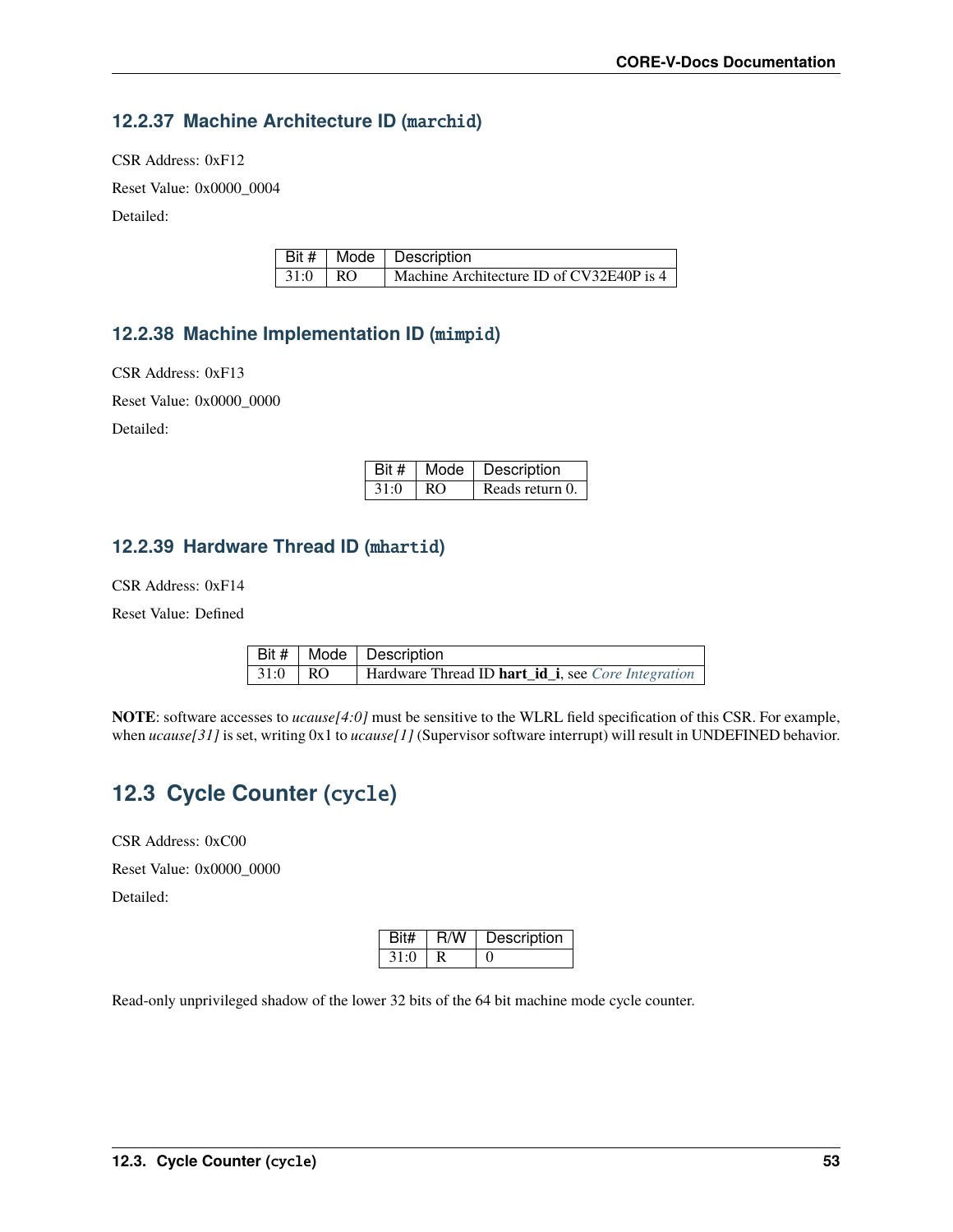## **12.4 Instructions-Retired Counter (**instret**)**

CSR Address: 0xC02 Reset Value: 0x0000\_0000 Detailed:

| Bit# | R/W | Description |
|------|-----|-------------|
| 31.0 |     |             |

Read-only unprivileged shadow of the lower 32 bits of the 64 bit machine mode instruction retired counter.

## **12.5 Performance Monitoring Counter (**hpmcounter3 .. hpmcounter31**)**



CSR Address: 0xC03 - 0xC1F Reset Value: 0x0000\_0000 Detailed:

| Bit# | R/W | Description |
|------|-----|-------------|
| 31:0 |     |             |

Read-only unprivileged shadow of the lower 32 bits of the 64 bit machine mode performance counter. Non implemented counters always return a read value of 0.

## **12.6 Upper 32 Cycle Counter (**cycleh**)**

CSR Address: 0xC80 Reset Value: 0x0000\_0000

Detailed:

| Bit# | R/W | Description |
|------|-----|-------------|
| 31:0 |     |             |

Read-only unprivileged shadow of the upper 32 bits of the 64 bit machine mode cycle counter.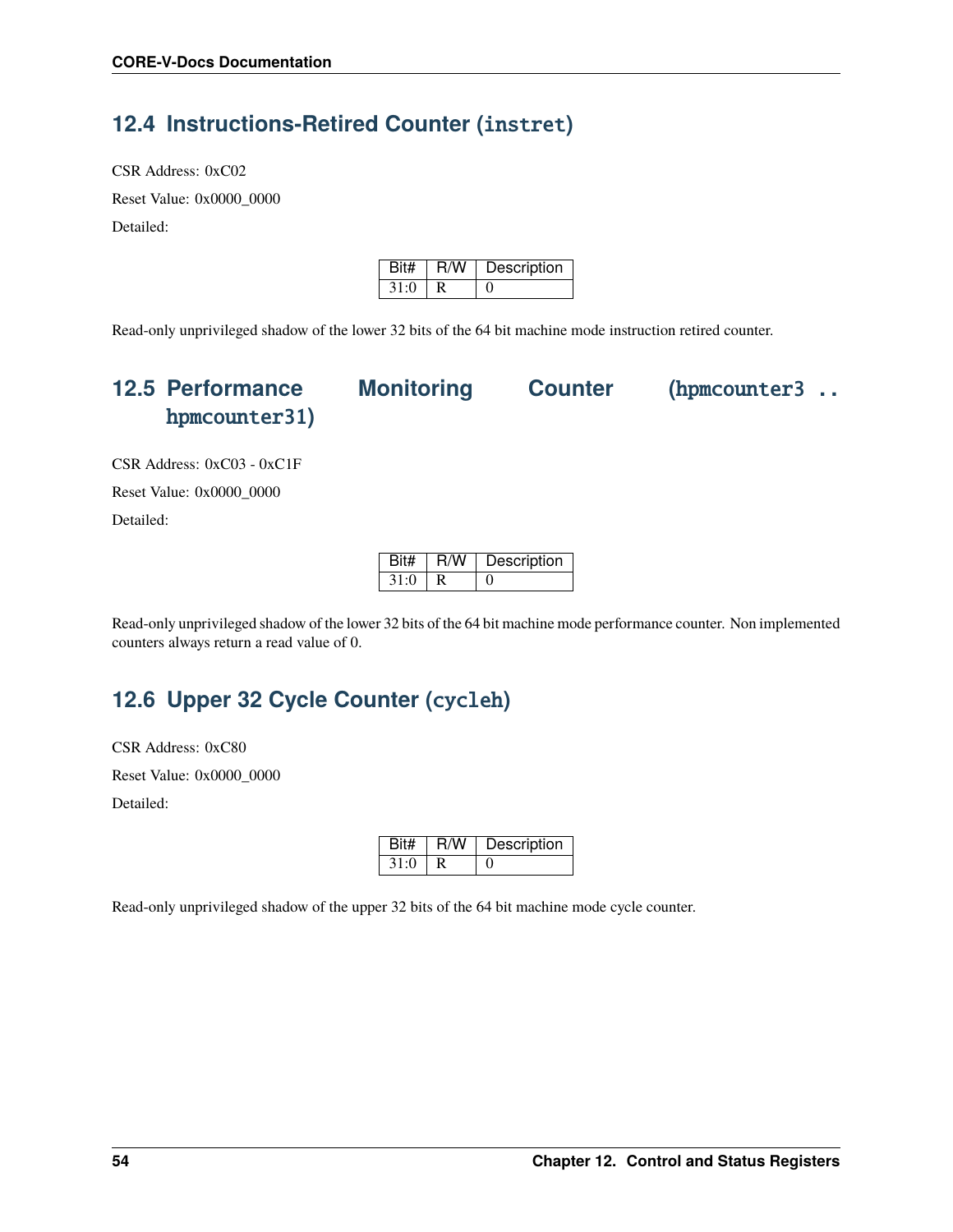## **12.7 Upper 32 Instructions-Retired Counter (**instreth**)**

CSR Address: 0xC82 Reset Value: 0x0000\_0000 Detailed:

| Bit# | ∣ R/W | Description |
|------|-------|-------------|
| 31.0 |       |             |

Read-only unprivileged shadow of the upper 32 bits of the 64 bit machine mode instruction retired counter.

## **12.8 Upper 32 Performance Monitoring Counter (**hpmcounter3h .. hpmcounter31h**)**

CSR Address: 0xC83 - 0xC9F Reset Value: 0x0000\_0000 Detailed:

| Bit# | R/W | Description |
|------|-----|-------------|
| 31:0 |     |             |

Read-only unprivileged shadow of the upper 32 bits of the 64 bit machine mode performance counter. Non implemented counters always return a read value of 0.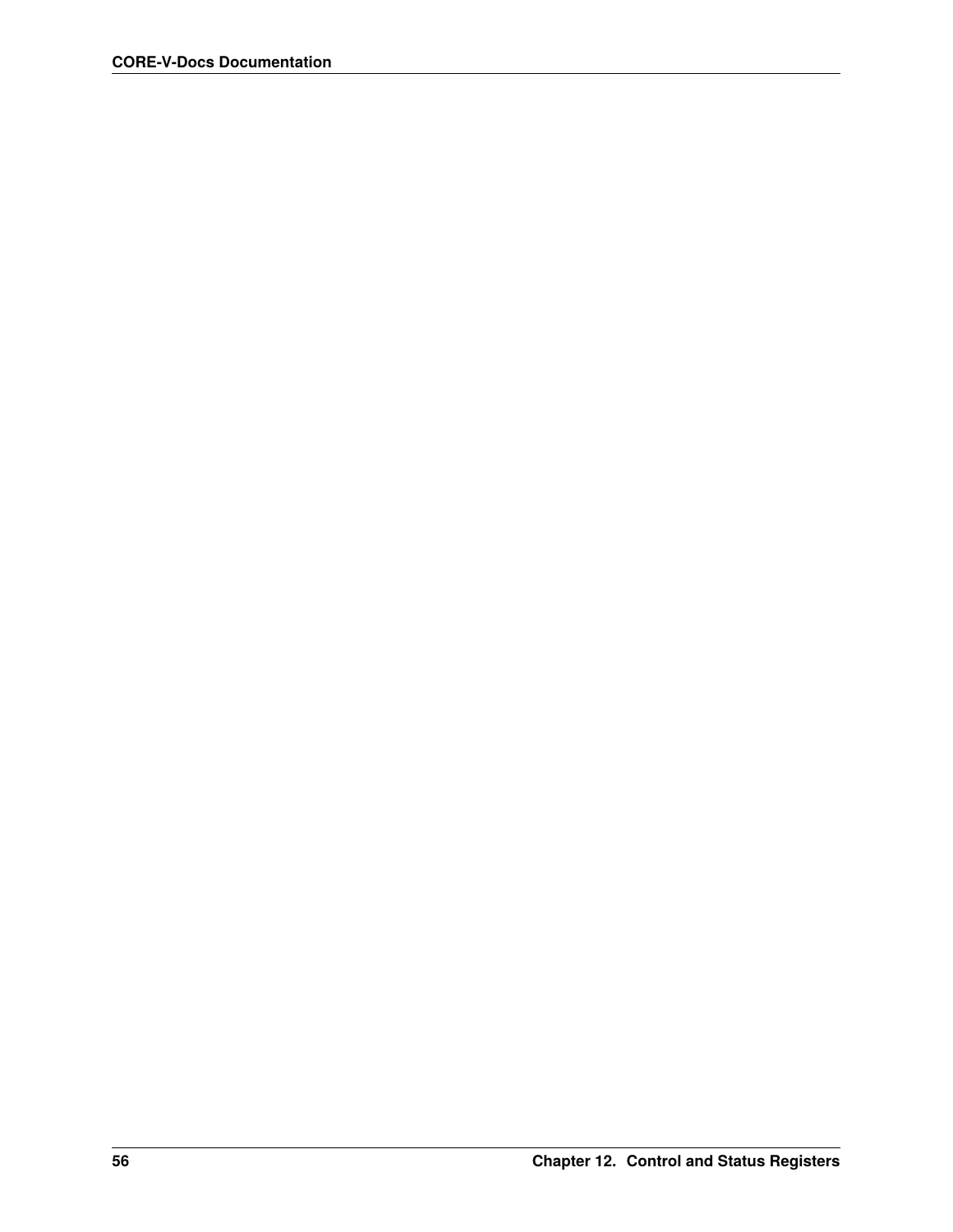### **THIRTEEN**

## **PERFORMANCE COUNTERS**

CV32E40P implements performance counters according to the RISC-V Privileged Specification, version 1.11 (see Hardware Performance Monitor, Section 3.1.11). The performance counters are placed inside the Control and Status Registers (CSRs) and can be accessed with the CSRRW(I) and CSRRS/C(I) instructions.

CV32E40P implements the clock cycle counter mcycle(h), the retired instruction counter minstret(h), as well as the parameterizable number of event counters mhpmcounter3(h) - mhpmcounter31(h) and the corresponding event selector CSRs mhpmevent3 - mhpmevent31, and the mcountinhibit CSR to individually enable/disable the counters. mcycle(h) and minstret(h) are always available.

All counters are 64 bit wide.

The number of event counters is determined by the parameter NUM\_MHPMCOUNTERS with a range from 0 to 29 (default value of 1).

Unimplemented counters always read 0.

**Note:** All performance counters are using the gated version of clk\_i. The **wfi** instruction, the **cv.elw** instruction, and pulp\_clock\_en\_i impact the gating of clk\_i as explained in *[Sleep Unit](#page-38-1)* and can therefore affect the counters.

## **13.1 Event Selector**

The following events can be monitored using the performance counters of CV32E40P.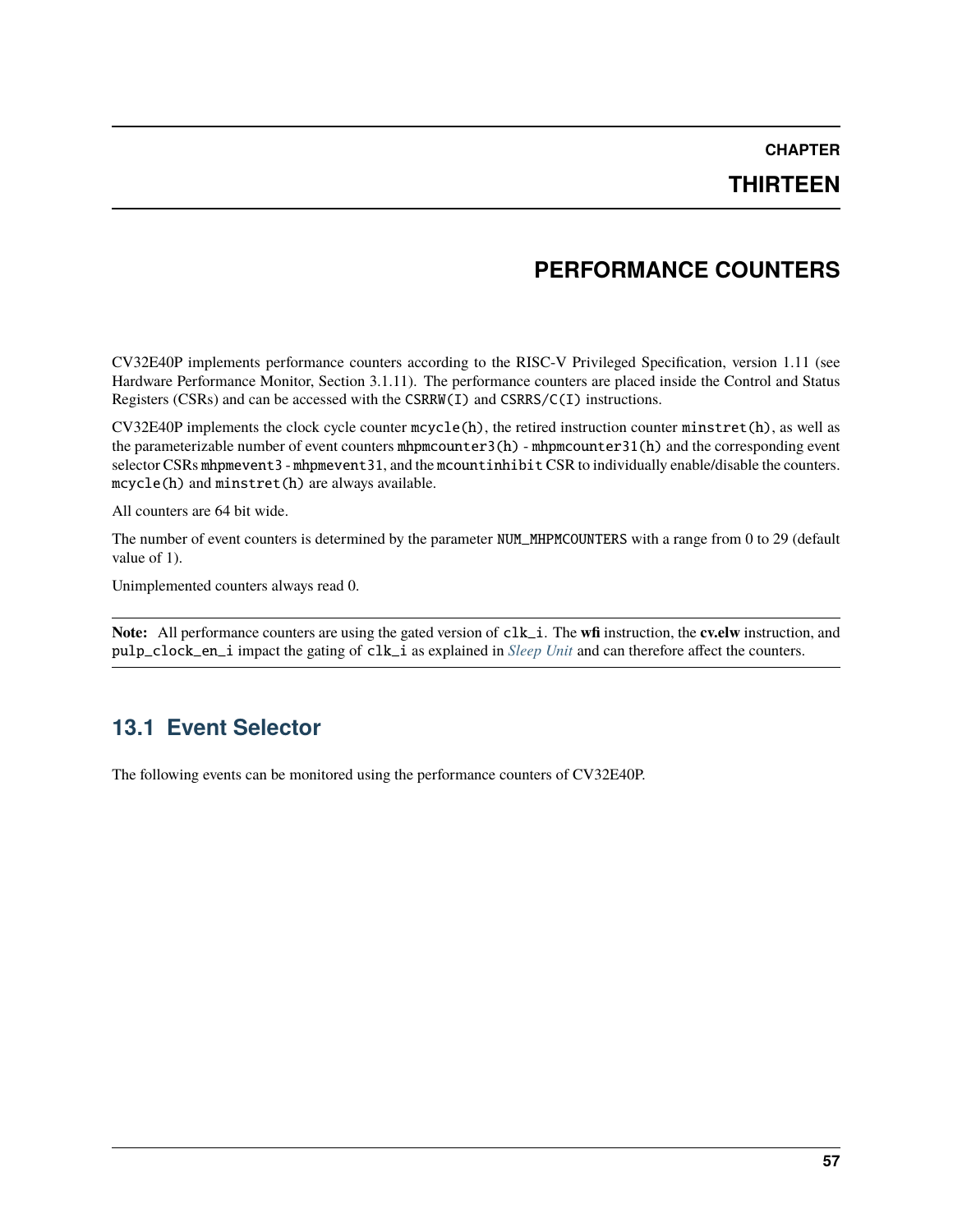| Bit $#$        | <b>Event Name</b>   |                                                                      |
|----------------|---------------------|----------------------------------------------------------------------|
| $\Omega$       | <b>CYCLES</b>       | Number of cycles                                                     |
|                | <b>INSTR</b>        | Number of instructions retired                                       |
| $\mathfrak{D}$ | LD STALL            | Number of load use hazards                                           |
| 3              | <b>JMP STALL</b>    | Number of jump register hazards                                      |
| $\overline{4}$ | <b>IMISS</b>        | Cycles waiting for instruction fethces, excluding jumps and branches |
| 5              | LD                  | Number of load instructions                                          |
| 6              | <b>ST</b>           | Number of store instructions                                         |
|                | <b>JUMP</b>         | Number of jumps (unconditional)                                      |
| 8              | <b>BRANCH</b>       | Number of branches (conditional)                                     |
| 9              | <b>BRANCH TAKEN</b> | Number of branches taken (conditional)                               |
| 10             | <b>COMP_INSTR</b>   | Number of compressed instructions retired                            |
| 11             | PIPE STALL          | Cycles from stalled pipeline                                         |
| 12             | APU TYPE            | Numbe of type conflicts on APU/FP                                    |
| 13             | APU CONT            | Number of contentions on APU/FP                                      |
| 14             | <b>APU DEP</b>      | Number of dependency stall on APU/FP                                 |
| 15             | APU WB              | Number of write backs on APUB/FP                                     |

The event selector CSRs mhpmevent3 - mhpmevent31 define which of these events are counted by the event counters mhpmcounter3(h) - mhpmcounter31(h). If a specific bit in an event selector CSR is set to 1, this means that events with this ID are being counted by the counter associated with that selector CSR. If an event selector CSR is 0, this means that the corresponding counter is not counting any event.

**Note:** At most 1 bit should be set in an event selector. If multiple bits are set in an event selector, then the operation of the associated counter is undefined.

## **13.2 Controlling the counters from software**

By default, all available counters are disabled after reset in order to provide the lowest power consumption.

They can be individually enabled/disabled by overwriting the corresponding bit in the mcountinhibit CSR at address 0x320 as described in the RISC-V Privileged Specification, version 1.11 (see Machine Counter-Inhibit CSR, Section 3.1.13). In particular, to enable/disable mcycle(h), bit 0 must be written. For minstret(h), it is bit 2. For event counter mhpmcounterX(h), it is bit X.

The lower 32 bits of all counters can be accessed through the base register, whereas the upper 32 bits are accessed through the h-register. Reads of all these registers are non-destructive.

## **13.3 Parametrization at synthesis time**

The mcycle(h) and minstret(h) counters are always available and 64 bit wide.

The number of available event counters mhpmcounterX(h) can be controlled via the NUM\_MHPMCOUNTERS parameter. By default NUM\_MHPCOUNTERS set to 1.

An increment of 1 to the NUM\_MHPCOUNTERS results in the addition of the following:

- 64 flops for mhpmcounterX
- 15 flops for *mhpmeventX*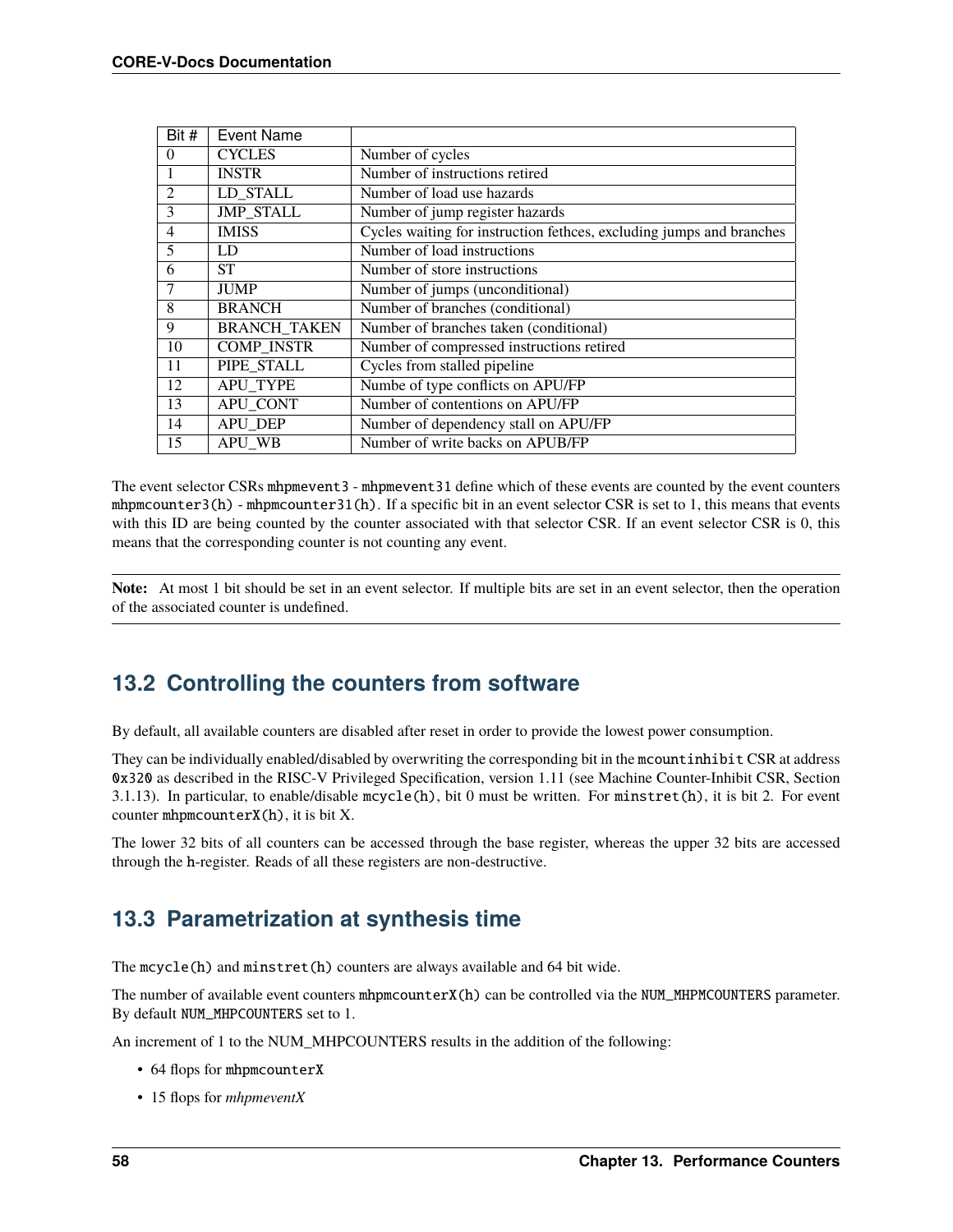- 1 flop for *mcountinhibit[X]*
- Adder and event enablement logic

# **13.4 Time Registers (**time(h)**)**

The user mode time(h) registers are not implemented. Any access to these registers will cause an illegal instruction trap. It is recommended that a software trap handler is implemented to detect access of these CSRs and convert that into access of the platform-defined mtime register (if implemented in the platform).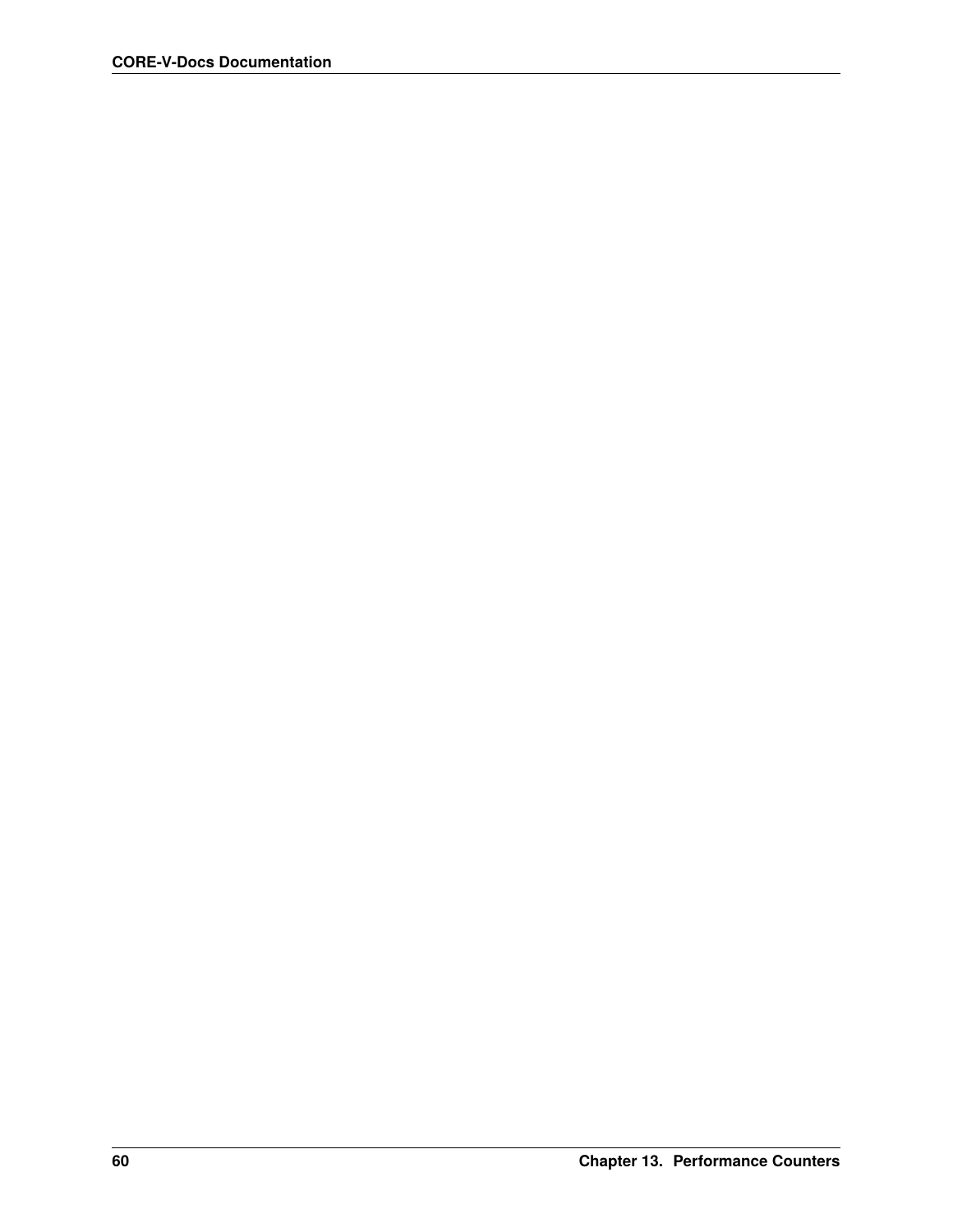## **FOURTEEN**

## **EXCEPTIONS AND INTERRUPTS**

CV32E40P implements trap handling for interrupts and exceptions according to the RISC-V Privileged Specification, version 1.11. The irq\_i[31:16] interrupts are a custom extension.

When entering an interrupt/exception handler, the core sets the mepc CSR to the current program counter and saves mstatus.MIE to mstatus.MPIE. All exceptions cause the core to jump to the base address of the vector table in the mtvec CSR. Interrupts are handled in either direct mode or vectored mode depending on the value of mtvec.MODE. In direct mode the core jumps to the base address of the vector table in the mtvec CSR. In vectored mode the core jumps to the base address plus four times the interrupt ID. Upon executing an MRET instruction, the core jumps to the program counter previously saved in the mepc CSR and restores mstatus.MPIE to mstatus.MIE.

The base address of the vector table must be aligned to 256 bytes (i.e., its least significant byte must be 0x00) and can be programmed by writing to the mtvec CSR. For more information, see the *[Control and Status Registers](#page-44-0)* documentation.

The core starts fetching at the address defined by boot\_addr\_i. It is assumed that the boot address is supplied via a register to avoid long paths to the instruction fetch unit.

## **14.1 Interrupt Interface**

[Table](#page-66-0) [14.1](#page-66-0) describes the interrupt interface.

| Table 14.1: Interrupt interface signals |  |  |  |
|-----------------------------------------|--|--|--|
|-----------------------------------------|--|--|--|

<span id="page-66-0"></span>

| Sig- | Di-       | Description                                                                                                                                                                                                                                                                                        |
|------|-----------|----------------------------------------------------------------------------------------------------------------------------------------------------------------------------------------------------------------------------------------------------------------------------------------------------|
| nal  | rec-      |                                                                                                                                                                                                                                                                                                    |
|      | tion      |                                                                                                                                                                                                                                                                                                    |
|      |           | $irq_i$ in $\beta$ and $\beta$ in $\beta$ . The set of set of set of set of set of set of set of set of the set of $\alpha$ CV32E40P.                                                                                                                                                              |
|      | put       | Specifically irq_i[15:12], irq_i[10:8], irq_i[6:4] and irq_i[2:0] shall be tied to 0 externally as they                                                                                                                                                                                            |
|      |           | are reserved for future standard use (or for cores which are not Machine mode only) in the RISC-V                                                                                                                                                                                                  |
|      |           | Privileged specification. $irq_i[11]$ , $irq_i[7]$ , and $irq_i[3]$ correspond to the Machine External Inter-                                                                                                                                                                                      |
|      |           | rupt (MEI), Machine Timer Interrupt (MTI), and Machine Software Interrupt (MSI) respectively. The                                                                                                                                                                                                  |
|      |           | irq_i[31:16] interrupts are a CV32E40P specific extension to the RISC-V Basic (a.k.a. CLINT) inter-                                                                                                                                                                                                |
|      |           | rupt scheme.                                                                                                                                                                                                                                                                                       |
|      | irg_aohto | Interrupt acknowledge. Set to 1 for one cycle when the interrupt with ID $irq_id_o[4:0]$ is taken.                                                                                                                                                                                                 |
|      | put       |                                                                                                                                                                                                                                                                                                    |
|      |           | $\text{irq}_i$ $\text{d}$ $\text{d}$ $\text{d}$ $\text{d}$ $\text{d}$ $\text{d}$ $\text{d}$ $\text{d}$ $\text{d}$ $\text{d}$ for taken interrupt. Only valid when $\text{irq}_i$ ack $\text{d}$ $\text{d}$ $\text{d}$ $\text{d}$ $\text{d}$ $\text{d}$ $\text{d}$ $\text{d}$ $\text{d}$ $\text{d}$ |
|      | put       |                                                                                                                                                                                                                                                                                                    |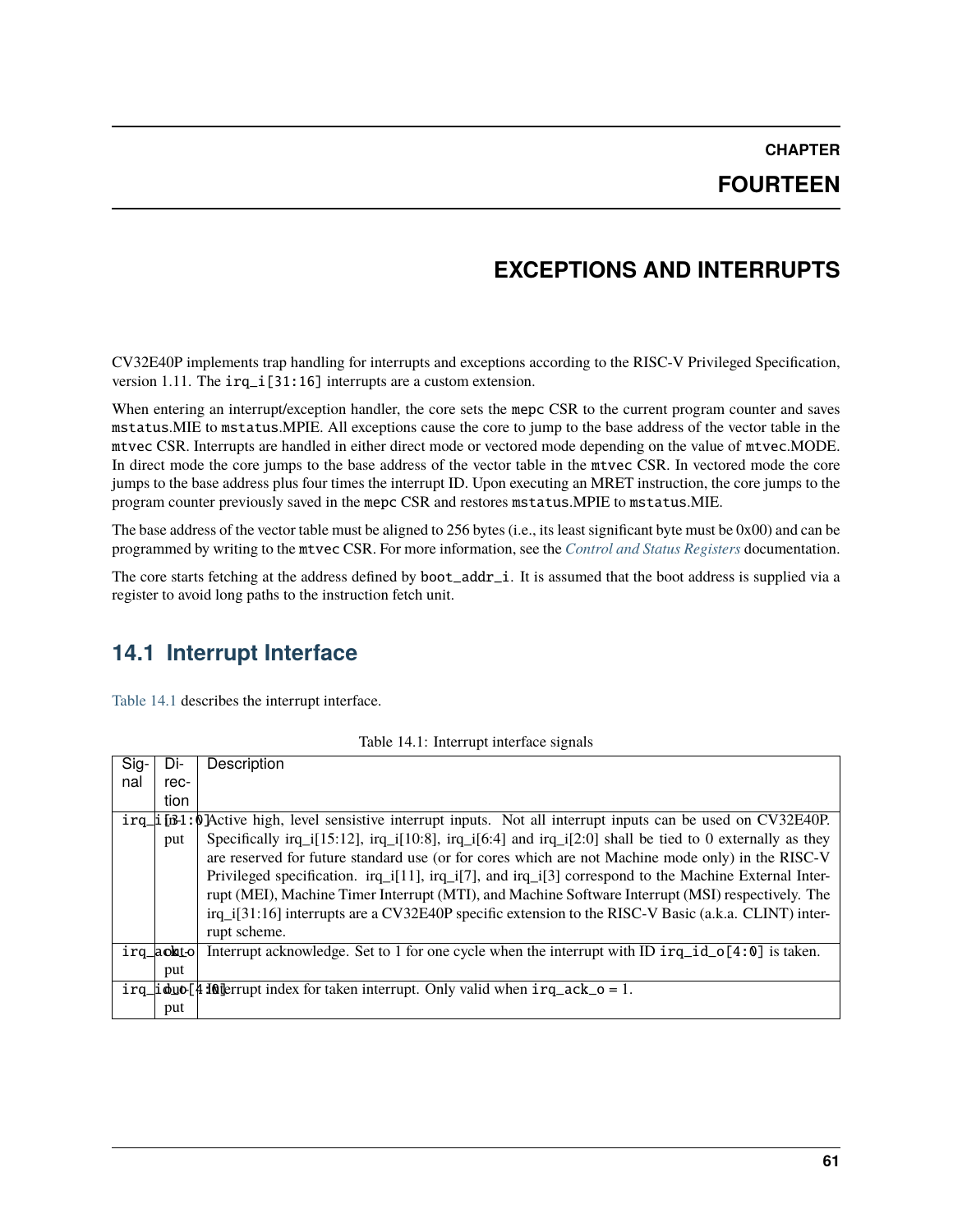## **14.2 Interrupts**

The irq\_i[31:0] interrupts are controlled via the mstatus, mie and mip CSRs. CV32E40P uses the upper 16 bits of mie and mip for custom interrupts (irq\_i[31:16]), which reflects an intended custom extension in the RISC-V Basic (a.k.a. CLINT) interrupt architecture. After reset, all interrupts are disabled. To enable interrupts, both the global interrupt enable (MIE) bit in the mstatus CSR and the corresponding individual interrupt enable bit in the mie CSR need to be set. For more information, see the *[Control and Status Registers](#page-44-0)* documentation.

If multiple interrupts are pending, they are handled in the fixed priority order defined by the RISC-V Privileged Specification, version 1.11 (see Machine Interrupt Registers, Section 3.1.9). The highest priority is given to the interrupt with the highest ID, except for the Machine Timer Interrupt, which has the lowest priority. So from high to low priority the interrupts are ordered as follows:  $irq_i[31], irq_i[30], \ldots, irq_i[16], irq_i[11], irq_i[3], irq_i[7].$ 

All interrupt lines are level-sensitive. There are two supported mechanisms by which interrupts can be cleared at the external source.

- A software-based mechanism in which the interrupt handler signals completion of the handling routine to the interrupt source, e.g., through a memory-mapped register, which then deasserts the corresponding interrupt line.
- A hardware-based mechanism in which the irq\_ack\_o and irq\_id\_o[4:0] signals are used to clear the interrupt sourcee, e.g. by an external interrupt controller. irq\_ack\_o is a 1 clk\_i cycle pulse during which irq\_id\_o[4:0] reflects the index in irq\_id[] of the taken interrupt.

In Debug Mode, all interrupts are ignored independent of mstatus.MIE and the content of the mie CSR.

## **14.3 Exceptions**

| <b>Exception Code</b> | Description                          |
|-----------------------|--------------------------------------|
|                       | Illegal instruction                  |
|                       | <b>Breakpoint</b>                    |
|                       | Environment call from M-Mode (ECALL) |

CV32E40P can trigger an exception due to the following exception causes:

The illegal instruction exception and M-Mode ECALL instruction exceptions cannot be disabled and are always active. The core raises an illegal instruction exception for any instruction in the RISC-V privileged and unprivileged specifications that is explicitly defined as being illegal according to the ISA implemented by the core, as well as for any instruction that is left undefined in these specifications unless the instruction encoding is configured as a custom CV32E40P instruction for specific parameter settings as defined in (see :ref:custom-isa-extensions). For example, in case the parameter FPU is set to 0, the CV32E40P raises an illegal instruction exception for any RVF instruction. The same concerns for XPULP extensions everytime the parameter PULP\_XPULP is set to 0 (see :ref:core-integration).

## **14.4 Nested Interrupt/Exception Handling**

CV32E40P does support nested interrupt/exception handling in software. The hardware automatically disables interrupts upon entering an interrupt/exception handler. Otherwise, interrupts/exceptions during the critical part of the handler, i.e. before software has saved the mepc and mstatus CSRs, would cause those CSRs to be overwritten. If desired, software can explicitly enable interrupts by setting mstatus.MIE to 1 from within the handler. However, software should only do this after saving mepc and mstatus. There is no limit on the maximum number of nested interrupts. Note that, after enabling interrupts by setting mstatus.MIE to 1, the current handler will be interrupted also by lower priority interrupts. To allow higher priority interrupts only, the handler must configure mie accordingly.

The following pseudo-code snippet visualizes how to perform nested interrupt handling in software.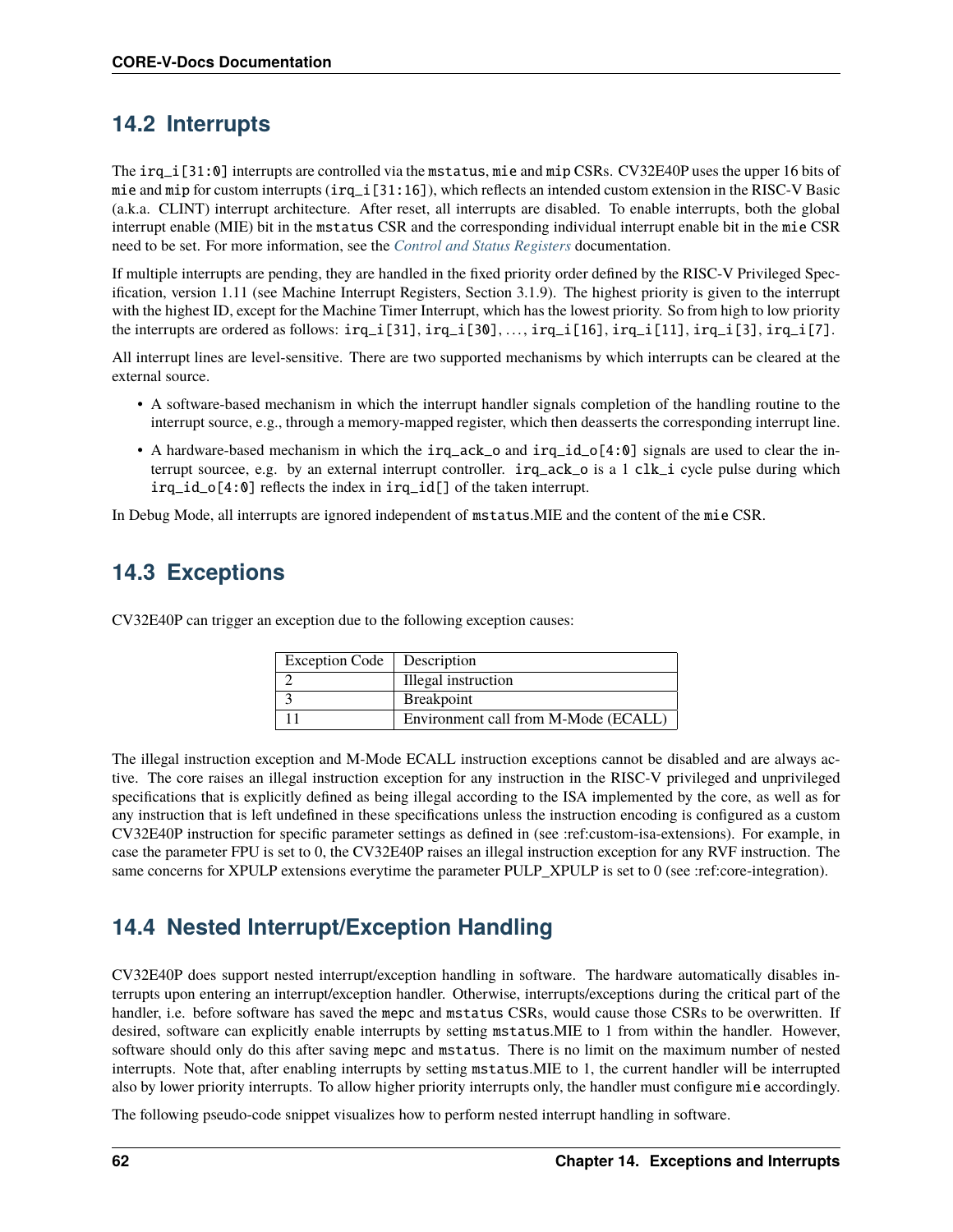```
1 | isr_handle_nested_interrupts(id) {
2 // Save mpec and mstatus to stack
\beta mepc_bak = mepc;
4 mstatus_bak = mstatus;
5
6 // Save mie to stack (optional)
7 mie_bak = mie;
8
9 // Keep lower-priority interrupts disabled (optional)
10 mie = mie & ~((1 \ll (id + 1)) - 1);
11
12 // Re-enable interrupts
13 mstatus. MIE = 1;
14
15 // Handle interrupt
16 // This code block can be interrupted by other interrupts.
17 // ...
18
19 // Restore mstatus (this disables interrupts) and mepc
_{20} mstatus = mstatus_bak;
21 mepc = mepc_bak;
22
23 // Restore mie (optional)
24 mie = mie_bak;
25 \mid \}
```
Nesting of interrupts/exceptions in hardware is not supported.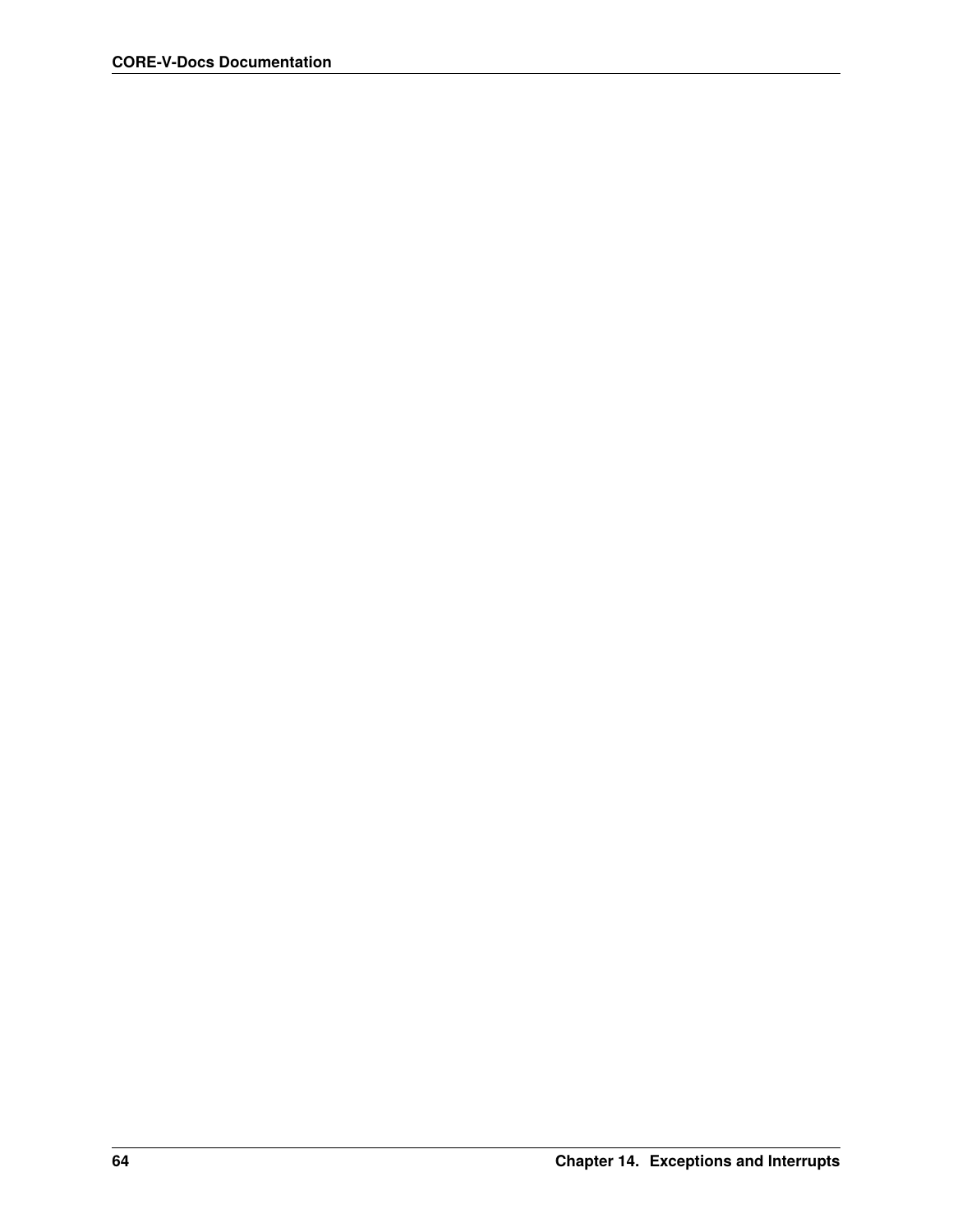#### **FIFTEEN**

## **DEBUG & TRIGGER**

CV32E40P offers support for execution-based debug according to the [RISC-V Debug Specification,](https://github.com/riscv/riscv-debug-spec/blob/release/riscv-debug-release.pdf) version 0.13.2. The main requirements for the core are described in Chapter 4: RISC-V Debug, Chapter 5: Trigger Module, and Appendix A.2: Execution Based.

The following list shows the simplified overview of events that occur in the core when debug is requested:

- 1. Enters Debug Mode
- 2. Saves the PC to DPC
- 3. Updates the cause in the DCSR
- 4. Points the PC to the location determined by the input port dm\_haltaddr\_i
- 5. Begins executing debug control code.

Debug Mode can be entered by one of the following conditions:

- External debug event using the debug\_req\_i signal
- Trigger Module match event
- ebreak instruction when not in Debug Mode and when DCSR.EBREAKM == 1 (see *[EBREAK Behavior](#page-72-0)* below)

A user wishing to perform an abstract access, whereby the user can observe or control a core's GPR or CSR register from the hart, is done by invoking debug control code to move values to and from internal registers to an externally addressable Debug Module (DM). Using this execution-based debug allows for the reduction of the overall number of debug interface signals.

**Note:** Debug support in CV32E40P is only one of the components needed to build a System on Chip design with run-control debug support (think "the ability to attach GDB to a core over JTAG"). Additionally, a Debug Module and a Debug Transport Module, compliant with the RISC-V Debug Specification, are needed.

A supported open source implementation of these building blocks can be found in the [RISC-V Debug Support for](https://github.com/pulp-platform/riscv-dbg/) [PULP Cores IP block.](https://github.com/pulp-platform/riscv-dbg/)

The CV3240P also supports a Trigger Module to enable entry into Debug Mode on a trigger event with the following features:

- Number of trigger register(s) : 1
- Supported trigger types: instruction address match (Match Control)

The CV32E40P will not support the optional debug features 10, 11, & 12 listed in Section 4.1 of the [RISC-V Debug](https://github.com/riscv/riscv-debug-spec/blob/release/riscv-debug-release.pdf) [Specification.](https://github.com/riscv/riscv-debug-spec/blob/release/riscv-debug-release.pdf) Specifically, a control transfer instruction's destination location being in or out of the Program Buffer and instructions depending on PC value shall **not** cause an illegal instruction.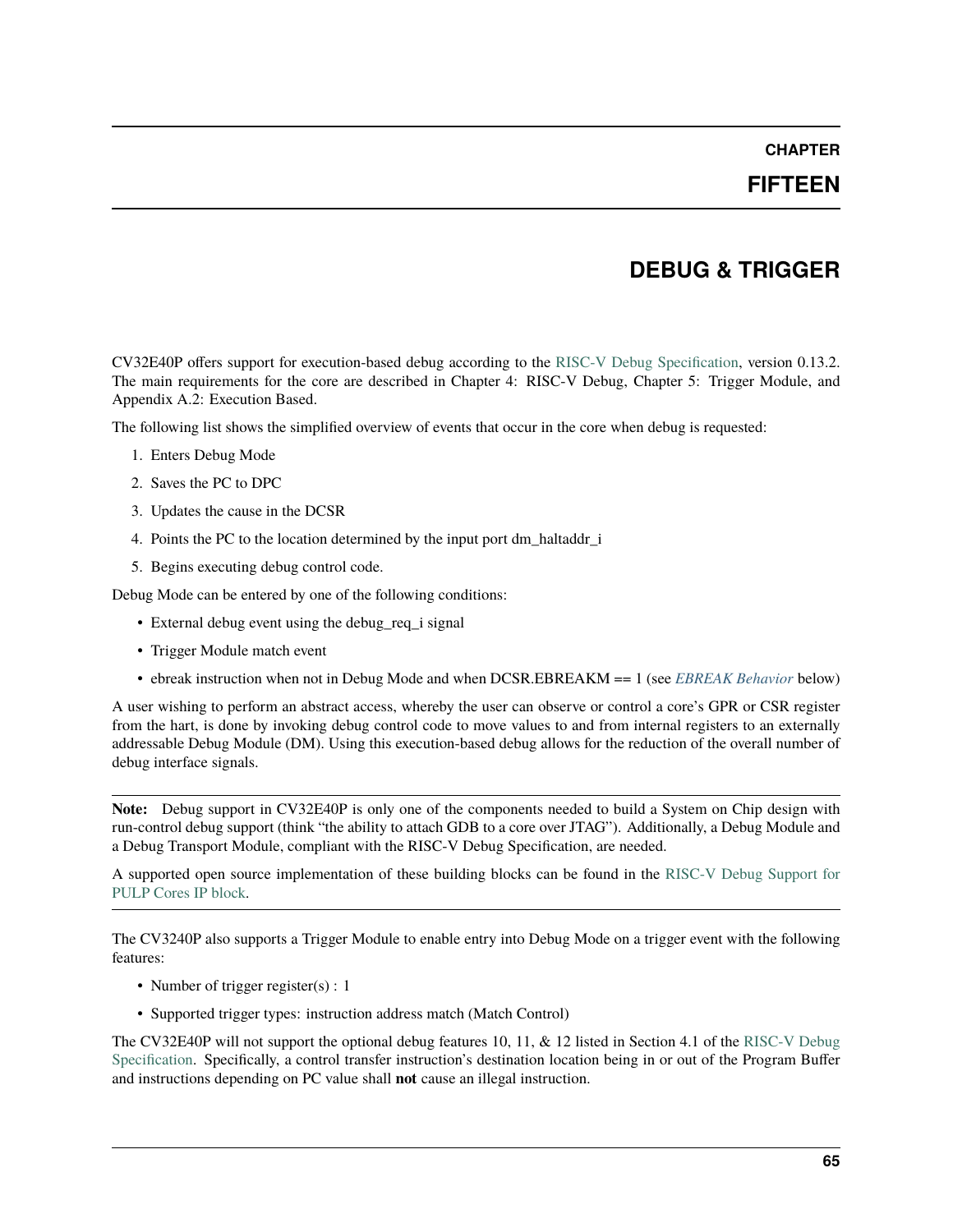## **15.1 Interface**

| Signal                    | <b>Direction</b> | Description                          |
|---------------------------|------------------|--------------------------------------|
| debug_req_i               | input            | Request to enter Debug Mode          |
| debug_havereset_o         | output           | Debug status: Core has been reset    |
| debug_running_o           | output           | Debug status: Core is running        |
| debug_halted_o            | output           | Debug status: Core is halted         |
| $dm\_halt\_addr\_i[31:0]$ | input            | Address for debugger entry           |
| dm_exception_addr_i[31:0] | input            | Address for debugger exception entry |

debug\_req\_i is the "debug interrupt", issued by the debug module when the core should enter Debug Mode. The debug\_req\_i is synchronous to clk\_i and requires a minimum assertion of one clock period to enter Debug Mode. The instruction being decoded during the same cycle that debug\_req\_i is first asserted shall not be executed before entering Debug Mode.

debug\_havereset\_o, debug\_running\_o, and debug\_mode\_o signals provide the operational status of the core to the debug module. The assertion of these signals is mutually exclusive.

debug\_havereset\_o is used to signal that the CV32E40P has been reset. debug\_havereset\_o is set high during the assertion of rst\_ni. It will be cleared low a few (unspecified) cycles after rst\_ni has been deasserted **and** fetch\_enable\_i has been sampled high.

debug\_running\_o is used to signal that the CV32E40P is running normally.

debug\_halted\_o is used to signal that the CV32E40P is in debug mode.

dm\_halt\_addr\_i is the address where the PC jumps to for a debug entry event. When in Debug Mode, an ebreak instruction will also cause the PC to jump back to this address without affecting status registers. (see *[EBREAK Behavior](#page-72-0)* below)

dm\_exception\_addr\_i is the address where the PC jumps to when an exception occurs during Debug Mode. When in Debug Mode, the mret or uret instruction will also cause the PC to jump back to this address without affecting status registers.

Both dm\_halt\_addr\_i and dm\_exception\_addr\_i must be word aligned.

## **15.2 Core Debug Registers**

CV32E40P implements four core debug registers, namely *[Debug Control and Status \(dcsr\)](#page-55-0)*, *[Debug PC \(dpc\)](#page-55-1)*, and two debug scratch registers. Access to these registers in non Debug Mode results in an illegal instruction.

Several trigger registers are required to adhere to specification. The following are the most relevant: *[Trigger Select](#page-52-0) [Register \(tselect\)](#page-52-0)*, *[Trigger Data Register 1 \(tdata1\)](#page-52-1)*, *[Trigger Data Register 2 \(tdata2\)](#page-53-0)* and *[Trigger Info \(tinfo\)](#page-54-0)*

The TDATA1.DMODE is hardwired to a value of 1. In non Debug Mode, writes to Trigger registers are ignored and reads reflect CSR values.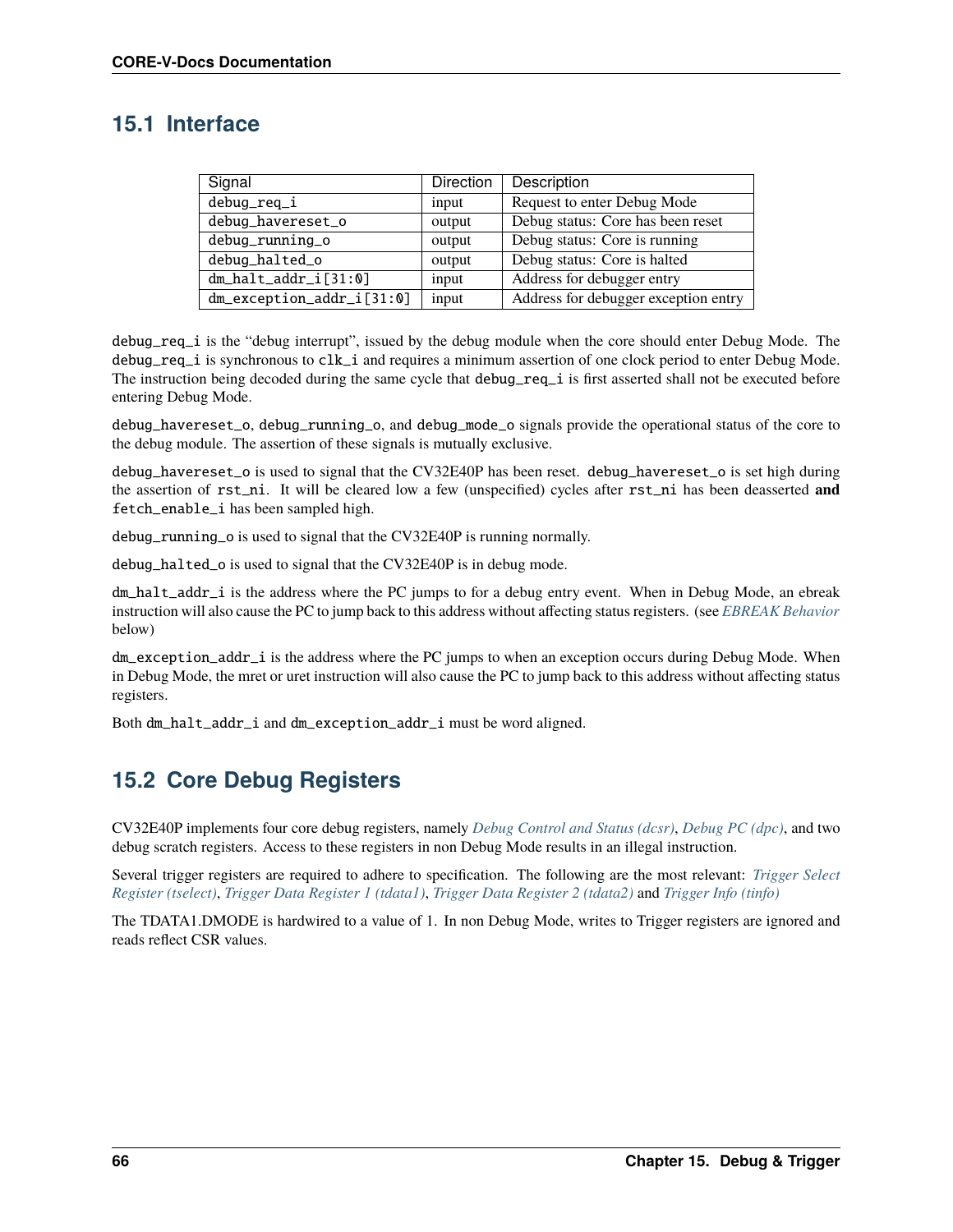## **15.3 Debug state**

As specified in [RISC-V Debug Specification](https://github.com/riscv/riscv-debug-spec/blob/release/riscv-debug-release.pdf) every hart that can be selected by the Debug Module is in exactly one of four states: nonexistent, unavailable, running or halted.

The remainder of this section assumes that the CV32E40P will not be classified as nonexistent by the integrator.

The CV32E40P signals to the Debug Module whether it is running or halted via its debug\_running\_o and debug\_halted\_o pins respectively. Therefore, assuming that this core will not be integrated as a nonexistent core, the CV32E40P is classified as unavailable when neither debug\_running\_o or debug\_halted\_o is asserted. Upon rst\_ni assertion the debug state will be unavailable until some cycle(s) after rst\_ni has been deasserted and fetch\_enable\_i has been sampled high. After this point (until a next reset assertion) the core will transition between having its debug\_halted\_o or debug\_running\_o pin asserted depending whether the core is in debug mode or not. Exactly one of the debug\_havereset\_o, debug\_running\_o, debug\_halted\_o is asserted at all times.

<span id="page-72-0"></span>[Figure](#page-72-0) [15.1](#page-72-0) and show [Figure](#page-72-1) [15.2](#page-72-1) show typical examples of transitioning into the running and halted states.

Figure 15.1: Transition into debug running state

Figure 15.2: Transition into debug halted state

<span id="page-72-1"></span>The key properties of the debug states are:

- The CV32E40P can remain in its unavailable state for an arbitrarily long time (depending on rst\_ni and fetch\_enable\_i).
- If debug\_req\_i is asserted after rst\_ni deassertion and before or coincident with the assertion of fetch\_enable\_i, then the CV32E40P is guaranteed to transition straight from its unavailable state into its halted state. If debug\_req\_i is asserted at a later point in time, then the CV32E40P might transition through the running state on its ways to the halted state.
- If debug\_req\_i is asserted during the running state, the core will eventually transition into the halted state (typically after a couple of cycles).

# **15.4 EBREAK Behavior**

The EBREAK instruction description is distributed across several RISC-V specifications: [RISC-V Debug Specifica](https://github.com/riscv/riscv-debug-spec/blob/release/riscv-debug-release.pdf)[tion,](https://github.com/riscv/riscv-debug-spec/blob/release/riscv-debug-release.pdf) [RISC-V Priveleged Specification,](https://github.com/riscv/riscv-isa-manual/releases/tag/Ratified-IMFDQC-and-Priv-v1.11) [RISC-V ISA.](https://github.com/riscv/riscv-isa-manual/releases/tag/Ratified-IMAFDQC) The following is a summary of the behavior for three common scenarios.

### **15.4.1 Scenario 1 : Enter Exception**

Executing the EBREAK instruction when the core is **not** in Debug Mode and the DCSR.EBREAKM == 0 shall result in the following actions:

- The core enters the exception handler routine located at MTVEC (Debug Mode is not entered)
- MEPC & MCAUSE are updated

To properly return from the exception, the ebreak handler will need to increment the MEPC to the next instruction. This requires querying the size of the ebreak instruction that was used to enter the exception (16 bit c.ebreak or 32 bit ebreak).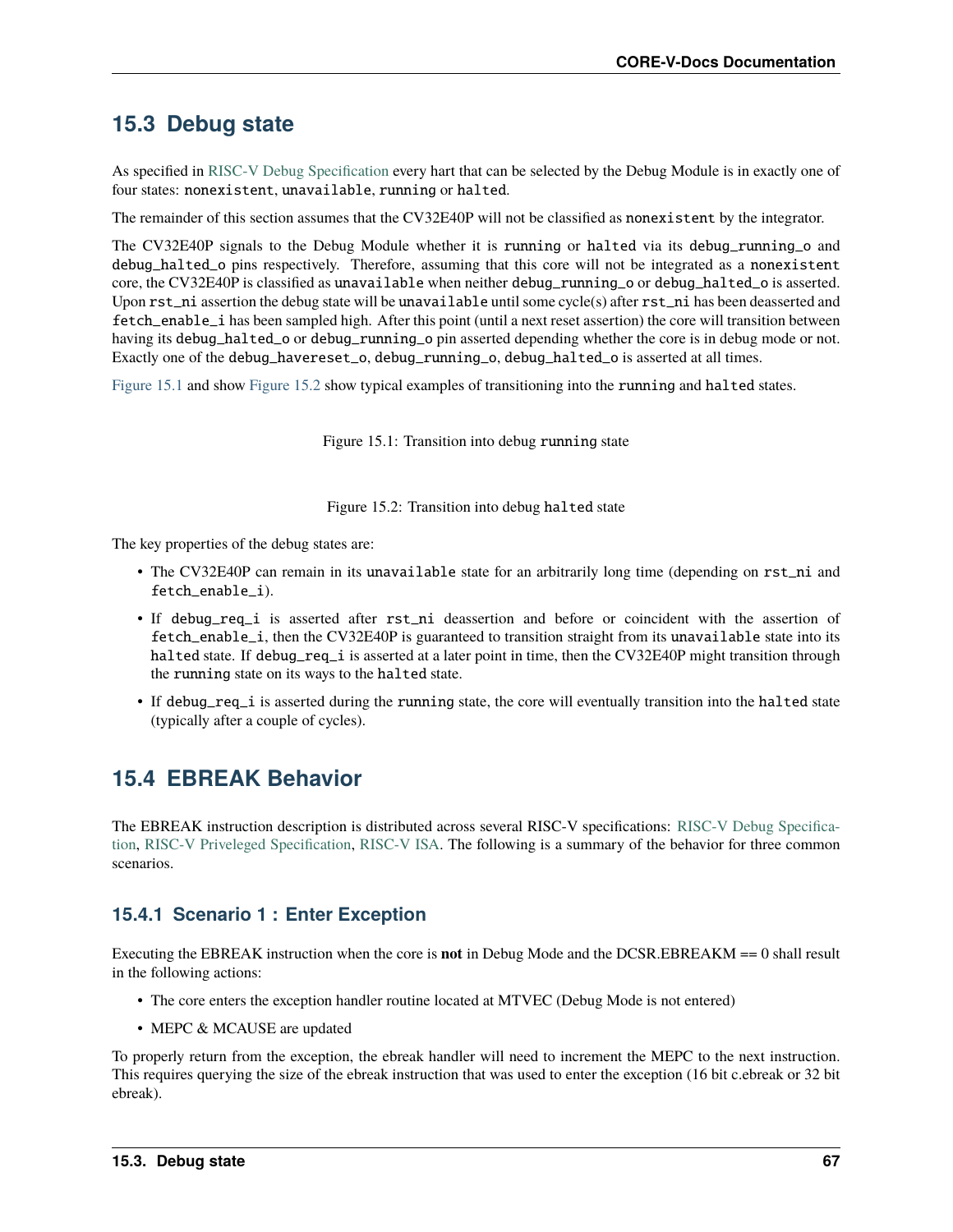*Note: The CV32E40P does not support MTVAL CSR register which would have saved the value of the instruction for exceptions. This may be supported on a future core.*

### **15.4.2 Scenario 2 : Enter Debug Mode**

Executing the EBREAK instruction when the core is **not** in Debug Mode and the DCSR.EBREAKM == 1 shall result in the following actions:

- The core enters Debug Mode and starts executing debug code located at  $dm\_half\_addr\_i$  (exception routine not called)
- DPC & DCSR are updated

Similar to the exception scenario above, the debugger will need to increment the DPC to the next instruction before returning from Debug Mode.

*Note: The default value of DCSR.EBREAKM is 0 and the DCSR is only accessible in Debug Mode. To enter Debug Mode from EBREAK, the user will first need to enter Debug Mode through some other means, such as from the external ``debug\_req\_i``, and set DCSR.EBREAKM.*

### **15.4.3 Scenario 3 : Exit Program Buffer & Restart Debug Code**

Execuitng the EBREAK instruction when the core is in Debug Mode shall result in the following actions:

- The core remains in Debug Mode and execution jumps back to the beginning of the debug code located at dm\_halt\_addr\_i
- none of the CSRs are modified

## **15.5 Interrupts during Single-Step Behavior**

The CV32E40P CPU is not compliant with the intended interpretation of the RISC-V Debug spec 0.13.2 specification when interrupts occur during Single-Steps. However, the intended behavior has been clarified a posteriori only in version 1.0.0. See [https://github.com/riscv/riscv-debug-spec/issues/510.](https://github.com/riscv/riscv-debug-spec/issues/510) The CV32E40P executes the first instruction of the interrupt handler and retires it before re-entering in Debug Mode, which is prohibited in version 1.0.0 but not specified in 0.13.2. For details about the specific use-case, please refer to [https://github.com/openhwgroup/core-v-verif/](https://github.com/openhwgroup/core-v-verif/issues/904) [issues/904.](https://github.com/openhwgroup/core-v-verif/issues/904)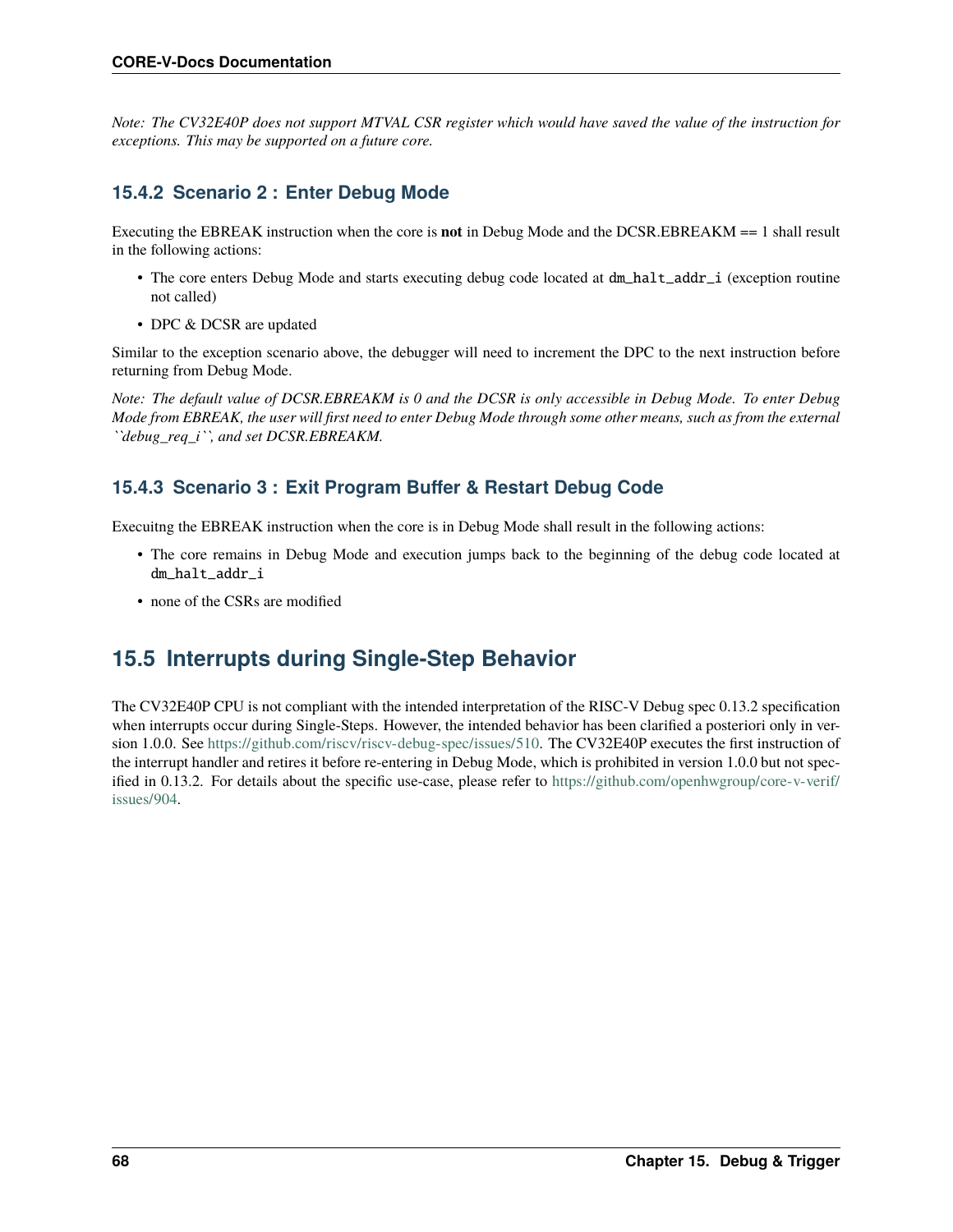#### **CHAPTER**

### **SIXTEEN**

### **TRACER**

The module cv32e40p\_tracer can be used to create a log of the executed instructions. It is a behavioral, nonsynthesizable, module instantiated in the example testbench that is provided for the cv32e40p\_core. It can be enabled during simulation by defining **CV32E40P\_TRACE\_EXECUTION**.

## **16.1 Output file**

All traced instructions are written to a log file. The log file is named trace\_core\_<HARTID>.log, with <HARTID> being the 32 digit hart ID of the core being traced.

### **16.2 Trace output format**

The trace output is in tab-separated columns.

- 1. **Time**: The current simulation time.
- 2. **Cycle**: The number of cycles since the last reset.
- 3. **PC**: The program counter
- 4. **Instr**: The executed instruction (base 16). 32 bit wide instructions (8 hex digits) are uncompressed instructions, 16 bit wide instructions (4 hex digits) are compressed instructions.
- 5. **Decoded instruction**: The decoded (disassembled) instruction in a format equal to what objdump produces when calling it like objdump -Mnumeric -Mno-aliases -D. - Unsigned numbers are given in hex (prefixed with 0x), signed numbers are given as decimal numbers. - Numeric register names are used (e.g. x1). - Symbolic CSR names are used. - Jump/branch targets are given as absolute address if possible (PC + immediate).
- 6. **Register and memory contents**: For all accessed registers, the value before and after the instruction execution is given. Writes to registers are indicated as registername=value, reads as registername:value. For memory accesses, the address and the loaded and stored data are given.

| Time                        | Cycle |    | РC                               | Instr |        | Decoded instruction Register and memory |                |                          |
|-----------------------------|-------|----|----------------------------------|-------|--------|-----------------------------------------|----------------|--------------------------|
| $\rightarrow$ contents      |       |    |                                  |       |        |                                         |                |                          |
|                             | 130   |    | 61 00000150 4481                 |       | c.li   | x9.0                                    | x9=0x00000000  |                          |
|                             | 132   |    | 62 00000152 00008437 lui         |       |        | x8,0x8                                  | x8=0x00008000  |                          |
|                             | 134   |    | 63 00000156 fff40413 addi        |       |        | $x8, x8, -1$                            | x8:0x00008000. |                          |
| $\rightarrow$ x8=0x00007fff |       |    |                                  |       |        |                                         |                |                          |
|                             | 136   |    | 64 0000015a 8c65                 |       | c.and  | x8,x9                                   | x8:0x00007fff  |                          |
| $\rightarrow$ x9:0x00000000 |       |    | $x8 = 0x00000000$                |       |        |                                         |                |                          |
|                             | 142   | 67 | 0000015c c622                    |       | C.SWSD | x8, 12(x2)                              | x2:0x00002000  |                          |
| .x8:Nx00000000              |       |    | PA: 0x0000200c store: 0x00000000 |       |        | load:Nxfffffffff                        |                |                          |
|                             |       |    |                                  |       |        |                                         |                | (continues on next page) |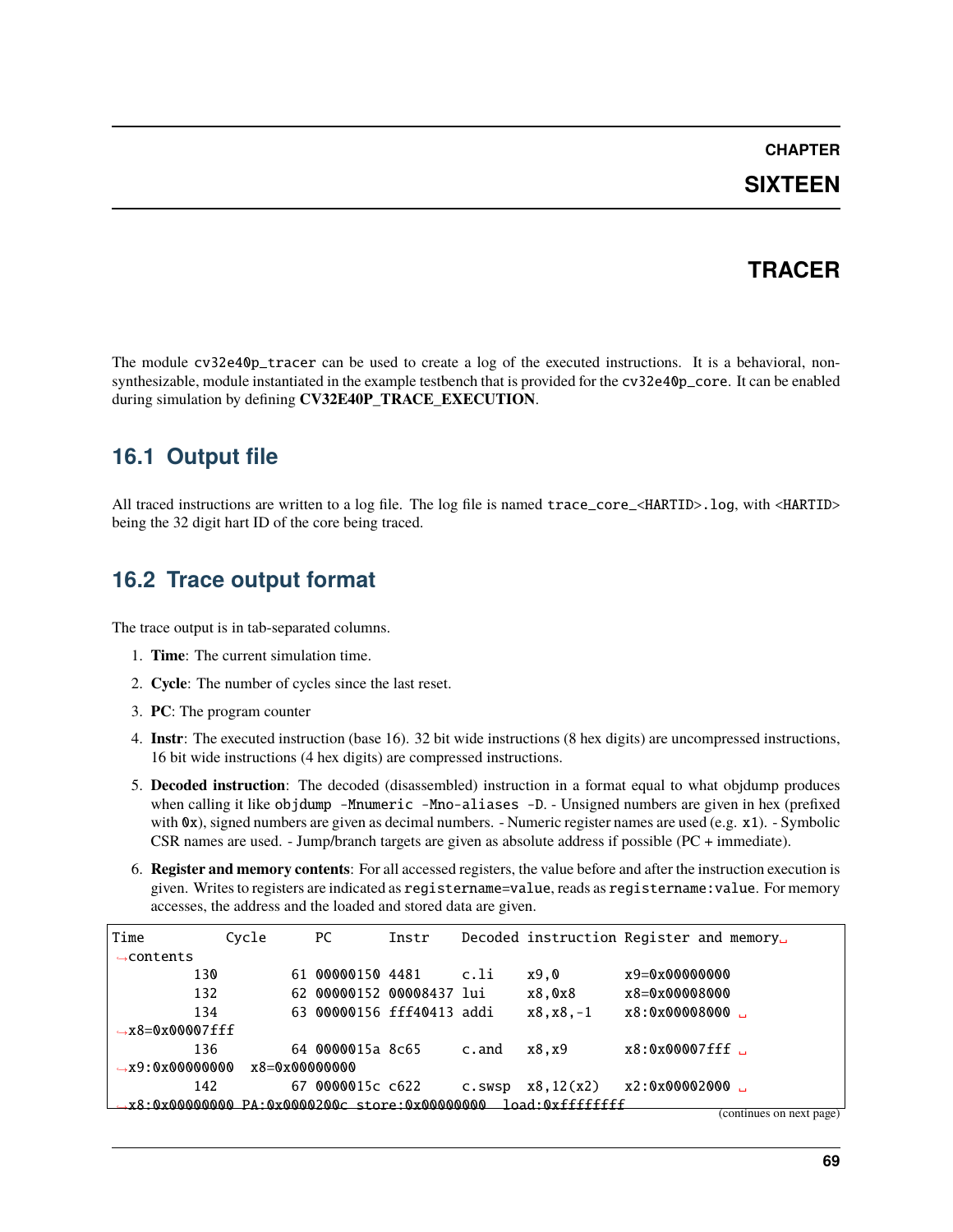$\Box$ 

(continued from previous page)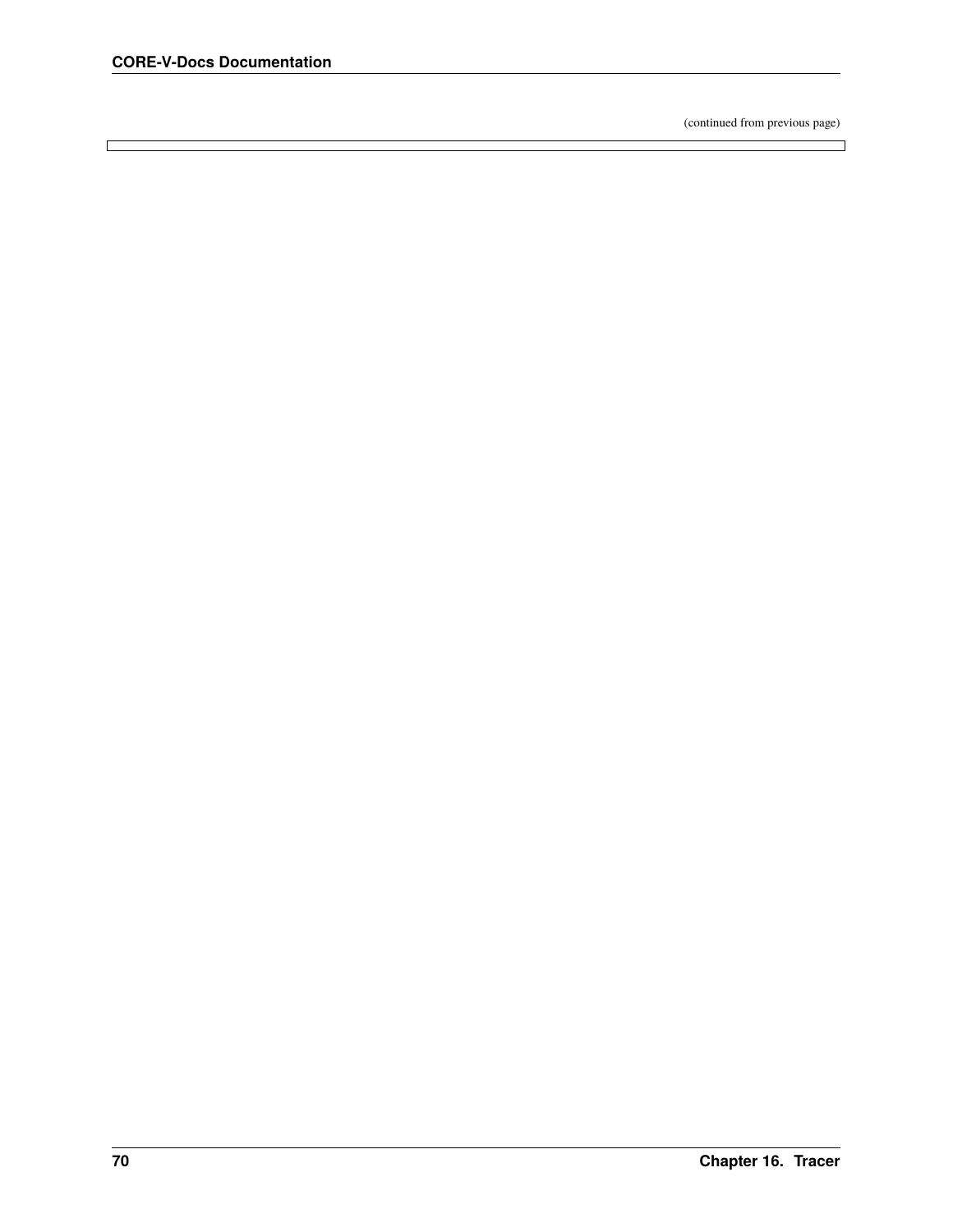**CHAPTER**

### **SEVENTEEN**

## **CORE-V INSTRUCTION SET EXTENSIONS**

CV32E40P supports the following CORE-V ISA Extensions, which are part of **Xcorev** and can be enabled by setting  $PULP_XPULP == 1.$ 

- Post-Incrementing load and stores, see *[Post-Incrementing Load & Store Instructions and Register-Register Load](#page-76-0) [& Store Instructions](#page-76-0)*.
- Hardware Loop extension, see *[Hardware Loops](#page-80-0)*.
- ALU extensions, see *[ALU](#page-81-0)*.
- Multiply-Accumulate extensions, see *[Multiply-Accumulate](#page-87-0)*.
- Optional support for Hardware Loops, see *[SIMD](#page-89-0)*.

Additionally the event load instruction (**cv.elw**) is supported by setting PULP\_CLUSTER == 1.

To use such instructions, you need to compile your SW with the CORE-V GCC compiler.

If not specified, all the operands are signed and immediate values are sign-extended.

## <span id="page-76-0"></span>**17.1 Post-Incrementing Load & Store Instructions and Register-Register Load & Store Instructions**

Post-Incrementing load and store instructions perform a load, or a store, respectively, while at the same time incrementing the address that was used for the memory access. Since it is a post-incrementing scheme, the base address is used for the access and the modified address is written back to the register-file. There are versions of those instructions that use immediates and those that use registers as offsets. The base address always comes from a register.

The custom post-incrementing load  $\&$  store instructions and register-register load  $\&$  store instructions are only supported if  $PULP$ \_XPULP == 1.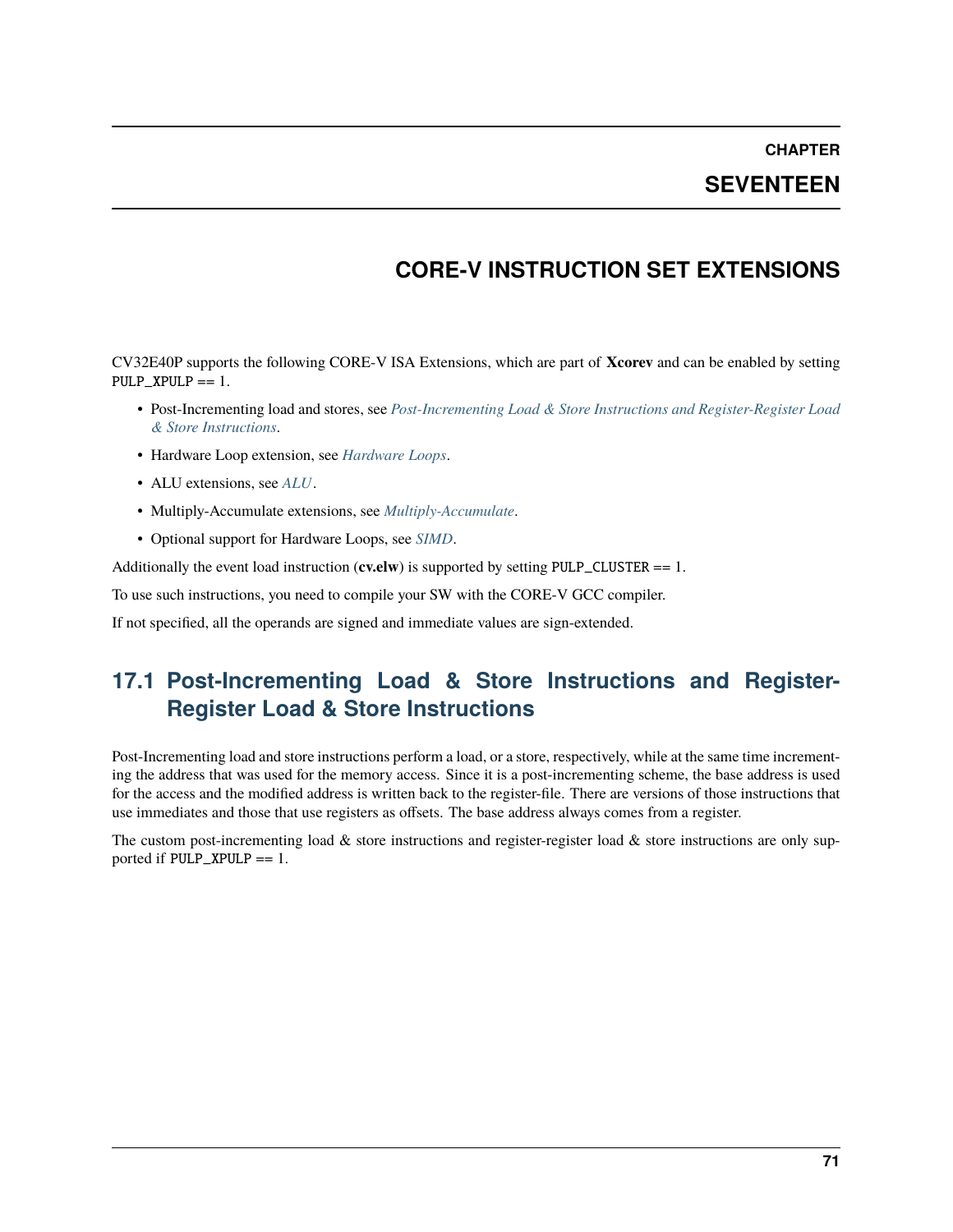## **17.1.1 Load Operations**

| <b>Mnemonic</b>                                     | <b>Description</b>                                       |
|-----------------------------------------------------|----------------------------------------------------------|
| <b>Register-Immediate Loads with Post-Increment</b> |                                                          |
| $cv$ .lb rD, Imm $(rs1!)$                           | $rD =$ Sext(Mem8(rs1))                                   |
|                                                     | $rs1 +=$ Sext(Imm[11:0])                                 |
| cv.lbu rD, Imm(rs1!)                                | $rD = Zext(Mem8(rs1))$                                   |
|                                                     | $rs1 +=$ Sext(Imm[11:0])                                 |
| cv.lh rD, Imm(rs1!)                                 | $rD =$ Sext(Mem16(rs1))                                  |
|                                                     | $rs1 +=$ Sext(Imm[11:0])                                 |
| cv.lhu rD, Imm(rs1!)                                | $rD = Zext(Mem16(rs1))$                                  |
|                                                     | $rs1 +=$ Sext(Imm[11:0])                                 |
| cv.lw rD, Imm(rs1!)                                 | $rD = Mem32(rs1)$                                        |
|                                                     | $rs1 +=$ Sext(Imm[11:0])                                 |
| <b>Register-Register Loads with Post-Increment</b>  |                                                          |
| $cv$ .lb $rD$ , $rs2(rs1!)$                         | $rD = Sext(Mem8(rs1))$                                   |
|                                                     | $rs1 + rs2$                                              |
| $cv$ .lbu rD, $rs2(rs1!)$                           | $rD = Zext(Mem8(rs1))$                                   |
|                                                     | $rs1 += rs2$                                             |
| cv.lh rD, rs2(rs1!)                                 | $rD =$ Sext(Mem16(rs1))                                  |
|                                                     | $rs1 + rs2$                                              |
| cv.lhu $rD$ , $rs2(rs1!)$                           | $rD = Zext(Mem16(rs1))$                                  |
|                                                     | $rs1 += rs2$                                             |
| cv.lw rD, rs2(rs1!)                                 | $rD = Mem32(rs1)$                                        |
|                                                     | $rs1 += rs2$                                             |
| <b>Register-Register Loads</b>                      |                                                          |
| $cv$ .lb $rD$ , $rs2(rs1)$                          | $rD = \text{Sext}(\text{Mem8}(\text{rs1} + \text{rs2}))$ |
| cv.lbu $rD$ , $rs2(rs1)$                            | $rD = Zext(Mem8(rs1 + rs2))$                             |
| cv.lh rD, rs2(rs1)                                  | $rD =$ Sext(Mem16(rs1 + rs2))                            |
| cv.lhu $rD$ , $rs2(rs1)$                            | $rD = Zext(Mem16(rs1 + rs2))$                            |
| cv.lw $rD, rs2(rs1)$                                | $rD = Mem32(rs1 + rs2)$                                  |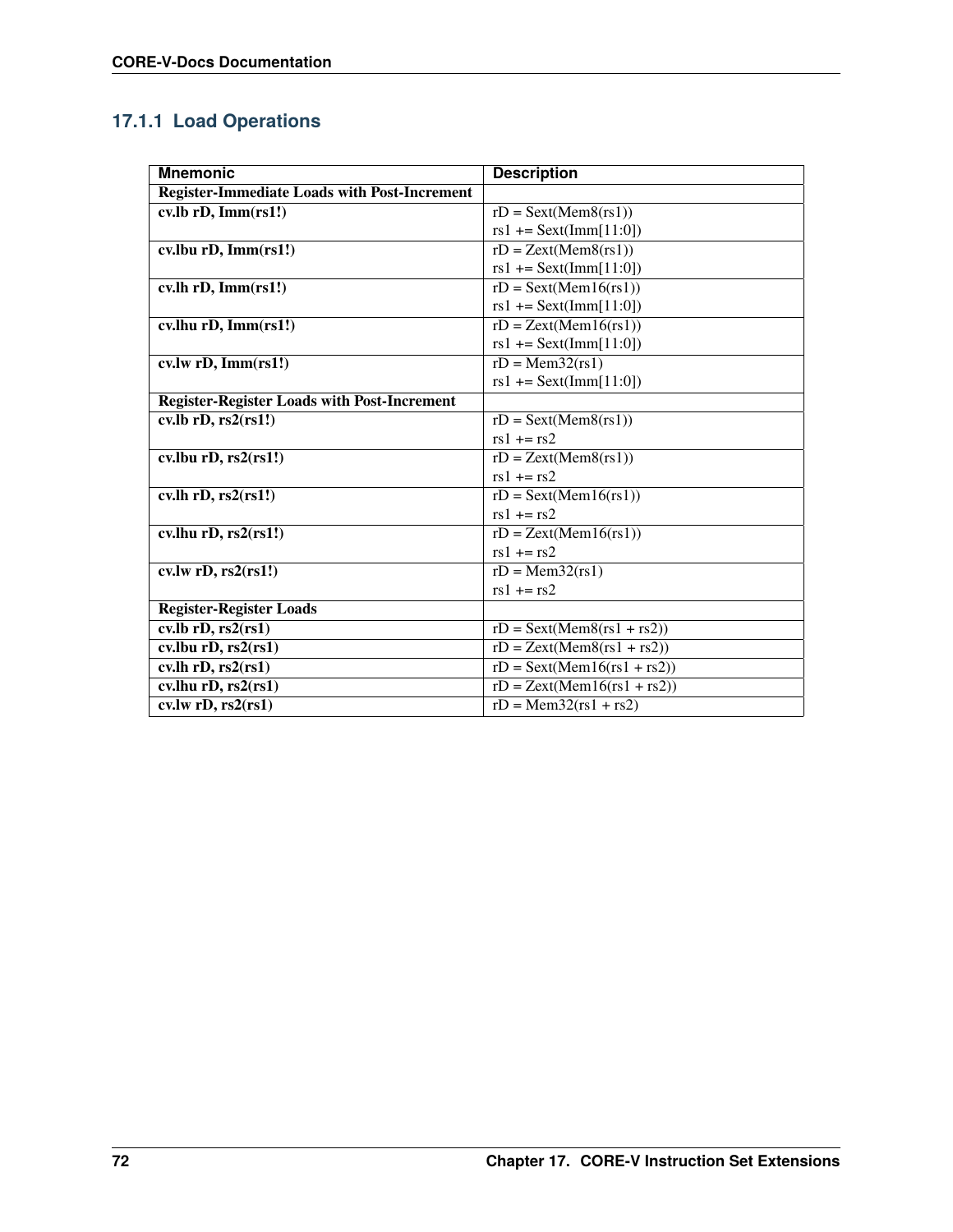## **17.1.2 Store Operations**

| <b>Mnemonic</b>                                      | <b>Description</b>       |
|------------------------------------------------------|--------------------------|
| <b>Register-Immediate Stores with Post-Increment</b> |                          |
| $cv$ sb rs2, Imm $(rs1!)$                            | $Mem8(rs1) = rs2$        |
|                                                      | $rs1 +=$ Sext(Imm[11:0]) |
| $cv.sh$ rs2, Imm $(rsl!)$                            | $Mem16(rs1) = rs2$       |
|                                                      | $rs1 +=$ Sext(Imm[11:0]) |
| $cv.sw$ rs2, Imm $(rs1!)$                            | $Mem32(rs1) = rs2$       |
|                                                      | $rs1 +=$ Sext(Imm[11:0]) |
| <b>Register-Register Stores with Post-Increment</b>  |                          |
| $\cosh$ rs2, rs3 $\cosh$ 1!)                         | $Mem8(rs1) = rs2$        |
|                                                      | $rs1 += rs3$             |
| $cv.sh$ rs2, rs3 $(rsl!)$                            | $Mem16(rs1) = rs2$       |
|                                                      | $rs1 += rs3$             |
| $cv.sw$ rs2, rs $3(rs1!)$                            | $Mem32(rs1) = rs2$       |
|                                                      | $rs1 += rs3$             |
| <b>Register-Register Stores</b>                      |                          |
| $cv$ sb rs2, rs $3$ (rs1)                            | $Mem8(rs1 + rs3) = rs2$  |
| cv.sh $rs2 rs3(rs1)$                                 | $Mem16(rs1 + rs3) = rs2$ |
| $cv$ .sw rs2, rs $3$ (rs1)                           | $Mem32(rs1 + rs3) = rs2$ |

#### **Encoding**

| 31:20     | 19:15 | 14:12              | 11:07 | 06:00    |                            |
|-----------|-------|--------------------|-------|----------|----------------------------|
| imm[11:0] | rs1   | funct <sub>3</sub> | rd    | opcode   | Mnemonic                   |
| offset    | base  | $000 \,$           | dest  | 000 1011 | $cv$ .lb rD, Imm $(rs1!)$  |
| offset    | base  | 100                | dest  | 000 1011 | $cv.$ lbu rD, Imm $(rs1!)$ |
| offset    | base  | 001                | dest  | 000 1011 | cv.lh rD, Imm(rs1!)        |
| offset    | base  | 101                | dest  | 000 1011 | $cv.$ lhu rD, Imm $(rs1!)$ |
| offset    | base  | 010                | dest  | 000 1011 | cv.lw rD, Imm(rs1!)        |

| 31:25    | 24:20  | 19:15 | 14:12              | 11:07 | 06:00    |                                                      |
|----------|--------|-------|--------------------|-------|----------|------------------------------------------------------|
| funct7   | rs2    | rs1   | funct <sub>3</sub> | rd    | opcode   | Mnemonic                                             |
| 000 0000 | offset | base  | 111                | dest  | 000 1011 | $cv$ .lb rD, $rs2(rs1!)$                             |
| 010 0000 | offset | base  | 111                | dest  | 000 1011 | cv.lbu $rD$ , $rs2(rs1!)$                            |
| 000 1000 | offset | base  | 111                | dest  | 000 1011 | $\overline{\text{cv.lh rD}, \text{rs2}(\text{rs1})}$ |
| 010 1000 | offset | base  | 111                | dest  | 000 1011 | cv.lhu $rD$ , $rs2(rs1!)$                            |
| 001 0000 | offset | base  | 111                | dest  | 000 1011 | cv.lw rD, rs2(rs1!)                                  |

| 31:25    | 24:20  | 19:15 | 14:12              | 11:07 | 06:00    |                                         |
|----------|--------|-------|--------------------|-------|----------|-----------------------------------------|
| funct7   | rs2    | rs1   | funct <sub>3</sub> | rd    | opcode   | Mnemonic                                |
| 000 0000 | offset | base  | 111                | dest  | 000 0011 | $cv$ .lb rD, $rs2(rs1)$                 |
| 010 0000 | offset | base  | 111                | dest  | 000 0011 | cv.lbu $rD$ , $rs2(rs1)$                |
| 000 1000 | offset | base  | 111                | dest  | 000 0011 | $\overline{\text{cv}}$ .lh rD, rs2(rs1) |
| 010 1000 | offset | base  | 111                | dest  | 000 0011 | cv.lhu $rD$ , $rs2(rs1)$                |
| 001 0000 | offset | base  | 111                | dest  | 000 0011 | cv.lw rD, rs2(rs1)                      |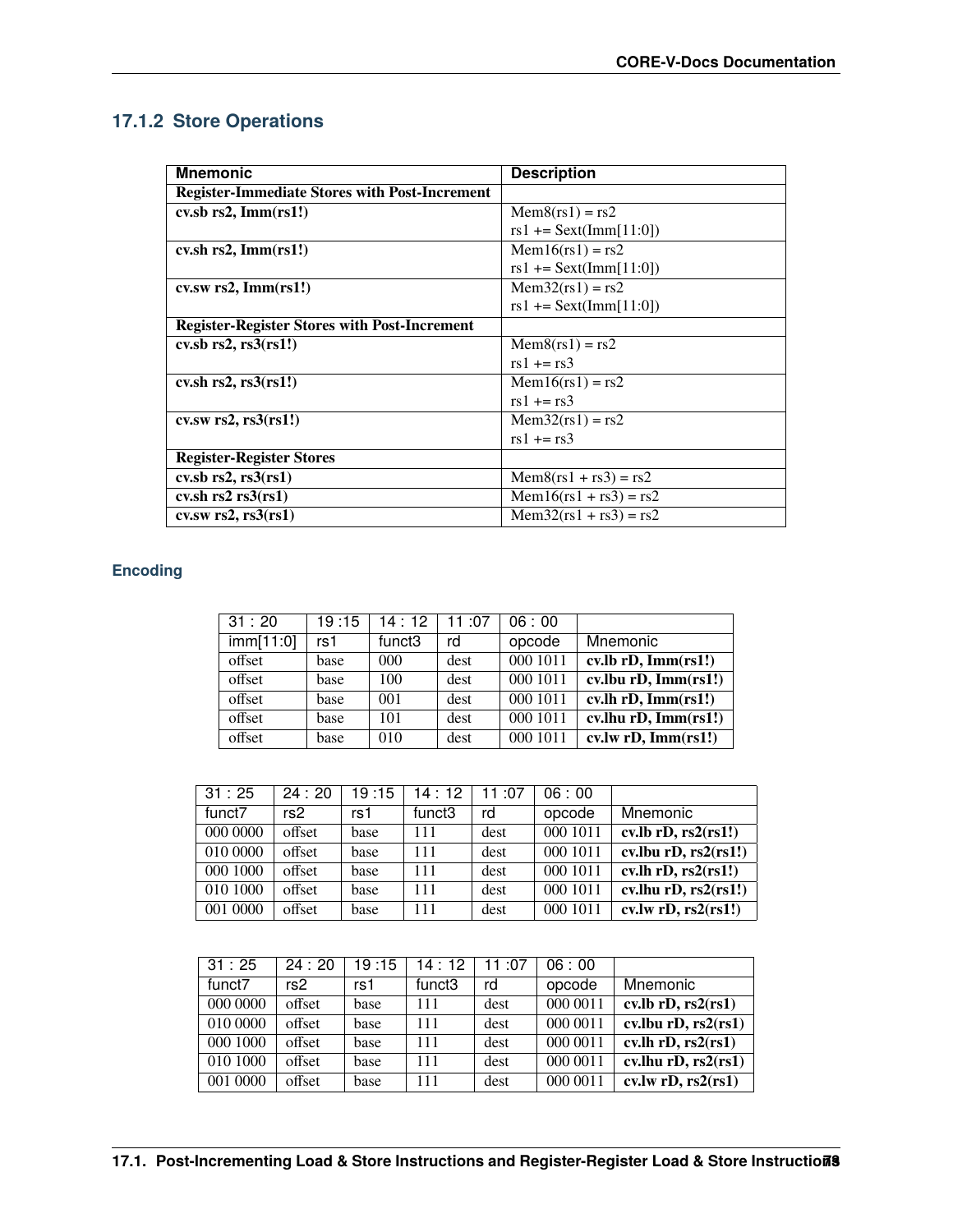| 31:25           | 24:20 | 19:15 | 14:12              | $11 \cdot 07$   | 06:00    |                            |
|-----------------|-------|-------|--------------------|-----------------|----------|----------------------------|
| imm[11:5]       | rs2   | rs1   | funct <sub>3</sub> | rd              | opcode   | Mnemonic                   |
| offset $[11:5]$ | src   | base  | 000                | offset[ $4:0$ ] | 010 1011 | $cv$ sb rs2, Imm $(rs1!)$  |
| offset $[11:5]$ | src   | base  | 001                | offset $[4:0]$  | 010 1011 | cv.sh $rs2$ , Imm $(rs1!)$ |
| offset $[11:5]$ | src   | base  | 010                | offset[ $4:0$ ] | 010 1011 | $cv$ .sw rs2, Imm $(rs1!)$ |

| 31:25    | 24:20      | 19:15 | 14:12  | $11 \cdot 07$ | 06:00    |                              |
|----------|------------|-------|--------|---------------|----------|------------------------------|
| funct7   | rs2        | rs1   | funct3 | rd            | opcode   | Mnemonic                     |
| 000 0000 | <b>STC</b> | base  | 100    | offset        | 010 1011 | $\cosh$ rs2, rs3 $\cosh$ 1!) |
| 000 0000 | <b>STC</b> | base  | 101    | offset        | 010 1011 | cv.sh $rs2$ , $rs3(rs1!)$    |
| 000 0000 | src        | base  | 110    | offset        | 010 1011 | cv.sw $rs2$ , $rs3(rs1!)$    |

| 31:25    | 24:20      | 19:15 | 14:12              | 11:07  | 06:00    |                           |
|----------|------------|-------|--------------------|--------|----------|---------------------------|
| funct7   | rs2        | rs1   | funct <sub>3</sub> | rs3    | opcode   | Mnemonic                  |
| 000 0000 | src        | base  | 100                | offset | 010 0011 | $\cosh$ rs2, rs3 $\cosh$  |
| 000 0000 | src        | base  | 101                | offset | 010 0011 | cv.sh $rs2$ , $rs3(rs1)$  |
| 000 0000 | <b>STC</b> | base  | 110                | offset | 010 0011 | $cv$ . $rs2$ , $rs3(rs1)$ |

# **17.2 Event Load Instructions**

The event load instruction **cv.elw** is only supported if the PULP\_CLUSTER parameter is set to 1. The event load performs a load word and can cause the CV32E40P to enter a sleep state as explained in *[PULP Cluster Extension](#page-39-0)*.

### **17.2.1 Load Operations**

| <b>Mnemonic</b>           | <b>Description</b>            |
|---------------------------|-------------------------------|
| <b>Event Load</b>         |                               |
| cv.elw $rD$ , Imm $(rs1)$ | $rD = Mem32(Sext(Imm) + rs1)$ |

#### **Encoding**

| 31:20             |      | $19:15$   $14:12$   $11:07$   06:00 |      |          |                           |
|-------------------|------|-------------------------------------|------|----------|---------------------------|
| $imm[11:0]$   rs1 |      | funct <sub>3</sub>                  | rd   | opcode   | Mnemonic                  |
| offset            | base | 110                                 | dest | 000 0011 | cv.elw $rD$ , Imm $(rs1)$ |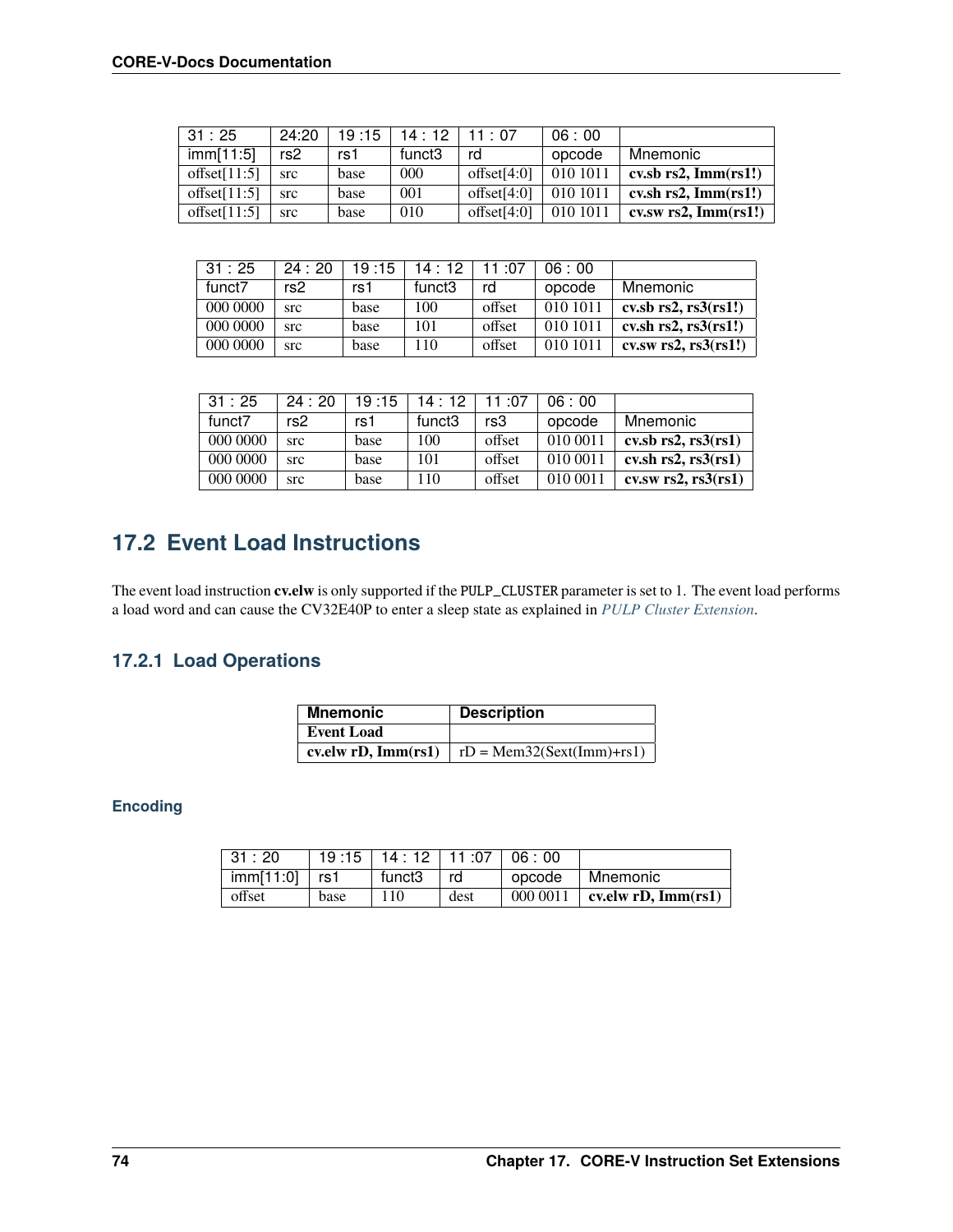## <span id="page-80-0"></span>**17.3 Hardware Loops**

CV32E40P supports 2 levels of nested hardware loops. The loop has to be setup before entering the loop body. For this purpose, there are two methods, either the long commands that separately set start- and end-addresses of the loop and the number of iterations, or the short command that does all of this in a single instruction. The short command has a limited range for the number of instructions contained in the loop and the loop must start in the next instruction after the setup instruction.

Hardware loop instructions and related CSRs are only supported if PULP\_XPULP == 1.

Details about the hardware loop constraints are provided in *[CORE-V Hardware Loop Extensions](#page-42-0)*.

In the following tables, the hardware loop instructions are reported. In assembly, **L** is referred by x0 or x1.

#### **17.3.1 Operations**

**Long Hardware Loop Setup instructions**

| <b>Mnemonic</b> | <b>Description</b> |                                                 |
|-----------------|--------------------|-------------------------------------------------|
| cv.starti       | $L$ , uimm $L$     | $\text{lpstart}[L] = PC + (\text{uimm}L \ll 1)$ |
| cv.endi         | $L$ , uimm $L$     | $ pend[L] = PC + (uimmL << 1)$                  |
| cv.count        | L, rs1             | $ $ pcount $[L]$ = rs1                          |
| cv.counti       | $L$ , uimm $L$     | $ $ pcount $[L]$ = uimmL                        |

**Short Hardware Loop Setup Instructions**

| Mnemonic  | <b>Description</b> |                                                      |
|-----------|--------------------|------------------------------------------------------|
| cv.setup  | L, rs1, uimmL      | $ {\rm pstart}[L] = pc + 4$                          |
|           |                    | $\text{lpend}[L] = \text{pc} + (\text{uimm}L \ll 1)$ |
|           |                    | $ $ pcount $[L]$ = rs1                               |
| cv.setupi | L, uimmL, uimmS    | $ {\rm pstart}[L] = pc + 4$                          |
|           |                    | $\text{lpend}[L] = \text{pc} + (\text{uimmS} << 1)$  |
|           |                    | $\text{lpcount}[L] = \text{uimm}L$                   |

#### **Encoding**

| 31:20          | 19:15           | 14:12              | 11:08 | 07 | 06:00    |                               |
|----------------|-----------------|--------------------|-------|----|----------|-------------------------------|
| uimmL[11:0]    | rs1             | funct <sub>3</sub> | rd    |    | opcode   | Mnemonic                      |
| uimmL[11:0]    | 00000           | 000                | 0000  |    | 111 1011 | cv.starti L, uimmL            |
| uimmL[11:0]    | 00000           | 001                | 0000  |    | 111 1011 | cv.endi L, uimmL              |
| 0000 0000 0000 | src1            | 010                | 0000  |    | 111 1011 | cv.count L, rs1               |
| uimmL[11:0]    | 00000           | 011                | 0000  |    | 111 1011 | cv.counti L, uimmL            |
| uimmL[11:0]    | src1            | 100                | 0000  |    | 111 1011 | cv. setup $L$ , rs1, uimm $L$ |
| uimmL[11:0]    | $\mu$ immS[4:0] | 101                | 0000  |    | 111 1011 | cv.setupi L, uimmL, uimmS     |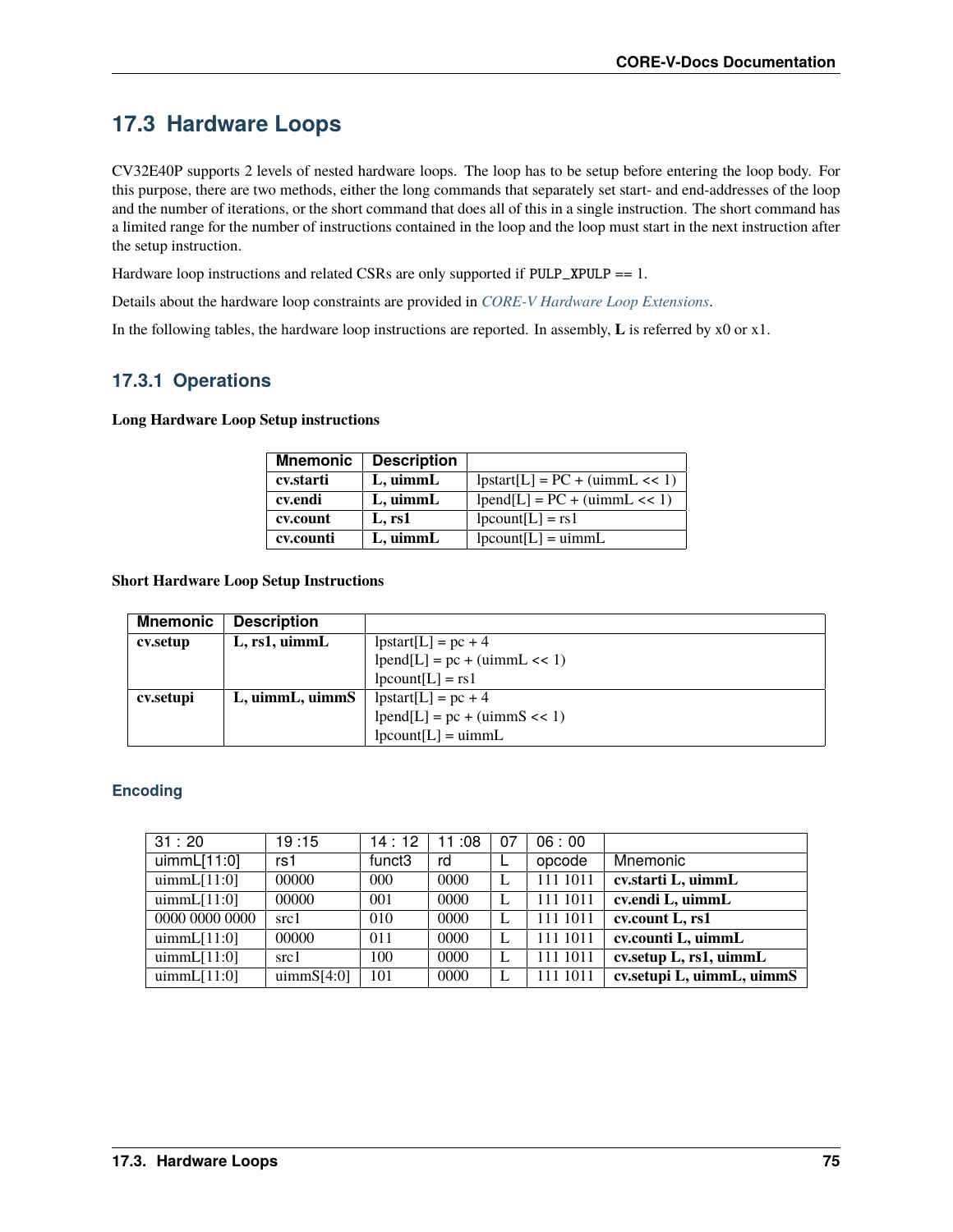### <span id="page-81-0"></span>**17.4 ALU**

CV32E40P supports advanced ALU operations that allow to perform multiple instructions that are specified in the base instruction set in one single instruction and thus increases efficiency of the core. For example, those instructions include zero-/sign-extension instructions for 8-bit and 16-bit operands, simple bit manipulation/counting instructions and min/max/avg instructions. The ALU does also support saturating, clipping, and normalizing instructions which make fixed-point arithmetic more efficient.

The custom ALU extensions are only supported if PULP\_XPULP == 1.

#### **Bit manipulation is not supported by the compiler tool chain.**

The custom extensions to the ALU are split into several subgroups that belong together.

- Bit manipulation instructions are useful to work on single bits or groups of bits within a word, see *[Bit Manipu](#page-83-0)[lation Operations](#page-83-0)*.
- General ALU instructions try to fuse common used sequences into a single instruction and thus increase the performance of small kernels that use those sequence, see *[General ALU Operations](#page-84-0)*.
- Immediate branching instructions are useful to compare a register with an immediate value before taking or not a branch, see see *[Immediate Branching Operations](#page-87-1)*.

Extract, Insert, Clear and Set instructions have the following meaning:

- Extract Is3+1 or rs2[9:5]+1 bits from position Is2 or rs2[4:0] [and sign extend it]
- Insert Is3+1 or rs2[9:5]+1 bits at position Is2 or rs2[4:0]
- Clear Is3+1 or rs2[9:5]+1 bits at position Is2 or rs2[4:0]
- Set Is3+1 or rs2[9:5]+1 bits at position Is2 or rs2[4:0]

#### **17.4.1 Bit Reverse Instruction**

This section will describe the *cv.bitrev* instruction from a bit manipulation perspective without describing it's application as part of an FFT. The bit reverse instruction will reverse bits in groupings of 1, 2 or 3 bits. The number of grouped bits is described by *Is3* as follows:

- **0** reverse single bits
- **1** reverse groups of 2 bits
- **2** reverse groups of 3 bits

The number of bits that are reversed can be controlled by *Is2*. This will specify the number of bits that will be removed by a left shift prior to the reverse operation resulting in the *32-Is2* least significant bits of the input value being reversed and the *Is2* most significant bits of the input value being thrown out.

What follows is a few examples.

```
cv.bitrev x18, x20, 0, 4 (groups of 1 bit; radix-2)
in: 0xC64A5933 11000110010010100101100100110011
shift: 0x64A59330 01100100101001011001001100110000
out: 0x0CC9A526 00001100110010011010010100100110
Swap pattern:
A B C D E F G H . . . . . . . . . . . . . . . . . . . . . . . .
0 1 1 0 0 1 0 0 1 0 1 0 0 1 0 1 1 0 0 1 0 0 1 1 0 0 1 1 0 0 0 0
```
(continues on next page)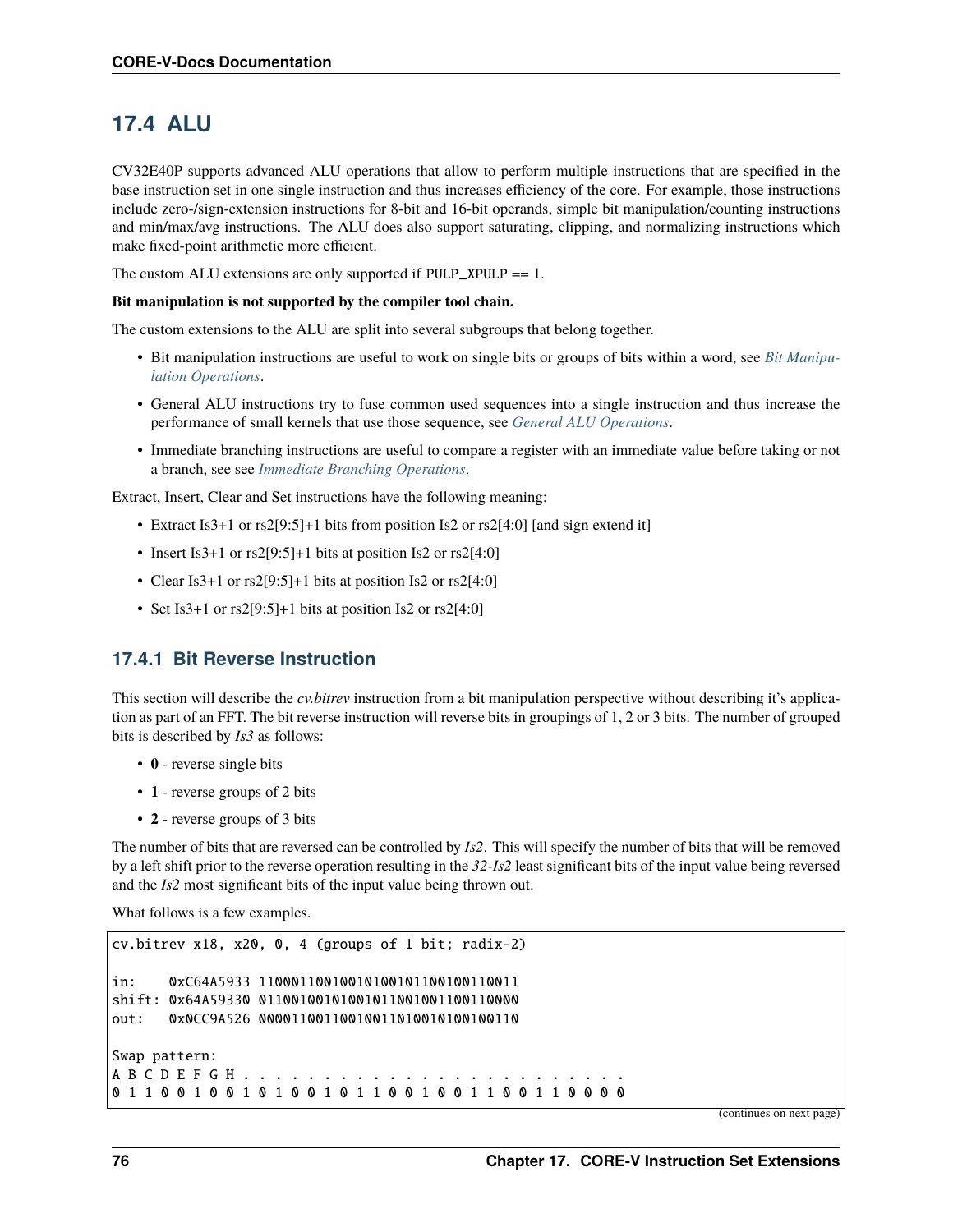(continued from previous page)

In this example the input value is first shifted by 4 (*Is2*). Each individual bit is reversed. For example, bits 31 and 0 are swapped, 30 and 1, etc.

```
cv.bitrev x18, x20, 1, 4 (groups of 2 bits; radix-4)
in: 0xC64A5933 11000110010010100101100100110011
shift: 0x64A59330 01100100101001011001001100110000
out: 0x0CC65A19 00001100110001100101101000011001
Swap pattern:
A B C D E F G H I J K L M N O P
01 10 01 00 10 10 01 01 10 01 00 11 00 11 00 00
P O N M L K J I H G F E D C B A
00 00 11 00 11 00 01 10 01 01 10 10 00 01 10 01
```
In this example the input value is first shifted by 4 (*Is2*). Each group of two bits are reversed. For example, bits 31 and 30 are swapped with 1 and 0 (retaining their position relative to each other), bits 29 and 28 are swapped with 3 and 2, etc.

```
cv.bitrev x18, x20, 2, 4 (groups of 3 bits; radix-8)
in: 0xC64A5933 11000110010010100101100100110011
shift: 0x64A59330 01100100101001011001001100110000
out: 0x216B244B 00100001011010110010010001001011
Swap pattern:
A B C D E F G H I J
011 001 001 010 010 110 010 011 001 100 00
  J I H G F E D C B A
00 100 001 011 010 110 010 010 001 001 011
```
In this last example the input value is first shifted by 4 (*Is2*). Each group of three bits are reversed. For example, bits 31, 30 and 29 are swapped with 4, 3 and 2 (retaining their position relative to each other), bits 28, 27 and 26 are swapped with 7, 6 and 5, etc. Notice in this example that bits 0 and 1 are lost and the result is shifted right by two with bits 31 and 30 being tied to zero. Also notice that when  $J(100)$  is swapped with A  $(011)$ , the four most significant bits are no longer zero as in the other cases. This may not be desirable if the intention is to pack a specific number of grouped bits aligned to the least significant bit and zero extended into the result. In this case care should be taken to set *Is2* appropriately.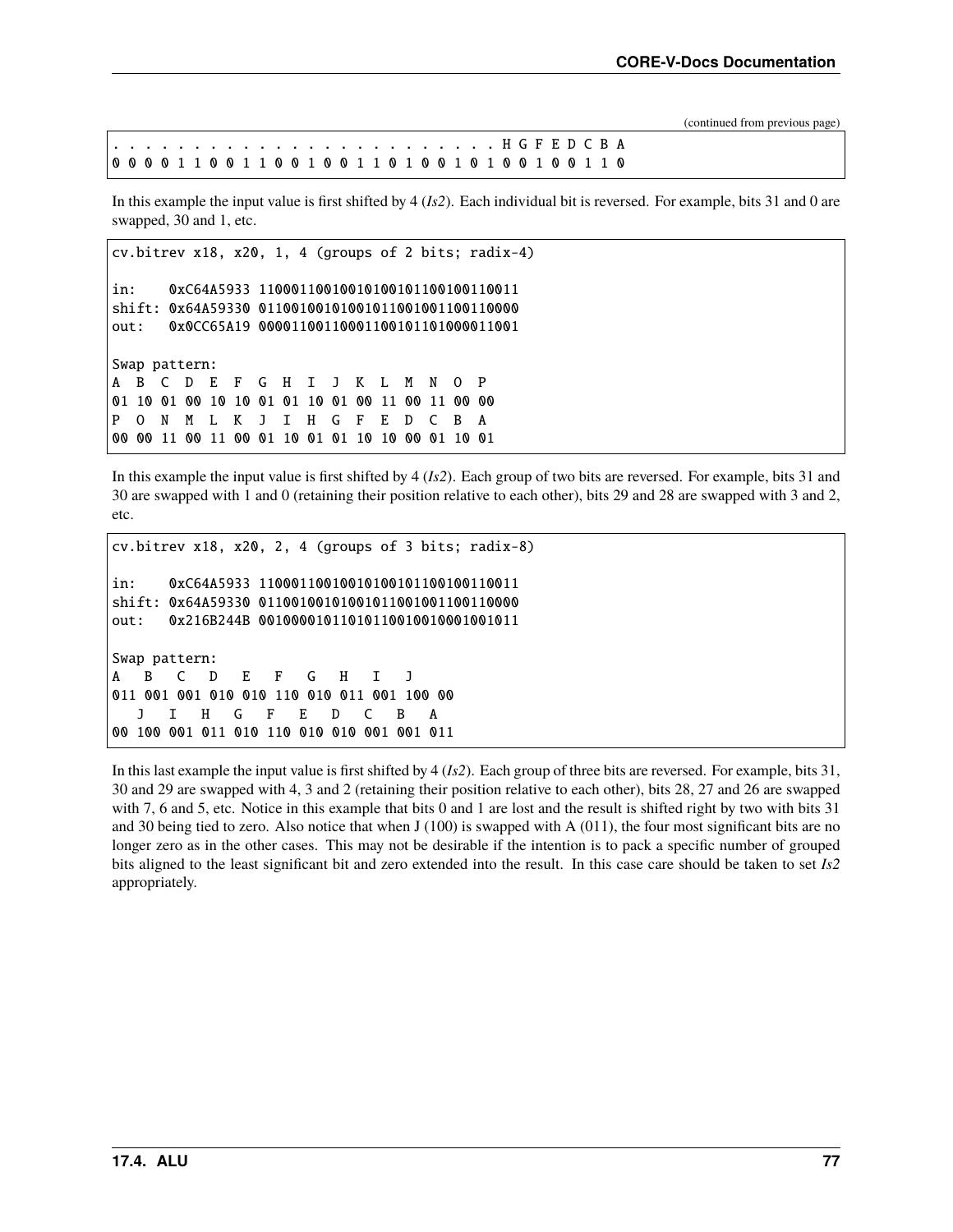### <span id="page-83-0"></span>**17.4.2 Bit Manipulation Operations**

| <b>Mnemonic</b>    |                       | <b>Description</b>                                                                                    |
|--------------------|-----------------------|-------------------------------------------------------------------------------------------------------|
|                    | cv.extractrD, rs1,    | $rD =$ Sext(rs1[min(Is3+Is2,31):Is2])                                                                 |
|                    | Is3, Is2              |                                                                                                       |
|                    | cv.extractnD, rs1,    | $rD = Zext(rsl/min(Is3+Is2,31):Is2])$                                                                 |
|                    | Is3, Is2              |                                                                                                       |
|                    | cv.extractrD, rs1,    | $rD =$ Sext(rs1[min(rs2[9:5]+rs2[4:0],31):rs2[4:0]])                                                  |
|                    | rs2                   |                                                                                                       |
|                    | cv.extractnD, rs1,    | $rD = Zext(rs1/min(rs2[9:5]+rs2[4:0],31)$ :rs2[4:0]])                                                 |
|                    | rs2                   |                                                                                                       |
|                    | cv.insert rD, rs1,    | rD[min(Is3+Is2,31):Is2] = rs1[Is3:max(Is3+Is2,31)-31] the rest of the bits of rD are passed           |
|                    | Is3, Is2              | through and are not modified                                                                          |
|                    | cv.insertrrD, rs1,    | rD[min(rs2[9:5]+rs2[4:0],31):rs2[4:0]] = rs1[rs2[9:5]:max(rs2[9:5]+rs2[4:0],31)-31] the rest          |
|                    | rs2                   | of the bits of rD are passed through and are not modified                                             |
| cv.bclr            | $rD, \overline{rs1,}$ | $rD = (rs1 < ((1 < s3)-1) < (s2))$                                                                    |
|                    | Is3, Is2              |                                                                                                       |
| cv.bclrr           | rD, rs1,              | rD = $(rs1 \& \sim (((1$                                                                              |
|                    | rs2                   |                                                                                                       |
| cv.bset            | rD, rs1,              | $rD = (rs1)((((1<<1s3)-1)<(1s2)))$                                                                    |
|                    | Is3, Is2              |                                                                                                       |
| cv.bsetr           | rD, rs1,              | $rD = (rs1)((((1 < rs2[9:5])-1) < rs2[4:0]))$                                                         |
|                    | rs2                   |                                                                                                       |
| cv.ff1             | rD, rs1               | $rD = bit$ position of the first bit set in rs1, starting from LSB. If bit 0 is set, rD will be 0. If |
|                    |                       | only bit 31 is set, rD will be 31. If rs1 is 0, rD will be 32.                                        |
| cv <sub>fl</sub> 1 | rD, rs1               | rD = bit position of the last bit set in rs1, starting from MSB. If bit 31 is set, rD will be 31. If  |
|                    |                       | only bit 0 is set, rD will be 0. If rs1 is 0, rD will be 32.                                          |
| cv.clb             | rD, rs1               | $rD$ = count leading bits of rs1 Note: This is the number of consecutive 1's or 0's from MSB.         |
|                    |                       | Note: If rs1 is 0, rD will be 0.                                                                      |
| cv.cnt             | rD, rs1               | $rD$ = Population count of rs1, i.e. number of bits set in rs1                                        |
| cv.ror             | rD, rs1,              | $rD = RotateRight(rs1, rs2)$                                                                          |
|                    | rs2                   |                                                                                                       |
|                    | cv.bitrey rD, rs1,    | Given an input rs1 it returns a bit reversed representation assuming                                  |
|                    | Is3, Is2              | FFT on 2^Is2 points in Radix 2^(Is3+1)                                                                |
|                    |                       | Note: Is3 can be either 0 (radix-2), 1 (radix-4) or 2 (radix-8)                                       |

**Note:** Sign extension is done over the extracted bit, i.e. the Is2-th bit.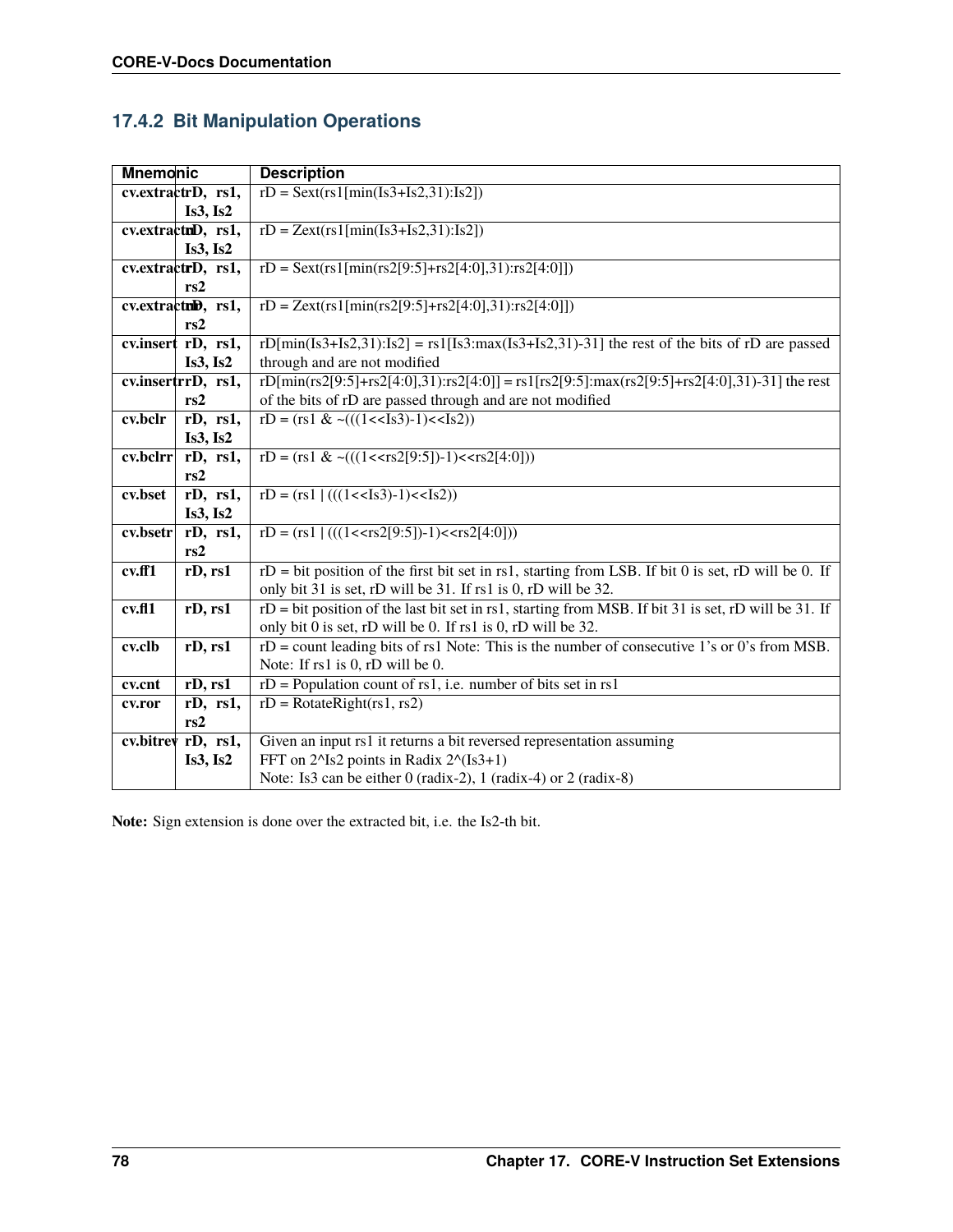## **17.4.3 Bit Manipulation Encoding**

| 31:30           | 29:25                               | 24:20          | 19   | 14               | 11   | 06:00  |                                                                    |
|-----------------|-------------------------------------|----------------|------|------------------|------|--------|--------------------------------------------------------------------|
|                 |                                     |                | :15  | 12               | :07  |        |                                                                    |
| $\overline{f2}$ | Is3[4:0]                            | ls2[4:0]       | rs1  | funct3           | rd   | opcode | Mnemonic                                                           |
| 11              | Luimm $5[4:0]$                      | Iuimm $5[4:0]$ | src  | 000              | dest | 011    | cv. extract rD, rs1, Is3,                                          |
|                 |                                     |                |      |                  |      | 0011   | Is2                                                                |
| 11              | Luimm $5[4:0]$                      | Iuimm $5[4:0]$ | src  | 001              | dest | 011    | cv.extractu rD, rs1, Is3,                                          |
|                 |                                     |                |      |                  |      | 0011   | Is2                                                                |
| 11              | Luimm $5[4:0]$                      | Iuimm $5[4:0]$ | src  | 010              | dest | 011    | cv.insert rD, rs1, Is3, Is2                                        |
|                 |                                     |                |      |                  |      | 0011   |                                                                    |
| 11              | Luimm $5[4:0]$                      | Iuimm $5[4:0]$ | src  | 011              | dest | 011    | $\overline{\text{cv.bclr rD}, \text{rs1}, \text{Is3}, \text{Is2}}$ |
|                 |                                     |                |      |                  |      | 0011   |                                                                    |
| $\overline{11}$ | Luimm $5[4:0]$                      | Iuimm $5[4:0]$ | src  | 100              | dest | 011    | cv.bset rD, rs1, Is3, Is2                                          |
|                 |                                     |                |      |                  |      | 0011   |                                                                    |
| 10              | 5'b0 0000                           | src2           | src1 | 000              | dest | 011    | cv.extractr rD, rs1, rs2                                           |
|                 |                                     |                |      |                  |      | 0011   |                                                                    |
| 10              | 5'b0 0000                           | src2           | src1 | 001              | dest | 011    | cv.extractur rD, rs1, rs2                                          |
|                 |                                     |                |      |                  |      | 0011   |                                                                    |
| $\overline{10}$ | $5^{\circ}b0_{0000}$                | src2           | src1 | $\overline{010}$ | dest | 011    | cv.insertr rD, rs1, rs2                                            |
|                 |                                     |                |      |                  |      | 0011   |                                                                    |
| $\overline{10}$ | 5'b0 0000                           | src2           | src1 | $\overline{011}$ | dest | 011    | cv.bclrr rD, rs1, rs2                                              |
|                 |                                     |                |      |                  |      | 0011   |                                                                    |
| $\overline{10}$ | 5'b0 0000                           | src2           | scr1 | 100              | dest | 011    | cv.bsetr rD, rs1, rs2                                              |
|                 |                                     |                |      |                  |      | 0011   |                                                                    |
| $\overline{11}$ | ${3'b000, Luimm2[1:0]}$ Iuimm5[4:0] |                | src  | 101              | dest | 011    | cv.bitrev rD, rs1, Is3, Is2                                        |
|                 |                                     |                |      |                  |      | 0011   |                                                                    |

| 31:25    | 24:20 | 19:15 | 14 : 12            | 11:7 | 6:0      |                     |
|----------|-------|-------|--------------------|------|----------|---------------------|
| funct7   | rs2   | rs1   | funct <sub>3</sub> | rD   | opcode   |                     |
| 000 0100 | src2  | src1  | 101                | dest | 011 0011 | cv.ror rD, rs1, rs2 |
| 000 1000 | 00000 | src1  | 000                | dest | 011 0011 | $cv$ .ff1 rD, rs1   |
| 000 1000 | 00000 | src1  | 001                | dest | 011 0011 | cv.fl1 rD, rs1      |
| 000 1000 | 00000 | src1  | 010                | dest | 011 0011 | cv.clb rD, rs1      |
| 000 1000 | 00000 | src1  | 011                | dest | 011 0011 | cv.cnt rD, rs1      |

### <span id="page-84-0"></span>**17.4.4 General ALU Operations**

| <b>Mnemonic</b> |              | <b>Description</b>                        |
|-----------------|--------------|-------------------------------------------|
| cv.abs          | rD, rs1      | $rD = rs1 < 0$ ? $-rs1 : rs1$             |
| cv.slet         | rD, rs1, rs2 | $rD = rs1 \le rs2$ ? 1 : 0 Note: Com-     |
|                 |              | parison is signed                         |
| cv.sletu        | rD, rs1, rs2 | $rD = rs1 \le rs2$ ? 1 : 0 Note: Com-     |
|                 |              | parison is unsigned                       |
| cv.min          | rD, rs1, rs2 | $rD = rs1 < rs2$ ? $rs1 : rs2$ Note: Com- |
|                 |              | parison is signed                         |
| cv.minu         | rD, rs1, rs2 | $rD = rs1 < rs2$ ? $rs1 : rs2$ Note: Com- |
|                 |              | parison is unsigned                       |
|                 |              | continuos on novt nogo                    |

continues on next page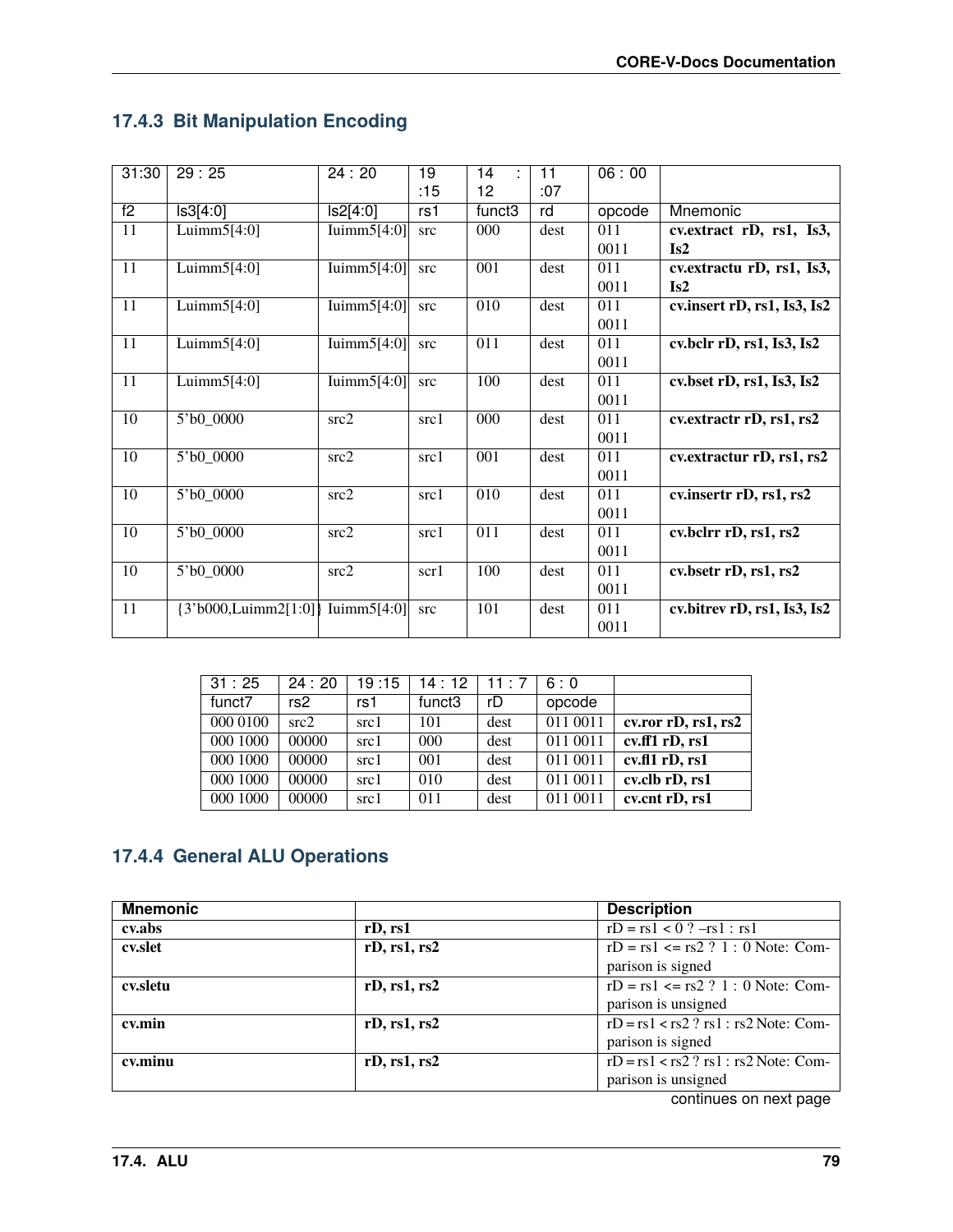| <b>Mnemonic</b> |                   | <b>Description</b>                                     |
|-----------------|-------------------|--------------------------------------------------------|
| cv.max          | rD, rs1, rs2      | $rD = rs1 < rs2 ? rs2 : rs1 Note: Com-$                |
|                 |                   | parison is signed                                      |
| cv.maxu         | rD, rs1, rs2      | $rD = rs1 < rs2 ? rs2 : rs1 Note: Com-$                |
|                 |                   | parison is unsigned                                    |
| cv.exths        | rD, rs1           | $rD =$ Sext(rs1[15:0])                                 |
| cv.exthz        | rD, rs1           | $rD = Zext(rsl[15:0])$                                 |
| cv.extbs        | rD, rs1           | $rD =$ Sext(rs1[7:0])                                  |
| cv.extbz        | rD, rs1           | $rD = Zext(rs1[7:0])$                                  |
| cv.clip         | rD, rs1, Is2      | if $rs1 \leq -2^{(s2-1)}$ , $rD = -2^{(s2-1)}$ ,       |
|                 |                   | else if $rs1$ >= $2^{(s-1)-1}$ , $rD =$                |
|                 |                   | $2^{(1s2-1)-1}$ ,                                      |
|                 |                   | else $rD = rs1$                                        |
|                 |                   | Note: If $ls2$ is equal to 0, $-2^{\wedge}$ (Is2-1)=   |
|                 |                   | $-1$ while $(2^{(1s2-1)-1)=0;$                         |
| cv.clipr        | rD, rs1, rs2      | if $rs1 \le -(rs2+1), rD = -(rs2+1),$                  |
|                 |                   | else if $rs1 > = rs2$ , $rD = rs2$ ,                   |
|                 |                   | else $rD = rs1$                                        |
| cv.clipu        | rD, rs1, Is2      | if $rs1 \le 0$ , $rD = 0$ ,                            |
|                 |                   | else if $rs1$ >= $2^{(s2-1)-1}$ , $rD =$               |
|                 |                   | $2^{(1s2-1)-1}$ ,                                      |
|                 |                   | else $rD = rs1$                                        |
|                 |                   | Note: If $ls2$ is equal to 0, $(2^{\wedge}$ (Is2-1)-   |
|                 |                   | $1)=0;$                                                |
| cv.clipur       | rD, rs1, rs2      | if $rs1 \le 0$ , $rD = 0$ ,                            |
|                 |                   | else if $rs1 \geq rs2$ , $rD = rs2$ ,                  |
|                 |                   | else $rD = rs1$                                        |
| cx.addN         | rD, rs1, rs2, Is3 | $rD = (rs1 + rs2) \rightarrow sS3$ Note: Arith-        |
|                 |                   | metic shift right. Setting Is3 to 2 re-                |
|                 |                   | places former p.avg                                    |
| cv.adduN        | rD, rs1, rs2, Is3 | $rD = (rs1 + rs2) \rightarrow 1s3$ Note: Logical       |
|                 |                   | shift right. Setting Is3 to 2 replaces<br>former p.avg |
| cv.addRN        | rD, rs1, rs2, Is3 | $rD = (rs1 + rs2 + 22(Is3-1)) >> Is3$                  |
|                 |                   | Note: Arithmetic shift right.                          |
| cv.adduRN       | rD, rs1, rs2, Is3 | $rD = (rs1 + rs2 + 2^{(1s3-1)} ) > 1s3$                |
|                 |                   | Note: Logical shift right.                             |
| cv.addNr        | rD, rs1, rs2      | $rD = (rD + rs1) \gg rs2[4:0]$ Note:                   |
|                 |                   | Arithmetic shift right.                                |
| cv.adduNr       | rD, rs1, rs2      | $rD = (rD + rs1) >> rs2[4:0]$ Note:                    |
|                 |                   | Logical shift right.                                   |
| cv.addRNr       | rD, rs1, rs2      | $rD = (rD + rs1 + 2^{(rs2[4:0]-1)})$                   |
|                 |                   | >>> rs2[4:0] Note: Arithmetic shift                    |
|                 |                   | right.                                                 |
| cv.adduRNr      | rD, rs1, rs2      | $rD = (rD + rs1 + 20(rs2[4:0]-1)))$ >>                 |
|                 |                   | rs2[4:0] Note: Logical shift right.                    |
| cv.subN         | rD, rs1, rs2, Is3 | $rD = (rs1 - rs2) \gg > 1s3$ Note: Arith-              |
|                 |                   | metic shift right.                                     |
| cv.subuN        | rD, rs1, rs2, Is3 | $rD = (rs1 - rs2) \gg 1s3$ Note: Logical               |
|                 |                   | shift right.                                           |
|                 |                   |                                                        |

Table 17.1 – continued from previous page

continues on next page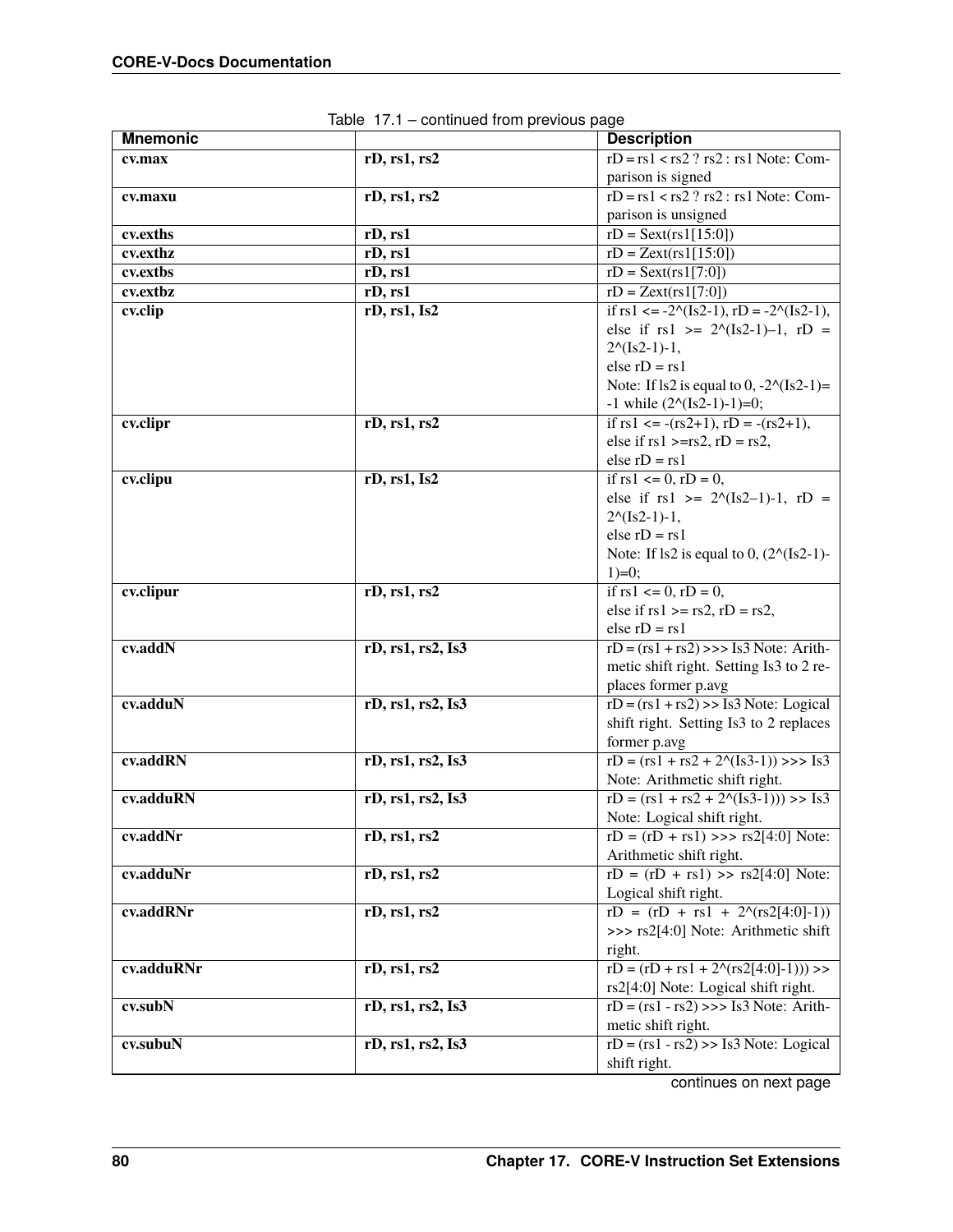| <b>Mnemonic</b> |                   | <b>Description</b>                              |
|-----------------|-------------------|-------------------------------------------------|
| cv.subRN        | rD, rs1, rs2, Is3 | $rD = (rs1 - rs2 + 2^{(s3-1)}) \gg > 1s3$       |
|                 |                   | Note: Arithmetic shift right.                   |
| cv.subuRN       | rD, rs1, rs2, Is3 | $rD = (rs1 - rs2 + 2^{(1s3-1)})) >> Is3$        |
|                 |                   | Note: Logical shift right.                      |
| cv.subNr        | rD, rs1, rs2      | $rD = (rD - rs1) \gg \frac{rs2[4:0]}{6}$ Note:  |
|                 |                   | Arithmetic shift right.                         |
| cv.subuNr       | rD, rs1, rs2      | $rD = (rD - rs1) >> rs2[4:0]$ Note:             |
|                 |                   | Logical shift right.                            |
| cv.subRNr       | rD, rs1, rs2      | $rD = (rD - rs1 + 2^{(rs2[4:0]-1)})$            |
|                 |                   | $\gg$ $\approx$ rs2[4:0] Note: Arithmetic shift |
|                 |                   | right.                                          |
| cv.subuRNr      | rD, rs1, rs2      | $rD = (rD - rs1 + 20(rs2[4:0]-1)))$ >>          |
|                 |                   | rs2[4:0] Note: Logical shift right.             |

|  |  |  |  | Table 17.1 - continued from previous page |  |
|--|--|--|--|-------------------------------------------|--|
|--|--|--|--|-------------------------------------------|--|

## **17.4.5 General ALU Encoding**

| 31:25    | 24:20           | 19:15 | 14:12    | 11:7 | 6:0      |                       |
|----------|-----------------|-------|----------|------|----------|-----------------------|
| funct7   | rs <sub>2</sub> | rs1   | funct    | rD   | opcode   |                       |
| 000 0010 | 00000           | src1  | $000 \,$ | dest | 011 0011 | cv.abs rD, rs1        |
| 000 0010 | src2            | src1  | 010      | dest | 011 0011 | cv.slet rD, rs1, rs2  |
| 000 0010 | src2            | src1  | 011      | dest | 011 0011 | cv.sletu rD, rs1, rs2 |
| 000 0010 | src2            | src1  | 100      | dest | 011 0011 | cv.min rD, rs1, rs2   |
| 000 0010 | src2            | src1  | 101      | dest | 011 0011 | cv.minu rD, rs1, rs2  |
| 000 0010 | src2            | src1  | 110      | dest | 011 0011 | cv.max rD, rs1, rs2   |
| 000 0010 | src2            | src1  | 111      | dest | 011 0011 | cv.maxu rD, rs1, rs2  |
| 000 1000 | 00000           | src1  | 100      | dest | 011 0011 | cv. exths rD, rs1     |
| 000 1000 | 00000           | src1  | 101      | dest | 011 0011 | cv.exthz rD, rs1      |
| 000 1000 | 00000           | src1  | 110      | dest | 011 0011 | cv. extbs rD, rs1     |
| 000 1000 | 00000           | src1  | 111      | dest | 011 0011 | cv.extbz rD, rs1      |

| 31:25    | 24:20          | 19:15 | 14:12              | 11:7 | 6:0      |                                |
|----------|----------------|-------|--------------------|------|----------|--------------------------------|
| funct7   | ls2[4:0]       | rs1   | funct <sub>3</sub> | rD   | opcode   |                                |
| 000 1010 | Iuimm $5[4:0]$ | src1  | 001                | dest | 011 0011 | cv.clip rD, rs1, Is2           |
| 000 1010 | Iuimm $5[4:0]$ | src1  | 010                | dest | 011 0011 | cv.clipu rD, rs1, Is2          |
| 000 1010 | src2           | src1  | 101                | dest | 011 0011 | cv.clipr $rD$ , $rs1$ , $rs2$  |
| 000 1010 | src2           | src1  | 110                | dest | 011 0011 | cv.clipur $rD$ , $rs1$ , $rs2$ |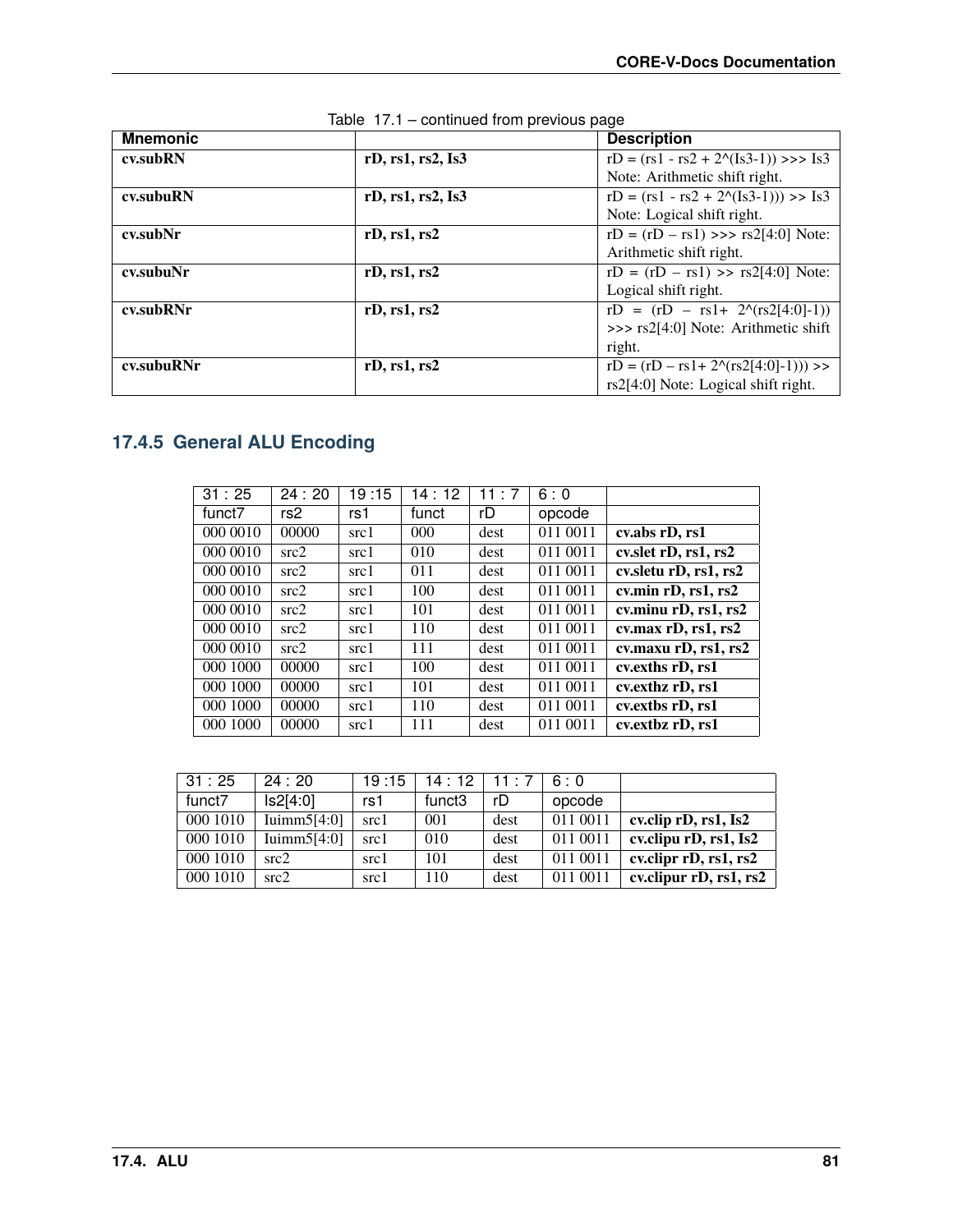| 31:30 | 29:25          | 24:20 | 19:15 | 14:12              | 11:7 | 6:0      |                                               |
|-------|----------------|-------|-------|--------------------|------|----------|-----------------------------------------------|
| f2    | Is3[4:0]       | rs2   | rs1   | funct <sub>3</sub> | rD   | opcode   |                                               |
| 00    | Luimm $5[4:0]$ | src2  | src1  | 010                | dest | 101 1011 | $\overline{\text{cv.addN}}$ rD, rs1, rs2, Is3 |
| 10    | Luimm $5[4:0]$ | src2  | src1  | 010                | dest | 101 1011 | cv.adduN $rD$ , $rs1$ , $rs2$ , $Is3$         |
| 00    | Luimm $5[4:0]$ | src2  | src1  | 110                | dest | 101 1011 | cv.addRN rD, rs1, rs2, Is3                    |
| 10    | Luimm $5[4:0]$ | src2  | src1  | 110                | dest | 101 1011 | cv.adduRN rD, rs1, rs2, Is3                   |
| 00    | Luimm $5[4:0]$ | src2  | src1  | 011                | dest | 101 1011 | cv.subN $rD$ , $rs1$ , $rs2$ , $Is3$          |
| 10    | Luimm $5[4:0]$ | src2  | src1  | 011                | dest | 101 1011 | cv.subu $N$ rD, rs1, rs2, Is3                 |
| 00    | Luimm $5[4:0]$ | src2  | src1  | 111                | dest | 101 1011 | cv.subRN $rD$ , $rs1$ , $rs2$ , $Is3$         |
| 10    | Luimm $5[4:0]$ | src2  | src1  | 111                | dest | 101 1011 | cv.subuRN $rD$ , $rs1$ , $rs2$ , $Is3$        |
| 01    | 00000          | src2  | src1  | 010                | dest | 101 1011 | cv.addNr rD, rs1, rs2                         |
| 11    | 00000          | src2  | src1  | 010                | dest | 101 1011 | cv.adduNr rD, rs1, rs                         |
| 01    | 00000          | src2  | src1  | 110                | dest | 101 1011 | cv.addRNr rD, rs1, rs                         |
| 11    | 00000          | src2  | src1  | 110                | dest | 101 1011 | cv.adduRNr rD, rs1, rs2                       |
| 01    | 00000          | src2  | src1  | 011                | dest | 101 1011 | cv.subNr rD, rs1, rs2                         |
| 11    | 00000          | src2  | src1  | 011                | dest | 101 1011 | cv.subuNr rD, rs1, rs2                        |
| 01    | 00000          | src2  | src1  | 111                | dest | 101 1011 | cv.subRNr rD, rs1, rs2                        |
| 11    | 00000          | src2  | src1  | 111                | dest | 101 1011 | cv.subuRNr rD, rs1, rs2                       |

### <span id="page-87-1"></span>**17.4.6 Immediate Branching Operations**

| Mnemonic | <b>Description</b>                                                                                       |
|----------|----------------------------------------------------------------------------------------------------------|
|          | cv.beginn rs1, Imm5, Imm12   Branch to $PC + (Imm12 \lt\lt 1)$ if rs1 is equal to Imm5. Imm5 is signed.  |
|          | cv.bneimm rs1, Imm5, Imm12   Branch to $PC + (Imm12 \lt 1)$ if rs1 is not equal to Imm5. Imm5 is signed. |

### **17.4.7 Immediate Branching Encoding**

| 31        | 30:25                     | 24 | 19   | 14     | 11:8              |                          | 6:0  |                      |
|-----------|---------------------------|----|------|--------|-------------------|--------------------------|------|----------------------|
|           |                           | 20 | 15   | 12     |                   |                          |      |                      |
|           | lmm12[12] lmm12[10:\$]rs2 |    | rs1  | funct3 | Im <sub>m12</sub> | lmm12                    | op-  |                      |
|           |                           |    |      |        |                   |                          | code |                      |
| Imm12[12] | Imm12[10:5] Imm5          |    | src1 | 010    |                   | Imm12[4:1] Imm12[11] 110 |      | cv.beqimm rs1, Imm5, |
|           |                           |    |      |        |                   |                          | 0011 | Im <sub>m12</sub>    |
| Imm12[12] | Imm12[10:5] Imm5          |    | src1 | 011    |                   | Imm12[4:1] Imm12[11] 110 |      | cv.bneimm rs1, Imm5, |
|           |                           |    |      |        |                   |                          | 0011 | Imm12                |
|           |                           |    |      |        |                   |                          |      |                      |

# <span id="page-87-0"></span>**17.5 Multiply-Accumulate**

CV32E40P supports custom extensions for multiply-accumulate and half-word multiplications with an optional postmultiplication shift.

The custom multiply-accumulate extensions are only supported if  $PULP_XPULP == 1$ .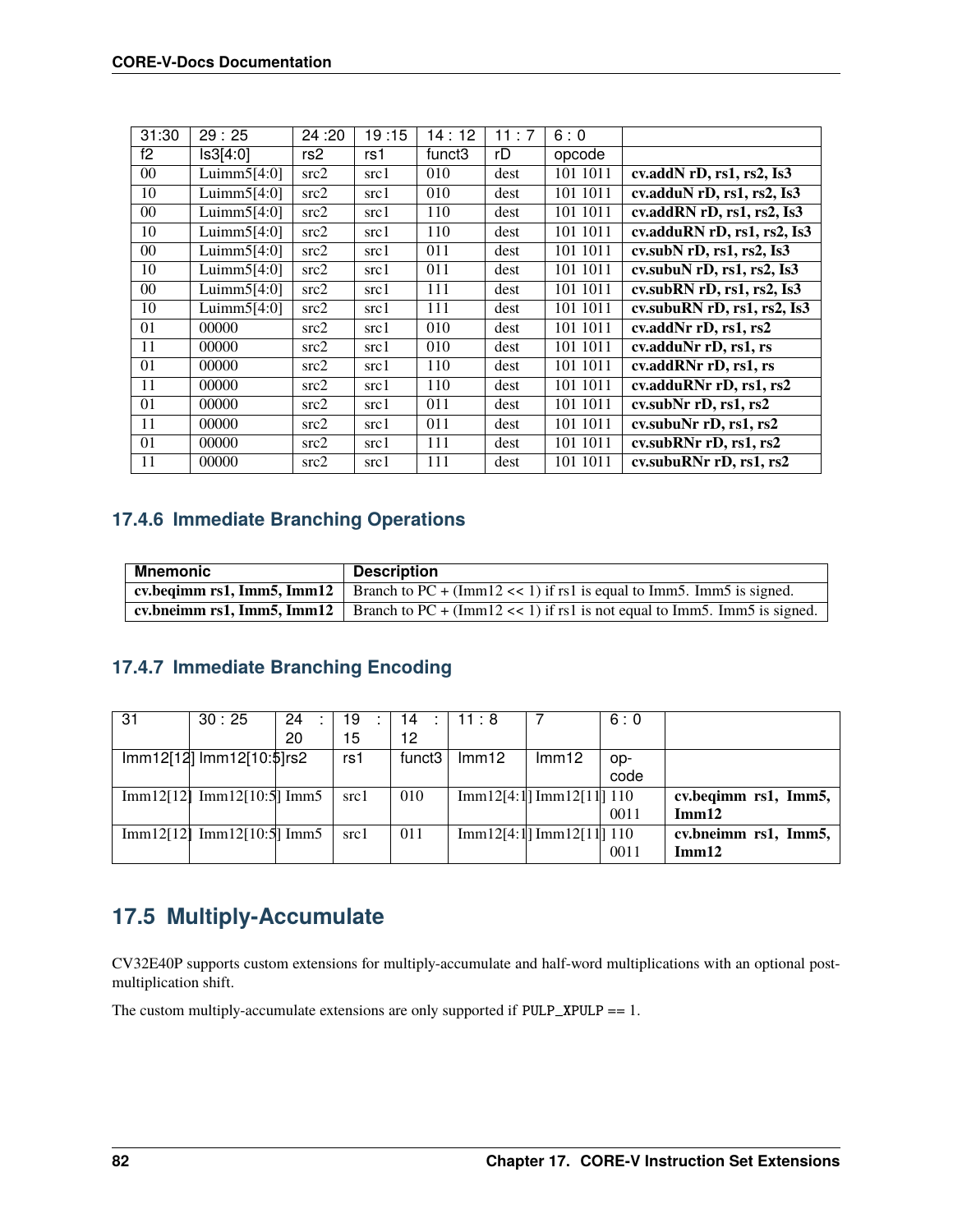### **17.5.1 MAC Operations**

### **32-Bit x 32-Bit Multiplication Operations**

|        | <b>Mnemonic</b> Description |                       |
|--------|-----------------------------|-----------------------|
| cv.mac | rD, rs1, rs2                | $rD = rD + rs1 * rs2$ |
| cv.msu | rD, rs1, rs2                | $rD = rD - rs1 * rs2$ |

#### **16-Bit x 16-Bit Multiplication**

| <b>Mnemonic</b> | Descrip-                    |                                                                                              |
|-----------------|-----------------------------|----------------------------------------------------------------------------------------------|
|                 | tion                        |                                                                                              |
| $cv$ .mulu $N$  | rD, rs1, rs2,               | $rD[31:0] = (Zext(rs1[15:0]) * Zext(rs2[15:0])) >>$ Is3 Note: Logical shift right called     |
|                 | Is3                         | cv.mulu if $Is3 == 0$                                                                        |
|                 | cv.mulhhu $N$ rD, rs1, rs2, | $rD[31:0] = (Zext(rs1[31:16]) * Zext(rs2[31:16])) >>$ Is3 Note: Logical shift right          |
|                 | Is <sub>3</sub>             | called <b>cv.mulhhu</b> if $Is3 == 0$                                                        |
| cv.mulsN        | rD, rs1, rs2,               | $rD[31:0] = (Sext(rs1[15:0]) * Sext(rs2[15:0])) >> Is3 Note: Arithmetic shift right$         |
|                 | Is <sub>3</sub>             | called <b>cy, muls</b> if $Is3 == 0$                                                         |
|                 | cv.mulhhs $N$ rD, rs1, rs2, | $rD[31:0] = (Sext(rs1[31:16]) * Sext(rs2[31:16])) \gg > 1s3$ Note: Arithmetic shift right    |
|                 | Is <sub>3</sub>             | called <b>cy.mulhhs</b> if $Is3 == 0$                                                        |
| cv.muluRN       | rD, rs1, rs2,               | $rD[31:0] = (Zext(rs1[15:0]) * Zext(rs2[15:0]) + 2\gamma(Is3-1)) >> Is3 Note: Logical shift$ |
|                 | Is <sub>3</sub>             | right                                                                                        |
|                 | cv.mulhhuRNrD, rs1, rs2,    | $rD[31:0] = (Zext(rs1[31:16]) * Zext(rs2[31:16]) + 20(Is3-1)) >> Is3 Note: Logical$          |
|                 | Is3                         | shift right                                                                                  |
| cv.mulsRN       | rD, rs1, rs2,               | $rD[31:0] = (Sext(rs1[15:0]) * Sext(rs2[15:0]) + 20(Is3-1)) >> S3 Note: Arithmetic$          |
|                 | Is <sub>3</sub>             | shift right                                                                                  |
|                 | cv.mulhhsRNrD, rs1, rs2,    | $rD[31:0] = (Sext(rs1[31:16]) * Sext(rs2[31:16]) + 2(1s3-1)) >> Is3 Note: Arith-$            |
|                 | Is3                         | metic shift right                                                                            |

#### **16-Bit x 16-Bit Multiply-Accumulate**

| <b>Mnemonic</b>  | <b>Description</b>         |                                                                                       |
|------------------|----------------------------|---------------------------------------------------------------------------------------|
| cv.macuN         | $rD$ , $rs1$ , $rs2$ ,     | $rD[31:0] = (Zext(rs1[15:0]) * Zext(rs2[15:0]) + rD) >>$ Is Note: Logical shift right |
|                  | Is3                        |                                                                                       |
| $cv$ .machhu $N$ | $rD$ , $rs1$ , $rs2$ ,     | $rD[31:0] = (Zext(rs1[31:16]) * Zext(rs2[31:16]) + rD) >>$ Is Note: Logical shift     |
|                  | Is3                        | right                                                                                 |
| cv.macsN         | rD, rs1, rs2,              | $rD[31:0] = (Sext(rs1[15:0]) * Sext(rs2[15:0]) + rD) >> S3 Note: Arithmetic shift$    |
|                  | Is3                        | right                                                                                 |
| cv.machhsN       | rD, rs1, rs2,              | $rD[31:0] = (Sext(rs1[31:16]) * Sext(rs2[31:16]) + rD) >> Is3 Note: Arithmetic$       |
|                  | Is3                        | shift right                                                                           |
| cv.macuRN        | $rD$ , $rs1$ , $rs2$ ,     | $rD[31:0] = (Zext(rs1[15:0]) * Zext(rs2[15:0]) + rD + 21(1s3-1)) >>$ Is3 Note: Log-   |
|                  | Is3                        | ical shift right                                                                      |
|                  | cv.machhuRNrD, rs1, rs2,   | $rD[31:0] = (Zext(rs1[31:16]) * Zext(rs2[31:16]) + rD + 20(Is3-1)) >> Is3 Note:$      |
|                  | Is3                        | Logical shift right                                                                   |
| cv.macsRN        | $rD$ , $rs1$ , $rs2$ ,     | $rD[31:0] = (Sext(rs1[15:0]) * Sext(rs2[15:0]) + rD + 2\gamma(1s3-1)) >> Is3 Note:$   |
|                  | Is <sub>3</sub>            | Arithmetic shift right                                                                |
|                  | cv.machhsRN, rD, rs1, rs2, | $rD[31:0] = (Sext(rs1[31:16]) * Sext(rs2[31:16]) + rD + 20(Is3-1)) >> Is3 Note:$      |
|                  | Is <sub>3</sub>            | Arithmetic shift right                                                                |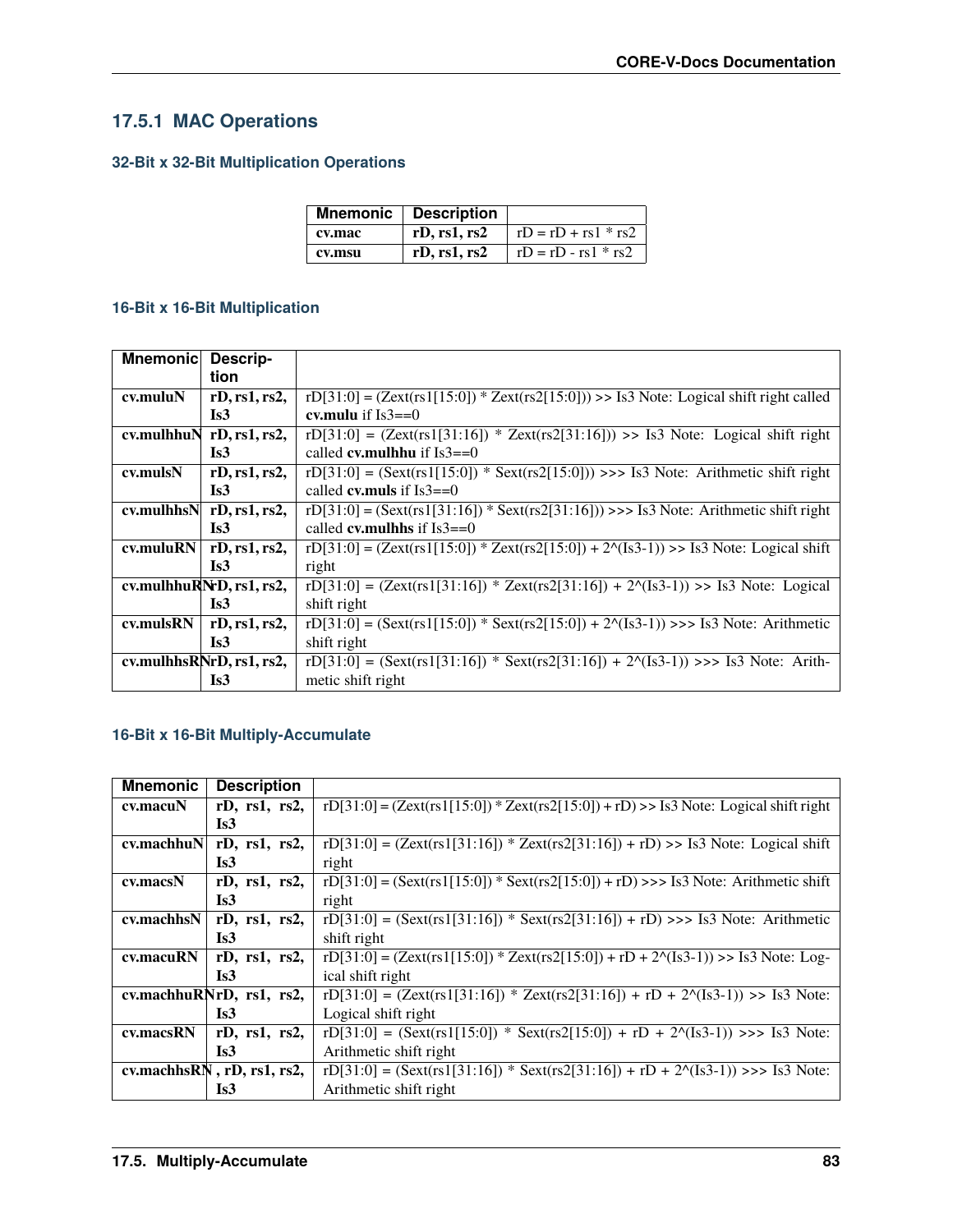#### **17.5.2 MAC Encoding**

| 31:25    | 24 :20 |      | $19:15$   14 : 12   11 : 7 |      | 6 <sup>. N</sup> |                             |
|----------|--------|------|----------------------------|------|------------------|-----------------------------|
| funct7   | rs2    | rs1  | funct3                     | rD   | opcode           |                             |
| 010 0001 | src2   | src1 | 000                        | dest | 011 0011         | cv.mac $rD$ , $rs1$ , $rs2$ |
| 010 0001 | src2   | src1 | 001                        | dest | 011 0011         | cv.msu $rD$ , $rs1$ , $rs2$ |

| 31:30          | 29:25          | 24:20 | 19:15 | 14:12              | 11:7 | 6:0      |                                        |
|----------------|----------------|-------|-------|--------------------|------|----------|----------------------------------------|
| f2             | Is3[4:0]       | rs2   | rs1   | funct <sub>3</sub> | rD   | opcode   |                                        |
| 0 <sup>0</sup> | Luimm $5[4:0]$ | src2  | src1  | $000 \,$           | dest | 101 1011 | cv.muluN rD, rs1, rs2, Is3             |
| 01             | Luimm $5[4:0]$ | src2  | src1  | 000                | dest | 101 1011 | cv.mulhhu $N$ rD, rs1, rs2, Is3        |
| 10             | Luimm $5[4:0]$ | src2  | src1  | 000                | dest | 101 1011 | cv.muls $N$ rD, rs1, rs2, Is3          |
| 11             | Luimm $5[4:0]$ | src2  | src1  | 000                | dest | 101 1011 | cv.mulhhs $N$ rD, rs1, rs2, Is3        |
| $00\,$         | Luimm $5[4:0]$ | src2  | src1  | 100                | dest | 101 1011 | cv.muluRN $rD$ , $rs1$ , $rs2$ , $Is3$ |
| 01             | Luimm $5[4:0]$ | src2  | src1  | 100                | dest | 101 1011 | cv.mulhhu $RN$ rD, rs1, rs2, Is3       |
| 10             | Luimm $5[4:0]$ | src2  | src1  | 100                | dest | 101 1011 | cv.mulsRN rD, rs1, rs2, Is3            |
| 11             | Luimm $5[4:0]$ | src2  | src1  | 100                | dest | 101 1011 | cv.mulhhs $RN$ rD, rs1, rs2, Is3       |
| $00\,$         | Luimm $5[4:0]$ | src2  | src1  | 001                | dest | 101 1011 | cv.macuN rD, rs1, rs2, Is3             |
| 01             | Luimm $5[4:0]$ | src2  | src1  | 001                | dest | 101 1011 | cv.machhu $N$ rD, rs1, rs2, Is3        |
| 10             | Luimm $5[4:0]$ | src2  | src1  | 001                | dest | 101 1011 | cv.macsN rD, rs1, rs2, Is3             |
| 11             | Luimm $5[4:0]$ | src2  | src1  | 001                | dest | 101 1011 | cv.machhs $N$ rD, rs1, rs2, Is3        |
| 10             | Luimm $5[4:0]$ | src2  | src1  | 101                | dest | 101 1011 | cv.macsRN rD, rs1, rs2, Is3            |
| 11             | Luimm $5[4:0]$ | src2  | src1  | 101                | dest | 101 1011 | cv.machhsRN rD, rs1, rs2, Is3          |
| $00\,$         | Luimm $5[4:0]$ | src2  | src1  | 101                | dest | 101 1011 | cv.macuRN rD, rs1, rs2, Is3            |
| 01             | Luimm $5[4:0]$ | src2  | src1  | 101                | dest | 101 1011 | cv.machhuRN rD, rs1, rs2, Is3          |

### <span id="page-89-0"></span>**17.6 SIMD**

The SIMD instructions perform operations on multiple sub-word elements at the same time. This is done by segmenting the data path into smaller parts when 8 or 16-bit operations should be performed.

The custom SIMD extensions are only supported if  $PULP$ \_XPULP == 1.

#### **SIMD is not supported by the compiler tool chain.**

SIMD instructions are available in two flavors:

- 8-Bit, to perform four operations on the 4 bytes inside a 32-bit word at the same time (.b)
- 16-Bit, to perform two operations on the 2 half-words inside a 32-bit word at the same time (.h)

All the operations are rounded to the specified bidwidth as for the original RISC-V arithmetic operations. This is described by the "and" operation with a MASK. No overflow or carry-out flags are generated as for the 32-bit operations.

Additionally, there are three modes that influence the second operand:

- 1. Normal mode, vector-vector operation. Both operands, from rs1 and rs2, are treated as vectors of bytes or halfwords.
	- e.g. cv.add.h x3,x2,x1 performs:

 $x3[31:16] = x2[31:16] + x1[31:16]$ 

$$
x3[15: 0] = x2[15: 0] + x1[15: 0]
$$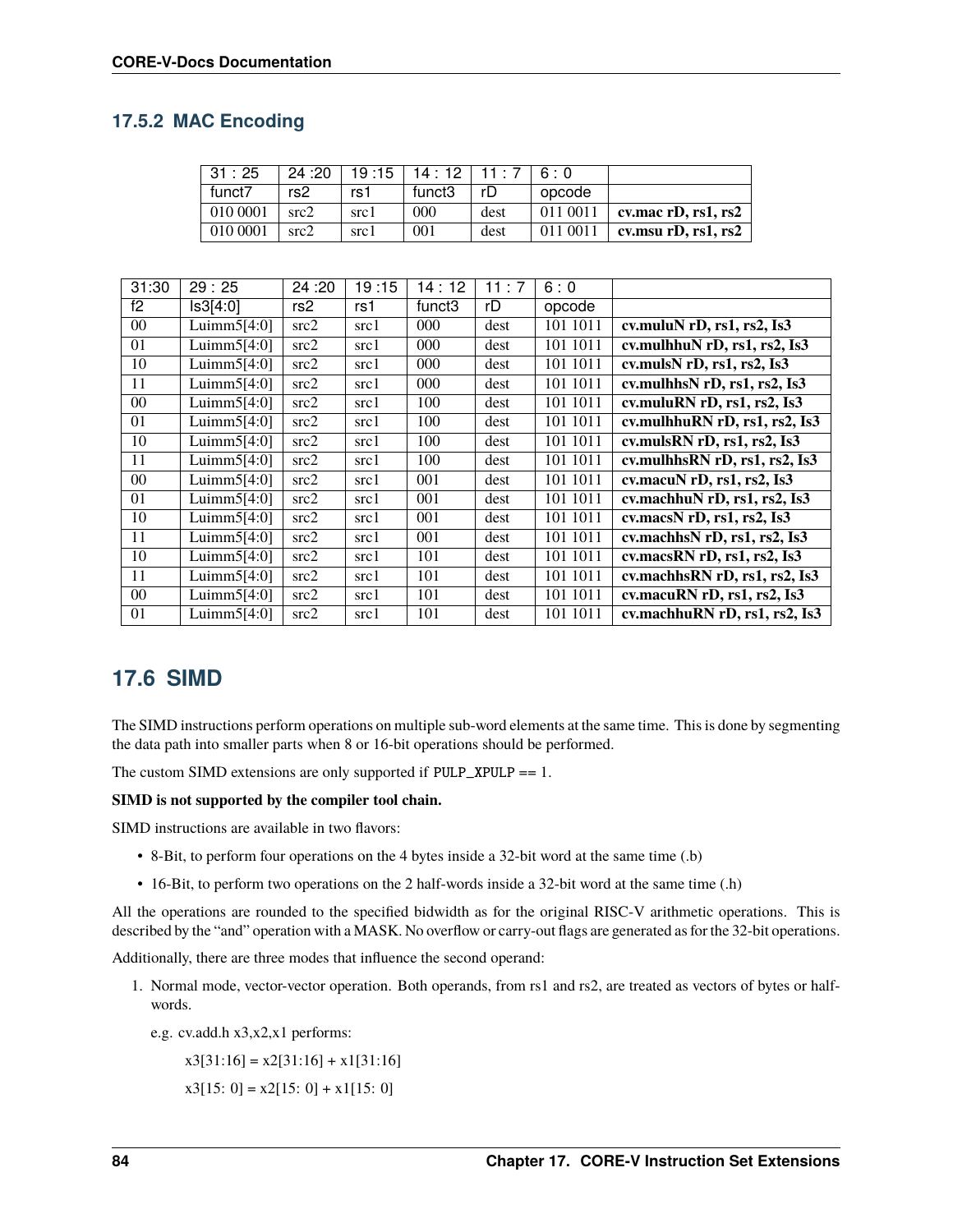- 2. Scalar replication mode (.sc), vector-scalar operation. Operand 1 is treated as a vector, while operand 2 is treated as a scalar and replicated two or four times to form a complete vector. The LSP is used for this purpose.
	- e.g. cv.add.sc.h x3,x2,x1 performs:

 $x3[31:16] = x2[31:16] + x1[15:0]$ 

- $x3[15: 0] = x2[15: 0] + x1[15: 0]$
- 3. Immediate scalar replication mode (.sci), vector-scalar operation. Operand 1 is treated as vector, while operand 2 is treated as a scalar and comes from an immediate. The immediate is either sign- or zero-extended, depending on the operation. If not specified, the immediate is sign-extended.
	- e.g. cv.add.sci.h x3,x2,0xDA performs:

 $x3[31:16] = x2[31:16] + 0xFFDA$ 

 $x3[15: 0] = x2[15: 0] + 0xFFDA$ 

In the following table, the index i ranges from 0 to 1 for 16-Bit operations and from 0 to 3 for 8-Bit operations.

- The index 0 is 15:0 for 16-Bit operations, or 7:0 for 8-Bit operations.
- The index 1 is 31:16 for 16-Bit operations, or 15:8 for 8-Bit operations.
- The index 2 is 23:16 for 8-Bit operations.
- The index 3 is 31:24 for 8-Bit operations.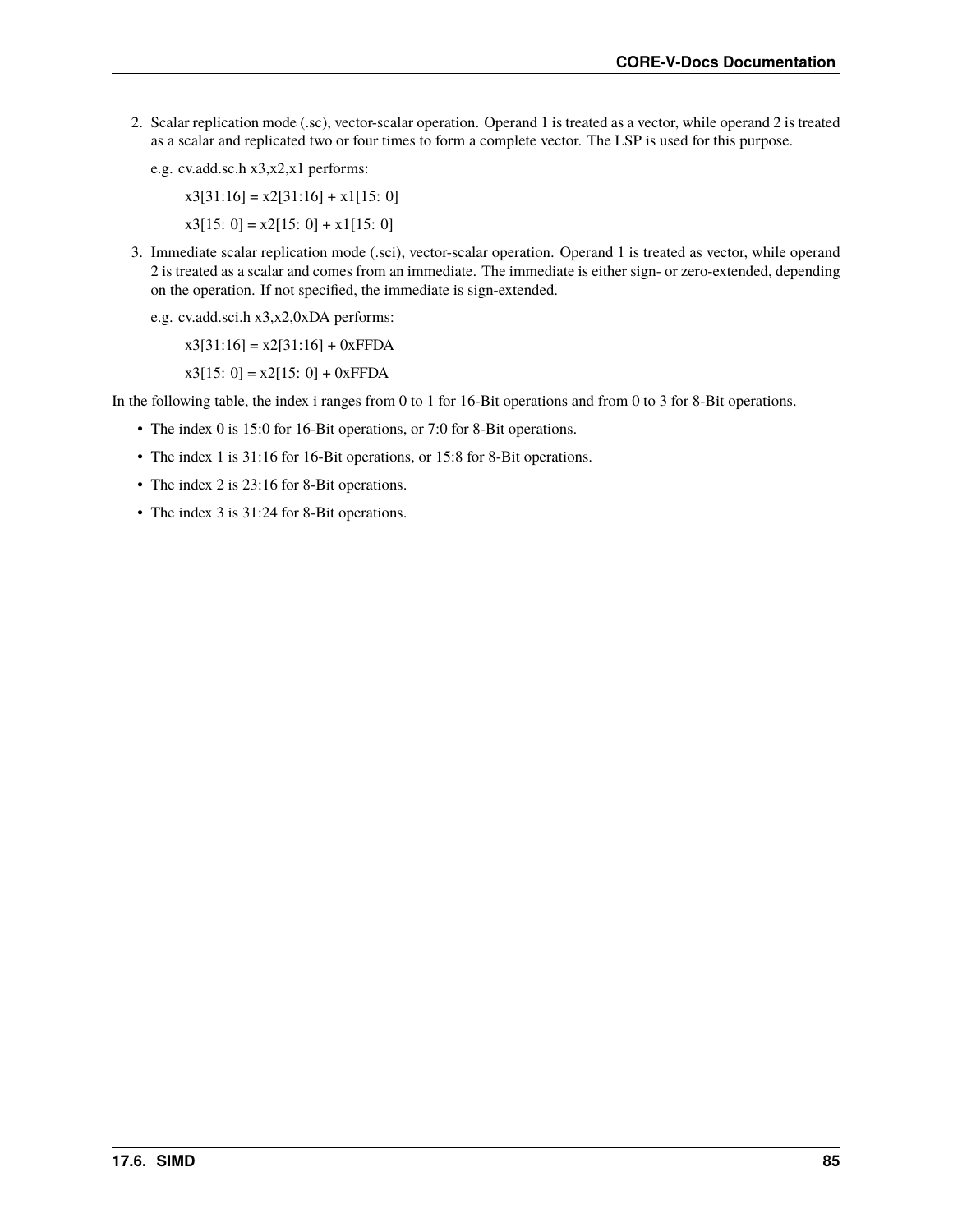## **17.6.1 SIMD ALU Operations**

| <b>Mnemonic</b>                                             | <b>Description</b>                                                                              |
|-------------------------------------------------------------|-------------------------------------------------------------------------------------------------|
| $cv.add[.sc,.sci]{.h, .b}$                                  | $rD[i] = (rs1[i] + op2[i]) &$ 0xFFFF                                                            |
| cv.add{.div2,.div4,                                         | $rD[i] = ((rs1[i] + op2[i]) & 0xFFFF) >> \{1,2,3\}$                                             |
| div8                                                        |                                                                                                 |
| $\overline{\text{cv.sub}[\text{.sc}, \text{.sc}]}$ ,h,.b}   | $rD[i] = (rs1[i] - op2[i]) & 0xFFFF$                                                            |
| cv.sub{.div2,.div4,                                         | $rD[i] = ((rs1[i] - op2[i]) & 0xFFFF) >> \{1,2,3\}$                                             |
| div8                                                        |                                                                                                 |
| $\overline{\text{cv.avg}[\text{.sc.,sci}]\{\text{.h.,b}\}}$ | $rD[i] = ((rs1[i] + op2[i]) & (0xFFF, 0xFF)) >> 1$ Note: Arithmetic right shift                 |
| $cv. avgu[.sc,.sci]{.h,.b}$                                 | $rD[i] = ((rs1[i] + op2[i]) & (0xFFFF, 0xFF)) >> 1$                                             |
| $cv.min[.sc,.sci]{.h, .b}$                                  | $rD[i] = rs1[i] < op2[i]$ ? $rs1[i] : op2[i]$                                                   |
| $cv.minu[.sc,.sci]{.h,.b}$                                  | $rD[i] = rs1[i] < op2[i]$ ? $rs1[i]$ : $op2[i]$ Note: Immediate is zero-extended, comparison is |
|                                                             | unsigned                                                                                        |
| $cv.max[.sc,.sci]$ {.h,.b}                                  | $rD[i] = rs1[i] > op2[i]$ ? $rs1[i] : op2[i]$                                                   |
| cv.maxu[.sc,.sci]{.h,.b}                                    | $rD[i] = rs1[i] > op2[i]$ ? $rs1[i]$ : $op2[i]$ Note: Immediate is zero-extended, comparison is |
|                                                             | unsigned                                                                                        |
| $cv.srl[.sc,.sci]{.h, .b}$                                  | $rD[i] = rs1[i] >> op2[i] Note: Immediately the next method, shift is logical.$                 |
| $cv.sra[.sc,.sci]{.h,b}$                                    | $rD[i] = rs1[i] >> op2[i] Note: Immediately the same set of the set of vertices.$               |
| $cv. sll[. sc,. sci]{. h., b}$                              | $rD[i] = rs1[i] \ll op2[i]$ Note: Immediate is zero-extended, shift is logical                  |
| $cv.$ or $[sc.,$ sci $]\{.h.,b\}$                           | $rD[i] = rs1[i]   op2[i]$                                                                       |
| $cv.xor[sc, sci]$ {.h,.b}                                   | $rD[i] = rs1[i]$ ^ op2[i]                                                                       |
| $cv. and$ [.sc,.sci] $\{h,b\}$                              | $rD[i] = rs1[i] \& op2[i]$                                                                      |
| $cv.abs{h,b}$                                               | $rD[i] = rs1 < 0$ ? $-rs1 : rs1$                                                                |
| cv.extract.h                                                | $rD =$ Sext(rs1[((I+1)*16)-1 : I*16])                                                           |
| cv.extract.b                                                | $rD =$ Sext(rs1[((I+1)*8)-1 : I*8])                                                             |
| cv.extractu.h                                               | $rD = Zext(rsl((I+1)*16)-1$ : $I*16)$                                                           |
| cv.extractu.b                                               | $rD = Zext(rs1[((I+1)*8)-1: I*8])$                                                              |
| cv.insert.h                                                 | $rD[((I+1)*16-1:I*16] = rs1[15:0] Note: The rest of the bits of rD are untouched and keep$      |
|                                                             | their previous value                                                                            |
| cv.insert,b                                                 | $rD[((I+1)*8-1:I*8] = rs1[7:0] Note: The rest of the bits of rD are untouched and keep their$   |
|                                                             | previous value                                                                                  |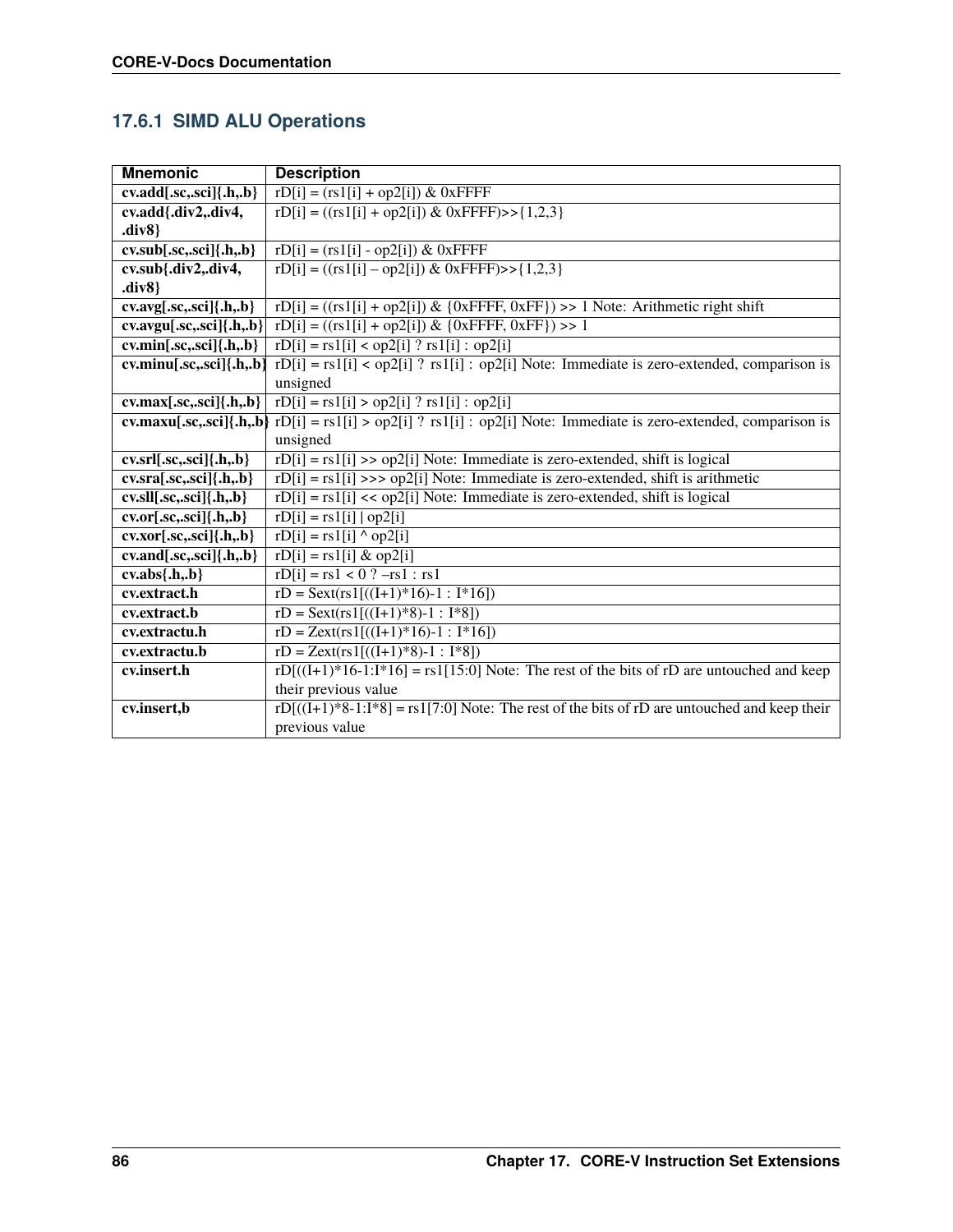#### **Dot Product Instructions**

| <b>Mnemonic</b> | <b>Description</b>                                                                                                                 |
|-----------------|------------------------------------------------------------------------------------------------------------------------------------|
|                 | <b>cv.dotup[.sc,.sci].lD</b> = $rs1[0]$ * $op2[0]$ + $rs1[1]$ * $op2[1]$ Note: All operations are unsigned                         |
|                 | cv.dotup[.sc,.sci]Jb = rs1[0] * op2[0] + rs1[1] * op2[1] + rs1[2] * op2[2] + rs1[3] * op2[3] Note: All operations                  |
|                 | are unsigned                                                                                                                       |
|                 | cv.dotusp[.sc,.sci] $\mathbf{B} = rs1[0] * op2[0] + rs1[1] * op2[1]$ Note: rs1 is treated as unsigned, while rs2 is treated as     |
|                 | signed                                                                                                                             |
|                 | cv.dotusp[.sc,.sci] $\mathbf{D} = rs1[0] * op2[0] + rs1[1] * op2[1] + rs1[2] * op2[2] + rs1[3] * op2[3] Note: rs1 is treated as$   |
|                 | unsigned, while rs2 is treated as signed                                                                                           |
|                 | cv.dotsp[.sc,.sci].hD = $rs1[0]$ * $op2[0]$ + $rs1[1]$ * $op2[1]$ Note: All operations are signed                                  |
|                 | cv.dotsp[.sc,.sci].bD = $rs1[0]$ * $op2[0]$ + $rs1[1]$ * $op2[1]$ + $rs1[2]$ * $op2[2]$ + $rs1[3]$ * $op2[3]$ Note: All operations |
|                 | are signed                                                                                                                         |
|                 | cv.sdotup[.sc,.sci] $\mathbf{B} = rD + rsI[0] * op2[0] + rsI[1] * op2[1] Note: All operations are unsigned$                        |
|                 | cv.sdotup[.sc,.sci] $\mathbf{D} = rD + rsI[0] * op2[0] + rsI[1] * op2[1] + rsI[2] * op2[2] + rsI[3] * op2[3] Note: All operations$ |
|                 | are unsigned                                                                                                                       |
|                 | cv.sdotusp[.sc,.sci]D= $rD$ + $rsI[0]$ * $op2[0]$ + $rsI[1]$ * $op2[1]$ Note: $rsI$ is treated as unsigned, while $rs2$ is treated |
|                 | as signed                                                                                                                          |
|                 | cv.sdotusp[.sc,.sci]D= rD + rs1[0] * op2[0] + rs1[1] * op2[1] + rs1[2] * op2[2] + rs1[3] * op2[3] Note: rs1 is treated             |
|                 | as unsigned, while rs2 is treated as signed                                                                                        |
|                 | cv.sdotsp[.sc,.sdi]rD = rD + rs1[0] * op2[0] + rs1[1] * op2[1] Note: All operations are signed                                     |
|                 | cv.sdotsp[.sc,.sd]tD = rD + rs1[0] * op2[0] + rs1[1] * op2[1] + rs1[2] * op2[2] + rs1[3] * op2[3] Note: All operations             |
|                 | are signed                                                                                                                         |

#### **Shuffle and Pack Instructions**

| <b>MnemonDescription</b>                                                                                                     |
|------------------------------------------------------------------------------------------------------------------------------|
| cv.shuffledD[31:16] = rs1[rs2[16]*16+15:rs2[16]*16] rD[15:0] = rs1[rs2[0]*16+15:rs2[0]*16]                                   |
| cv.shufflex50j.hl:16] = $rs1[11*16+15:11*16]$ rD[15:0] = $rs1[10*16+15:10*16]$ Note: 11 and 10 represent bits 1 and 0        |
| of the immediate                                                                                                             |
| cv.shuffledD[31:24] = rs1[rs2[25:24]*8+7:rs2[25:24]*8] rD[23:16] = rs1[rs2[17:16]*8+7:rs2[17:16]*8] rD[15:8] =               |
| rs1[rs2[9:8]*8+7:rs2[9:8]*8] rD[7:0] = rs1[rs2[1:0]*8+7:rs2[1:0]*8]                                                          |
| cv.shuffleH0§81.b24] = rs1[7:0] rD[23:16] = rs1[(I5:I4)*8+7: (I5:I4)*8] rD[15:8] = rs1[(I3:I2)*8+7: (I3:I2)*8]               |
| $rD[7:0] = rs1[(11:10)*8+7:(11:10)*8]$                                                                                       |
| cv.shuffleID\$81.b24] = rs1[15:8] rD[23:16] = rs1[(I5:I4)*8+7: (I5:I4)*8] rD[15:8] = rs1[(I3:I2)*8+7: (I3:I2)*8]             |
| $rD[7:0] = rs1[(11:10)*8+7:(11:10)*8]$                                                                                       |
| cv.shuffleI2){81.124] = rs1[23:16] rD[23:16] = rs1[(I5:I4)*8+7: (I5:I4)*8] rD[15:8] = rs1[(I3:I2)*8+7: (I3:I2)*8]            |
| $rD[7:0] = rs1[(11:10)*8+7:(11:10)*8]$                                                                                       |
| cv.shuffleH\\\$di.h24] = rs1[31:24] rD[23:16] = rs1[(I5:I4)*8+7: (I5:I4)*8] rD[15:8] = rs1[(I3:I2)*8+7: (I3:I2)*8]           |
| $rD[7:0] = rs1[(11:10)*8+7:(11:10)*8]$                                                                                       |
| cv.shuffle2Dh[31:16] = ((rs2[17] == 1) ? rs1 : rD)[rs2[16]*16+15:rs2[16]*16] rD[15:0] = ((rs2[1] == 1) ? rs1 :               |
| rD)[rs2[0]*16+15:rs2[0]*16]                                                                                                  |
| cv.shuffle2Db[31:24] = ((rs2[26] == 1) ? rs1 : rD)[rs2[25:24]*8+7:rs2[25:24]*8] rD[23:16] = ((rs2[18] == 1) ?                |
| rs1:rD)[rs2[17:16]*8+7:rs2[17:16]*8] rD[15:8] = ((rs2[10] == 1) ? rs1:rD)[rs2[9:8]*8+7:rs2[9:8]*8]                           |
| $rD[7:0] = ((rs2[2] == 1) ? rs1 : rD)[rs2[1:0]*8+7:rs2[1:0]*8]$                                                              |
| cv.pack   $rD[31:16] = rs1[15:0]$ $rD[15:0] = rs2[15:0]$                                                                     |
| <b>cv.pack.hr</b> D[31:16] = $rs1[31:16]$ rD[15:0] = $rs2[31:16]$                                                            |
| <b>cv.packhird</b> [31:24] = $rs1[7:0]$ rD[23:16] = $rs2[7:0]$ Note: The rest of the bits of rD are untouched and keep their |
| previous value                                                                                                               |
| <b>cv.packlon</b> $D[15:8] = rs1[7:0]$ rD[7:0] = $rs2[7:0]$ Note: The rest of the bits of rD are untouched and keep their    |
| previous value                                                                                                               |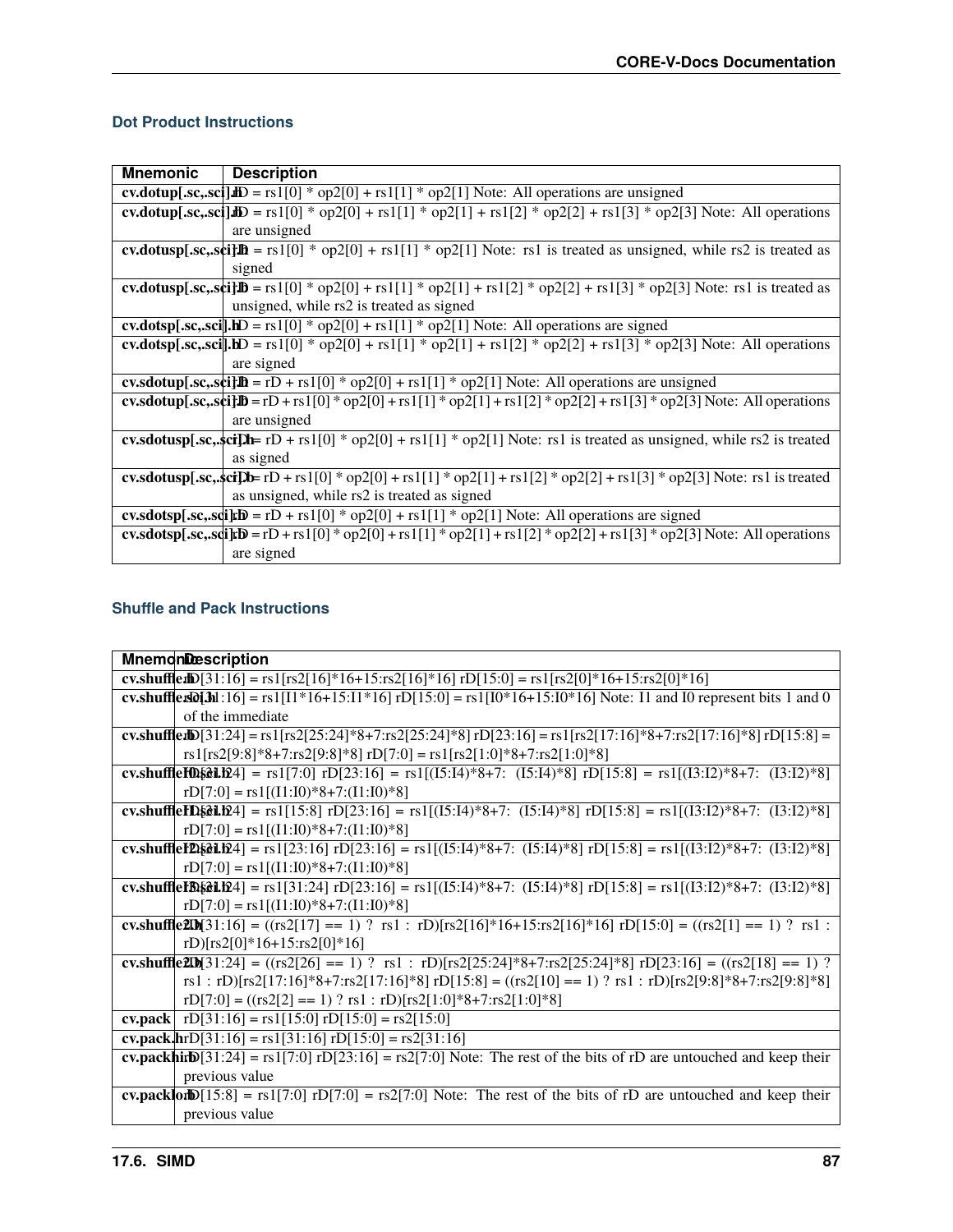## **17.6.2 SIMD ALU Encoding**

| 31:27              | $\overline{26}$  | $\overline{25}$  | 24:20                    | 19:15 | 14:12            | $\overline{11:7}$ | 6:0      |       |
|--------------------|------------------|------------------|--------------------------|-------|------------------|-------------------|----------|-------|
| funct <sub>5</sub> | F                |                  | rs2                      | rs1   | funct3           | rD                | opcode   |       |
| 00000              | $\boldsymbol{0}$ | $\boldsymbol{0}$ | src2                     | src1  | $\overline{000}$ | dest              | 101 0111 | cv.a  |
| 00000              | $\theta$         | $\theta$         | $\overline{\text{src2}}$ | src1  | 100              | dest              | 101 0111 | cv.a  |
| 00000              | $\boldsymbol{0}$ | Imm6[5:0]s       |                          | src1  | 110              | dest              | 101 0111 | cv.a  |
| 00000              | $\theta$         | $\theta$         | src2                     | src1  | $\overline{001}$ | dest              | 101 0111 | cv.a  |
| 00000              | $\boldsymbol{0}$ | $\theta$         | $\overline{\text{src2}}$ | src1  | 101              | dest              | 101 0111 | cv.a  |
| 00000              | $\boldsymbol{0}$ | Imm6[5:0]        |                          | src1  | 111              | dest              | 101 0111 | cv.a  |
| 0 1 1 1 0          | $\mathbf{1}$     | $\theta$         | src2                     | src1  | 010              | dest              | 101 0111 | cv.a  |
| 0 1 1 1 0          | $\mathbf{1}$     | $\boldsymbol{0}$ | src2                     | src1  | 100              | dest              | 101 0111 | cv.a  |
| 01110              | $\mathbf{1}$     | $\boldsymbol{0}$ | src2                     | src1  | 110              | dest              | 101 0111 | cv.a  |
| 0 0 0 0 1          | $\boldsymbol{0}$ | $\boldsymbol{0}$ | src2                     | src1  | $\overline{000}$ | dest              | 101 0111 |       |
| 0 0 0 0 1          | $\boldsymbol{0}$ | $\Omega$         | src2                     |       | 100              | dest              | 101 0111 | cv.s  |
|                    |                  |                  |                          | src1  | 110              |                   | 101 0111 | CV.SI |
| 0 0 0 0 1<br>00001 | $\boldsymbol{0}$ | Imm $6[5:0]$ s   |                          | src1  | $\overline{001}$ | dest              | 101 0111 | CV.SI |
|                    | $\boldsymbol{0}$ | $\boldsymbol{0}$ | src2                     | src1  |                  | dest              |          | CV.SI |
| 0 0 0 0 1          | $\boldsymbol{0}$ | $\overline{0}$   | $\overline{\text{src2}}$ | src1  | 101              | dest              | 101 0111 | CV.SI |
| 0 0 0 0 1          | $\boldsymbol{0}$ | Imm6[5:0]        |                          | src1  | 111              | dest              | 101 0111 | CV.SI |
| 0 1 1 0 0          | $\mathbf{1}$     | $\boldsymbol{0}$ | src2                     | src1  | $\overline{010}$ | dest              | 101 0111 | CV.SI |
| 0 1 1 0 0          | $\mathbf{1}$     | $\boldsymbol{0}$ | src2                     | src1  | 100              | dest              | 101 0111 | CV.SI |
| 0 1 1 0 0          | $\mathbf{1}$     | $\boldsymbol{0}$ | src2                     | src1  | 110              | dest              | 101 0111 | CV.SI |
| 00010              | $\mathbf{0}$     | $\boldsymbol{0}$ | src2                     | src1  | 000              | dest              | 101 0111 | cv.a  |
| 00010              | $\overline{0}$   | $\theta$         | src2                     | src1  | 100              | dest              | 101 0111 | cv.a  |
| 00010              | $\theta$         | Imm6[5:0]s       |                          | src1  | 110              | dest              | 101 0111 | cv.a  |
| 00010              | $\overline{0}$   | $\overline{0}$   | src2                     | src1  | 001              | dest              | 101 0111 | cv.a  |
| 00010              | $\boldsymbol{0}$ | $\Omega$         | $\overline{\text{src2}}$ | src1  | 101              | dest              | 101 0111 | cv.a  |
| 00010              | $\boldsymbol{0}$ | Imm6[5:0]        |                          | src1  | 111              | dest              | 101 0111 | cv.a  |
| 00011              | $\boldsymbol{0}$ | $\overline{0}$   | src2                     | src1  | 000              | dest              | 101 0111 | cv.a  |
| 00011              | $\overline{0}$   | $\overline{0}$   | src2                     | src1  | 100              | dest              | 101 0111 | cv.a  |
| 00011              | $\boldsymbol{0}$ | Imm6[5:0]s       |                          | src1  | 110              | dest              | 101 0111 | cv.a  |
| 0 0 0 1 1          | $\mathbf{0}$     | $\overline{0}$   | src2                     | src1  | $\overline{001}$ | dest              | 101 0111 | cv.a  |
| 00011              | $\overline{0}$   | $\Omega$         | src2                     | src1  | 101              | dest              | 101 0111 | cv.a  |
| 00011              | $\boldsymbol{0}$ | Imm6[5:0]        |                          | src1  | $\overline{111}$ | dest              | 101 0111 | cv.a  |
| 0 0 1 0 0          | $\boldsymbol{0}$ | $\overline{0}$   | src2                     | src1  | $\overline{000}$ | dest              | 101 0111 | cv.n  |
| 0 0 1 0 0          | $\boldsymbol{0}$ | $\Omega$         | $\overline{\text{src2}}$ | src1  | 100              | dest              | 101 0111 | cv.n  |
| 0 0 1 0 0          | $\boldsymbol{0}$ | Imm6[5:0]s       |                          | src1  | $\overline{110}$ | dest              | 101 0111 | cv.n  |
| 0 0 1 0 0          | $\boldsymbol{0}$ | $\boldsymbol{0}$ | src2                     | src1  | $\overline{001}$ | dest              | 101 0111 | cv.n  |
| 0 0 1 0 0          | $\mathbf{0}$     | $\boldsymbol{0}$ | src2                     | src1  | 101              | dest              | 101 0111 | cv.n  |
| 0 0 1 0 0          | $\overline{0}$   | Imm6[5:0]        |                          | src1  | 111              | dest              | 101 0111 | cv.n  |
| 00101              | $\overline{0}$   | $\overline{0}$   | src2                     | src1  | $\overline{000}$ | dest              | 101 0111 | cv.n  |
| 00101              | $\overline{0}$   | $\theta$         | src2                     | src1  | 100              | dest              | 101 0111 | cv.n  |
| 00101              | $\overline{0}$   | Imm $6[5:0]$ s   |                          | src1  | 110              | dest              | 101 0111 | cv.n  |
| 0 0 1 0 1          | $\mathbf{0}$     | $\overline{0}$   | src2                     | src1  | 001              | dest              | 101 0111 | cv.n  |
| 0 0 1 0 1          | $\overline{0}$   | $\Omega$         | src2                     | src1  | 101              | dest              | 101 0111 | cv.n  |
| 0 0 1 0 1          | $\overline{0}$   | Imm6[5:0]        |                          | src1  | 111              | dest              | 101 0111 | cv.n  |
| 00110              | $\overline{0}$   | $\overline{0}$   | src2                     | src1  | 000              | dest              | 101 0111 | cv.n  |
| 00110              | $\overline{0}$   | $\overline{0}$   | src2                     | src1  | 100              | dest              | 101 0111 | cv.n  |
| 0 0 1 1 0          | $\overline{0}$   | Imm $6[5:0]$ s   |                          | src1  | 110              | dest              | 101 0111 | cv.n  |
| 0 0 1 1 0          | $\overline{0}$   | $\Omega$         | src2                     | src1  | $\overline{001}$ | dest              | 101 0111 | cv.n  |
|                    |                  |                  |                          |       |                  |                   |          |       |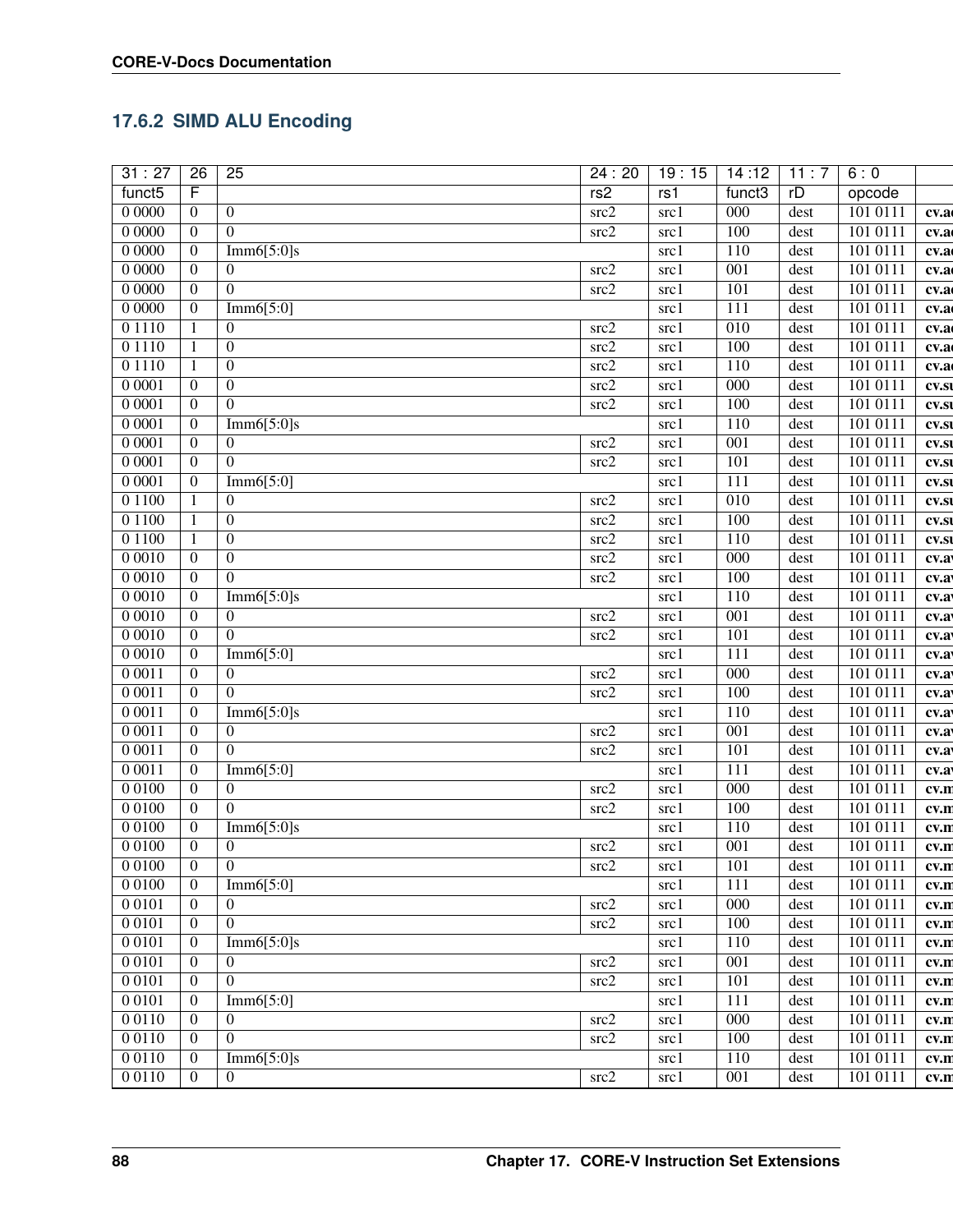|           |                  | $\mu$ and $\mu$ . $\mu$ - $\mu$ commuted from previous page |                   |       |                    |      |          |       |
|-----------|------------------|-------------------------------------------------------------|-------------------|-------|--------------------|------|----------|-------|
| 31:27     | $\overline{26}$  | $\overline{25}$                                             | 24:20             | 19:15 | 14:12              | 11:7 | 6:0      |       |
| funct5    | F                |                                                             | rs2               | rs1   | funct <sub>3</sub> | rD   | opcode   |       |
| 0 0 1 1 0 | $\overline{0}$   | $\overline{0}$                                              | src2              | src1  | 101                | dest | 101 0111 | cv.n  |
| 0 0 1 1 0 | $\boldsymbol{0}$ | Imm $6[5:0]$                                                |                   | src1  | 111                | dest | 101 0111 | cv.n  |
| 0 0 1 1 1 | $\boldsymbol{0}$ | $\overline{0}$                                              | src2              | src1  | $\overline{000}$   | dest | 101 0111 | cv.n  |
| 0 0 1 1 1 | $\boldsymbol{0}$ | $\overline{0}$                                              | $src\overline{2}$ | src1  | 100                | dest | 101 0111 | cv.n  |
| 00111     | $\boldsymbol{0}$ | Imm $6[5:0]$ s                                              |                   | src1  | 110                | dest | 101 0111 | cv.n  |
| 0 0 1 1 1 | $\overline{0}$   | 0                                                           | $src\overline{2}$ | src1  | 001                | dest | 101 0111 | cv.n  |
| 00111     | $\boldsymbol{0}$ | $\Omega$                                                    | src2              | src1  | 101                | dest | 101 0111 | cv.n  |
| 00111     | $\boldsymbol{0}$ | Imm6[5:0]                                                   |                   | src1  | 111                | dest | 101 0111 | cv.n  |
| 0 1000    | $\boldsymbol{0}$ | $\overline{0}$                                              | src2              | src1  | 000                | dest | 101 0111 | CV.SI |
| 0 1000    | $\boldsymbol{0}$ | $\Omega$                                                    | src2              | src1  | 100                | dest | 101 0111 | CV.SI |
| 0 1000    | $\boldsymbol{0}$ | Imm6[5:0]s                                                  |                   | src1  | 110                | dest | 101 0111 | CV.SI |
| 0 1000    | $\boldsymbol{0}$ | $\overline{0}$                                              | src2              | src1  | 001                | dest | 101 0111 | CV.SI |
| 0 1000    | $\boldsymbol{0}$ | $\overline{0}$                                              | src2              | src1  | 101                | dest | 101 0111 | CV.SI |
| 0 1000    | $\boldsymbol{0}$ | Imm6[5:0]                                                   |                   | src1  | 111                | dest | 101 0111 | CV.SI |
| 0 1001    | $\boldsymbol{0}$ | $\overline{0}$                                              | src2              | src1  | 000                | dest | 101 0111 | CV.SI |
| 0 1001    | $\boldsymbol{0}$ | $\Omega$                                                    | src2              | src1  | 100                | dest | 101 0111 | CV.SI |
| 0 1001    | $\boldsymbol{0}$ | Imm $6[5:0]$ s                                              |                   | src1  | 110                | dest | 101 0111 | CV.SI |
| 0 1001    | $\boldsymbol{0}$ | $\overline{0}$                                              | src2              | src1  | 001                | dest | 101 0111 | CV.SI |
| 0 1001    | $\boldsymbol{0}$ | $\Omega$                                                    | src2              | src1  | 101                | dest | 101 0111 | CV.SI |
| 0 1001    | $\boldsymbol{0}$ | Imm $6[5:0]$                                                |                   | src1  | 111                | dest | 101 0111 | CV.SI |
| 0 10 10   | $\boldsymbol{0}$ | $\overline{0}$                                              | src2              | src1  | $\overline{000}$   | dest | 101 0111 | cv.sl |
| 0 10 10   | $\boldsymbol{0}$ | $\Omega$                                                    | src2              | src1  | 100                | dest | 101 0111 | cv.sl |
| 0 10 10   | $\boldsymbol{0}$ | Imm $6[5:0]$ s                                              |                   | src1  | 110                | dest | 101 0111 | cv.sl |
| 0 10 10   | $\boldsymbol{0}$ | 0                                                           | src2              | src1  | 001                | dest | 101 0111 | cv.sl |
| 0 10 10   | $\boldsymbol{0}$ | $\Omega$                                                    | src2              | src1  | 101                | dest | 101 0111 | cv.sl |
| 0 10 10   | $\boldsymbol{0}$ | Imm6[5:0]                                                   |                   | src1  | 111                | dest | 101 0111 | cv.sl |
| 0 10 11   | $\boldsymbol{0}$ | $\overline{0}$                                              | src2              | src1  | 000                | dest | 101 0111 | CV.0  |
| 0 10 11   | $\boldsymbol{0}$ | $\Omega$                                                    | src2              | src1  | 100                | dest | 101 0111 | CV.0  |
| 0 10 11   | $\boldsymbol{0}$ | Imm $6[5:0]$ s                                              |                   | src1  | 110                | dest | 101 0111 | CV.0  |
| 0 10 11   | $\mathbf{0}$     | $\overline{0}$                                              | src2              | src1  | 001                | dest | 101 0111 | CV.0  |
| 0 10 11   | $\overline{0}$   | $\Omega$                                                    | src2              | src1  | 101                | dest | 101 0111 | CV.0  |
| 0 10 11   | $\boldsymbol{0}$ | Imm $6[5:0]$                                                |                   | src1  | 111                | dest | 101 0111 |       |
| 0 1 1 0 0 | $\boldsymbol{0}$ | $\boldsymbol{0}$                                            | $src\overline{2}$ | src1  | $\overline{000}$   | dest | 101 0111 | CV.0  |
| 0 1 1 0 0 | $\boldsymbol{0}$ | $\overline{0}$                                              | src2              | src1  | 100                | dest | 101 0111 | CV.X  |
| 0 1 1 0 0 | $\overline{0}$   | Imm $6[5:0]$ s                                              |                   | src1  | 110                | dest | 101 0111 | CV.X  |
| 0 1 1 0 0 |                  | $\overline{0}$                                              | src2              |       | 001                |      | 101 0111 | CV.X  |
|           | $\boldsymbol{0}$ | $\overline{0}$                                              |                   | src1  |                    | dest |          | CV.X  |
| 0 1 1 0 0 | $\boldsymbol{0}$ |                                                             | src2              | src1  | 101                | dest | 101 0111 | CV.X  |
| 0 1 1 0 0 | $\boldsymbol{0}$ | Imm6[5:0]                                                   |                   | src1  | 111                | dest | 101 0111 | CV.X  |
| 0 1 1 0 1 | $\boldsymbol{0}$ | 0                                                           | src2              | src1  | $\overline{000}$   | dest | 101 0111 | cv.a  |
| 0 1 1 0 1 | $\boldsymbol{0}$ | $\overline{0}$                                              | src2              | src1  | 100                | dest | 101 0111 | cv.a  |
| 0 1 1 0 1 | $\boldsymbol{0}$ | Imm6[5:0]s                                                  |                   | src1  | 110                | dest | 101 0111 | cv.a  |
| 0 1 1 0 1 | $\boldsymbol{0}$ | $\overline{0}$                                              | src2              | src1  | 001                | dest | 101 0111 | cv.a  |
| 0 1 1 0 1 | $\boldsymbol{0}$ | $\Omega$                                                    | $src\overline{2}$ | src1  | 101                | dest | 101 0111 | cv.a  |
| 0 1 1 0 1 | $\boldsymbol{0}$ | Imm6[5:0]                                                   |                   | src1  | 111                | dest | 101 0111 | cv.a  |
| 0 1 1 1 0 | $\boldsymbol{0}$ | $\overline{0}$                                              | $\boldsymbol{0}$  | src1  | 000                | dest | 101 0111 | cv.al |
| 0 1 1 1 0 | $\boldsymbol{0}$ | $\Omega$                                                    | $\boldsymbol{0}$  | src1  | 001                | dest | 101 0111 | cv.al |
| 0 1 1 1 1 | $\overline{0}$   | Imm $6[5:0]$                                                |                   | src1  | 110                | dest | 101 0111 | cv.e  |
| 0 1 1 1 1 | $\mathbf{0}$     | Imm6[5:0]                                                   |                   | src1  | 111                | dest | 101 0111 | cv.e  |

Table 17.2 – continued from previous page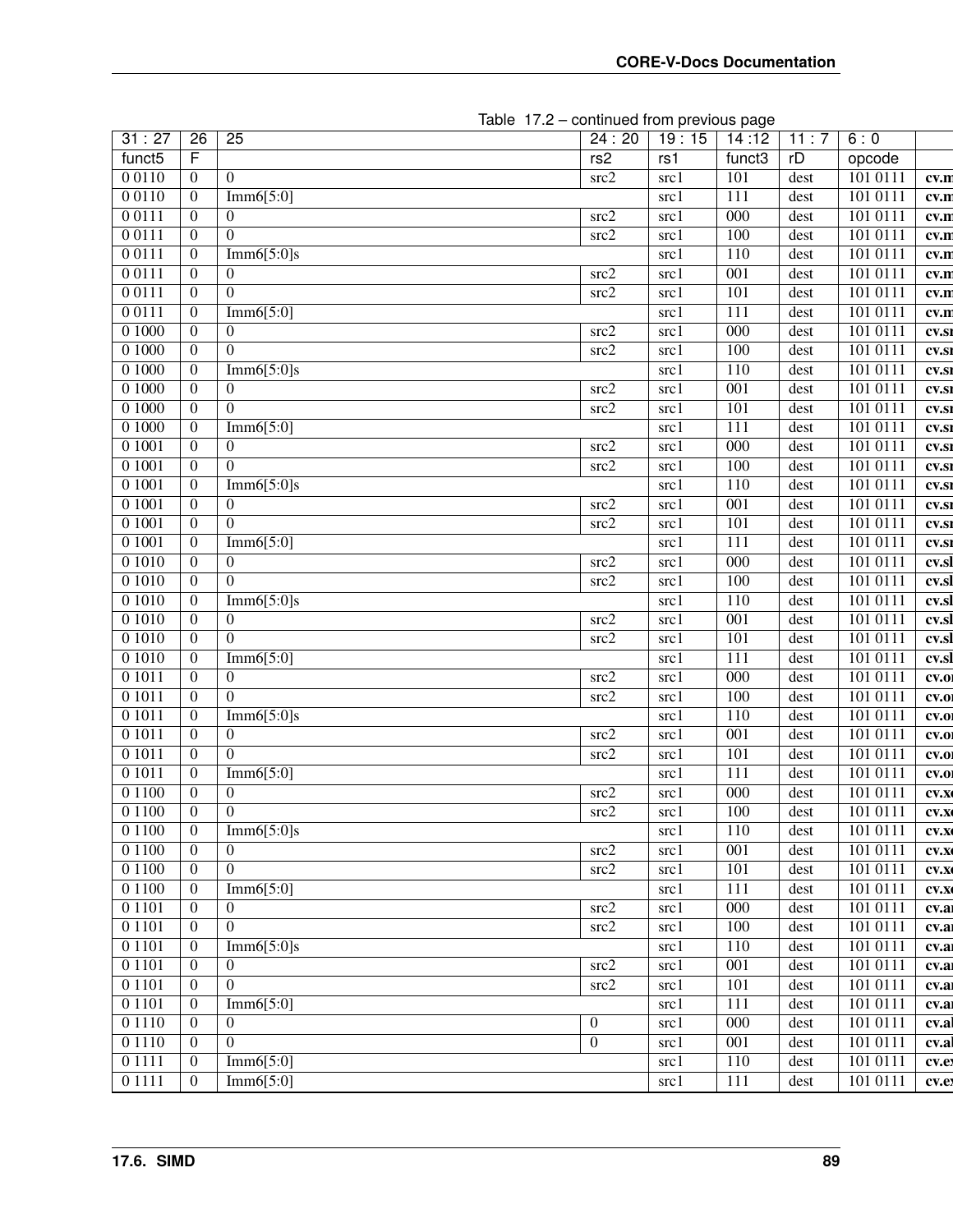| 31:27              | $\overline{26}$  | 25             | 24:20 | 19:15 | 14:12              | 11:7 | 6:0       |       |
|--------------------|------------------|----------------|-------|-------|--------------------|------|-----------|-------|
| funct <sub>5</sub> | F                |                | rs2   | rs1   | funct <sub>3</sub> | rD   | opcode    |       |
| 1 0 0 1 0          | $\boldsymbol{0}$ | Imm6[5:0]      |       | src1  | 110                | dest | 101 0111  | cv.ex |
| 1 0 0 1 0          | $\mathbf{0}$     | Imm6[5:0]      |       | src1  | 111                | dest | 101 0111  | cv.ex |
| 1 0 1 1 0          | $\mathbf{0}$     | Imm6[5:0]      |       | src1  | 110                | dest | 101 0111  | cv.ir |
| 1 0 1 1 0          | $\mathbf{0}$     | Imm6[5:0]      |       | src1  | 111                | dest | 101 0111  | cv.ir |
| 1 0000             | $\mathbf{0}$     | $\Omega$       | src2  | src1  | $\overline{000}$   | dest | 101 0111  | cv.d  |
| 1 0000             | $\mathbf{0}$     | $\overline{0}$ | src2  | src1  | 100                | dest | 101 0111  | cv.d  |
| 1 0000             | $\mathbf{0}$     | Imm6[5:0]s     |       | src1  | 110                | dest | 101 0111  | cv.d  |
| 1 0000             | $\overline{0}$   | $\overline{0}$ | src2  | src1  | $\overline{001}$   | dest | 101 0111  | cv.d  |
| 1 0000             | $\mathbf{0}$     | $\Omega$       | src2  | src1  | 101                | dest | 101 0111  | cv.d  |
| 1 0000             | $\overline{0}$   | Imm6[5:0]      |       | src1  | 111                | dest | 101 0111  | cv.d  |
| 1 0001             | $\mathbf{0}$     | $\overline{0}$ | src2  | src1  | 000                | dest | 101 0111  | cv.d  |
| 1 0001             | $\boldsymbol{0}$ | $\Omega$       | src2  | src1  | 100                | dest | 101 0111  | cv.d  |
| 1 0001             | $\overline{0}$   | Imm6[5:0]s     |       | src1  | 110                | dest | 101 0111  | cv.d  |
| 1 0001             | $\boldsymbol{0}$ | $\overline{0}$ | src2  | src1  | $\overline{001}$   | dest | 101 0111  | cv.d  |
| 1 0001             | $\overline{0}$   | $\overline{0}$ | src2  | src1  | 101                | dest | 101 0111  | cv.d  |
| 1 0001             | $\mathbf{0}$     | Imm6[5:0]      |       | src1  | 111                | dest | 1010111   | cv.d  |
| 1 0 0 1 1          | $\mathbf{0}$     | $\overline{0}$ | src2  | src1  | 000                | dest | 101 0111  | cv.d  |
| 1 0 0 1 1          | $\mathbf{0}$     | $\overline{0}$ | src2  | src1  | 100                | dest | 101 0111  | cv.d  |
| 1 0 0 1 1          | $\overline{0}$   | Imm6[5:0]s     |       | src1  | 110                | dest | 101 0111  | cv.d  |
| 1 0 0 1 1          | $\overline{0}$   | $\theta$       | src2  | src1  | 001                | dest | 101 0111  | cv.d  |
| 1 0 0 1 1          | $\overline{0}$   | $\Omega$       | src2  | src1  | 101                | dest | 101 0111  | cv.d  |
| 1 0 0 1 1          | $\mathbf{0}$     | Imm6[5:0]      |       | src1  | 111                | dest | 101 0111  | cv.d  |
| 1 0 1 0 0          | $\mathbf{0}$     | $\overline{0}$ | src2  | src1  | $\overline{000}$   | dest | 101 0111  | cv.so |
| 1 0 1 0 0          | $\overline{0}$   | $\theta$       | src2  | src1  | 100                | dest | 101 0111  | CV.St |
| 1 0 1 0 0          | $\mathbf{0}$     | Imm6[5:0]s     |       | src1  | 110                | dest | 101 0111  | CV.S  |
| 1 0 1 0 0          | $\mathbf{0}$     | $\overline{0}$ | src2  | src1  | $\overline{001}$   | dest | 101 01 11 | cv.so |
| 1 0 1 0 0          | $\overline{0}$   | $\Omega$       | src2  | src1  | 101                | dest | 101 0111  | CV.S  |
| 1 0 1 0 0          | $\mathbf{0}$     | Imm6[5:0]      |       | src1  | 111                | dest | 101 0111  | CV.S  |
| 1 0 1 0 1          | $\boldsymbol{0}$ | $\overline{0}$ | src2  | src1  | 000                | dest | 101 0111  | cv.so |
| 1 0 1 0 1          | $\boldsymbol{0}$ | $\Omega$       | src2  | src1  | 100                | dest | 101 0111  | CV.S  |
| 1 0 1 0 1          | $\boldsymbol{0}$ | Imm $6[5:0]$ s |       | src1  | 110                | dest | 101 0111  | CV.S  |
| 1 0 1 0 1          | $\boldsymbol{0}$ | $\overline{0}$ | src2  | src1  | $\overline{001}$   | dest | 101 0111  | CV.S  |
| 1 0 1 0 1          | $\mathbf{0}$     | $\theta$       | src2  | src1  | 101                | dest | 101 0111  | CV.S  |
| 1 0 1 0 1          | $\boldsymbol{0}$ | Imm6[5:0]      |       | src1  | 111                | dest | 101 0111  | cv.so |
| 1 0 1 1 1          | $\overline{0}$   | $\overline{0}$ | src2  | src 1 | 000                | dest | 101 0111  | CV.SC |
| 1 0 1 1 1          | $\mathbf{0}$     | $\overline{0}$ | src2  | src1  | 100                | dest | 101 0111  | CV.S  |
| 1 0 1 1 1          | $\mathbf{0}$     | Imm6[5:0]s     |       | src1  | 110                | dest | 101 0111  | CV.S  |
| 1 0 1 1 1          | $\overline{0}$   | $\overline{0}$ | src2  | src1  | 001                | dest | 101 0111  | CV.SO |
| 1 0 1 1 1          | $\boldsymbol{0}$ | $\overline{0}$ | src2  | src1  | 101                | dest | 101 0111  | CV.SO |
| 1 0 1 1 1          | $\overline{0}$   | Imm6[5:0]      |       | src1  | 111                | dest | 101 0111  | CV.S  |
| 1 1 0 0 0          | $\overline{0}$   | $\theta$       | src2  | src1  | $\overline{000}$   | dest | 101 0111  | cv.sl |
| 1 1 0 0 0          | $\overline{0}$   | Imm6[5:0]      |       | src1  | 110                | dest | 101 0111  | cv.sl |
| 1 1000             | $\overline{0}$   | $\Omega$       | src2  | src1  | $\overline{001}$   | dest | 101 0111  | cv.sl |
| 1 1000             | $\overline{0}$   | Imm6[5:0]      |       | src1  | $\overline{111}$   | dest | 101 0111  | cv.sl |
| 1 1 1 0 1          | $\overline{0}$   | Imm6[5:0]      |       | src1  | 111                | dest | 101 0111  | cv.sl |
| 1 1 1 1 1 0        | $\overline{0}$   | Imm6[5:0]      |       | src1  | 111                | dest | 101 0111  |       |
| 1 1 1 1 1          |                  | Imm $6[5:0]$   |       |       | 111                |      | 101 0111  | cv.sl |
|                    | $\mathbf{0}$     | $\Omega$       | src2  | src1  | 000                | dest | 101 0111  | cv.sl |
| 1 1 0 0 1          | $\mathbf{0}$     |                |       | src1  |                    | dest |           | cv.sl |

Table 17.2 – continued from previous page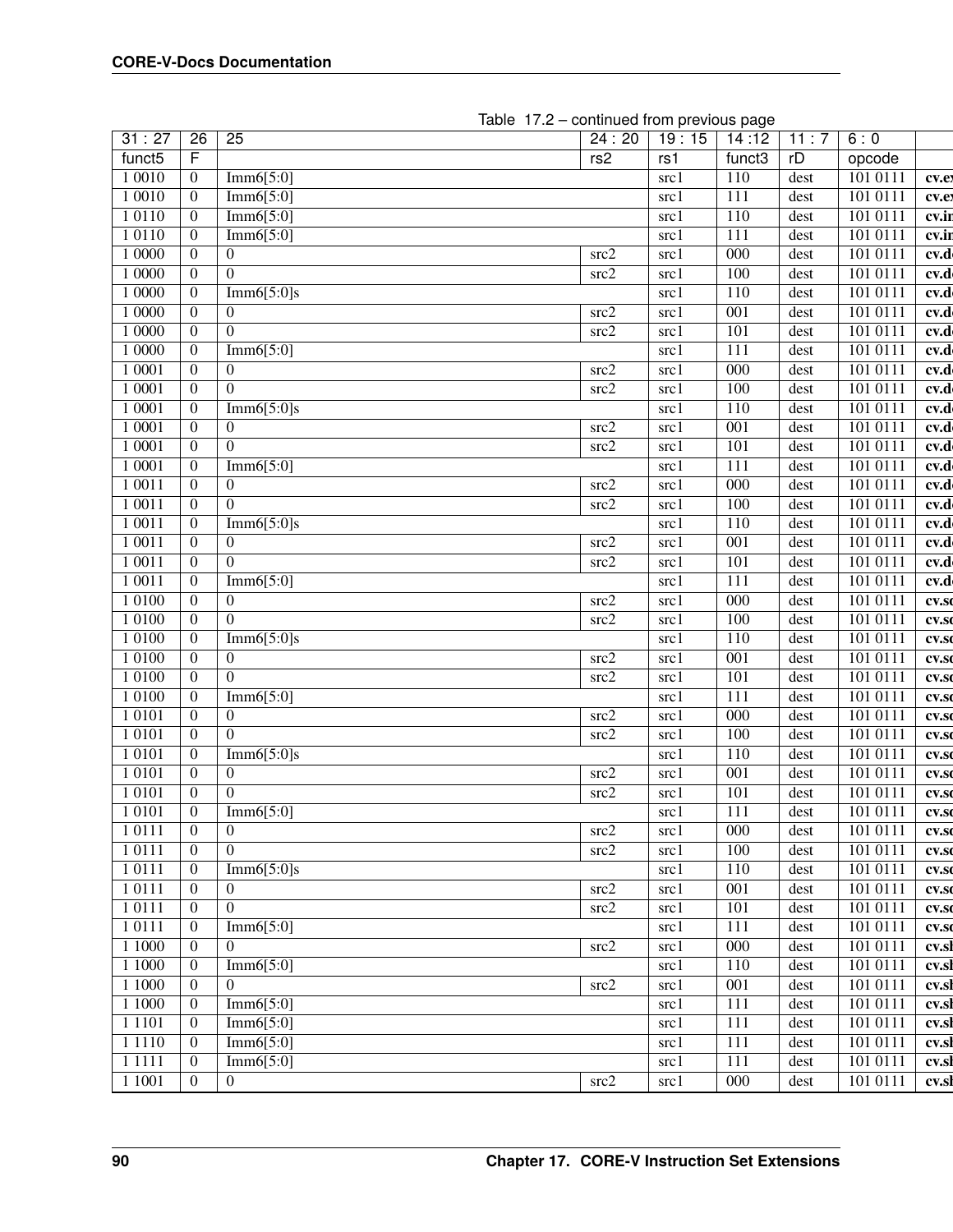| 31:27              | 26             | 25  | 24:20           | 19:15 | 14:12  |      | 6:0      |       |
|--------------------|----------------|-----|-----------------|-------|--------|------|----------|-------|
| funct <sub>5</sub> | F              |     | rs <sub>2</sub> | rs1   | funct3 | rD   | opcode   |       |
| 1001               | $\theta$       | - ს | src2            | src1  | 001    | dest | 101 0111 | cv.sl |
| $\overline{1010}$  | $\overline{0}$ |     | src2            | src1  | 000    | dest | 101 0111 | cv.p  |
| 1010               | $\overline{0}$ |     | src2            | src1  | 000    | dest | 101 0111 | cv.p  |
| 1011               | $\overline{0}$ |     | src2            | src1  | 001    | dest | 101 0111 | cv.p  |
| 1 1 1 0 0          | $\overline{0}$ |     | src2            | src l | 001    | dest | 101 0111 | cv.p  |

Table 17.2 – continued from previous page

**Note:** Imm6[5:0] is encoded as { Imm6[0], Imm6[5:1] }, LSB at the 25th bit of the instruction

### **17.6.3 SIMD Comparison Operations**

SIMD comparisons are done on individual bytes (.b) or half-words (.h), depending on the chosen mode. If the comparison result is true, all bits in the corresponding byte/half-word are set to 1. If the comparison result is false, all bits are set to 0.

The default mode (no .sc, .sci) compares the lowest byte/half-word of the first operand with the lowest byte/half-word of the second operand, and so on. If the mode is set to scalar replication (.sc), always the lowest byte/half-word of the second operand is used for comparisons, thus instead of a vector comparison a scalar comparison is performed. In the immediate scalar replication mode (.sci), the immediate given to the instruction is used for the comparison.

| <b>Mnemonic</b>                   |                                  | <b>Description</b>                                            |
|-----------------------------------|----------------------------------|---------------------------------------------------------------|
| $cv.cmpeq[.sc,.sci]{.h,b}$        | rD, rs1, $\{rs2, \text{Imm6}\}\$ | $rD[i] = rs1[i] == op2 ? '1 : '0$                             |
| $cv.cmpne[.sc,.sci]{.h, .b}$      | rD, rs1, $\{rs2, \text{Imm6}\}\$ | $rD[i] = rs1[i] := op2 ? '1 : '0$                             |
| $cv.cmpgt[.sc,.sci]{.h, b}$       | rD, rs1, $\{rs2, \text{Imm6}\}\$ | $rD[i] = rs1[i] > op2$ ? '1 : '0                              |
| $cv.cmpge[sc, sci]$ {.h,.b}       | rD, rs1, $\{rs2, \text{Imm6}\}\$ | $rD[i] = rs1[i] > = op2$ ? '1 : '0                            |
| $cv.cmplt[.sc,.sci]$ $\{.h.,b\}$  | $rD, rs1, \{rs2, Imm6\}$         | $rD[i] = rs1[i] < op2$ ? '1 : '0                              |
| $cv.cmple[.sc,.sci]$ $\{.h, .b\}$ | $rD, rs1, \{rs2, Imm6\}$         | $rD[i] = rs1[i] \leq op2$ ? '1 : '0                           |
| $cv.cmpgtu[.sc,.sci]{.h,.b}$      | rD, rs1, $\{rs2, \text{Imm6}\}\$ | $rD[i] = rs1[i] > op2$ ? '1 : '0 Note: Unsigned comparison    |
| $cv.cmpgeu[.sc,.sci]\{.h.,b\}$    | rD, rs1, $\{rs2, \text{Imm6}\}\$ | $rD[i] = rs1[i] >= op2$ ? '1 : '0 Note: Unsigned comparison   |
| $cv.cmpltu[.sc,.sci]{.h, .b}$     | rD, rs1, $\{rs2, \text{Imm6}\}\$ | $rD[i] = rs1[i] < op2$ ? '1 : '0 Note: Unsigned comparison    |
| $cv.cmpleu[.sc,.sci]\{.h.,b\}$    | rD, rs1, $\{rs2, \text{Imm6}\}\$ | $rD[i] = rs1[i] \leq op2$ ? '1 : '0 Note: Unsigned comparison |

### **17.6.4 SIMD Comparison Encoding**

| 25<br>31:27<br>26<br>19:15<br>24:20<br>11:7<br>6:0<br>14:12<br>F<br>rD<br>funct <sub>5</sub><br>funct3<br>rs2<br>opcode<br>rs1<br>$\Omega$<br>101 0111<br>src2<br>000<br>dest<br>src1<br>0 0000<br>$\Omega$<br>100<br>101 0111<br>src2<br>dest<br>src1<br>101 0111<br>Imm6[5:0]<br>110<br>dest<br>src1<br>001<br>101 0111<br>$\theta$<br>src2<br>dest<br>src1<br>$\Omega$<br>101<br>101 0111<br>src2<br>dest<br>src1<br>0 0000<br>101 0111<br>Imm6[5:0]<br>111<br>dest<br>src1<br>0 0 0 0 1<br>000<br>101 0111<br>$\Omega$<br>src2<br>dest<br>src1<br>0 0 0 0 1<br>$\theta$<br>100<br>101 0111<br>src2<br>dest<br>src1<br>0 0 0 0 1<br>Imm6[5:0]<br>101 0111<br>110<br>src1<br>dest<br>0 0 0 0 1<br>001<br>101 0111<br>$\Omega$<br>src2<br>dest<br>src1<br>$\Omega$<br>101 0111<br>0 0 0 0 1<br>101<br>src2<br>dest<br>src1 |  |  |  |  |      |
|-----------------------------------------------------------------------------------------------------------------------------------------------------------------------------------------------------------------------------------------------------------------------------------------------------------------------------------------------------------------------------------------------------------------------------------------------------------------------------------------------------------------------------------------------------------------------------------------------------------------------------------------------------------------------------------------------------------------------------------------------------------------------------------------------------------------------------|--|--|--|--|------|
|                                                                                                                                                                                                                                                                                                                                                                                                                                                                                                                                                                                                                                                                                                                                                                                                                             |  |  |  |  |      |
|                                                                                                                                                                                                                                                                                                                                                                                                                                                                                                                                                                                                                                                                                                                                                                                                                             |  |  |  |  |      |
|                                                                                                                                                                                                                                                                                                                                                                                                                                                                                                                                                                                                                                                                                                                                                                                                                             |  |  |  |  | CV.  |
|                                                                                                                                                                                                                                                                                                                                                                                                                                                                                                                                                                                                                                                                                                                                                                                                                             |  |  |  |  | CV.  |
|                                                                                                                                                                                                                                                                                                                                                                                                                                                                                                                                                                                                                                                                                                                                                                                                                             |  |  |  |  | CV.  |
|                                                                                                                                                                                                                                                                                                                                                                                                                                                                                                                                                                                                                                                                                                                                                                                                                             |  |  |  |  | CV.  |
|                                                                                                                                                                                                                                                                                                                                                                                                                                                                                                                                                                                                                                                                                                                                                                                                                             |  |  |  |  | CV.  |
|                                                                                                                                                                                                                                                                                                                                                                                                                                                                                                                                                                                                                                                                                                                                                                                                                             |  |  |  |  | CV.  |
|                                                                                                                                                                                                                                                                                                                                                                                                                                                                                                                                                                                                                                                                                                                                                                                                                             |  |  |  |  | CV.  |
|                                                                                                                                                                                                                                                                                                                                                                                                                                                                                                                                                                                                                                                                                                                                                                                                                             |  |  |  |  | CV.  |
|                                                                                                                                                                                                                                                                                                                                                                                                                                                                                                                                                                                                                                                                                                                                                                                                                             |  |  |  |  | cv.d |
|                                                                                                                                                                                                                                                                                                                                                                                                                                                                                                                                                                                                                                                                                                                                                                                                                             |  |  |  |  | CV.  |
|                                                                                                                                                                                                                                                                                                                                                                                                                                                                                                                                                                                                                                                                                                                                                                                                                             |  |  |  |  | CV.  |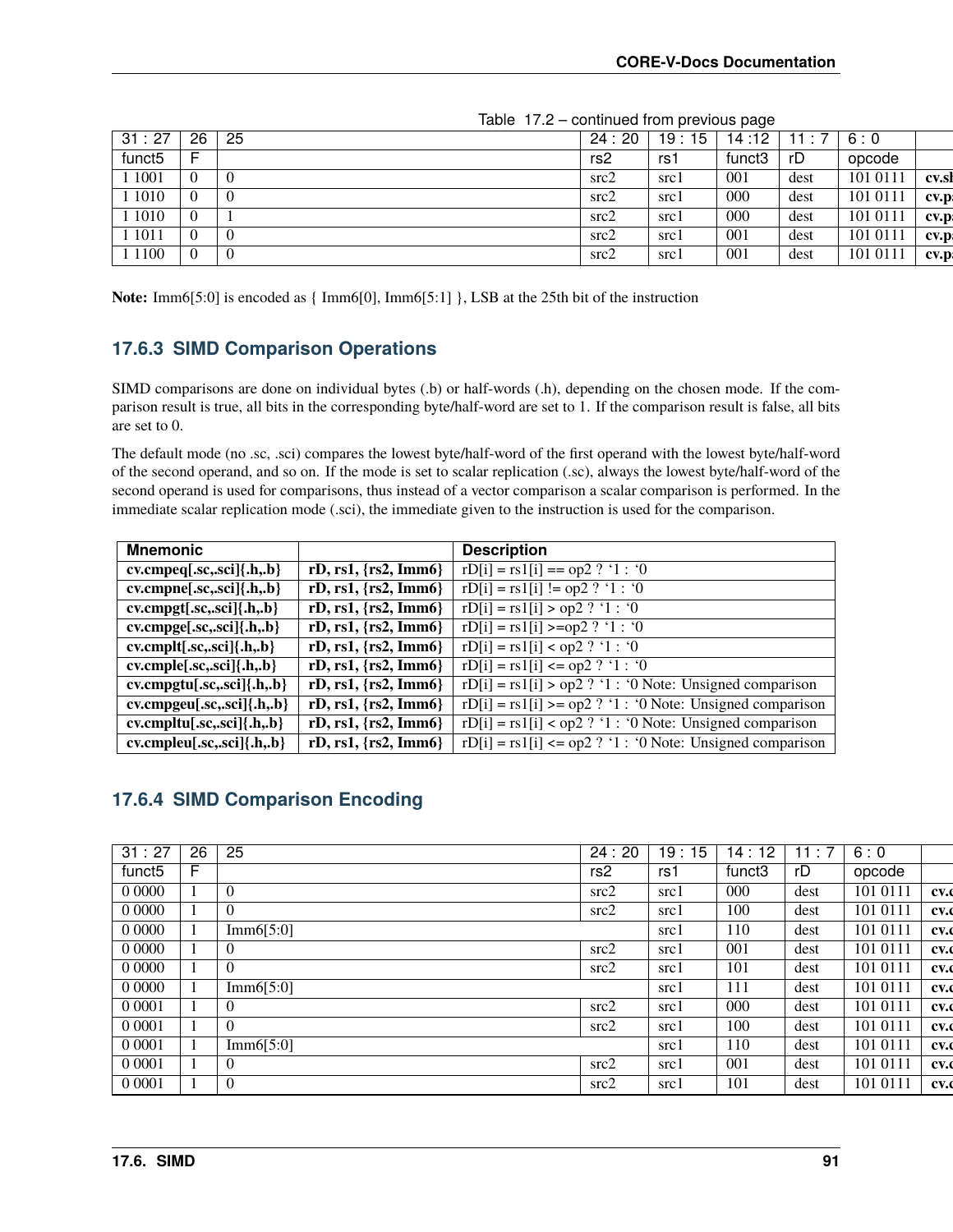| 31:27              | 26           | $\overline{25}$ | 24:20 | 19:15 | 14:12              | 11:7 | 6:0      |      |
|--------------------|--------------|-----------------|-------|-------|--------------------|------|----------|------|
| funct <sub>5</sub> | F            |                 | rs2   | rs1   | funct <sub>3</sub> | rD   | opcode   |      |
| 0 0 0 0 1          | 1            | Imm6[5:0]       |       | src1  | 111                | dest | 101 0111 | cv.o |
| 00010              | 1            | $\Omega$        | src2  | src1  | $\overline{000}$   | dest | 101 0111 | cv.  |
| 00010              |              | $\theta$        | src2  | src1  | 100                | dest | 101 0111 | cv.  |
| 00010              | 1            | Imm6[5:0]       |       | src1  | 110                | dest | 101 0111 | cv.  |
| 00010              |              | $\theta$        | src2  | src1  | $\overline{001}$   | dest | 101 0111 | cv.  |
| 00010              |              | $\Omega$        | src2  | src1  | 101                | dest | 101 0111 | cv.o |
| 00010              | 1            | Imm6[5:0]       |       | src1  | 111                | dest | 101 0111 | cv.o |
| 00011              | 1            | $\overline{0}$  | src2  | src1  | 000                | dest | 101 0111 | cv.  |
| 00011              | 1            | $\theta$        | src2  | src1  | 100                | dest | 101 0111 | cv.  |
| 00011              | 1            | Imm $6[5:0]$    |       | src1  | 110                | dest | 101 0111 | cv.d |
| 00011              | 1            | $\overline{0}$  | src2  | src1  | $\overline{001}$   | dest | 101 0111 | cv.o |
| 00011              | 1            | $\overline{0}$  | src2  | src1  | 101                | dest | 101 0111 | cv.o |
| 00011              | 1            | Imm $6[5:0]$    |       | src1  | 111                | dest | 101 0111 | cv.o |
| 00100              | 1            | $\overline{0}$  | src2  | src1  | 000                | dest | 101 0111 | cv.o |
| 00100              | $\mathbf{1}$ | $\overline{0}$  | src2  | src1  | 100                | dest | 101 0111 | cv.o |
| 0 0 1 0 0          | $\mathbf{1}$ | Imm6[5:0]       |       | src1  | 110                | dest | 101 0111 | cv.o |
| 0 0 1 0 0          | $\mathbf{1}$ | $\overline{0}$  | src2  | src1  | $\overline{001}$   | dest | 101 0111 | cv.  |
| 0 0 1 0 0          | 1            | $\theta$        | src2  | src1  | 101                | dest | 101 0111 | cv.  |
| 0 0 1 0 0          |              | Imm6[5:0]       |       | src1  | 111                | dest | 101 0111 | cv.  |
| 00101              | 1            | $\Omega$        | src2  | src1  | $\overline{000}$   | dest | 101 0111 | cv.  |
| 00101              | 1            | $\theta$        | src2  | src1  | 100                | dest | 101 0111 | cv.  |
| 00101              |              | Imm6[5:0]       |       | src1  | 110                | dest | 101 0111 | cv.  |
| 0 0 1 0 1          | 1            | $\overline{0}$  | src2  | src1  | $\overline{001}$   | dest | 101 0111 | cv.o |
| 00101              |              | $\Omega$        | src2  | src1  | 101                | dest | 101 0111 |      |
| 0 0 1 0 1          | 1            | Imm6[5:0]       |       | src1  | $\overline{111}$   |      | 101 0111 | cv.o |
| 00110              | 1            | $\theta$        | src2  |       | $\overline{000}$   | dest | 101 0111 | cv.d |
|                    | 1            | $\Omega$        |       | src1  |                    | dest |          | cv.o |
| 00110              | 1            |                 | src2  | src1  | 100                | dest | 101 0111 | cv.d |
| 0 0 1 1 0          | 1            | Imm6[5:0]       |       | src1  | 110                | dest | 101 0111 | cv.o |
| 0 0 1 1 0          | 1            | $\overline{0}$  | src2  | src1  | $\overline{001}$   | dest | 101 0111 | cv.o |
| 0 0 1 1 0          | 1            | $\theta$        | src2  | src1  | 101                | dest | 101 0111 | cv.o |
| 00110              | 1            | Imm6[5:0]       |       | src1  | 111                | dest | 101 0111 | cv.o |
| 00111              | $\mathbf{1}$ | $\overline{0}$  | src2  | src1  | 000                | dest | 101 0111 | cv.o |
| 00111              | 1            | $\overline{0}$  | src2  | src1  | 100                | dest | 101 0111 | cv.o |
| 0 0 1 1 1          | $\mathbf{1}$ | Imm6[5:0]       |       | src1  | 110                | dest | 101 0111 | cv.o |
| 0 0 1 1 1          | $\perp$      | $\theta$        | src2  | src1  | 001                | dest | 101 0111 | cv.o |
| 00111              | 1            | $\Omega$        | src2  | src1  | 101                | dest | 101 0111 | cv.d |
| 0 0 1 1 1          | 1            | Imm6[5:0]       |       | src1  | 111                | dest | 101 0111 | cv.o |
| 0 1000             | 1            | $\overline{0}$  | src2  | src1  | $\overline{000}$   | dest | 101 0111 | cv.o |
| 0 1000             | 1            | $\theta$        | src2  | src1  | 100                | dest | 101 0111 | cv.o |
| 0 1000             | 1            | Imm6[5:0]       |       | src1  | 110                | dest | 101 0111 | cv.o |
| 0 1000             |              | $\overline{0}$  | src2  | src1  | 001                | dest | 101 0111 | cv.  |
| 0 1000             | 1            | $\overline{0}$  | src2  | src1  | 101                | dest | 101 0111 | cv.o |
| 0 1000             | 1            | Imm6[5:0]       |       | src1  | $\overline{111}$   | dest | 101 0111 | cv.o |
| 0 1001             | 1            | $\overline{0}$  | src2  | src1  | $\overline{000}$   | dest | 101 0111 | cv.o |
| 0 1001             | 1            | $\overline{0}$  | src2  | src1  | 100                | dest | 101 0111 | cv.  |
| 0 1001             | 1            | Imm $6[5:0]$    |       | src1  | 110                | dest | 101 0111 | cv.o |
| 0 1001             | 1            | $\overline{0}$  | src2  | src1  | 001                | dest | 101 0111 | cv.o |
| 0 1001             | 1            | $\overline{0}$  | src2  | src1  | 101                | dest | 101 0111 | cv.o |

Table 17.3 – continued from previous page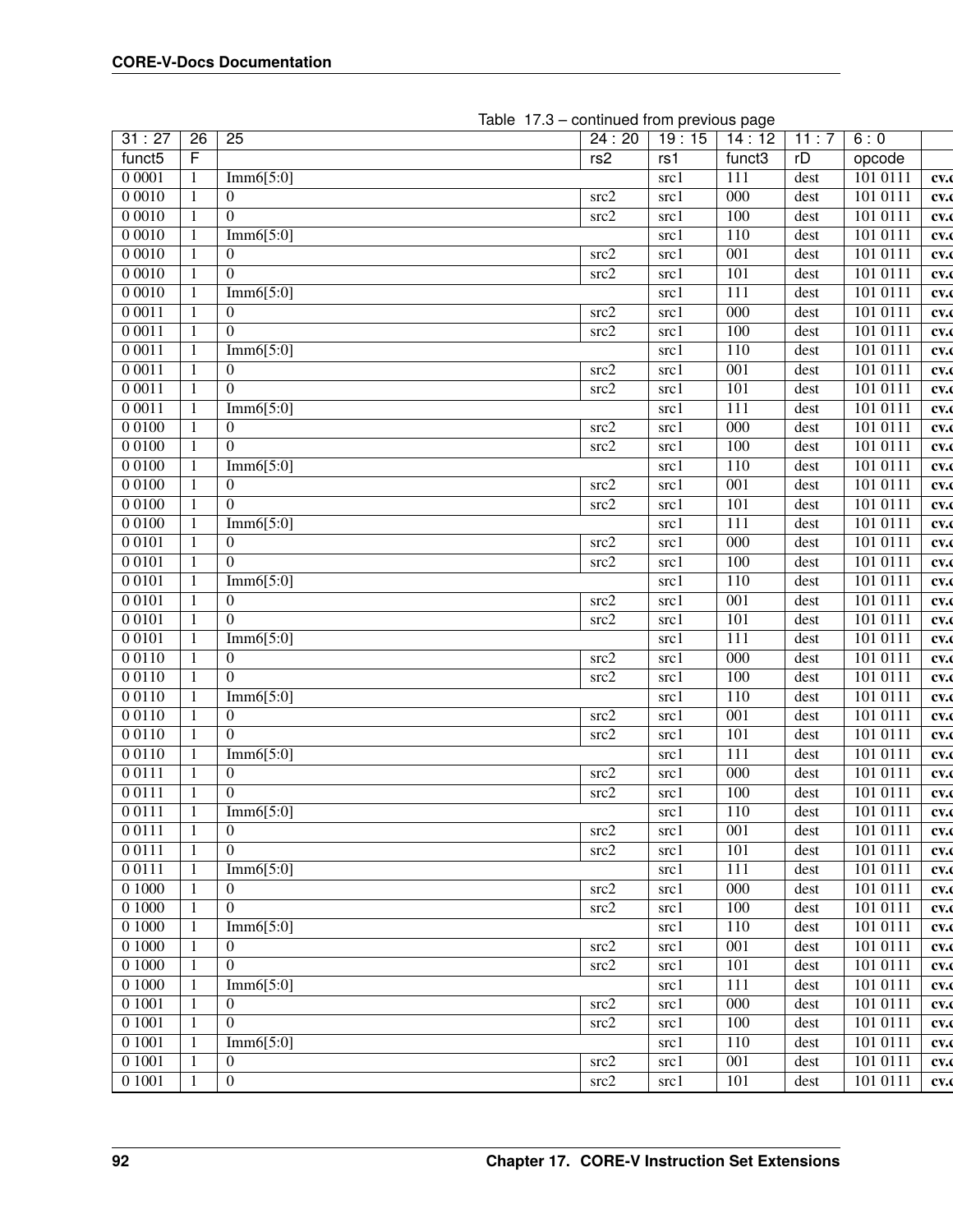|  |  | Table 17.3 - continued from previous page |  |  |  |
|--|--|-------------------------------------------|--|--|--|
|--|--|-------------------------------------------|--|--|--|

|                                  |      |           |                      |                                   | _                  |      |             |      |
|----------------------------------|------|-----------|----------------------|-----------------------------------|--------------------|------|-------------|------|
| - 27<br>- 04<br>ັບ I<br><u>_</u> | 26   | 25        | 20<br>24<br><u>.</u> | 19.<br>$\cdot$ $-$<br>∽<br>ີ<br>. | $\sim$<br><u>_</u> | -    |             |      |
| funct <sub>5</sub>               |      |           | rs2                  | rs .                              | funct3             | rD   | opcode      |      |
| 01001                            | - 11 | Imm6[5:0] |                      | $src_1$                           | - 4<br><b>TTT</b>  | dest | 0111<br>101 | CV.C |

**Note:** Imm6[5:0] is encoded as { $Imm6[0], Imm6[5:1]$ }, LSB at the 25th bit of the instruction

### **17.6.5 SIMD Complex-number Operations**

SIMD Complex-number operations are extra instructions that uses the packed-SIMD extentions to represent Complexnumbers. These extentions use only the half-words mode and only operand in registers. A number  $C = \{Re, Im\}$  is represented as a vector of two 16-Bits signed numbers. C[0] is the real part [15:0], C[1] is the imaginary part [31:16]. Such operations are subtraction of 2 complexes with post rotation by -j, the complex and conjugate, and Complex multiplications. The complex multiplications are performed in two separate instructions, one to compute the real part, and one to compute the imaginary part.

As for all the other SIMD instructions, no flags are raised and CSR register are unmodified. No carry, overflow is generated. Instructions are rounded up as the mask & 0xFFFF explicits.

| <b>Mnemonic</b>                                                                                | <b>Description</b>                                                                       |  |  |  |  |  |  |
|------------------------------------------------------------------------------------------------|------------------------------------------------------------------------------------------|--|--|--|--|--|--|
| cv.subrotmj{/,div2,div4,div8}D[0] = $((rs1[1] - rs2[1]) & 0 \times 0 \times FFFF) > (0,1,2,3)$ |                                                                                          |  |  |  |  |  |  |
|                                                                                                | $rD[1] = ((rs2[0] - rs1[0]) &$ 0xFFFF)>>{0,1,2,3}                                        |  |  |  |  |  |  |
| cv.cplxconj                                                                                    | $rD[0] = rs1[0]$                                                                         |  |  |  |  |  |  |
|                                                                                                | $rD[1] = -rS1[1]$                                                                        |  |  |  |  |  |  |
|                                                                                                | cv.cplxmul.r.{/,div2,div4,div8D[15:0 ] = (rs1[0]*rs2[0] - rs1[1]*rs2[1])>>{15,16,17,18}  |  |  |  |  |  |  |
|                                                                                                | $rD[31:16] = rD[31:16]$                                                                  |  |  |  |  |  |  |
|                                                                                                | cv.cplxmul.i.{/,div2,div4,div8}D[31:16] = (rs1[0]*rs2[1] + rs1[1]*rs2[0])>>{15,16,17,18} |  |  |  |  |  |  |
|                                                                                                | $rD[15:0] = rD[15:0]$                                                                    |  |  |  |  |  |  |

#### **17.6.6 SIMD Complex-numbers Encoding**

| 31:27              | 26 | 25       | 24:20           | 19:15 | 14:12    | 11:7 | 6:0      |                                                             |
|--------------------|----|----------|-----------------|-------|----------|------|----------|-------------------------------------------------------------|
| funct <sub>5</sub> | F  |          | rs <sub>2</sub> | rs1   | funct3   | rD   | opcode   |                                                             |
| 0 1 1 0 1          |    | 0        | src2            | src1  | $000 \,$ | dest | 101 0111 | cv.subrotmj rD, rs1, rs2                                    |
| 0 1 1 0 1          |    | 0        | src2            | src1  | 010      | dest | 101 0111 | cv.subrotmj.div2 rD, rs1, rs2                               |
| 0 1 1 0 1          | 1  | $\theta$ | src2            | src1  | 100      | dest | 101 0111 | cv.subrotmj.div4 rD, rs1, rs2                               |
| 0 1 1 0 1          |    | $\theta$ | src2            | src1  | 110      | dest | 101 0111 | cv.subrotmj.div8 rD, rs1, rs2                               |
| 0 1 0 1 1          |    | $\theta$ | 00000           | src1  | $000 \,$ | dest | 101 0111 | cv.cplxconj rD, rs1                                         |
| 0 1 0 1 0          |    | $\theta$ | src2            | src1  | 000      | dest | 101 0111 | $\overline{\text{cv.cplxmul.r rD}, \text{rs1}, \text{rs2}}$ |
| 0 1 0 1 0          |    | $\Omega$ | src2            | src1  | 010      | dest | 101 0111 | cv.cplxmul.r.div2 rD, rs1, rs2                              |
| 0 1 0 1 0          |    | $\Omega$ | src2            | src1  | 100      | dest | 101 0111 | cv.cplxmul.r.div4 rD, rs1, rs2                              |
| 0 1 0 1 0          |    | $\Omega$ | src2            | src1  | 110      | dest | 101 0111 | cv.cplxmul.r.div8 rD, rs1, rs2                              |
| 0 1 0 1 0          |    |          | src2            | src1  | 000      | dest | 101 0111 | cv.cplxmul.i rD, rs1, rs2                                   |
| 0 1 0 1 0          | 1  |          | src2            | src1  | 010      | dest | 101 0111 | cv.cplxmul.i.div2 rD, rs1, rs2                              |
| 0 1 0 1 0          |    |          | src2            | src1  | 100      | dest | 101 0111 | cv.cplxmul.i.div4 rD, rs1, rs2                              |
| 0 1 0 1 0          |    |          | src2            | src1  | 110      | dest | 101 0111 | cv.cplxmul.i.div8 rD, rs1, rs2                              |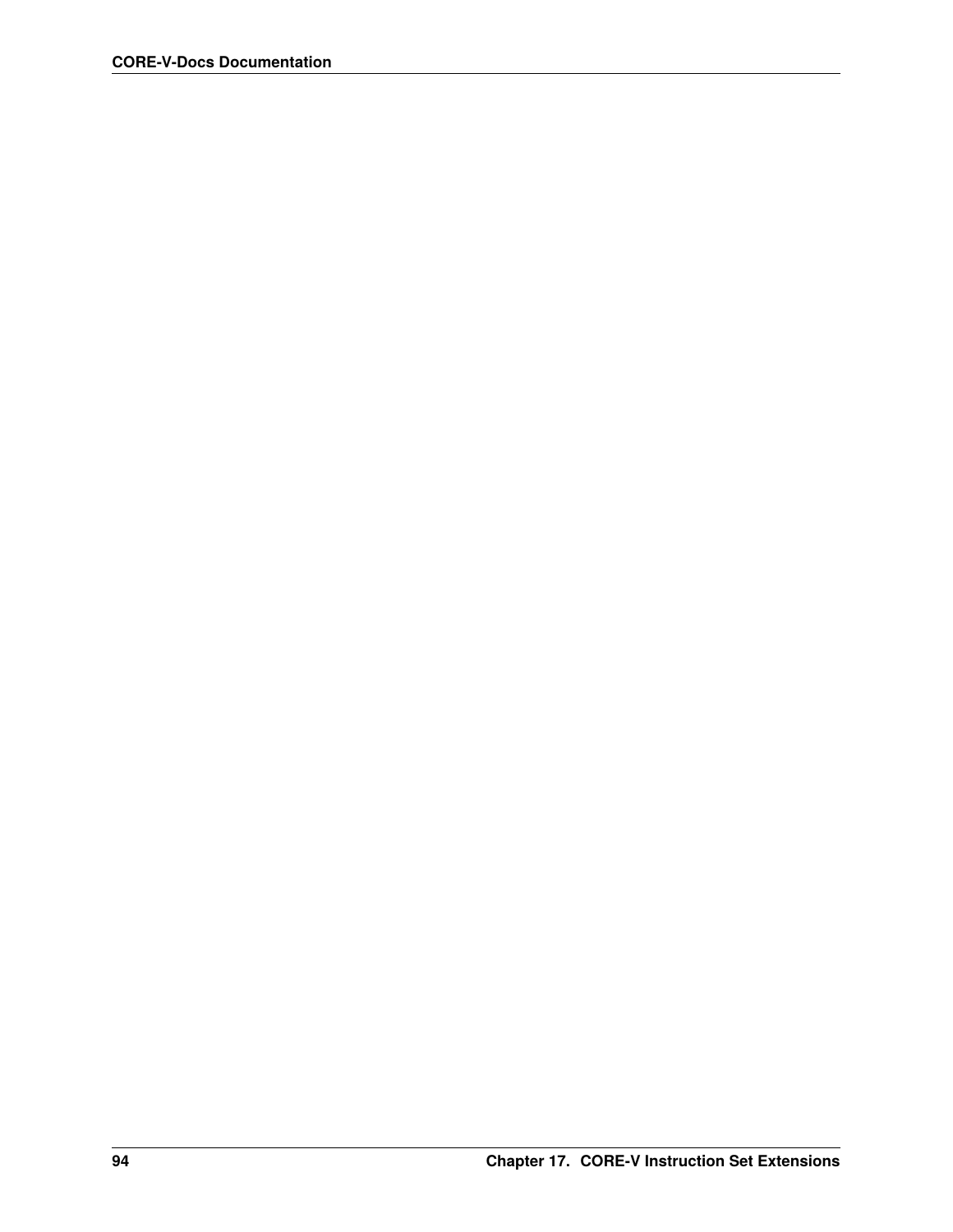**CHAPTER**

**EIGHTEEN**

## **CORE VERSIONS AND RTL FREEZE RULES**

The CV32E40P is defined by the marchid and mimpid tuple. The tuple identify which sets of parameters have been verified by OpenHW Group, and once RTL Freeze is achieved, no further non-logically equivalent changes are allowed on that set of parameters.

The RTL Freeze version of the core is indentified by a GitHub tag with the format cv32e40p\_vMAJOR.MINOR.PATCH (e.g.  $cv32e40p$  v1.0.0). In addition, the release date is reported in the documentation.

## **18.1 What happens after RTL Freeze?**

### **18.1.1 A bug is found**

If a bug is found that affect the already frozen parameter set, the RTL changes required to fix such bug are non-logically equivalent by definition. Therefore, the RTL changes are applied only on a different mimpid value and the bug and the fix must be documented. These changes are visible by software as the mimpid has a different value. Every bug or set of bugs found must be followed by another RTL Freeze release and a new GitHub tag.

#### **18.1.2 RTL changes on non-verified yet parameters**

If changes affecting the core on a non-frozen parameter set are required, as for example, to fix bugs found in the communication to the FPU (e.g., affecting the core only if FPU=1), or to change the ISA Extensions decoding of PULP instructions (e.g., affecting the core only if PULP\_XPULP=1), then such changes must remain logically equivalent for the already frozen set of parameters (except for the required mimpid update), and they must be applied on a different mimpid value. They can be non-logically equivalent to a non-frozen set of parameters. These changes are visible by software as the mimpid has a different value. Once the new set of parameters is verified and achieved the sign-off for RTL freeze, a new GitHub tag and version of the core is released.

#### **18.1.3 PPA optimizations and new features**

Non-logically equivalent PPA optimizations and new features are not allowed on a given set of RTL frozen parameters (e.g., a faster divider). If PPA optimizations are logically-equivalent instead, they can be applied without changing the mimpid value (as such changes are not visible in software). However, a new GitHub tag should be release and changes documented.

[Figure](#page-101-0) [18.1](#page-101-0) shows the aforementioned rules.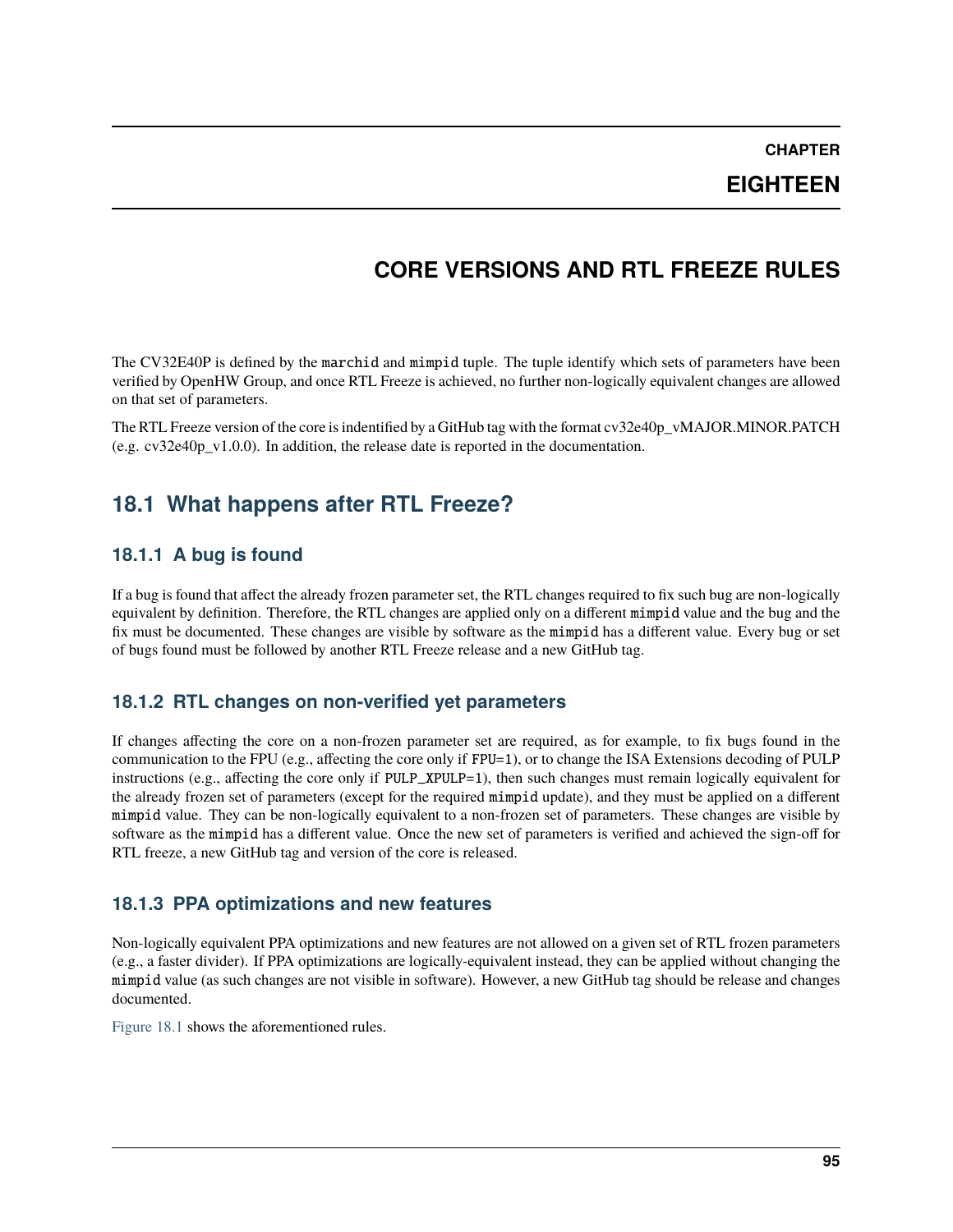<span id="page-101-0"></span>

|                       |                | ᡩ            |                     |                |                   |             |                          |          |  |
|-----------------------|----------------|--------------|---------------------|----------------|-------------------|-------------|--------------------------|----------|--|
| <b>CV32E40P</b>       |                |              | <b>CV32E40P</b>     |                |                   |             |                          |          |  |
| PULP_XPULP            | $\overline{0}$ | CROSOS       | PULP_XPULP          | $\mathbf{0}$   |                   |             |                          |          |  |
| <b>PULP CLUSTER</b>   | $\overline{0}$ |              | <b>PULP CLUSTER</b> | $\mathbf{0}$   |                   |             |                          |          |  |
| <b>FPU</b>            | 0              |              | <b>FPU</b>          | $\theta$       | Bug fix on        |             | CV32E41P/CV32E40         |          |  |
| PULP_ZFINX            | $\overline{0}$ | not-LEC      | PULP_ZFINX          | $\mathbf{0}$   | the frozen        |             |                          |          |  |
| marchid               | 4              | eg. change   | marchid             | $\overline{4}$ | parameter         | New feature | PULP XPULP               | $\theta$ |  |
|                       |                |              |                     |                |                   | (not-LEC)   | <b>PULP_CLUSTER</b>      | $\theta$ |  |
| mimpid                | $\overline{0}$ | not-LEC      | mimpid              |                | set               |             | FPU                      |          |  |
| not-LEC<br>eq. change |                | eg. change   |                     |                |                   |             | PULP ZFINX               | $\theta$ |  |
| <b>CV32E40P</b>       |                |              | <b>CV32E40P</b>     |                |                   |             | marchid                  |          |  |
| PULP XPULP            |                |              | PULP XPULP          | $\mathbf{0}$   | RTL change on the |             | mimpid                   | $\bf{0}$ |  |
| PULP_CLUSTEQWED       |                | Optimization | <b>PULP CLUSTER</b> | $\Omega$       | non-frozen        |             | e.q.                     |          |  |
|                       |                | on the       | <b>FPU</b>          |                | parameter set     |             | Change in the ISA (USER  |          |  |
|                       |                | frozen       | <b>PULP ZFINX</b>   | $\Omega$       | (must be LEC eq.  |             | Mode, PMP, RVB, RVP)     |          |  |
| <b>LPOW</b>           |                | parameter    | marchid             |                | on frozen         |             | Performance optimization |          |  |
| mimpid                |                | set          | mimpid              |                | parameter set)    |             |                          |          |  |

Figure 18.1: Versions control of CV32E40P

## **18.2 Released core versions**

The verified parameter sets of the core, their implementation version, GitHub tags, and dates are reported here.

### **18.3** mimpid=0

The mimpid=0 refers to the CV32E40P core verified with the following parameters:

| Name             | Value |
|------------------|-------|
| FPU              |       |
| NUM MHPMCOUNTERS |       |
| PULP_CLUSTER     |       |
| PULP XPULP       |       |
| PULP ZFINX       |       |

Following, all the GitHub tags related to mimpid=0.

| Git Tag                                                        | Tagged By   Date | Reason for Release   Comment |  |
|----------------------------------------------------------------|------------------|------------------------------|--|
| $\vert$ cv32e40p_v1.0.0   Arjan Bink   2020-12-10   RTL Freeze |                  |                              |  |

The list of open (waived) issues at the time of applying the  $cv32e40p_v1.0.0$  tag can be found at:

- [https://github.com/openhwgroup/core-v-docs/blob/master/program/milestones/CV32E40P/RTL\\_Freeze\\_v1.0.](https://github.com/openhwgroup/core-v-docs/blob/master/program/milestones/CV32E40P/RTL_Freeze_v1.0.0/Design_openissues.md) [0/Design\\_openissues.md](https://github.com/openhwgroup/core-v-docs/blob/master/program/milestones/CV32E40P/RTL_Freeze_v1.0.0/Design_openissues.md)
- [https://github.com/openhwgroup/core-v-docs/blob/master/program/milestones/CV32E40P/RTL\\_Freeze\\_v1.0.](https://github.com/openhwgroup/core-v-docs/blob/master/program/milestones/CV32E40P/RTL_Freeze_v1.0.0/Verification_openissues.md) [0/Verification\\_openissues.md](https://github.com/openhwgroup/core-v-docs/blob/master/program/milestones/CV32E40P/RTL_Freeze_v1.0.0/Verification_openissues.md)
- [https://github.com/openhwgroup/core-v-docs/blob/master/program/milestones/CV32E40P/RTL\\_Freeze\\_v1.0.](https://github.com/openhwgroup/core-v-docs/blob/master/program/milestones/CV32E40P/RTL_Freeze_v1.0.0/Documentation_openissues.md) [0/Documentation\\_openissues.md](https://github.com/openhwgroup/core-v-docs/blob/master/program/milestones/CV32E40P/RTL_Freeze_v1.0.0/Documentation_openissues.md)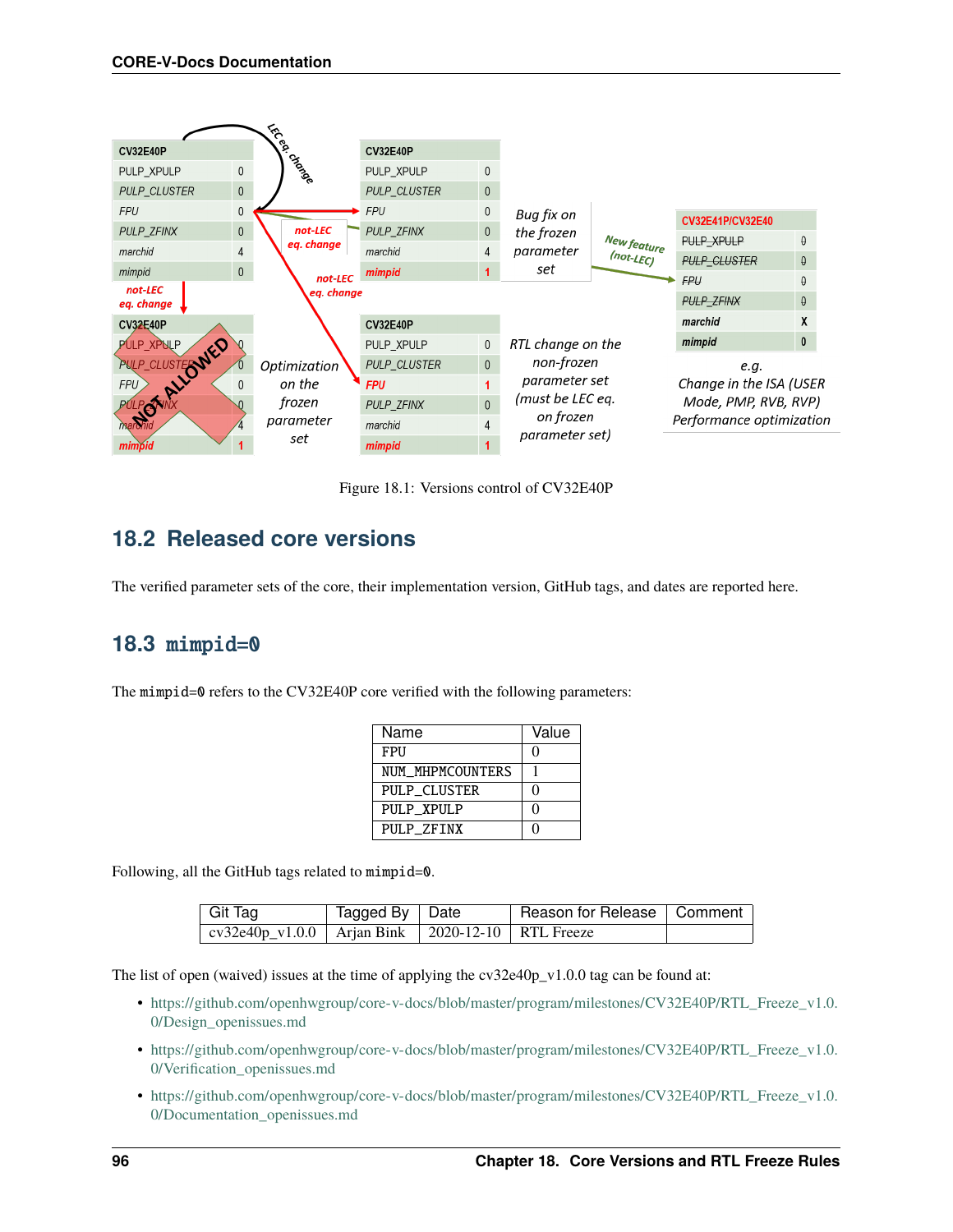#### **CHAPTER**

### **NINETEEN**

### **GLOSSARY**

- **ALU**: Arithmetic/Logic Unit
- **ASIC**: Application-Specific Integrated Circuit
- **Byte**: 8-bit data item
- **CPU**: Central Processing Unit, processor
- **CSR**: Control and Status Register
- **Custom extension**: Non-Standard extension to the RISC-V base instruction set (RISC-V Instruction Set Manual, Volume I: User-Level ISA)
- **EXE**: Instruction Execute
- **FPGA**: Field Programmable Gate Array
- **FPU**: Floating Point Unit
- **Halfword**: 16-bit data item
- **Halfword aligned address**: An address is halfword aligned if it is divisible by 2
- **ID**: Instruction Decode
- **IF**: Instruction Fetch (*[Instruction Fetch](#page-26-0)*)
- **ISA**: Instruction Set Architecture
- **KGE**: kilo gate equivalents (NAND2)
- **LSU**: Load Store Unit (*[Load-Store-Unit \(LSU\)](#page-28-0)*)
- **M-Mode**: Machine Mode (RISC-V Instruction Set Manual, Volume II: Privileged Architecture)
- **OBI**: Open Bus Interface
- **PC**: Program Counter
- **PULP platform**: Parallel Ultra Low Power Platform ([<https://pulp-platform.org>](https://pulp-platform.org))
- **RV32C**: RISC-V Compressed (C extension)
- **RV32F**: RISC-V Floating Point (F extension)
- **SIMD**: Single Instruction/Multiple Data
- **Standard extension**: Standard extension to the RISC-V base instruction set (RISC-V Instruction Set Manual, Volume I: User-Level ISA)
- **WARL**: Write Any Values, Reads Legal Values
- **WB**: Write Back of instruction results